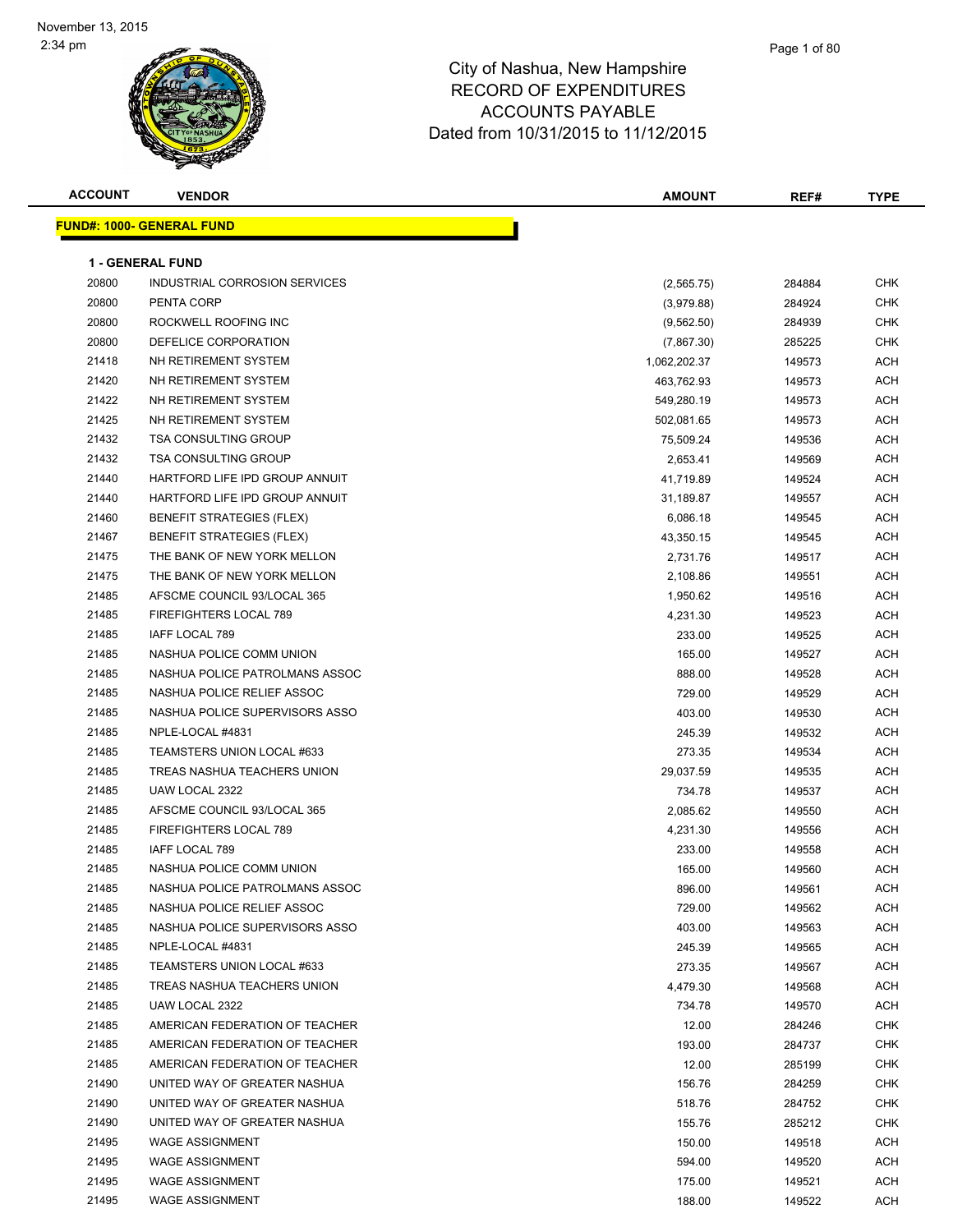| <b>ACCOUNT</b> | <b>VENDOR</b>                    | <b>AMOUNT</b> | REF#   | <b>TYPE</b> |
|----------------|----------------------------------|---------------|--------|-------------|
|                | <b>FUND#: 1000- GENERAL FUND</b> |               |        |             |
|                |                                  |               |        |             |
|                | <b>1 - GENERAL FUND</b>          |               |        |             |
| 21495          | <b>WAGE ASSIGNMENT</b>           | 300.00        | 149526 | <b>ACH</b>  |
| 21495          | <b>WAGE ASSIGNMENT</b>           | 259.00        | 149533 | <b>ACH</b>  |
| 21495          | <b>WAGE ASSIGNMENT</b>           | 150.00        | 149552 | <b>ACH</b>  |
| 21495          | <b>WAGE ASSIGNMENT</b>           | 175.00        | 149554 | <b>ACH</b>  |
| 21495          | <b>WAGE ASSIGNMENT</b>           | 188.00        | 149555 | ACH         |
| 21495          | <b>WAGE ASSIGNMENT</b>           | 300.00        | 149559 | ACH         |
| 21495          | <b>WAGE ASSIGNMENT</b>           | 259.00        | 149566 | ACH         |
| 21495          | <b>WAGE ASSIGNMENT</b>           | 1,454.25      | 284247 | <b>CHK</b>  |
| 21495          | <b>WAGE ASSIGNMENT</b>           | 1.15          | 284248 | <b>CHK</b>  |
| 21495          | <b>WAGE ASSIGNMENT</b>           | 56.25         | 284249 | <b>CHK</b>  |
| 21495          | <b>WAGE ASSIGNMENT</b>           | 55.54         | 284250 | <b>CHK</b>  |
| 21495          | <b>WAGE ASSIGNMENT</b>           | 103.85        | 284251 | <b>CHK</b>  |
| 21495          | <b>WAGE ASSIGNMENT</b>           | 104.00        | 284252 | <b>CHK</b>  |
| 21495          | <b>WAGE ASSIGNMENT</b>           | 1,368.39      | 284253 | <b>CHK</b>  |
| 21495          | <b>WAGE ASSIGNMENT</b>           | 11.54         | 284254 | <b>CHK</b>  |
| 21495          | <b>WAGE ASSIGNMENT</b>           | 11.54         | 284255 | <b>CHK</b>  |
| 21495          | <b>WAGE ASSIGNMENT</b>           | 311.88        | 284256 | <b>CHK</b>  |
| 21495          | <b>WAGE ASSIGNMENT</b>           | 237.00        | 284257 | <b>CHK</b>  |
| 21495          | <b>WAGE ASSIGNMENT</b>           | 25.00         | 284258 | <b>CHK</b>  |
| 21495          | <b>WAGE ASSIGNMENT</b>           | 1,454.25      | 284738 | <b>CHK</b>  |
| 21495          | <b>WAGE ASSIGNMENT</b>           | 1.15          | 284739 | <b>CHK</b>  |
| 21495          | <b>WAGE ASSIGNMENT</b>           | 293.85        | 284740 | <b>CHK</b>  |
| 21495          | <b>WAGE ASSIGNMENT</b>           | 56.25         | 284741 | <b>CHK</b>  |
| 21495          | <b>WAGE ASSIGNMENT</b>           | 56.79         | 284742 | <b>CHK</b>  |
| 21495          | <b>WAGE ASSIGNMENT</b>           | 495.38        | 284743 | <b>CHK</b>  |
| 21495          | <b>WAGE ASSIGNMENT</b>           | 103.85        | 284744 | <b>CHK</b>  |
| 21495          | <b>WAGE ASSIGNMENT</b>           | 104.00        | 284745 | <b>CHK</b>  |
| 21495          | <b>WAGE ASSIGNMENT</b>           | 1,368.39      | 284746 | <b>CHK</b>  |
| 21495          | <b>WAGE ASSIGNMENT</b>           | 11.54         | 284747 | <b>CHK</b>  |
| 21495          | <b>WAGE ASSIGNMENT</b>           | 11.54         | 284748 | <b>CHK</b>  |
| 21495          | <b>WAGE ASSIGNMENT</b>           | 311.88        | 284749 | <b>CHK</b>  |
| 21495          | <b>WAGE ASSIGNMENT</b>           | 237.00        | 284750 | <b>CHK</b>  |
| 21495          | <b>WAGE ASSIGNMENT</b>           | 75.00         | 284751 | <b>CHK</b>  |
| 21495          | <b>WAGE ASSIGNMENT</b>           | 453.88        | 284753 | <b>CHK</b>  |
| 21495          | <b>WAGE ASSIGNMENT</b>           | 164.96        | 284754 | <b>CHK</b>  |
| 21495          | <b>WAGE ASSIGNMENT</b>           | 1,329.25      | 285200 | <b>CHK</b>  |
| 21495          | <b>WAGE ASSIGNMENT</b>           | 1.15          | 285201 | <b>CHK</b>  |
| 21495          | <b>WAGE ASSIGNMENT</b>           | 56.25         | 285202 | <b>CHK</b>  |
| 21495          | <b>WAGE ASSIGNMENT</b>           | 45.14         | 285203 | <b>CHK</b>  |
| 21495          | <b>WAGE ASSIGNMENT</b>           | 103.85        | 285204 | CHK         |
| 21495          | <b>WAGE ASSIGNMENT</b>           | 104.00        | 285205 | CHK         |
| 21495          | <b>WAGE ASSIGNMENT</b>           | 1,368.39      | 285206 | <b>CHK</b>  |
| 21495          | <b>WAGE ASSIGNMENT</b>           | 11.54         | 285207 | <b>CHK</b>  |
| 21495          | <b>WAGE ASSIGNMENT</b>           | 11.54         | 285208 | <b>CHK</b>  |
| 21495          | <b>WAGE ASSIGNMENT</b>           | 311.88        | 285209 | <b>CHK</b>  |
| 21495          | <b>WAGE ASSIGNMENT</b>           | 237.00        | 285210 | <b>CHK</b>  |
| 21495          | <b>WAGE ASSIGNMENT</b>           | 25.00         | 285211 | <b>CHK</b>  |
| 21538          | NASHUA TEACHERS UNION            | 3,959.96      | 149531 | <b>ACH</b>  |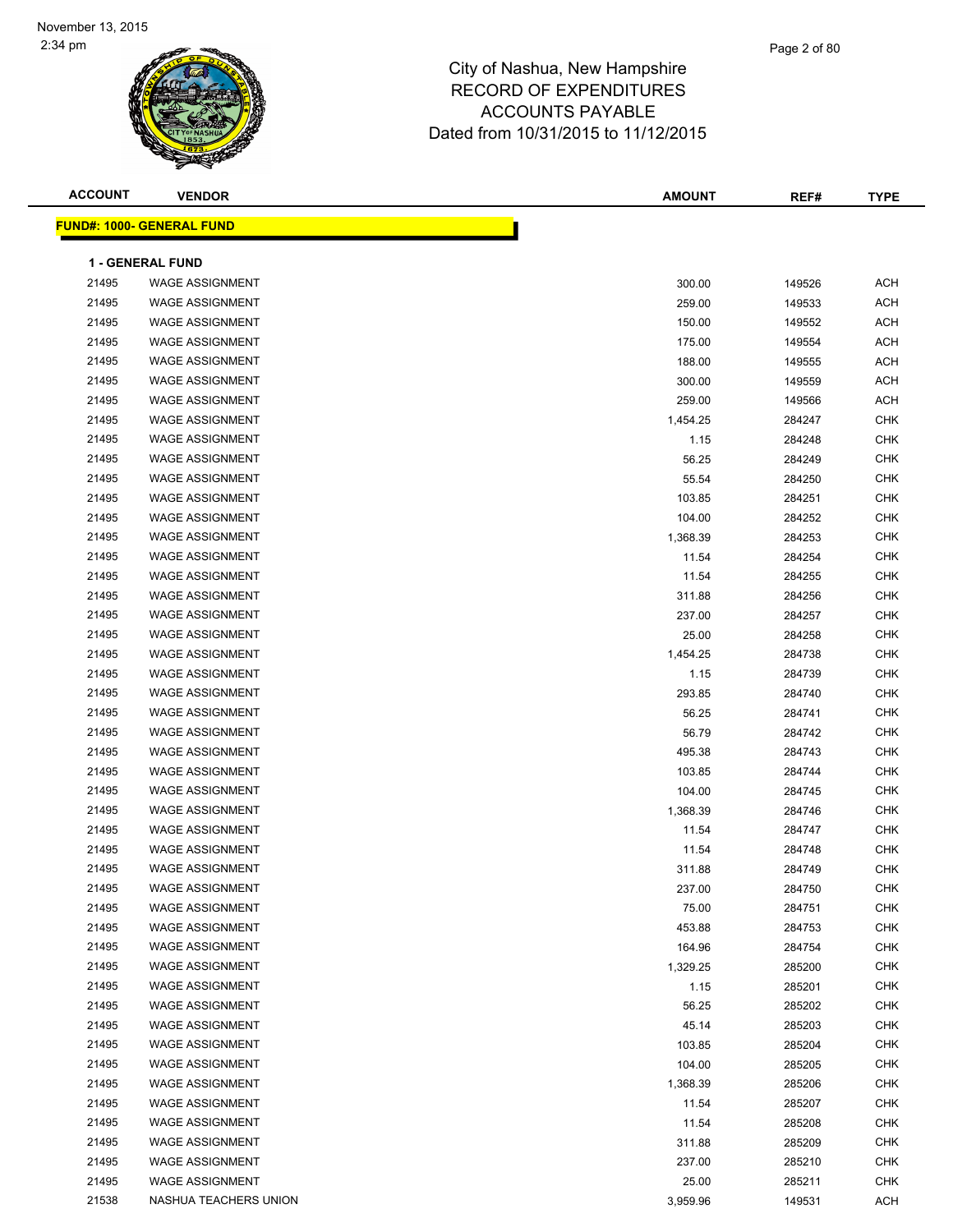| <b>ACCOUNT</b>     | <b>VENDOR</b>                                       | <b>AMOUNT</b>  | REF#             | <b>TYPE</b>              |
|--------------------|-----------------------------------------------------|----------------|------------------|--------------------------|
|                    | <b>FUND#: 1000- GENERAL FUND</b>                    |                |                  |                          |
|                    | <b>1 - GENERAL FUND</b>                             |                |                  |                          |
| 21538              | NASHUA TEACHERS UNION                               | 84.56          | 149564           | <b>ACH</b>               |
| 21921              | STATE OF NH-MV                                      | 28,148.64      | 149510           | <b>ACH</b>               |
| 21921              | STATE OF NH-MV                                      | 21,605.55      | 149512           | ACH                      |
| 21921              | STATE OF NH-MV                                      | 14,433.34      | 149513           | <b>ACH</b>               |
| 21921              | STATE OF NH -MV                                     | 16,049.68      | 149538           | ACH                      |
| 21921              | STATE OF NH-MV                                      | 16,319.29      | 149540           | ACH                      |
| 21921              | STATE OF NH-MV                                      | 16,407.62      | 149541           | <b>ACH</b>               |
| 21921              | STATE OF NH-MV                                      | 37,967.20      | 149543           | <b>ACH</b>               |
| 21921              | STATE OF NH-MV                                      | 14,955.16      | 149571           | <b>ACH</b>               |
| 21922              | STATE OF NH DEPT OF SAFETY                          | 14.75          | 284755           | <b>CHK</b>               |
| 21922              | STATE OF NH DEPT OF SAFETY                          | 14.75          | 284818           | <b>CHK</b>               |
| 21922              | STATE OF NH DEPT OF SAFETY                          | 14.75          | 285261           | <b>CHK</b>               |
|                    | TOTAL 1 - GENERAL FUND                              | \$2,998,374.46 |                  |                          |
|                    |                                                     |                |                  |                          |
| <b>101 - MAYOR</b> |                                                     |                |                  |                          |
| 61100              | AMAZON                                              | 29.38          | 285243           | <b>CHK</b>               |
| 61830              | THE TELEGRAPH                                       | 208.00         | 285240           | <b>CHK</b>               |
| 68300              | DONNALEE LOZEAU                                     | 225.00         | 284774           | <b>CHK</b>               |
| 68300<br>68300     | CANAL ART & FRAMING<br>A W EMBOSS LLC               | 50.00<br>55.00 | 285219<br>285264 | <b>CHK</b><br><b>CHK</b> |
|                    | TOTAL 101 - MAYOR                                   | \$567.38       |                  |                          |
|                    |                                                     |                |                  |                          |
| <b>103 - LEGAL</b> |                                                     |                |                  |                          |
| 55614              | HILLSBOROUGH COUNTY REGISTRY                        | 50.49          | 285333           | CHK                      |
|                    | TOTAL 103 - LEGAL                                   | \$50.49        |                  |                          |
|                    | 107 - CITY CLERK                                    |                |                  |                          |
| 53435              | LHS ASSOC INC                                       | 2,321.00       | 285250           | <b>CHK</b>               |
| 53435              | <b>CROSSWAY CHRISTIAN CHURCH</b>                    | 400.00         | 285302           | <b>CHK</b>               |
| 53435              | FIRST BAPTIST CHURCH                                | 400.00         | 285317           | <b>CHK</b>               |
| 55600              | LHS ASSOC INC                                       | 5,516.40       | 285250           | <b>CHK</b>               |
| 55607              | LHS ASSOC INC                                       | 195.00         | 285250           | <b>CHK</b>               |
| 61650              | WB MASON CO INC                                     | 33.98          | 284966           | <b>CHK</b>               |
|                    | <b>TOTAL 107 - CITY CLERK</b>                       | \$8,866.38     |                  |                          |
|                    | <b>109 - CIVIC &amp; COMMUNITY ACTIVITIES</b>       |                |                  |                          |
| 56200              | UNITED WAY OF GREATER NASHUA                        | 1,000.00       | 284792           | <b>CHK</b>               |
| 56214              | HUMANE SOCIETY FOR GREATER                          | 8,256.75       | 284883           | <b>CHK</b>               |
| 56228              | NASHUA SENIORS MEAL PROGRAM                         | 2,283.64       | 285367           | <b>CHK</b>               |
| 56250              | COMMUNITY MEDIA SERVICES GRP L                      | 7,083.33       | 284766           | <b>CHK</b>               |
|                    |                                                     |                |                  |                          |
|                    | <b>TOTAL 109 - CIVIC &amp; COMMUNITY ACTIVITIES</b> | \$18,623.72    |                  |                          |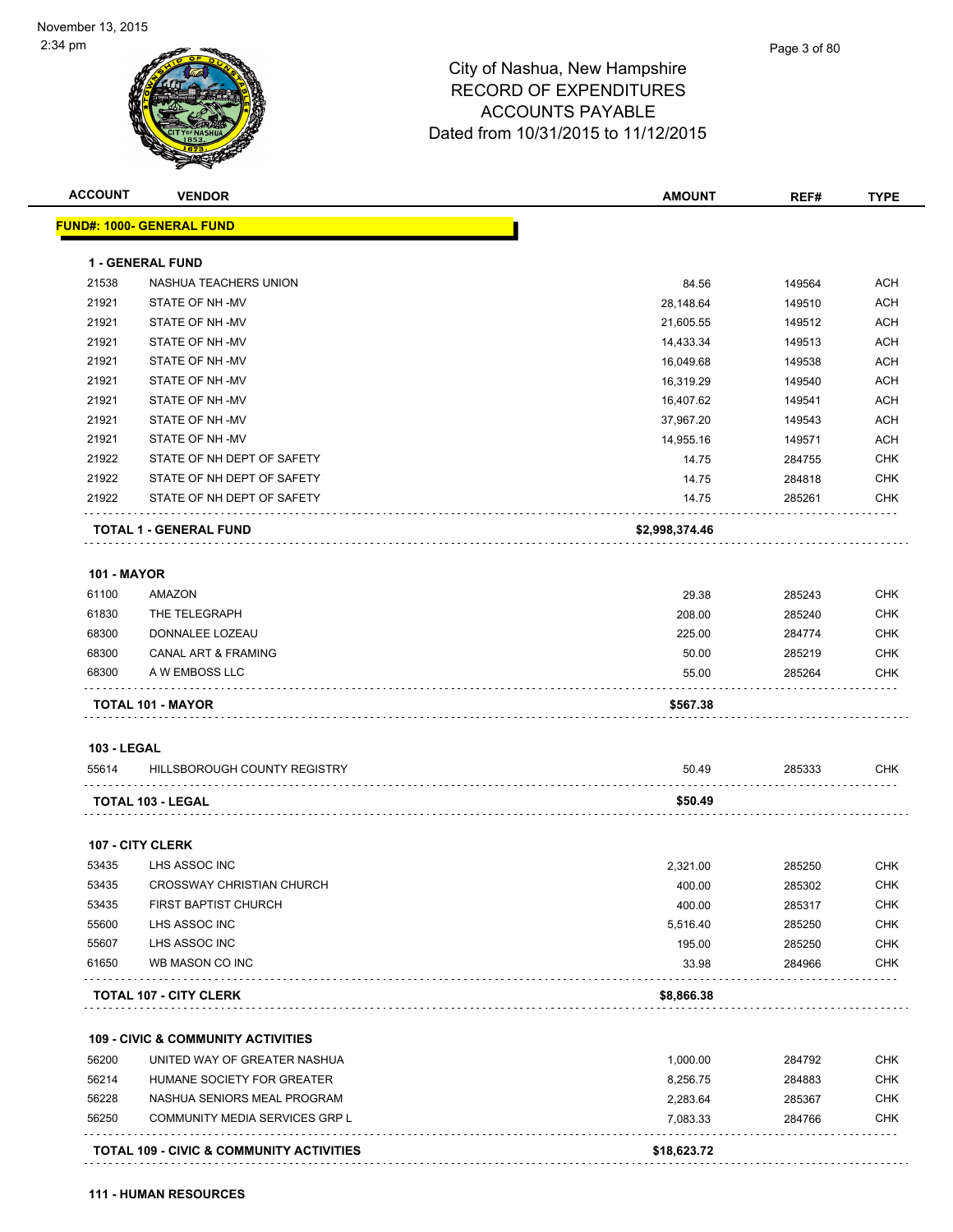### City of Nashua, New Hampshire RECORD OF EXPENDITURES ACCOUNTS PAYABLE Dated from 10/31/2015 to 11/12/2015 **ACCOUNT VENDOR AMOUNT REF# TYPE FUND#: 1000- GENERAL FUND 111 - HUMAN RESOURCES** 55425 STATE OF NH CRIMINAL RECORDS 2,000.00 285213 CHK **TOTAL 111 - HUMAN RESOURCES \$2,000.00 113 - BENEFITS** 59580 STATE OF NH UC 17,025.60 284952 CHK . . . . . . . . . . **TOTAL 113 - BENEFITS \$17,025.60**  $1.1.1.1.1.1.1$ **120 - TELECOMMUNICATIONS** 55109 SUSAN LOVERING 33.00 284773 CHK 55109 FAIRPOINT COMMUNICATIONS 2,456.74 284797 CHK 55109 PAETEC COMMUNICATIONS INC 2,100.83 285257 CHK 55109 PAETEC COMMUNICATIONS INC 689.40 285258 CHK 55109 LANGUAGE LINE SERVICES 79.58 285347 CHK 55118 VERIZON WIRELESS-342053899-000 760.25 285217 CHK . . . . . . . . . . . . . . . . . . . . . . . .  $\sim$   $\sim$   $\sim$ **TOTAL 120 - TELECOMMUNICATIONS \$6,119.80 122 - INFORMATION TECHNOLOGY** 54407 TYLER TECHNOLOGIES INC 5,034.84 284963 CHK 54428 ATOS IT OUTSOURCING SERVICES AND SERVICES AND SERVICES AND SERVICES AND SERVICE SERVICES AND SERVICE SERVICES 55118 VERIZON WIRELESS-985557535 40.01 284829 CHK 71207 CDW GOVERNMENT 326.80 285290 CHK 71221 AMAZON 400.64 285243 CHK **TOTAL 122 - INFORMATION TECHNOLOGY \$24,020.29 126 - FINANCIAL SERVICES** And the HILLSBOROUGH COUNTY REGISTRY And the County of County of China and the County of China and the China and China and China and China and China and China and China and China and China and China and China and China and

|       | TATAL 400 FINIANOIAL OFBUGGEO   | 0.4200000 |        |            |
|-------|---------------------------------|-----------|--------|------------|
| 55607 | <b>MAILINGS UNLIMITED - MVR</b> | 1.470.00  | 149542 | <b>ACH</b> |
| 55607 | <b>MAILINGS UNLIMITED - TAX</b> | 10,000.00 | 149511 | <b>ACH</b> |
| 55421 | NH MUNICIPAL ASSOCIATION LLC    | 65.00     | 284919 | <b>CHK</b> |
| 55307 | <b>JANET GRAZIANO</b>           | 41.33     | 284769 | <b>CHK</b> |
| 54828 | US BANK EQUIPMENT FINANCE       | 87.58     | 284822 | <b>CHK</b> |
| 42200 | ROGER M WILSON                  | 124.00    | 285429 | <b>CHK</b> |
| 42200 | TOTAL AIR SUPPLY INC            | 115.20    | 285415 | <b>CHK</b> |
| 42200 | <b>GAYATREE G NALWADAD</b>      | 19.00     | 285362 | <b>CHK</b> |
| 42200 | CHRISTINA A MONACO              | 117.00    | 285360 | <b>CHK</b> |
| 42200 | <b>JAMES MCCORMICK</b>          | 26.00     | 285354 | <b>CHK</b> |
| 42200 | <b>JAMES D CONNERS</b>          | 9.00      | 285339 | <b>CHK</b> |
| 42200 | DEALERTRACK REG & TITLING       | 32.60     | 285304 | <b>CHK</b> |
| 42200 | <b>JAMES C DOBENS</b>           | 476.20    | 284735 | <b>CHK</b> |

**TOTAL 126 - FINANCIAL SERVICES \$12,650.83**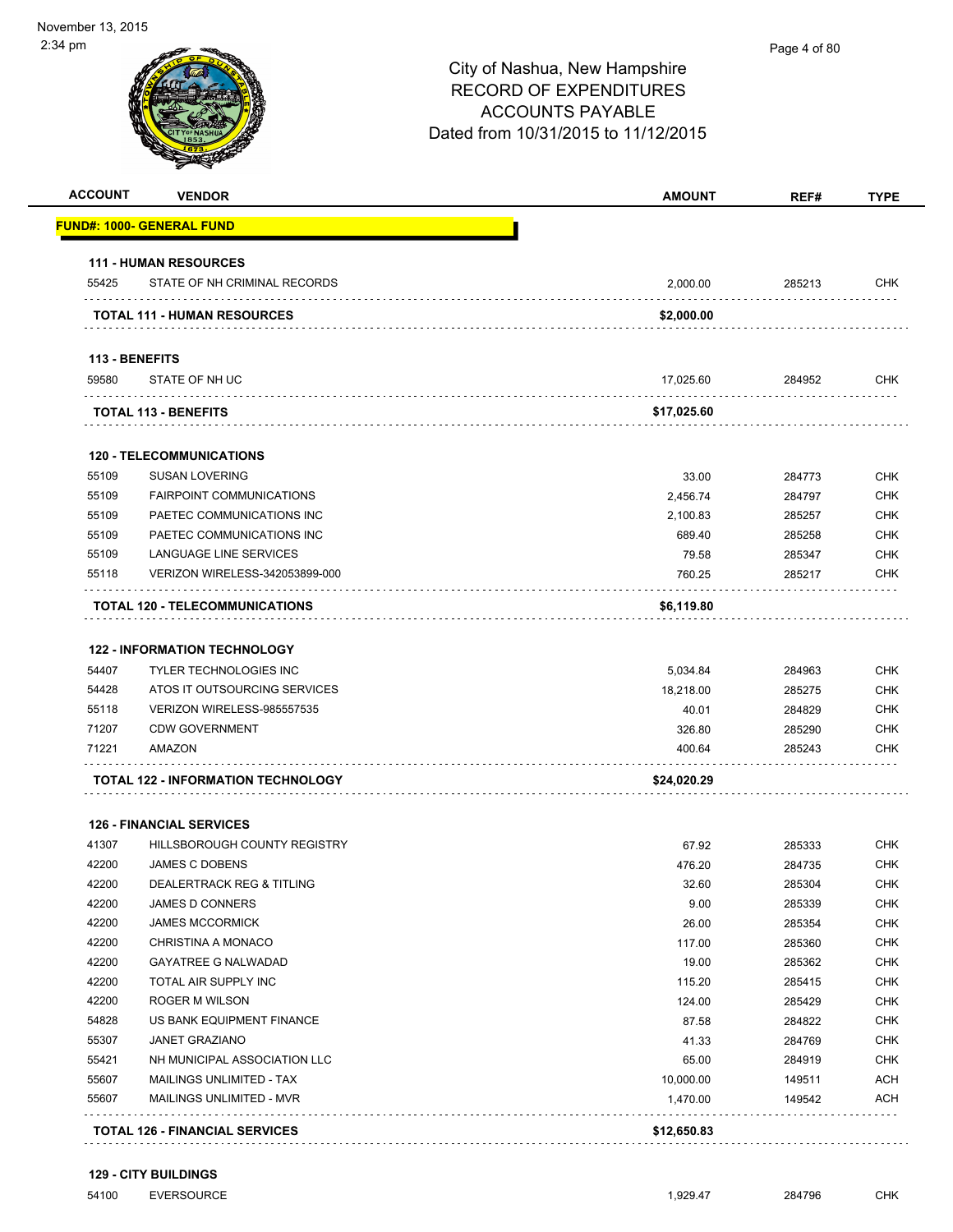

| 54114<br>54114<br>54141<br>54141<br>54228<br>54243<br>54280<br>54280 | <u> FUND#: 1000- GENERAL FUND</u><br><b>129 - CITY BUILDINGS</b><br>LIBERTY UTILITIES - NH<br><b>DIRECT ENERGY BUSINESS</b><br>PENNICHUCK WATER WORKS INC<br>PENNICHUCK WATER WORKS INC<br><b>BAIN PEST CONTROL SERVICE INC</b><br><b>METRO GROUP INC</b><br><b>B &amp; S LOCKSMITHS INC</b> | 227.75<br>137.61<br>1,172.24<br>78.24<br>150.00<br>1,922.00 | 285251<br>285307<br>284817<br>285259 | <b>CHK</b><br><b>CHK</b> |
|----------------------------------------------------------------------|----------------------------------------------------------------------------------------------------------------------------------------------------------------------------------------------------------------------------------------------------------------------------------------------|-------------------------------------------------------------|--------------------------------------|--------------------------|
|                                                                      |                                                                                                                                                                                                                                                                                              |                                                             |                                      |                          |
|                                                                      |                                                                                                                                                                                                                                                                                              |                                                             |                                      |                          |
|                                                                      |                                                                                                                                                                                                                                                                                              |                                                             |                                      |                          |
|                                                                      |                                                                                                                                                                                                                                                                                              |                                                             |                                      |                          |
|                                                                      |                                                                                                                                                                                                                                                                                              |                                                             |                                      | CHK                      |
|                                                                      |                                                                                                                                                                                                                                                                                              |                                                             |                                      | <b>CHK</b>               |
|                                                                      |                                                                                                                                                                                                                                                                                              |                                                             | 285278                               | <b>CHK</b>               |
|                                                                      |                                                                                                                                                                                                                                                                                              |                                                             | 284907                               | CHK                      |
|                                                                      |                                                                                                                                                                                                                                                                                              | 29.50                                                       | 285276                               | <b>CHK</b>               |
|                                                                      | DRAIN MEDIC                                                                                                                                                                                                                                                                                  | 512.00                                                      | 285310                               | CHK                      |
|                                                                      | <b>TOTAL 129 - CITY BUILDINGS</b>                                                                                                                                                                                                                                                            | \$6,158.81                                                  |                                      |                          |
|                                                                      | <b>130 - PURCHASING</b>                                                                                                                                                                                                                                                                      |                                                             |                                      |                          |
| 54828                                                                | US BANK EQUIPMENT FINANCE                                                                                                                                                                                                                                                                    | 121.65                                                      | 284826                               | <b>CHK</b>               |
| 55500                                                                | <b>CONCORD MONITOR</b>                                                                                                                                                                                                                                                                       | 381.30                                                      | 285298                               | <b>CHK</b>               |
| 55500                                                                | THE TELEGRAPH                                                                                                                                                                                                                                                                                | 3,532.18                                                    | 285413                               | CHK                      |
| 55500                                                                | UNION LEADER CORP -- 19828                                                                                                                                                                                                                                                                   | 239.70                                                      | 285422                               | CHK                      |
| 61100                                                                | ASSOCIATED BAG CO                                                                                                                                                                                                                                                                            | 79.73                                                       | 284841                               | <b>CHK</b>               |
| 61100                                                                | AMAZON                                                                                                                                                                                                                                                                                       | 59.91                                                       | 285243                               | <b>CHK</b>               |
|                                                                      | <b>TOTAL 130 - PURCHASING</b>                                                                                                                                                                                                                                                                | \$4,414.47                                                  |                                      |                          |
|                                                                      |                                                                                                                                                                                                                                                                                              |                                                             |                                      |                          |
| 132 - ASSESSING                                                      |                                                                                                                                                                                                                                                                                              |                                                             |                                      |                          |
| 54828                                                                | US BANK EQUIPMENT FINANCE                                                                                                                                                                                                                                                                    | 109.70                                                      | 284823                               | <b>CHK</b>               |
| 55200                                                                | <b>IAAO</b>                                                                                                                                                                                                                                                                                  | 350.00                                                      | 284798                               | CHK                      |
| 55307                                                                | ANDREW G LEMAY                                                                                                                                                                                                                                                                               | 23.00                                                       | 284772                               | CHK                      |
| 55307                                                                | <b>GREG TURGISS</b>                                                                                                                                                                                                                                                                          | 114.43                                                      | 284791                               | <b>CHK</b>               |
| 55307                                                                | <b>GARY TURGISS</b>                                                                                                                                                                                                                                                                          | 155.83                                                      | 284962                               | <b>CHK</b>               |
| 55421                                                                | ANGELO MARINO                                                                                                                                                                                                                                                                                | 291.70                                                      | 284776                               | CHK                      |
|                                                                      | <b>TOTAL 132 - ASSESSING</b>                                                                                                                                                                                                                                                                 | \$1,044.66                                                  |                                      |                          |
|                                                                      | <b>142 - WOODLAWN CEMETERY</b>                                                                                                                                                                                                                                                               |                                                             |                                      |                          |
| 54100                                                                | <b>EVERSOURCE</b>                                                                                                                                                                                                                                                                            | 393.01                                                      | 284796                               | <b>CHK</b>               |
| 54107                                                                | MCLAUGHLIN OIL CO                                                                                                                                                                                                                                                                            | 313.41                                                      | 285355                               | <b>CHK</b>               |
| 54114                                                                | LIBERTY UTILITIES - NH                                                                                                                                                                                                                                                                       | 60.27                                                       | 284804                               | <b>CHK</b>               |
| 54280                                                                | HOME DEPOT CREDIT SERVICE 3065                                                                                                                                                                                                                                                               | 74.85                                                       | 284881                               | CHK                      |
| 54487                                                                | STILL'S POWER EQUIPMENT                                                                                                                                                                                                                                                                      | 321.23                                                      | 284954                               | CHK                      |
| 54600                                                                | MORIN ENGINE SERVICES LLC                                                                                                                                                                                                                                                                    | 243.50                                                      | 284778                               | CHK                      |
| 61107                                                                | <b>M &amp; N SPORTS LLC</b>                                                                                                                                                                                                                                                                  | 201.80                                                      | 284901                               | CHK                      |
| 61300                                                                | DENNIS K BURKE INC                                                                                                                                                                                                                                                                           | 390.37                                                      | 284860                               | CHK                      |
| 61499                                                                | HOME DEPOT CREDIT SERVICE 3065                                                                                                                                                                                                                                                               | 90.96                                                       | 284881                               | <b>CHK</b>               |
| 61560                                                                | <b>BELLETETES INC</b>                                                                                                                                                                                                                                                                        | 35.45                                                       | 285282                               | <b>CHK</b>               |
| 61560                                                                | HOME DEPOT CREDIT SERVICE 3065                                                                                                                                                                                                                                                               | 65.45                                                       | 285334                               | <b>CHK</b>               |
| 61709                                                                | SANEL AUTO PARTS CO                                                                                                                                                                                                                                                                          | 29.28                                                       | 284940                               | <b>CHK</b>               |
|                                                                      | TOTAL 142 - WOODLAWN CEMETERY                                                                                                                                                                                                                                                                | \$2,219.58                                                  |                                      |                          |

**144 - EDGEWOOD & SUBURBAN CEMETERIES**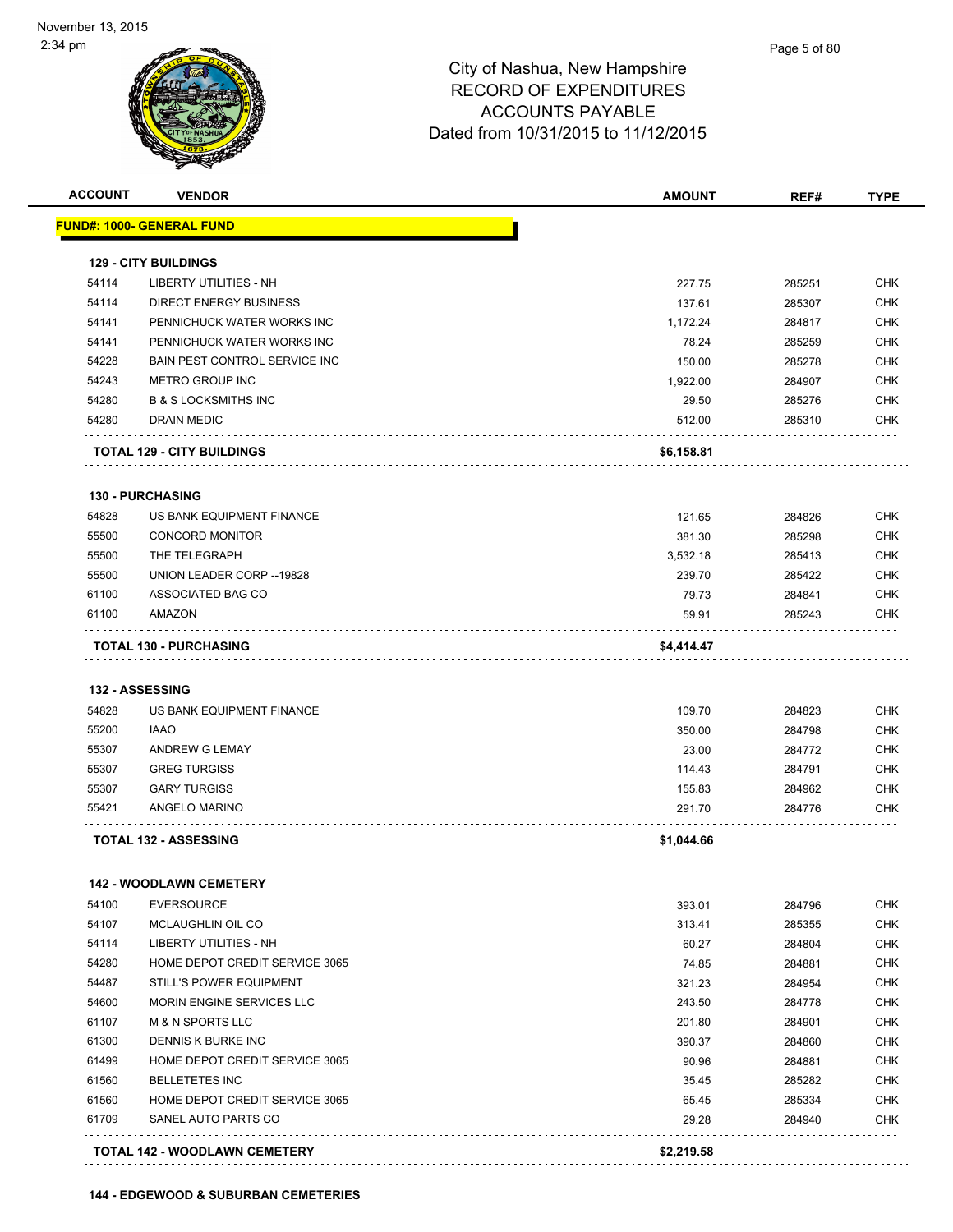

| <b>ACCOUNT</b> | <b>VENDOR</b>                                   | AMOUNT           | REF#             | TYPE       |
|----------------|-------------------------------------------------|------------------|------------------|------------|
|                | <u> FUND#: 1000- GENERAL FUND</u>               |                  |                  |            |
|                |                                                 |                  |                  |            |
|                | <b>144 - EDGEWOOD &amp; SUBURBAN CEMETERIES</b> |                  |                  |            |
| 54100          | <b>EVERSOURCE</b>                               | 110.31           | 284796           | CHK        |
| 54141          | PENNICHUCK WATER WORKS INC                      | 189.12           | 284817           | CHK        |
| 54487          | NASHUA OUTDOOR POWER EQUIPMENT                  | 320.00           | 284916           | CHK        |
| 54487          | AEBI NEW ENGLAND LLC                            | 67.88            | 285269           | <b>CHK</b> |
| 54487          | F W WEBB CO                                     | 95.48            | 285313           | <b>CHK</b> |
|                | TOTAL 144 - EDGEWOOD & SUBURBAN CEMETERIES      | \$782.79         |                  |            |
|                |                                                 |                  |                  |            |
| 150 - POLICE   |                                                 |                  |                  |            |
| 52800          | <b>TODD MARTYNY</b>                             | 810.00           | 285230           | <b>CHK</b> |
| 52809          | <b>WILLIAM DILLON</b>                           | 250.00           | 285226           | <b>CHK</b> |
| 53135          | ST JOSEPHS BUSINESS & HEALTH                    | 648.85           | 285402           | <b>CHK</b> |
| 53135          | WARREN D FITZGERALD PHD                         | 1,350.00         | 285426           | <b>CHK</b> |
| 53149          | ANIMAL HOSPITAL OF NASHUA INC                   | 87.64            | 284839           | <b>CHK</b> |
| 53999          | AAA CREDIT SCREENING SERV LLC                   | 125.00           | 285265           | <b>CHK</b> |
| 54100          | <b>EVERSOURCE</b>                               | 13,648.73        | 284796           | <b>CHK</b> |
| 54107          | SHATTUCK MALONE OIL CO                          | 173.46           | 285260           | <b>CHK</b> |
| 54114          | DIRECT ENERGY BUSINESS                          | 3.41             | 284862           | <b>CHK</b> |
| 54141          | PENNICHUCK WATER WORKS INC                      | 24.39            | 285259           | <b>CHK</b> |
| 54280          | METRO GROUP INC                                 | 211.00           | 284907           | <b>CHK</b> |
| 54280          | <b>REXEL</b>                                    | 124.89           | 284937           | <b>CHK</b> |
| 54280          | CHEM DRY OF FOUR SEASONS                        | 340.86           | 285293           | <b>CHK</b> |
| 54407          | <b>LEXISNEXIS</b>                               | 160.00           | 284894           | <b>CHK</b> |
| 54600          | SULLIVAN TIRE COMPANY                           | 42.00            | 284955           | <b>CHK</b> |
| 54849          | VERIZON WIRELESS-286546928                      | 1,253.75         | 284760           | <b>CHK</b> |
| 54849          | PETER CINFO                                     | 45.96            | 285220           | <b>CHK</b> |
| 54849          | <b>JOSHUA ST ONGE</b>                           | 45.96            | 285239           | <b>CHK</b> |
| 54849          | COMCAST CABLE COMMUNICATIONS I                  | 217.85           | 285244           | <b>CHK</b> |
| 55109          | PAETEC COMMUNICATIONS INC                       | 182.00           | 285258           | <b>CHK</b> |
| 55200          | TREASURER STATE OF NH                           | 75.00            | 284756           | <b>CHK</b> |
| 55200          | TREASURER STATE OF NH                           | 75.00            | 285215           | <b>CHK</b> |
| 55400          | STATE OF NEW HAMPSHIRE                          | 10.00            | 284762           | <b>CHK</b> |
| 55400          | STATE OF NEW HAMPSHIRE                          | 10.00            | 284763           | <b>CHK</b> |
| 55400          | STATE OF NEW HAMPSHIRE                          | 10.00            | 284764           | <b>CHK</b> |
| 55400          | <b>ERIC NORDENGREN</b>                          | 105.00           | 284780           | <b>CHK</b> |
| 55400          | E Z PAULSON                                     | 105.00           | 284783           | <b>CHK</b> |
| 55400          | NEW HAMPSHIRE BAR ASSOC                         | 234.00           | 285255           | <b>CHK</b> |
| 55607          | UNITED PARCEL SERVICE                           | 35.38            | 284757           | <b>CHK</b> |
| 55699          | CANAL ART & FRAMING                             | 137.00           | 285219           | <b>CHK</b> |
| 55699          | NASHUA MILLYARD ASSOC INC                       | 703.46           | 285365           | <b>CHK</b> |
| 61100          | OFFICE DEPOT                                    | 563.40           | 284815           | <b>CHK</b> |
| 61100          | <b>GRANITE STATE STAMPS INC</b>                 | 23.36            | 284875           | <b>CHK</b> |
| 61100          | <b>GRANITE STATE STAMPS INC</b>                 | 23.36            |                  | <b>CHK</b> |
| 61100          | WB MASON CO INC                                 | 1,257.37         | 285325<br>285427 | <b>CHK</b> |
| 61107          | <b>BEN'S UNIFORMS</b>                           | 355.00           | 284847           | <b>CHK</b> |
| 61107          | <b>BEN'S UNIFORMS</b>                           | 259.00           | 285283           | <b>CHK</b> |
| 61107          | DICK AVARD'S HABERDASHERY                       |                  |                  | <b>CHK</b> |
| 61107          | <b>BEN'S UNIFORMS</b>                           | 158.50<br>348.95 | 285306<br>285624 | <b>CHK</b> |
|                |                                                 |                  |                  |            |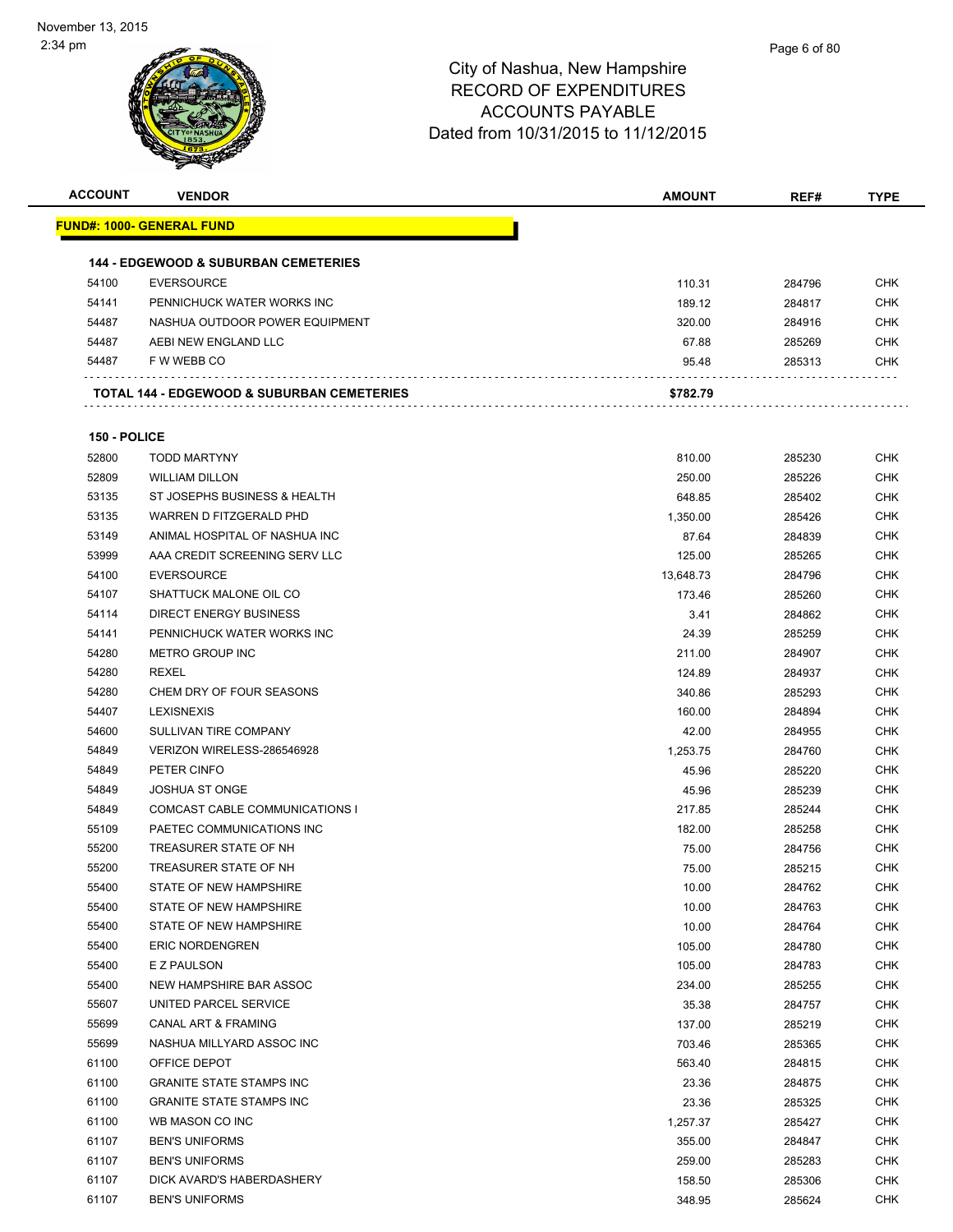| <b>ACCOUNT</b> | <b>VENDOR</b>                    | <b>AMOUNT</b> | REF#   | <b>TYPE</b> |
|----------------|----------------------------------|---------------|--------|-------------|
|                | <b>FUND#: 1000- GENERAL FUND</b> |               |        |             |
| 150 - POLICE   |                                  |               |        |             |
| 61110          | <b>BEN'S UNIFORMS</b>            | 541.00        | 284847 | <b>CHK</b>  |
| 61110          | <b>STAR PACKER BADGES</b>        | 1,452.25      | 284951 | CHK         |
| 61110          | AAA POLICE SUPPLY                | 585.00        | 285266 | <b>CHK</b>  |
| 61110          | <b>STAR PACKER BADGES</b>        | 691.41        | 285405 | <b>CHK</b>  |
| 61121          | THE GUN SHOP                     | 2,421.52      | 284956 | <b>CHK</b>  |
| 61121          | CHIEF SUPPLY CORP INC            | 45.65         | 285294 | <b>CHK</b>  |
| 61121          | LAW ENFORCEMENT TARGETS INC      | 740.03        | 285348 | <b>CHK</b>  |
| 61142          | TACTICAL MEDICAL SOLUTIONS INC   | 674.70        | 285409 | <b>CHK</b>  |
| 61185          | <b>ARROWHEAD FORENSICS</b>       | 187.39        | 284840 | <b>CHK</b>  |
| 61185          | <b>TRI-TECH FORENSICS INC</b>    | 261.80        | 284958 | <b>CHK</b>  |
| 61185          | TRI-TECH FORENSICS INC           | 42.31         | 285418 | <b>CHK</b>  |
| 61428          | <b>BELLETETES INC</b>            | 27.80         | 284846 | <b>CHK</b>  |
| 61428          | BOUND TREE MEDICAL, LLC          | 248.55        | 284850 | <b>CHK</b>  |
| 61428          | CENTRAL PAPER PRODUCTS CO        | 584.86        | 285291 | <b>CHK</b>  |
| 61650          | WB MASON CO INC                  | 410.15        | 285427 | <b>CHK</b>  |
| 61705          | SULLIVAN TIRE COMPANY            | 1,502.28      | 284955 | <b>CHK</b>  |
| 61799          | <b>BOND AUTO PARTS INC</b>       | 29.95         | 284849 | <b>CHK</b>  |
| 61799          | DEPENDABLE LOCK SERVICE INC      | 9.00          | 284861 | <b>CHK</b>  |
| 61799          | FREIGHTLINER OF NH INC           | (97.54)       | 284868 | <b>CHK</b>  |
| 61799          | <b>IRWIN MARINE</b>              | 49.27         | 284887 | <b>CHK</b>  |
| 61799          | LOWE'S - 3502                    | 41.72         | 284897 | <b>CHK</b>  |
| 61799          | MACMULKIN CHEVROLET INC          | 32.89         | 284902 | <b>CHK</b>  |
| 61799          | NEW ENGLAND PARTS WAREHOUSE      | 250.88        | 284918 | <b>CHK</b>  |
| 61799          | NORTHERN FOREIGN CAR PARTS INC   | 900.87        | 284920 | <b>CHK</b>  |
| 61799          | <b>QUIRK GM PARTS DEPOT</b>      | 153.80        | 284933 | <b>CHK</b>  |
| 61807          | <b>MATTHEW BENDER &amp; CO</b>   | 200.10        | 285352 | <b>CHK</b>  |
| 61910          | PETTY CASH                       | 60.00         | 284784 | <b>CHK</b>  |
| 61910          | PETTY CASH                       | 50.00         | 284785 | <b>CHK</b>  |
| 61910          | PETTY CASH                       | 69.67         | 285234 | <b>CHK</b>  |
| 71221          | <b>GOVCONNECTION INC</b>         | 2,811.00      | 284872 | <b>CHK</b>  |
| 71221          | HOME DEPOT CREDIT SERVICE 3073   | 13.85         | 284882 | <b>CHK</b>  |
| 71221          | PC MALL GOV                      | 5,734.00      | 285378 | CHK         |
| 71221          | WB MASON CO INC                  | 39.99         | 285427 | <b>CHK</b>  |
| 71414          | <b>B&amp;H PHOTO-VIDEO</b>       | 19.12         | 285277 | <b>CHK</b>  |
| 71999          | <b>REDXDEFENSE</b>               | 2,750.89      | 284935 | <b>CHK</b>  |
|                | <b>TOTAL 150 - POLICE</b>        | \$47,770.69   |        |             |
|                |                                  |               |        |             |

### **152 - FIRE**

| 52800 | <b>STEVE BUXTON</b>    | 1,032.50 | 285287 | <b>CHK</b> |
|-------|------------------------|----------|--------|------------|
| 52800 | <b>JULIAN REED</b>     | 135.00   | 285390 | <b>CHK</b> |
| 53142 | <b>JAMES S COOPER</b>  | 1.522.50 | 284857 | <b>CHK</b> |
| 54100 | <b>EVERSOURCE</b>      | 8,489.50 | 284796 | <b>CHK</b> |
| 54100 | <b>EVERSOURCE</b>      | 366.90   | 285246 | <b>CHK</b> |
| 54114 | LIBERTY UTILITIES - NH | 279.11   | 284800 | <b>CHK</b> |
| 54114 | LIBERTY UTILITIES - NH | 223.76   | 284801 | <b>CHK</b> |
| 54114 | LIBERTY UTILITIES - NH | 98.42    | 284802 | <b>CHK</b> |
| 54114 | LIBERTY UTILITIES - NH | 235.17   | 284809 | <b>CHK</b> |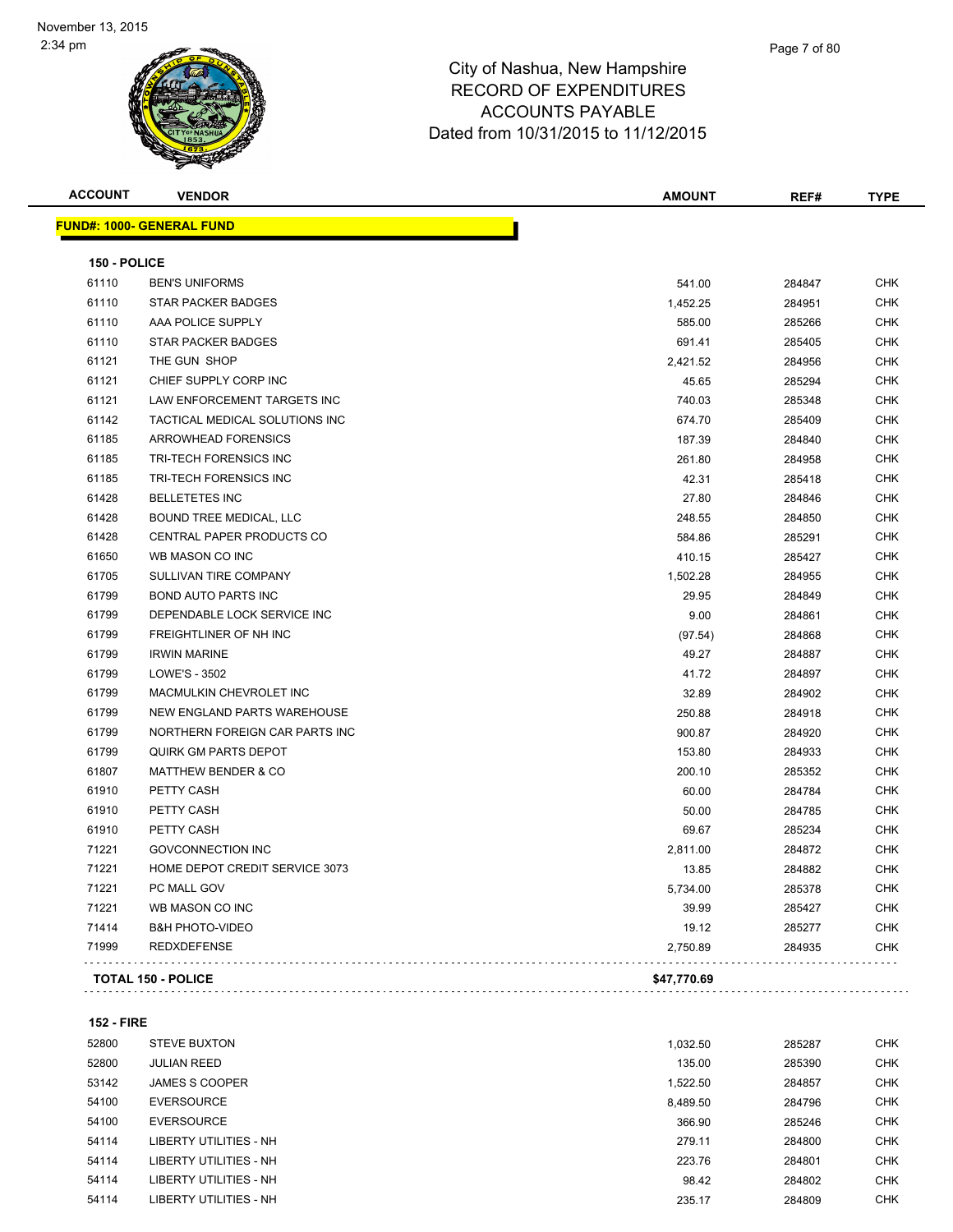| <b>ACCOUNT</b>    | <b>VENDOR</b>                       | <b>AMOUNT</b> | REF#   | <b>TYPE</b> |
|-------------------|-------------------------------------|---------------|--------|-------------|
|                   | <b>FUND#: 1000- GENERAL FUND</b>    |               |        |             |
| <b>152 - FIRE</b> |                                     |               |        |             |
| 54114             | LIBERTY UTILITIES - NH              | 67.77         | 284811 | <b>CHK</b>  |
| 54114             | DIRECT ENERGY BUSINESS              | 441.02        | 284862 | <b>CHK</b>  |
| 54114             | DIRECT ENERGY BUSINESS              | 171.27        | 285307 | CHK         |
| 54141             | PENNICHUCK WATER WORKS INC          | 395.18        | 284817 | CHK         |
| 54141             | PENNICHUCK WATER WORKS INC          | 1,186.78      | 285259 | <b>CHK</b>  |
| 54228             | <b>JP PEST SERVICES</b>             | 247.00        | 284888 | CHK         |
| 54243             | AE MECHANICAL INC                   | 1,784.85      | 285268 | CHK         |
| 54280             | AIR CLEANING SPECIALISTS OF NE      | 919.82        | 284834 | CHK         |
| 54280             | <b>BELLETETES INC</b>               | 0.92          | 285282 | CHK         |
| 54280             | TJ PAINTING & COMPANY LLC           | 300.00        | 285414 | <b>CHK</b>  |
| 54600             | PETTY CASH                          | 29.83         | 284786 | <b>CHK</b>  |
| 54600             | <b>BELLETETES INC</b>               | 43.26         | 285282 | CHK         |
| 54600             | SANEL AUTO PARTS CO                 | 81.16         | 285391 | <b>CHK</b>  |
| 54828             | US BANK EQUIPMENT FINANCE           | 223.26        | 284827 | CHK         |
| 55200             | <b>IAFC MEMBERSHIP</b>              | 214.00        | 284799 | CHK         |
| 55200             | <b>NEAFM</b>                        | 25.00         | 285253 | CHK         |
| 55607             | PETTY CASH                          | 18.79         | 284786 | CHK         |
| 55699             | TRUE BLUE CLEANERS                  | 60.32         | 285419 | CHK         |
| 55699             | TRUE BLUE CLEANERS                  | 145.18        | 285420 | CHK         |
| 61100             | PETTY CASH                          | 3.99          | 284786 | CHK         |
| 61100             | CONWAY OFFICE SOLUTIONS             | 76.64         | 285300 | <b>CHK</b>  |
| 61100             | WB MASON CO INC                     | 55.41         | 285427 | <b>CHK</b>  |
| 61299             | PETTY CASH                          | 14.37         | 284786 | CHK         |
| 61299             | SANEL AUTO PARTS CO                 | 23.49         | 284941 | CHK         |
| 61299             | <b>GRANITE CITY ELECTRIC SUPPLY</b> | 37.62         | 285324 | CHK         |
| 61307             | NEW ENGLAND KENWORTH                | 75.18         | 285369 | CHK         |
| 61428             | NEW ENGLAND PAPER & SUPPLY          | 115.64        | 284917 | CHK         |
| 61428             | NEW ENGLAND PAPER & SUPPLY          | 666.53        | 285370 | CHK         |
| 61499             | <b>JEFFREY LABRIE</b>               | 23.98         | 285346 | CHK         |
| 61699             | POWER & TELEPHONE SUPPLY CO         | 336.00        | 284930 | <b>CHK</b>  |
| 61699             | POWER & TELEPHONE SUPPLY CO         | 178.50        | 285383 | CHK         |
| 61799             | FASTENAL CO                         | 81.67         | 284865 | CHK         |
| 61799             | BOUND TREE MEDICAL, LLC             | 431.10        | 285285 | <b>CHK</b>  |
| 61799             | <b>GREENFIELD INDUSTRIES INC</b>    | 155.00        | 285327 | <b>CHK</b>  |
| 61799             | <b>MAYNARD &amp; LESIEUR INC</b>    | 1,893.80      | 285353 | <b>CHK</b>  |
| 61799             | MINUTEMAN TRUCKS INC                | 923.71        | 285359 | <b>CHK</b>  |
| 61799             | <b>TOWNSEND FORD</b>                | 79.98         | 285416 | <b>CHK</b>  |
| 61910             | PETTY CASH                          | 53.54         | 284786 | <b>CHK</b>  |
| 71432             | M & M ELECTRICAL SUPPLY CO INC      | 9.78          | 284900 | <b>CHK</b>  |
| 71432             | FIRE TECH & SAFETY OF NEW ENGL      | 2,750.00      | 285316 | <b>CHK</b>  |
| 71800             | HOME DEPOT CREDIT SERVICE 3065      | 88.92         | 284881 | CHK         |

### **153 - BUILDING INSPECTION**

| 42300 | SOLAR CITY                 | 5.00  | 285400 | СНК        |
|-------|----------------------------|-------|--------|------------|
| 42307 | SOLAR CITY                 | 16.50 | 285400 | <b>CHK</b> |
| 55118 | VERIZON WIRELESS-642044677 | 80.02 | 284831 | СНК        |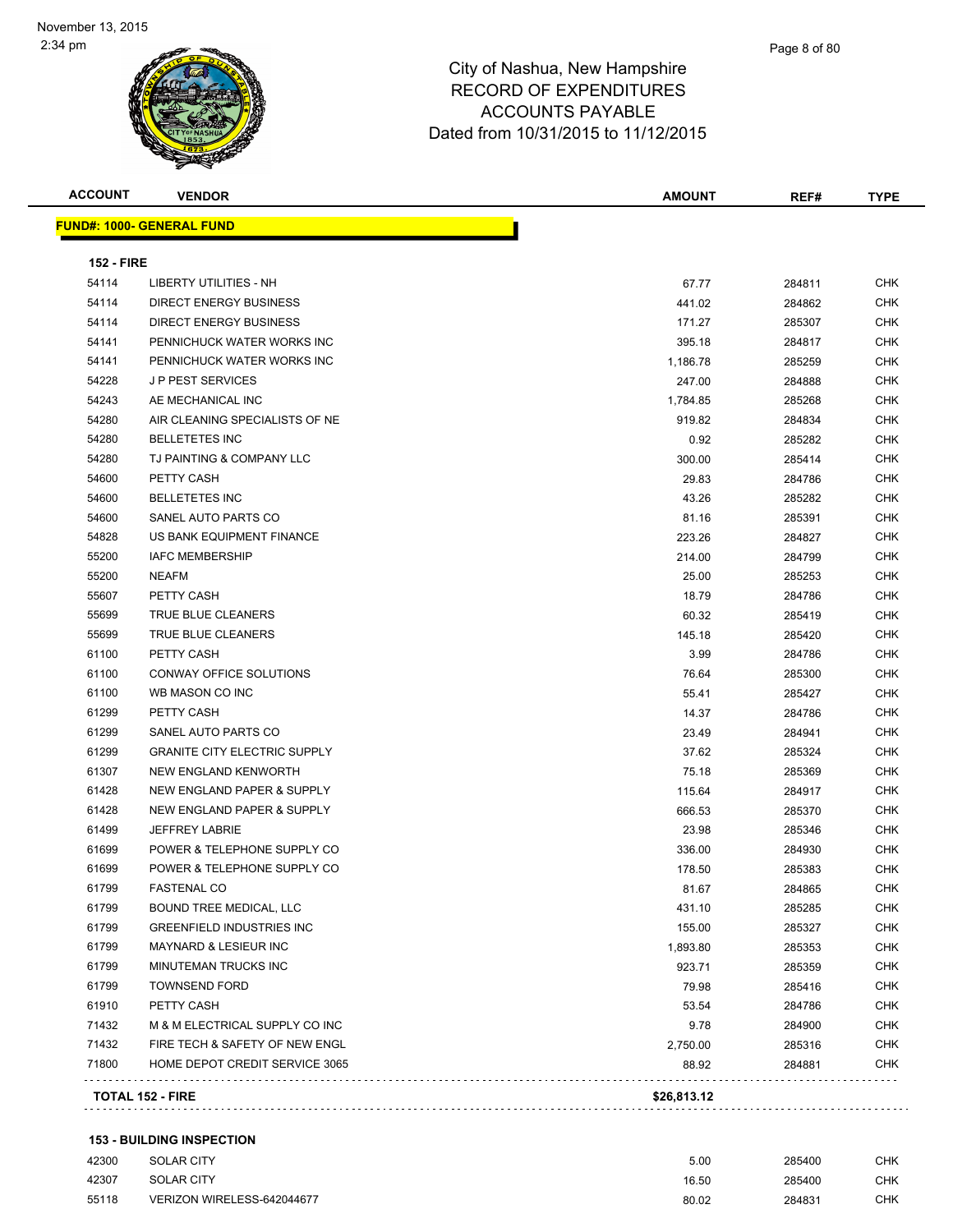

| <b>ACCOUNT</b> | <b>VENDOR</b>                                          | <b>AMOUNT</b> | REF#   | <b>TYPE</b>       |
|----------------|--------------------------------------------------------|---------------|--------|-------------------|
|                | <u> FUND#: 1000- GENERAL FUND</u>                      |               |        |                   |
|                | <b>153 - BUILDING INSPECTION</b>                       |               |        |                   |
| 55307          | <b>TIMOTHY DUPONT</b>                                  | 395.03        | 284768 | <b>CHK</b>        |
| 55307          | <b>RUSS MARCUM</b>                                     | 559.05        | 284775 | <b>CHK</b>        |
| 55307          | <b>JEFFREY RICHARD</b>                                 | 485.30        | 284787 | CHK               |
| 55307          | <b>MARK COLLINS</b>                                    | 95.45         | 285222 | <b>CHK</b>        |
| 55307          | <b>WILLIAM CONDRA</b>                                  | 357.08        | 285223 | <b>CHK</b>        |
| 55307          | <b>WILLIAM MCKINNEY</b>                                | 146.28        | 285241 | <b>CHK</b>        |
| 55421          | DAWN MICHAUD                                           | 90.00         | 284777 | <b>CHK</b>        |
|                | <b>TOTAL 153 - BUILDING INSPECTION</b>                 | \$2,229.71    |        |                   |
|                | <b>155 - CODE ENFORCEMENT</b>                          |               |        |                   |
| 55307          | <b>NELSON ORTEGA</b>                                   | 193.78        | 284782 | <b>CHK</b>        |
| 55421          | <b>NELSON ORTEGA</b>                                   | 506.70        | 284782 | <b>CHK</b>        |
| 55421          | <b>ROBERT SOUSA</b>                                    | 234.45        | 284789 | <b>CHK</b>        |
| 55421          | ROBERT SOUSA                                           | 55.00         | 285238 | CHK               |
|                | <b>TOTAL 155 - CODE ENFORCEMENT</b>                    | \$989.93      |        |                   |
|                |                                                        |               |        |                   |
|                | <b>156 - EMERGENCY MANAGEMENT</b>                      |               |        |                   |
| 55307          | <b>JUSTIN KATES</b>                                    | 47.15         | 284770 | <b>CHK</b>        |
| 55307          | <b>JUSTIN KATES</b>                                    | 66.53         | 285229 | <b>CHK</b>        |
| 68325<br>68325 | <b>JUSTIN KATES</b><br>AMAZON                          | 63.96         | 285229 | CHK<br><b>CHK</b> |
|                |                                                        | 271.06        | 285243 |                   |
|                | TOTAL 156 - EMERGENCY MANAGEMENT                       | \$448.70      |        |                   |
|                | <b>157 - CITYWIDE COMMUNICATIONS</b>                   |               |        |                   |
| 54100          | <b>EVERSOURCE</b>                                      | 1,829.82      | 284796 | <b>CHK</b>        |
| 55607          | UNITED PARCEL SERVICE                                  | 38.84         | 285216 | CHK               |
|                | <b>TOTAL 157 - CITYWIDE COMMUNICATIONS</b>             | \$1,868.66    |        |                   |
|                | <b>160 - PUBLIC WORKS-ADMIN/ENGINEERING</b>            |               |        |                   |
| 54100          | <b>EVERSOURCE</b>                                      | 948.80        | 284796 | <b>CHK</b>        |
| 54141          | PENNICHUCK WATER WORKS INC                             | 140.88        | 284817 | <b>CHK</b>        |
| 55307          | <b>CAROLYN O'CONNOR</b>                                | 36.50         | 284781 | <b>CHK</b>        |
| 55307          | STEPHEN DOOKRAN                                        | 36.23         | 285227 | <b>CHK</b>        |
| 55400          | <b>NHLSA</b>                                           | 175.00        | 285256 | CHK               |
| 55699          | JAN PRO CLEANING SYSTEMS NE                            | 665.00        | 284889 | CHK               |
| 61100          | ANCO SIGNS & STAMPS INC                                | 19.20         | 285273 | CHK               |
| 61100          | WB MASON CO INC                                        | 89.99         | 285427 | CHK               |
| 61299          | AMAZON                                                 | 34.48         | 285243 | CHK               |
| 71228          | <b>DLT SOLUTIONS LLC</b>                               | 1,307.96      | 285308 | CHK               |
|                | .<br><b>TOTAL 160 - PUBLIC WORKS-ADMIN/ENGINEERING</b> | \$3,454.04    |        |                   |
|                |                                                        |               |        |                   |

**161 - STREETS**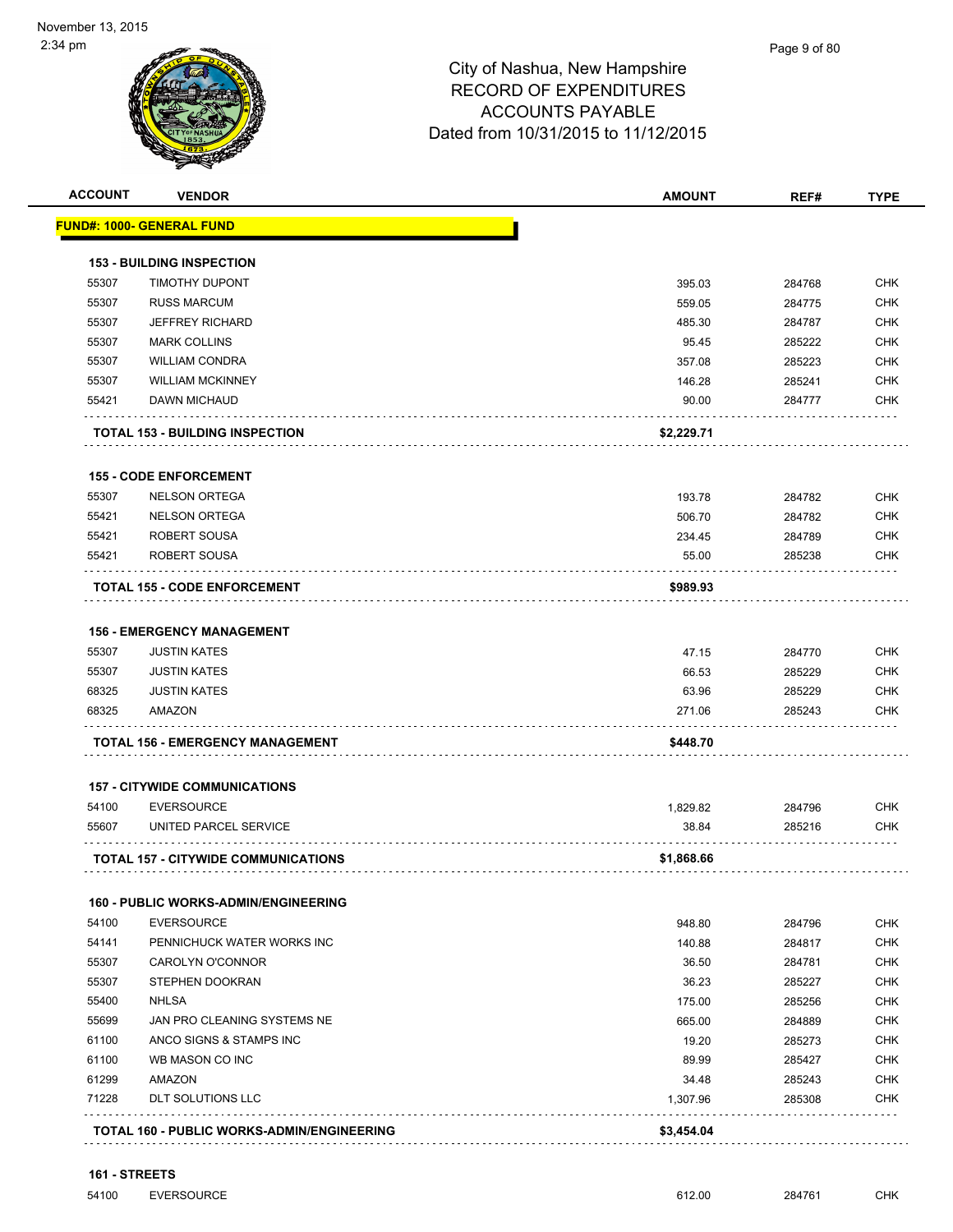

| <b>ACCOUNT</b> | <b>VENDOR</b>                    | <b>AMOUNT</b> | REF#   | <b>TYPE</b> |
|----------------|----------------------------------|---------------|--------|-------------|
|                | <u>FUND#: 1000- GENERAL FUND</u> |               |        |             |
|                |                                  |               |        |             |
| 161 - STREETS  |                                  |               |        |             |
| 54100          | <b>EVERSOURCE</b>                | 4,414.60      | 284796 | <b>CHK</b>  |
| 54100          | <b>EVERSOURCE</b>                | 39.15         | 285246 | <b>CHK</b>  |
| 54200          | JAN PRO CLEANING SYSTEMS NE      | 855.00        | 285341 | <b>CHK</b>  |
| 54228          | <b>JP PEST SERVICES</b>          | 68.00         | 285338 | CHK         |
| 54600          | AIRGAS USA LLC                   | 134.64        | 284836 | <b>CHK</b>  |
| 54600          | <b>CAMEROTA TRUCK PARTS</b>      | 2,948.65      | 284852 | <b>CHK</b>  |
| 54600          | <b>CARPARTS OF NASHUA</b>        | 399.67        | 284853 | <b>CHK</b>  |
| 54600          | FREIGHTLINER OF NH INC           | (55.08)       | 284868 | <b>CHK</b>  |
| 54600          | <b>GRAINGER</b>                  | 12.40         | 284873 | CHK         |
| 54600          | LIBERTY INTNL TRUCKS OF NH LLC   | 739.57        | 284895 | CHK         |
| 54600          | NAPA AUTO PARTS                  | 130.36        | 284912 | <b>CHK</b>  |
| 54600          | <b>POWERPLAN</b>                 | 55.86         | 284931 | <b>CHK</b>  |
| 54600          | SANEL AUTO PARTS CO              | 39.97         | 284944 | <b>CHK</b>  |
| 54600          | TST HYDRAULICS INC               | 34.15         | 284959 | <b>CHK</b>  |
| 54600          | DONOVAN SPRING CO INC            | 445.38        | 285309 | <b>CHK</b>  |
| 54600          | <b>FASTENAL CO</b>               | 48.60         | 285314 | <b>CHK</b>  |
| 54600          | R WHITE EQUIPMENT CENTER INC     | 20.00         | 285387 | <b>CHK</b>  |
| 54600          | SWEEPER PARTS SALES              | 110.30        | 285408 | <b>CHK</b>  |
| 54828          | US BANK EQUIPMENT FINANCE        | 109.70        | 284824 | <b>CHK</b>  |
| 55118          | CRITICAL ALERT SYSTEMS, LLC      | 338.40        | 285245 | CHK         |
| 55400          | NEW ENGLAND CHAPTER APWA         | 195.00        | 284812 | CHK         |
| 55699          | METRO GROUP INC                  | 823.00        | 284907 | <b>CHK</b>  |
| 61100          | AMAZON                           | 35.97         | 285243 | <b>CHK</b>  |
| 61107          | ALECS SHOE STORE INC             | 110.00        | 284837 | <b>CHK</b>  |
| 61107          | UNIFIRST CORPORATION             | 405.95        | 285421 | <b>CHK</b>  |
| 61299          | A H HARRIS & SONS INC            | 42.40         | 284832 | CHK         |
| 61299          | NASHUA LUMBER CO INC             | 325.50        | 284915 | <b>CHK</b>  |
| 61299          | <b>FASTENAL CO</b>               | 5.09          | 285314 | <b>CHK</b>  |
| 61299          | M & M ELECTRICAL SUPPLY CO INC   | 569.10        | 285350 | CHK         |
| 61299          | NH BRAGG & SONS INC              | 60.63         | 285373 | <b>CHK</b>  |
| 61300          | DENNIS K BURKE INC               | 10,863.96     | 285305 | <b>CHK</b>  |
| 61428          | BANNER SYSTEMS OF MASSACHUSETT   | 80.86         | 284844 | <b>CHK</b>  |
| 61507          | <b>BROX INDUSTRIES INC</b>       | 649.80        | 284851 | <b>CHK</b>  |
| 61507          | CONTINENTAL PAVING INC           | 437.46        | 285299 | <b>CHK</b>  |
| 61535          | <b>BROX INDUSTRIES INC</b>       | 378.11        | 284851 | <b>CHK</b>  |
| 61542          | PERMA LINE CORP OF NEW ENGLAND   | 79.90         | 284926 | <b>CHK</b>  |
| 61542          | PERMA LINE CORP OF NEW ENGLAND   | 5,612.35      | 285380 | <b>CHK</b>  |
| 61562          | FRANKLIN PAINT CO INC            | 1,098.88      | 284867 | <b>CHK</b>  |
| 61705          | MAYNARD & LESIEUR INC            | 168.00        | 284905 | <b>CHK</b>  |
| 61709          | <b>CARPARTS OF NASHUA</b>        | 67.68         | 284853 | <b>CHK</b>  |
| 61799          | <b>B-B CHAIN INC</b>             | 73.50         | 284842 | <b>CHK</b>  |
| 61799          | FREIGHTLINER OF NH INC           | (96.00)       | 284868 | <b>CHK</b>  |
| 61799          | SANEL AUTO PARTS CO              | 11.00         | 284944 | <b>CHK</b>  |
| 61799          | <b>FASTENAL CO</b>               | 56.46         | 285314 | <b>CHK</b>  |
| 71025          | <b>CORNWELL TOOLS</b>            | 1,645.00      | 284858 | CHK         |
| 71025          | <b>GRAINGER</b>                  | 55.45         | 284873 | <b>CHK</b>  |
| 71025          | NAPA AUTO PARTS                  | 82.95         | 284912 | <b>CHK</b>  |

AMAZON 395.63 285243 CHK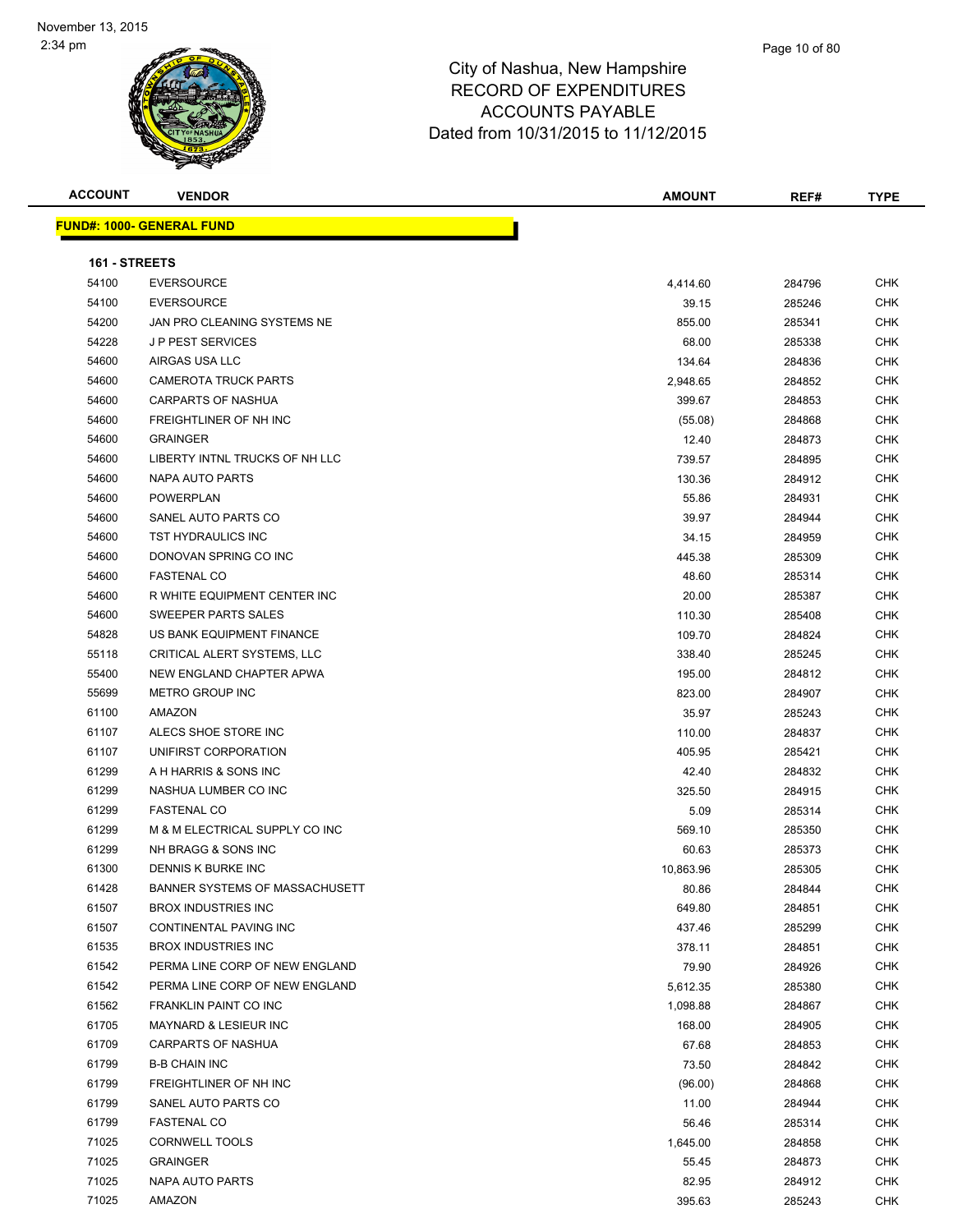| <b>ACCOUNT</b> | <b>VENDOR</b>                                  | <b>AMOUNT</b>   | REF#             | <b>TYPE</b>              |
|----------------|------------------------------------------------|-----------------|------------------|--------------------------|
|                | <u> FUND#: 1000- GENERAL FUND</u>              |                 |                  |                          |
| 161 - STREETS  |                                                |                 |                  |                          |
| 71999          | NAPA AUTO PARTS                                | 104.85          | 284912           | <b>CHK</b>               |
| 71999          | SANEL AUTO PARTS CO                            | 105.95          | 284944           | <b>CHK</b>               |
| 71999          | SANEL AUTO PARTS CO                            | 105.95          | 285392           | <b>CHK</b>               |
|                | <b>TOTAL 161 - STREETS</b>                     | \$36,051.70     |                  |                          |
|                | <b>162 - STREET LIGHTING</b>                   |                 |                  |                          |
| 54100          | <b>EVERSOURCE</b>                              | 233.95          | 284796           | <b>CHK</b>               |
| 54100          | <b>EVERSOURCE</b>                              | 69,321.33       | 285246           | <b>CHK</b>               |
|                | TOTAL 162 - STREET LIGHTING                    | \$69,555.28     |                  |                          |
|                | <b>166 - PARKING LOTS</b>                      |                 |                  |                          |
| 54100          | <b>EVERSOURCE</b>                              | 1,174.90        | 284796           | <b>CHK</b>               |
| 54141          | PENNICHUCK WATER WORKS INC                     | 116.40          | 285259           | <b>CHK</b>               |
| 54600          | NAPA AUTO PARTS                                | 169.75          | 284914           | <b>CHK</b>               |
| 55307          | <b>JILL STANSFIELD</b>                         | 21.13           | 284790           | <b>CHK</b>               |
| 71600          | <b>HAJOCA CORPORATION</b>                      | 260.34          | 284879           | <b>CHK</b>               |
|                | TOTAL 166 - PARKING LOTS                       | \$1,742.52      |                  |                          |
|                |                                                |                 |                  |                          |
|                | <b>171 - COMMUNITY SERVICES</b>                |                 |                  |                          |
| 54141          | PENNICHUCK WATER WORKS INC                     | 95.79           | 284817           | <b>CHK</b>               |
| 54141          | PENNICHUCK WATER WORKS INC                     | 127.49          | 285259           | <b>CHK</b>               |
| 54828<br>61100 | US BANK EQUIPMENT FINANCE<br>WB MASON CO INC   | 339.00<br>59.85 | 284825<br>284966 | <b>CHK</b><br><b>CHK</b> |
|                | <b>TOTAL 171 - COMMUNITY SERVICES</b>          | \$622.13        |                  |                          |
|                |                                                |                 |                  |                          |
| 55400          | <b>172 - COMMUNITY HEALTH</b><br><b>NHICEP</b> | 40.00           | 284814           | <b>CHK</b>               |
| 61144          | SANOFI PASTEUR INC                             | (2,655.86)      | 284945           | <b>CHK</b>               |
|                | <b>TOTAL 172 - COMMUNITY HEALTH</b>            | -\$2,615.86     |                  |                          |
|                | <b>173 - ENVIRONMENTAL HEALTH</b>              |                 |                  |                          |
| 55200          | NATIONAL ENVIRONMENTAL HEALTH                  | 305.00          | 285254           | <b>CHK</b>               |
| 55307          | <b>HEIDI PEEK-KUKULKA</b>                      | 56.93           | 285232           | <b>CHK</b>               |
| 55400          | NATIONAL ENVIRONMENTAL HEALTH                  | 120.00          | 285254           | <b>CHK</b>               |
|                | <b>TOTAL 173 - ENVIRONMENTAL HEALTH</b>        | \$481.93        |                  |                          |
|                | <b>175 - WELFARE ASSISTANCE</b>                |                 |                  |                          |
| 55810          | MOTEL 6                                        | 2,411.71        | 285163           | <b>CHK</b>               |
| 55810          | 188 CONCORD ST LLC                             | 1,094.82        | 285165           | <b>CHK</b>               |
| 55810          | 23-25 TEMPLE ST REALTY LLC                     | 890.00          | 285166           | <b>CHK</b>               |
| 55810          | 28-34 RAILROAD SQUARE LLC                      | 575.00          | 285167           | <b>CHK</b>               |

55810 ROSA E CAMPOS ALFARO 600.00 285169 CHK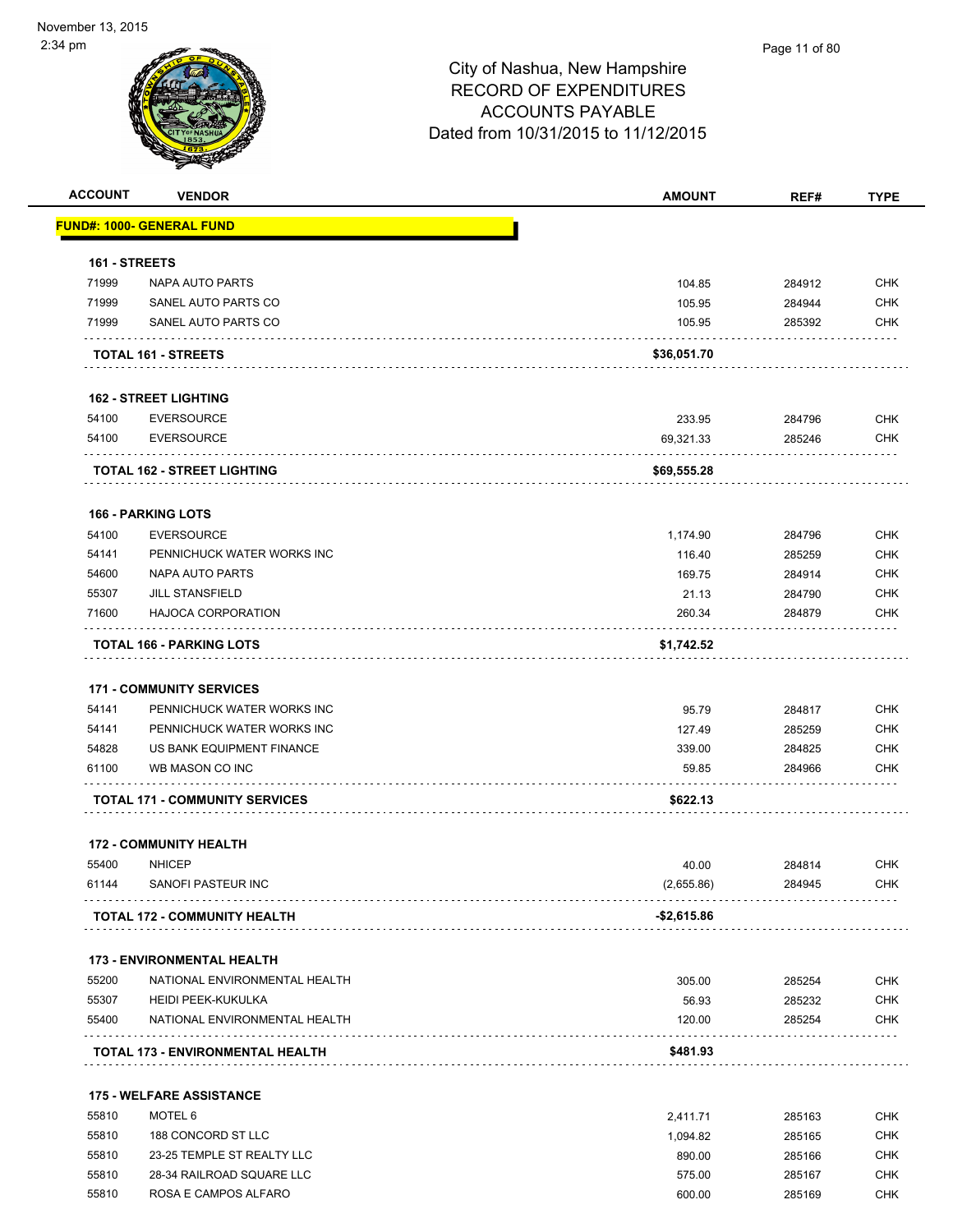|       | <b>VENDOR</b>                         | <b>AMOUNT</b> | REF#   | <b>TYPE</b> |
|-------|---------------------------------------|---------------|--------|-------------|
|       | <b>FUND#: 1000- GENERAL FUND</b>      |               |        |             |
|       | <b>175 - WELFARE ASSISTANCE</b>       |               |        |             |
| 55810 | <b>CENTRAL REALTY INC</b>             | 695.00        | 285170 | <b>CHK</b>  |
| 55810 | <b>COUNTRY BARN MOTEL</b>             | 1,680.73      | 285171 | CHK         |
| 55810 | ELIZETH MARIA DA SILVA                | 1,101.56      | 285172 | <b>CHK</b>  |
| 55810 | <b>WILLIAM A HAMEL</b>                | 900.00        | 285173 | CHK         |
| 55810 | DAVID LAVOIE                          | 880.00        | 285174 | <b>CHK</b>  |
| 55810 | <b>LEO M LAVOIE</b>                   | 360.00        | 285175 | CHK         |
| 55810 | <b>REGENT PARK ASSOCIATES</b>         | 990.08        | 285176 | <b>CHK</b>  |
| 55810 | WRN II REAL ESTATE LLC                | 222.00        | 285178 | <b>CHK</b>  |
| 55810 | MOTEL 6                               | 3,789.80      | 285595 | <b>CHK</b>  |
| 55810 | 188 CONCORD ST LLC                    | 648.95        | 285596 | <b>CHK</b>  |
| 55810 | 23-25 TEMPLE ST REALTY LLC            | 480.00        | 285597 | <b>CHK</b>  |
| 55810 | <b>COUNTRY BARN MOTEL</b>             | 1,253.21      | 285598 | <b>CHK</b>  |
| 55810 | DONALD D DOBENS                       | 550.34        | 285599 | <b>CHK</b>  |
| 55810 | <b>FLAGLER PROPERTIES INC</b>         | 623.81        | 285600 | <b>CHK</b>  |
| 55810 | K & M LU PROPERTIES LLC               | 1,268.02      | 285601 | <b>CHK</b>  |
| 55810 | <b>NALPATHU LLC</b>                   | 1,000.00      | 285602 | <b>CHK</b>  |
| 55810 | <b>JOSEPH NATALINO</b>                | 900.97        | 285603 | <b>CHK</b>  |
| 55810 | <b>HOANG PHAN</b>                     | 1,100.00      | 285604 | <b>CHK</b>  |
| 55810 | <b>GAIL A STEVENS</b>                 | 1,400.00      | 285605 | <b>CHK</b>  |
| 55812 | RITE AID ACCT#1009804                 | 633.03        | 285177 | <b>CHK</b>  |
| 55814 | <b>EVERSOURCE</b>                     | 939.67        | 285161 | <b>CHK</b>  |
| 55814 | <b>LIBERTY UTILITIES</b>              | 908.80        | 285162 | <b>CHK</b>  |
| 55814 | PENNICHUCK WATER WORKS INC            | 162.75        | 285164 | <b>CHK</b>  |
| 55814 | <b>EVERSOURCE</b>                     | 422.66        | 285593 | <b>CHK</b>  |
| 55814 | <b>LIBERTY UTILITIES</b>              | 749.14        | 285594 | <b>CHK</b>  |
| 55820 | ANCTIL ROCHETTE FUNERAL HOME          | 750.00        | 285168 | CHK         |
|       | <b>TOTAL 175 - WELFARE ASSISTANCE</b> | \$29,982.05   |        |             |

### **177 - PARKS & RECREATION**

| 44549 | LORI BOURGEOIS                 | 20.00     | 285159 | <b>CHK</b> |
|-------|--------------------------------|-----------|--------|------------|
| 44549 | LYNN HAY                       | 20.00     | 285160 | <b>CHK</b> |
| 54100 | <b>EVERSOURCE</b>              | 7,551.12  | 284796 | <b>CHK</b> |
| 54100 | <b>EVERSOURCE</b>              | 15,231.22 | 285246 | <b>CHK</b> |
| 54114 | LIBERTY UTILITIES - NH         | 45.03     | 284805 | <b>CHK</b> |
| 54114 | LIBERTY UTILITIES - NH         | 49.85     | 284808 | <b>CHK</b> |
| 54114 | LIBERTY UTILITIES - NH         | 86.77     | 284810 | <b>CHK</b> |
| 54114 | DIRECT ENERGY BUSINESS         | 44.76     | 284862 | <b>CHK</b> |
| 54114 | <b>DIRECT ENERGY BUSINESS</b>  | 78.42     | 285307 | <b>CHK</b> |
| 54141 | PENNICHUCK WATER WORKS INC     | 5,173.96  | 284817 | <b>CHK</b> |
| 54141 | PENNICHUCK WATER WORKS INC     | 2,373.16  | 285259 | <b>CHK</b> |
| 54280 | BANNER SYSTEMS OF MASSACHUSETT | 7.50      | 284844 | <b>CHK</b> |
| 54280 | <b>BROX INDUSTRIES INC</b>     | 61.68     | 284851 | <b>CHK</b> |
| 54280 | <b>JP PEST SERVICES</b>        | 320.00    | 284888 | <b>CHK</b> |
| 54280 | JAN PRO CLEANING SYSTEMS NE    | 300.00    | 284889 | <b>CHK</b> |
| 54280 | M & M ELECTRICAL SUPPLY CO INC | 154.45    | 284900 | <b>CHK</b> |
| 54280 | SITEONE LANDSCAPE SUPPLY LLC   | 181.96    | 284948 | <b>CHK</b> |
| 54280 | <b>GATE CITY MONUMENT INC</b>  | 400.00    | 285248 | <b>CHK</b> |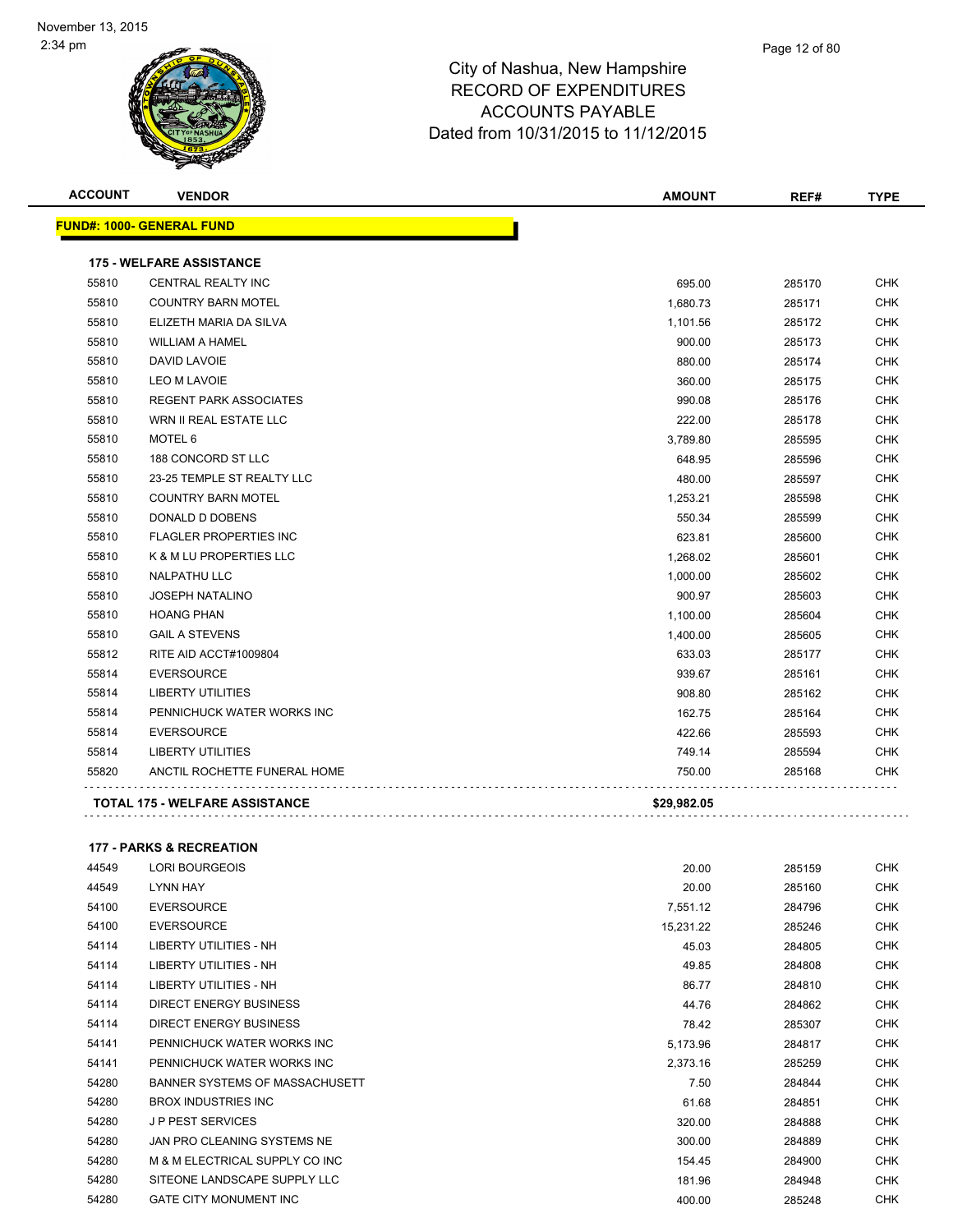| <b>ACCOUNT</b> | <b>VENDOR</b>                             | <b>AMOUNT</b> | REF#   | <b>TYPE</b> |
|----------------|-------------------------------------------|---------------|--------|-------------|
|                | <u> FUND#: 1000- GENERAL FUND</u>         |               |        |             |
|                | <b>177 - PARKS &amp; RECREATION</b>       |               |        |             |
| 54280          | <b>B &amp; S LOCKSMITHS INC</b>           | 19.88         | 285276 | <b>CHK</b>  |
| 54280          | <b>FASTENAL CO</b>                        | 11.78         | 285314 | <b>CHK</b>  |
| 54280          | <b>HAJOCA CORPORATION</b>                 | 510.81        | 285329 | <b>CHK</b>  |
| 54280          | HOME DEPOT CREDIT SERVICE 3065            | 77.65         | 285334 | <b>CHK</b>  |
| 54280          | HUDSON SMALL ENGINE                       | 89.00         | 285335 | <b>CHK</b>  |
| 54280          | JAMES R ROSENCRANTZ & SONS                | 29.09         | 285340 | <b>CHK</b>  |
| 54280          | M & M ELECTRICAL SUPPLY CO INC            | 75.00         | 285350 | <b>CHK</b>  |
| 54280          | NASHUA FARMERS EXCHANGE INC               | 708.54        | 285364 | <b>CHK</b>  |
| 54280          | NASHUA OUTDOOR POWER EQUIPMENT            | 10.50         | 285366 | <b>CHK</b>  |
| 54280          | NASHUA WALLPAPER & PAINT CO               | 241.95        | 285368 | <b>CHK</b>  |
| 54280          | OMEGA INDUSTRIAL SUPPLY INC               | 834.91        | 285376 | <b>CHK</b>  |
| 54280          | <b>READ CUSTOM SOILS</b>                  | 2,534.60      | 285389 | <b>CHK</b>  |
| 54280          | SITEONE LANDSCAPE SUPPLY LLC              | 247.87        | 285397 | <b>CHK</b>  |
| 54280          | UNITED SITE SERVICES NORTHEAST            | 329.82        | 285423 | <b>CHK</b>  |
| 54487          | <b>FRANKLIN PAINT CO INC</b>              | 477.00        | 285319 | <b>CHK</b>  |
| 54821          | UNITED SITE SERVICES NORTHEAST            | 988.66        | 285423 | <b>CHK</b>  |
| 55656          | GOLF CARS OF NEWHAMPSHIRE LLC             | 550.00        | 285322 | <b>CHK</b>  |
| 55658          | <b>CROWNE PLAZA HOTEL</b>                 | 6,082.20      | 285303 | <b>CHK</b>  |
| 61100          | WB MASON CO INC                           | 289.99        | 284966 | <b>CHK</b>  |
| 61107          | PHOENIX SCREEN PRINTING                   | 797.00        | 284927 | <b>CHK</b>  |
| 61107          | <b>M &amp; N SPORTS LLC</b>               | 1,279.40      | 285351 | <b>CHK</b>  |
| 61110          | REFLECTIVE APPAREL FACTORY INC            | 526.99        | 284936 | <b>CHK</b>  |
| 61128          | <b>BSN SPORTS LLC</b>                     | 835.71        | 285286 | <b>CHK</b>  |
| 61128          | <b>FILLION ASSOCIATES INC</b>             | 4,178.13      | 285315 | <b>CHK</b>  |
| 61156          | <b>FILLION ASSOCIATES INC</b>             | 4,762.72      | 284866 | <b>CHK</b>  |
| 61156          | <b>SEASONAL SPECIALTY STORES</b>          | 584.61        | 285393 | <b>CHK</b>  |
| 61300          | <b>DENNIS K BURKE INC</b>                 | 1,465.57      | 285305 | <b>CHK</b>  |
| 61428          | BANNER SYSTEMS OF MASSACHUSETT            | 1,595.04      | 284844 | <b>CHK</b>  |
| 61799          | SANEL AUTO PARTS CO                       | 755.92        | 284942 | <b>CHK</b>  |
| 61799          | <b>TURF PRODUCTS</b>                      | 91.73         | 284961 | <b>CHK</b>  |
| 71999          | SITEONE LANDSCAPE SUPPLY LLC              | 31.91         | 285397 | <b>CHK</b>  |
|                | <b>TOTAL 177 - PARKS &amp; RECREATION</b> | \$63,113.86   |        |             |

### **179 - LIBRARY**

| 54100 | <b>EVERSOURCE</b>              | 6,308.53 | 285246 | <b>CHK</b> |
|-------|--------------------------------|----------|--------|------------|
| 54141 | PENNICHUCK WATER WORKS INC     | 493.71   | 284817 | <b>CHK</b> |
| 54243 | PEREGRINE ENERGY GROUP         | 3,000.00 | 284925 | <b>CHK</b> |
| 54280 | HOME DEPOT CREDIT SERVICE 3065 | 41.96    | 284881 | <b>CHK</b> |
| 55307 | KATHY BOLTON                   | 32.20    | 284765 | <b>CHK</b> |
| 55307 | LINDA WALKER                   | 36.70    | 284794 | <b>CHK</b> |
| 55307 | CATHERINE SHERMAN PIRES        | 88.06    | 284929 | <b>CHK</b> |
| 55307 | <b>MARGARET GLEESON</b>        | 27.30    | 285321 | <b>CHK</b> |
| 55307 | <b>STEVEN E LOWE</b>           | 5.00     | 285349 | <b>CHK</b> |
| 61100 | WB MASON CO INC                | 157.77   | 285427 | <b>CHK</b> |
| 61299 | AMAZON                         | 550.97   | 285243 | <b>CHK</b> |
| 61299 | <b>SENTRY CUSTOM SECURITY</b>  | 432.50   | 285394 | <b>CHK</b> |
| 61428 | <b>REXEL</b>                   | 818.91   | 284937 | <b>CHK</b> |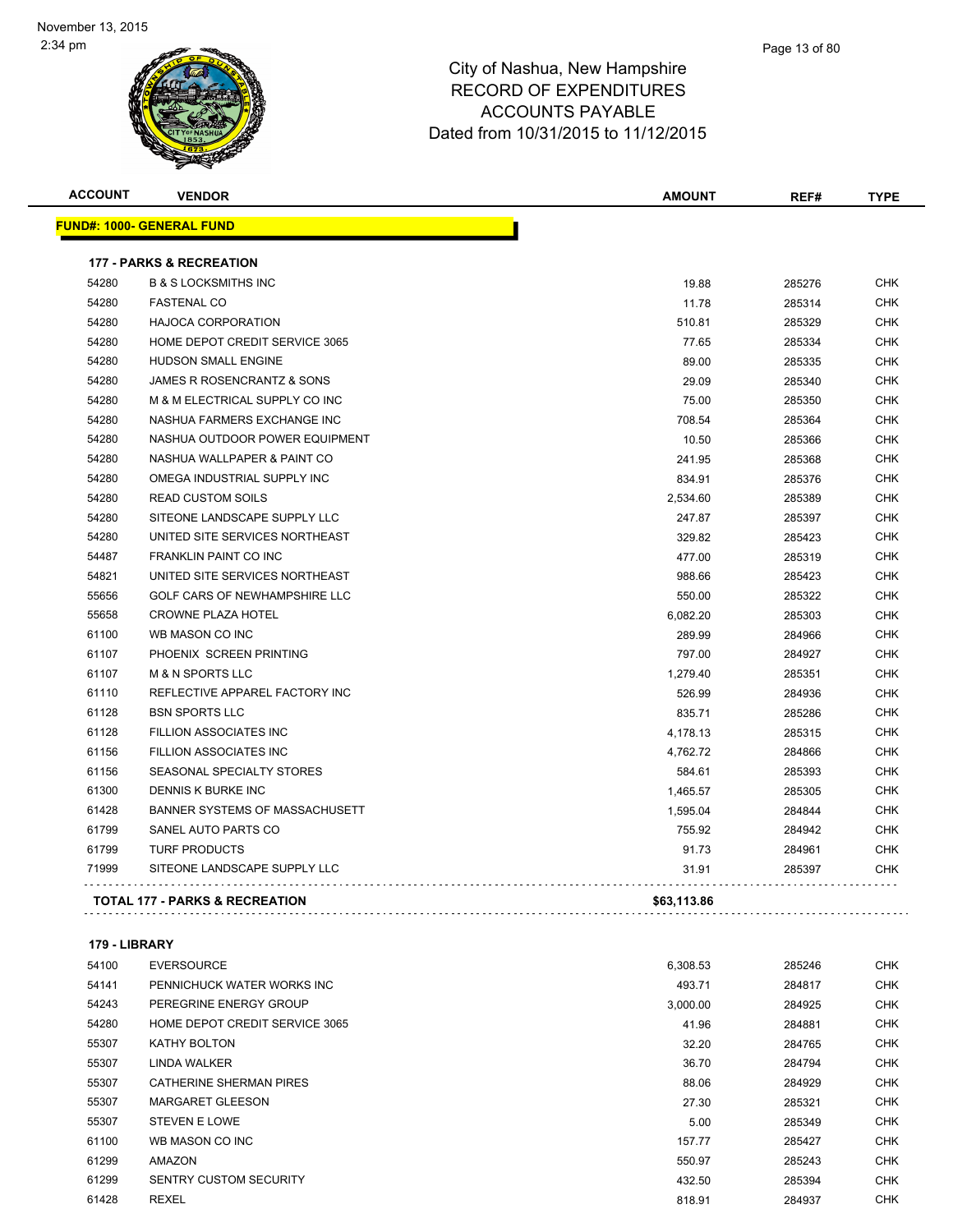| <b>ACCOUNT</b>      | <b>VENDOR</b>                            | <b>AMOUNT</b>         | REF#             | <b>TYPE</b>       |
|---------------------|------------------------------------------|-----------------------|------------------|-------------------|
|                     | <b>FUND#: 1000- GENERAL FUND</b>         |                       |                  |                   |
|                     |                                          |                       |                  |                   |
| 179 - LIBRARY       |                                          |                       |                  |                   |
| 61807               | <b>ACTRACE</b>                           | 500.00                | 284833           | <b>CHK</b>        |
| 61807               | <b>BAKER &amp; TAYLOR</b>                | 473.74                | 284843           | <b>CHK</b>        |
| 61807               | <b>INGRAM LIBRARY SERVICES</b>           | 44.09                 | 284885           | <b>CHK</b>        |
| 61807               | SIMON & SCHUSTER                         | 26.88                 | 284947           | <b>CHK</b>        |
| 61807               | <b>AMAZON</b>                            | 155.48                | 285243           | <b>CHK</b>        |
| 61807               | <b>INFORMATION TODAY INC</b>             | 404.53                | 285249           | <b>CHK</b>        |
| 61807               | <b>BAKER &amp; TAYLOR</b>                | 2,730.10              | 285279           | <b>CHK</b>        |
| 61807               | <b>INGRAM LIBRARY SERVICES</b>           | 210.94                | 285336           | <b>CHK</b>        |
| 61807               | SIMON & SCHUSTER                         | 17.64                 | 285396           | <b>CHK</b>        |
| 61814               | <b>BAKER &amp; TAYLOR</b>                | 35.72                 | 284843           | <b>CHK</b>        |
| 61814               | MICRO MARKETING ASSOCIATES               | 55.75                 | 284908           | <b>CHK</b>        |
| 61814               | <b>MIDWEST TAPE</b>                      | 909.56                | 284909           | <b>CHK</b>        |
| 61814               | MULTICULTURAL BOOKS & VIDEOS             | 67.83                 | 284910           | <b>CHK</b>        |
| 61814               | RANDOM HOUSE LLC                         | 117.75                | 284934           | <b>CHK</b>        |
| 61814               | <b>BAKER &amp; TAYLOR</b>                | 13.62                 | 285279           | <b>CHK</b>        |
| 61814               | <b>BLACKSTONE AUDIO INC</b>              | 102.99                | 285284           | <b>CHK</b>        |
| 61814               | MICRO MARKETING ASSOCIATES               | 101.98                | 285357           | <b>CHK</b>        |
| 61814               | <b>MIDWEST TAPE</b>                      | 667.60                | 285358           | <b>CHK</b>        |
| 61814               | RANDOM HOUSE LLC                         | 105.00                | 285388           | <b>CHK</b>        |
| 61821               | ALA AMERICAN LIBRARY ASSOC               | 65.00                 | 285270           | <b>CHK</b>        |
| 61830               | NEW HAMPSHIRE STATE LIBRARY              | 1,200.00              | 285372           | <b>CHK</b>        |
| 68322               | AARON KREROWICZ                          | 250.00                | 284771           | <b>CHK</b>        |
| 71221               | AMAZON                                   | 1,741.79              | 285243           | <b>CHK</b>        |
|                     | TOTAL 179 - LIBRARY                      | \$21,991.60           |                  |                   |
|                     |                                          |                       |                  |                   |
|                     | <b>181 - COMMUNITY DEVELOPMENT</b>       |                       |                  |                   |
| 55421               | NEW HAMPSHIRE PLANNERS ASSOC             | 50.00                 | 284813           | <b>CHK</b>        |
| 61100               | WB MASON CO INC                          | 10.61                 | 284966           | <b>CHK</b>        |
| 61650               | WB MASON CO INC                          | 90.54                 | 284966           | <b>CHK</b>        |
|                     | TOTAL 181 - COMMUNITY DEVELOPMENT        | \$151.15              |                  |                   |
|                     |                                          |                       |                  |                   |
|                     | 182 - PLANNING & ZONING                  |                       |                  |                   |
| 55421               | NEW HAMPSHIRE PLANNERS ASSOC             | 50.00                 | 285371           | <b>CHK</b>        |
|                     | <b>TOTAL 182 - PLANNING &amp; ZONING</b> | \$50.00               |                  |                   |
| <b>191 - SCHOOL</b> |                                          |                       |                  |                   |
| 52150               | NH RETIREMENT SYSTEM                     | 1,379.55              | 285231           | <b>CHK</b>        |
| 52800               | <b>JENNIFER SEUSING</b>                  | 2,750.00              | 285573           | <b>CHK</b>        |
| 53600               | ADULT LEARNING CENTER                    |                       | 284985           | <b>CHK</b>        |
| 53600               | THE YOUTH COUNCIL                        | 29,217.10<br>6,132.50 | 285138           | <b>CHK</b>        |
| 53600               | <b>EDUCATION INC</b>                     |                       |                  | <b>CHK</b>        |
| 53600               | NICOLE RUSHLOW                           | 465.50                | 285492           |                   |
| 53607               | X2 DEVELOPMENT CORP                      | 200.00<br>1,000.00    | 285564<br>285156 | <b>CHK</b><br>CHK |
|                     |                                          |                       |                  |                   |

53614 COMPASSIONATE WELLNESS SER LLC **1,642.50** 1,642.50 284736 CHK SUNSET HEIGHTS ACTIVITY ACCT 97.50 284977 CHK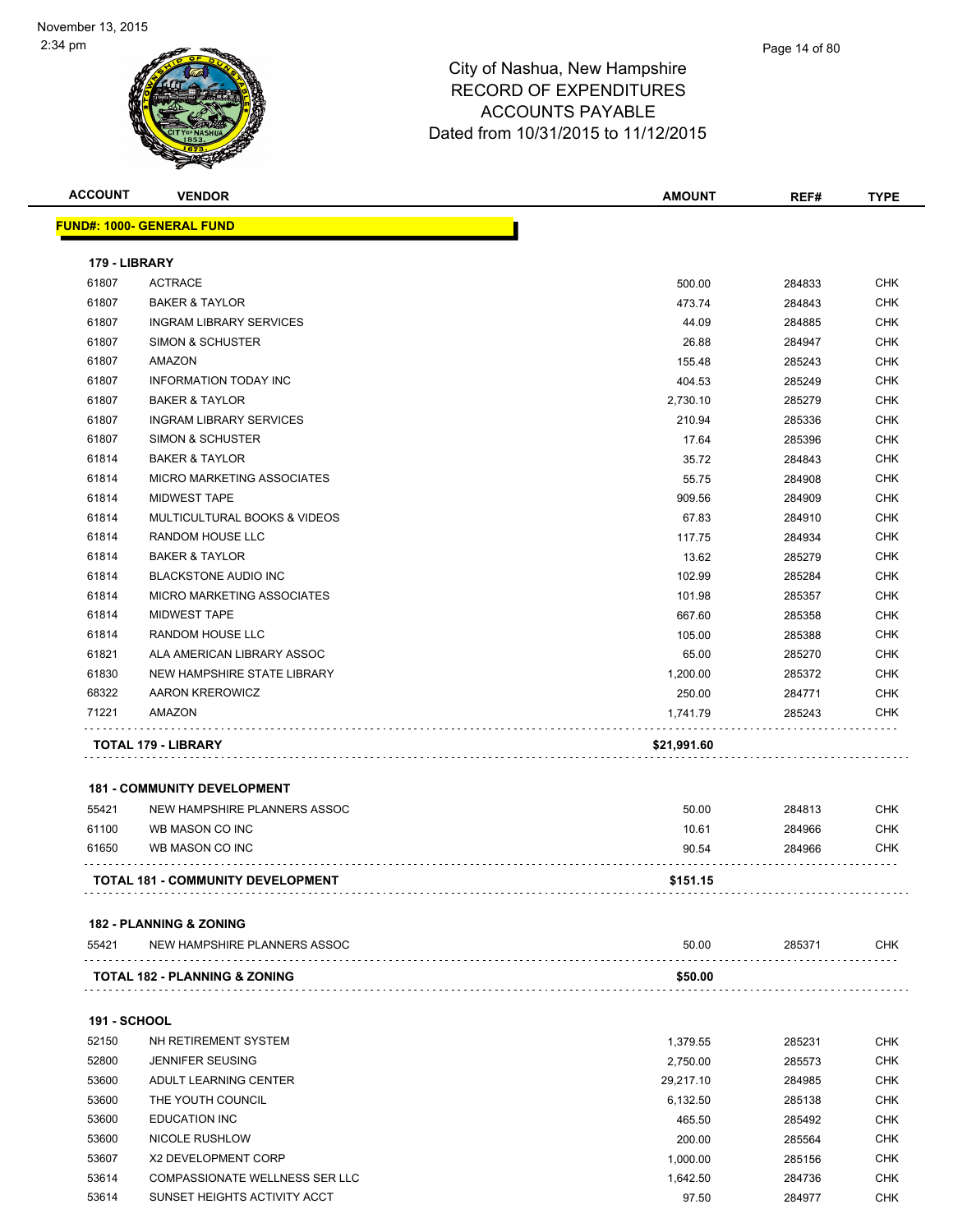| <b>ACCOUNT</b>      | <b>VENDOR</b>                         | <b>AMOUNT</b> | REF#   | <b>TYPE</b> |
|---------------------|---------------------------------------|---------------|--------|-------------|
|                     | <b>FUND#: 1000- GENERAL FUND</b>      |               |        |             |
|                     |                                       |               |        |             |
| <b>191 - SCHOOL</b> |                                       |               |        |             |
| 53614               | <b>CLARK ASSOC</b>                    | 37,668.50     | 285015 | <b>CHK</b>  |
| 53614               | <b>COMPASSIONATE WELLNESS SER LLC</b> | 1,518.75      | 285019 | CHK         |
| 53614               | FIRST STUDENT INC                     | 296.47        | 285039 | CHK         |
| 53614               | <b>AMY MCCARTNEY</b>                  | 7,416.90      | 285089 | CHK         |
| 53628               | STATE OF NH CRIMINAL RECORDS          | 3,665.00      | 284976 | CHK         |
| 53628               | DAVE'S QUALITY DRY CLEANING           | 3,054.42      | 285031 | <b>CHK</b>  |
| 53628               | <b>TYLER KIMBAR</b>                   | 400.00        | 285067 | <b>CHK</b>  |
| 53628               | <b>MAILFINANCE</b>                    | 455.40        | 285082 | CHK         |
| 53628               | <b>SECURADYNE SYSTEMS</b>             | 1,102.63      | 285125 | <b>CHK</b>  |
| 53628               | DANIELLE TROY                         | 340.00        | 285142 | CHK         |
| 53628               | <b>WAVEGUIDE INC</b>                  | 4,950.00      | 285149 | CHK         |
| 53628               | DJ JEFF HAMILTON                      | 250.00        | 285486 | CHK         |
| 53628               | PERFORMANCE REHAB INC                 | 5,424.40      | 285557 | CHK         |
| 53628               | DANIELLE TROY                         | 400.00        | 285582 | CHK         |
| 54100               | <b>EVERSOURCE</b>                     | 4,470.40      | 284969 | CHK         |
| 54100               | <b>EVERSOURCE</b>                     | 42,516.25     | 285430 | CHK         |
| 54114               | <b>LIBERTY UTILITIES</b>              | 4,064.63      | 284970 | <b>CHK</b>  |
| 54114               | <b>DIRECT ENERGY BUSINESS</b>         | 1,998.45      | 284972 | <b>CHK</b>  |
| 54114               | <b>DIRECT ENERGY BUSINESS</b>         | 2,610.21      | 285432 | CHK         |
| 54114               | <b>ENERGYNORTH PROPANE</b>            | 235.77        | 285493 | <b>CHK</b>  |
| 54141               | PENNICHUCK WATER WORKS INC            | 6,406.29      | 284971 | <b>CHK</b>  |
| 54141               | PENNICHUCK WATER WORKS INC            | 3,449.53      | 285431 | <b>CHK</b>  |
| 54243               | CONTROL TECHNOLOGIES INC              | 306.75        | 285475 | <b>CHK</b>  |
| 54280               | <b>B &amp; S LOCKSMITHS INC</b>       | 91.44         | 284993 | CHK         |
| 54280               | CENTRAL PAPER PRODUCTS CO             | 2,394.00      | 285012 | CHK         |
| 54280               | <b>FOSTER MATERIALS INC</b>           | 819.75        | 285041 | CHK         |
| 54280               | HOLLIS CONSTRUCTION INC               | 272.00        | 285057 | CHK         |
| 54280               | MARVELL PLATE GLASS INC               | 175.16        | 285088 | <b>CHK</b>  |
| 54280               | STANLEY ACCESS TECH LLC               | 369.88        | 285135 | CHK         |
| 54280               | <b>B &amp; S LOCKSMITHS INC</b>       | 540.93        | 285444 | CHK         |
| 54280               | <b>BLAKE GROUP</b>                    | 884.00        | 285450 | <b>CHK</b>  |
| 54280               | <b>FOSTER MATERIALS INC</b>           | 824.10        | 285502 | CHK         |
| 54280               | GATE CITY FENCE CO INC                | 5,130.00      | 285506 | <b>CHK</b>  |
| 54280               | HOLLIS CONSTRUCTION INC               | 272.00        | 285520 | CHK         |
| 54280               | MARVELL PLATE GLASS INC               | 490.00        | 285541 | CHK         |
| 54487               | <b>FAIRGROUNDS MIDDLE SCH PETTY C</b> | 9.30          | 284973 | CHK         |
| 54487               | <b>HAYES PUMPS INC</b>                | 2,324.95      | 285053 | CHK         |
| 54487               | DAVID BAILEY                          | 70.00         | 285446 | CHK         |
| 54487               | COMPUTER HUT dba IT INSIDERS          | 62.95         | 285474 | <b>CHK</b>  |
| 54487               | F W WEBB CO                           | 264.06        | 285495 | <b>CHK</b>  |
| 54487               | PRO AV SYSTEMS INC                    | 742.00        | 285559 | CHK         |
| 54487               | UNITED MACHINE REPAIR INC             | 1,553.16      | 285583 | <b>CHK</b>  |
| 54600               | SANEL AUTO PARTS CO                   | 265.20        | 285117 | CHK         |
| 54600               | <b>GRANITE STATE GLASS</b>            | 376.00        | 285511 | <b>CHK</b>  |
| 54600               | <b>MAYNARD &amp; LESIEUR INC</b>      | 85.60         | 285543 | CHK         |
| 54600               | NAPA AUTO PARTS                       | 23.15         | 285547 | CHK         |
| 54600               | SANEL AUTO PARTS CO                   | 126.19        | 285566 | CHK         |
| 55109               | <b>SPRINT</b>                         | 13.18         | 284975 | CHK         |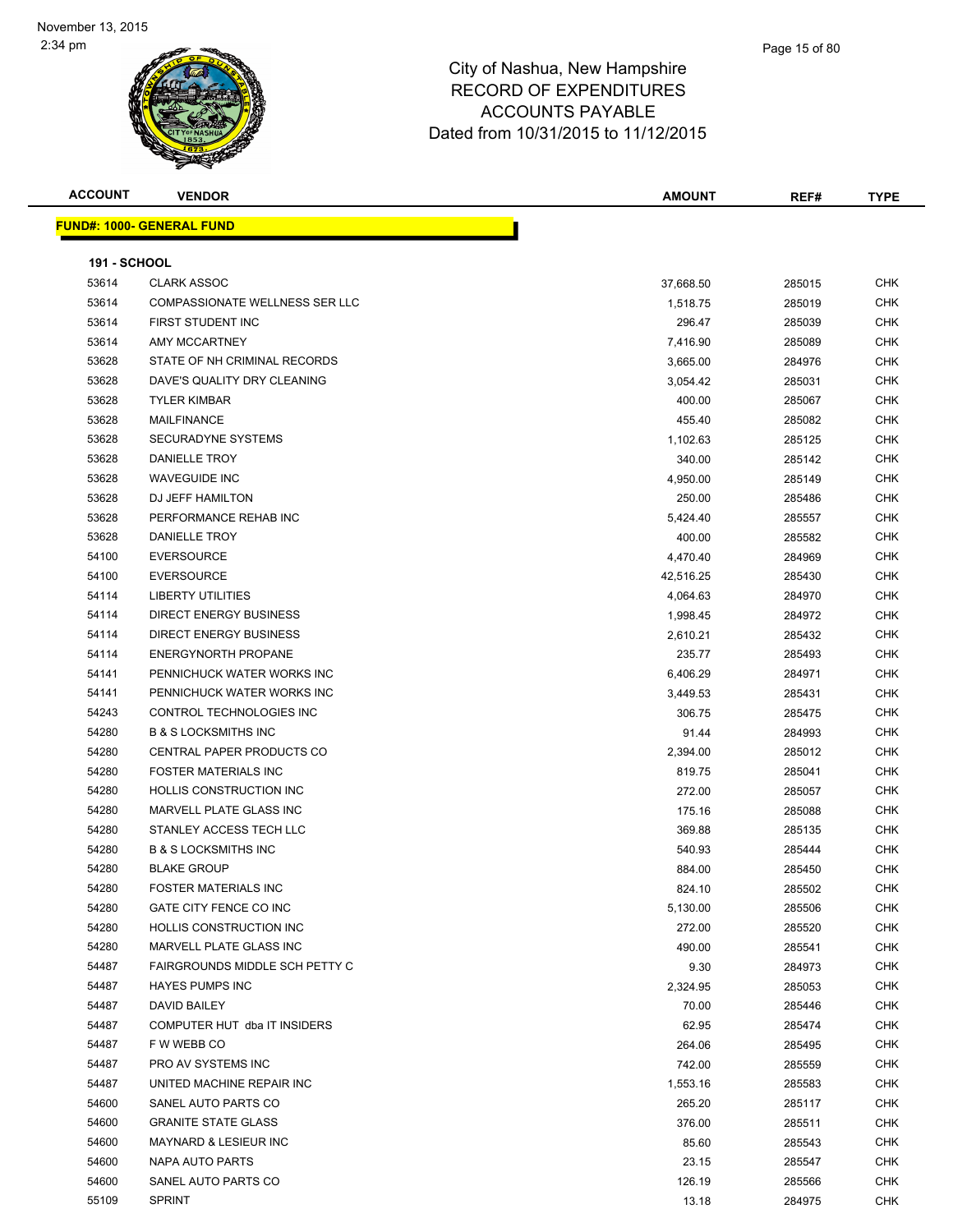| <b>ACCOUNT</b>      | <b>VENDOR</b>                    | <b>AMOUNT</b> | REF#   | <b>TYPE</b> |
|---------------------|----------------------------------|---------------|--------|-------------|
|                     | <b>FUND#: 1000- GENERAL FUND</b> |               |        |             |
| <b>191 - SCHOOL</b> |                                  |               |        |             |
| 55109               | <b>BAYRING COMMUNICATIONS</b>    | 2,258.26      | 285433 | <b>CHK</b>  |
| 55109               | <b>FAIRPOINT COMMUNICATIONS</b>  | 94.37         | 285434 | <b>CHK</b>  |
| 55200               | <b>NHASP</b>                     | 3,900.00      | 284974 | CHK         |
| 55200               | NH INDOOR TRACK LEAGUE           | 1,280.00      | 285436 | CHK         |
| 55200               | ASCD                             | 319.00        | 285442 | CHK         |
| 55300               | NASHUA SCHOOL DISTRICT 42        | 360.00        | 149572 | <b>ACH</b>  |
| 55300               | UNH INSTITUTE ON DISABILITY      | 170.00        | 285144 | <b>CHK</b>  |
| 55307               | ARELINDO ALVES                   | 45.14         | 284989 | <b>CHK</b>  |
| 55307               | <b>JANICE ARCARO</b>             | 340.83        | 284992 | <b>CHK</b>  |
| 55307               | <b>CHRISTINE BREEN</b>           | 107.94        | 285006 | <b>CHK</b>  |
| 55307               | KIMBERLY CALLAN                  | 109.83        | 285008 | <b>CHK</b>  |
| 55307               | <b>MARK CONRAD</b>               | 264.70        | 285021 | CHK         |
| 55307               | <b>KAREN CREBASE</b>             | 119.28        | 285027 | <b>CHK</b>  |
| 55307               | <b>LISA GINGRAS</b>              | 466.03        | 285044 | CHK         |
| 55307               | LORRAINE HORNE                   | 43.13         | 285059 | CHK         |
| 55307               | <b>DELESE HOVEY</b>              | 81.94         | 285060 | CHK         |
| 55307               | <b>STACY HYNES</b>               | 96.55         | 285061 | CHK         |
| 55307               | <b>MARCIA JONES</b>              | 15.18         | 285065 | CHK         |
| 55307               | JOANNE LAKE                      | 24.95         | 285070 | <b>CHK</b>  |
| 55307               | <b>GRACE LALIBERTE</b>           | 646.63        | 285071 | CHK         |
| 55307               | <b>JUDITH LOFTUS</b>             | 77.33         | 285076 | CHK         |
| 55307               | <b>MARK LUCAS</b>                | 13.51         | 285078 | <b>CHK</b>  |
| 55307               | PAULA PAPANICOLAOU               | 94.15         | 285105 | CHK         |
| 55307               | <b>BARBARA PUKT</b>              | 10.58         | 285110 | <b>CHK</b>  |
| 55307               | <b>JENNIFER SEUSING</b>          | 100.34        | 285126 | CHK         |
| 55307               | <b>LORNE SWINDELL</b>            | 303.65        | 285137 | <b>CHK</b>  |
| 55307               | <b>MARCIA BAGLEY</b>             | 181.26        | 285445 | CHK         |
| 55307               | <b>LYNNE BROWN</b>               | 12.65         | 285460 | CHK         |
| 55307               | CLAUDIA CASTANO-VELEZ            | 23.29         | 285469 | <b>CHK</b>  |
| 55307               | <b>JULIET CURRAN</b>             | 58.36         | 285482 | <b>CHK</b>  |
| 55307               | DANIEL DONOVAN                   | 58.05         | 285487 | CHK         |
| 55307               | RICHARD FARRENKOPF               | 80.50         | 285497 | CHK         |
| 55307               | <b>BRENDA G FRENETTE</b>         | 9.09          | 285504 | <b>CHK</b>  |
| 55307               | LISA JANOSIK                     | 37.80         | 285527 | CHK         |
| 55307               | <b>DONNA LATINA</b>              | 54.05         | 285533 | <b>CHK</b>  |
| 55307               | <b>NATHAN MAZEROLLE</b>          | 120.01        | 285544 | CHK         |
| 55307               | DEBRA ST. LAWRENCE               | 51.75         | 285579 | CHK         |
| 55307               | ANN MARIE WELLMAN                | 19.55         | 285587 | CHK         |
| 55400               | <b>KAREN GREEN</b>               | 199.00        | 285049 | CHK         |
| 55400               | <b>MARK LUCAS</b>                | 44.25         | 285078 | CHK         |
| 55400               | <b>LINDSEY MCELHINNEY</b>        | 165.00        | 285090 | CHK         |
| 55400               | <b>ANNE PRICE</b>                | 175.00        | 285109 | CHK         |
| 55400               | <b>HEATHER BRICKNER</b>          | 75.00         | 285459 | CHK         |
| 55400               | <b>JENNIFER CARITA</b>           | 165.00        | 285468 | CHK         |
| 55400               | LANGUAGE, LITERACY & LEARNING    | 195.00        | 285532 | CHK         |
| 55400               | ORGANIC WORLD LANGUAGE           | 300.00        | 285550 | CHK         |
| 55600               | M & N SPORTS LLC                 | 1,154.30      | 285080 | CHK         |
| 55600               | LISA GINGRAS                     | 85.98         | 285507 | <b>CHK</b>  |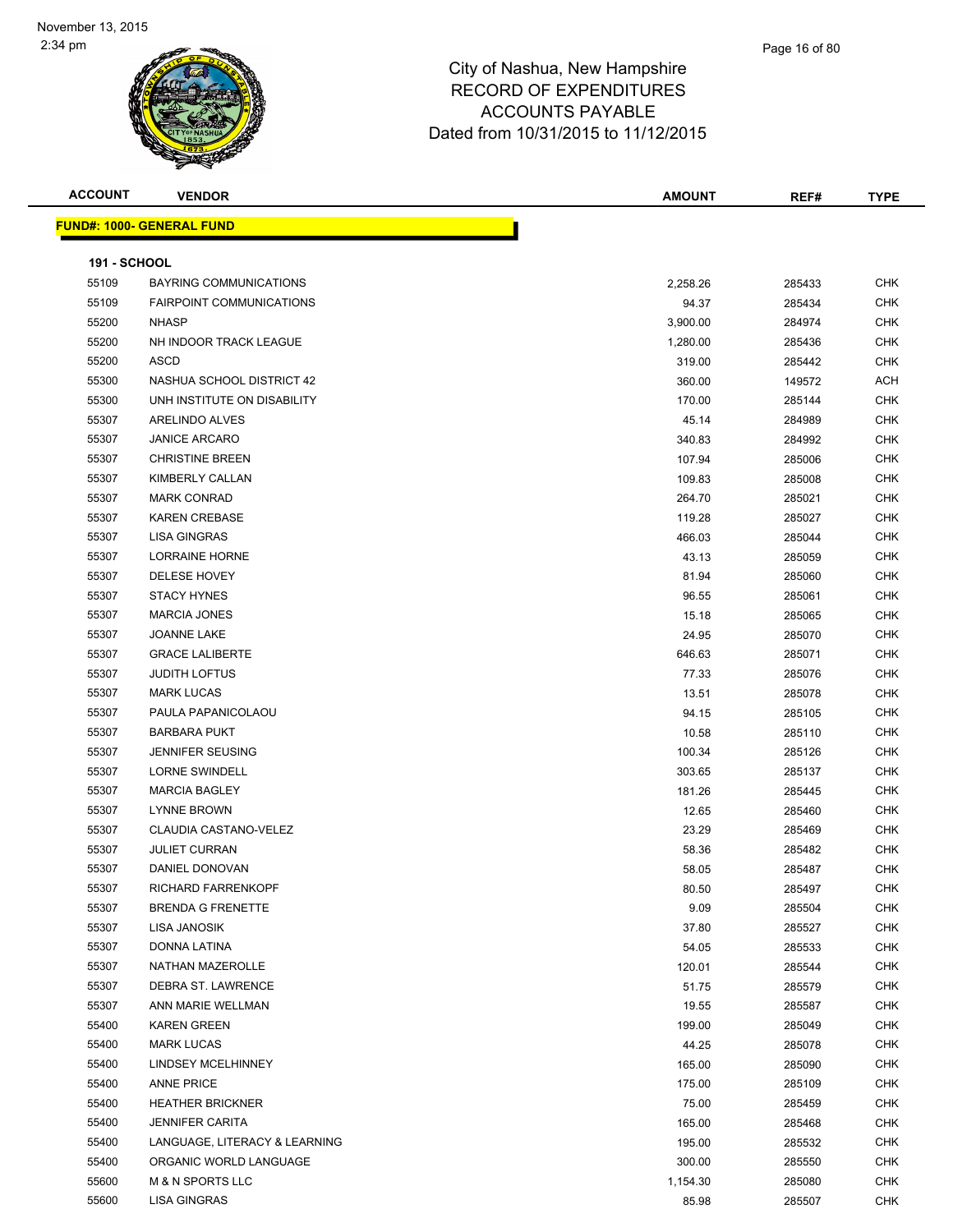| <b>ACCOUNT</b>      | <b>VENDOR</b>                    | <b>AMOUNT</b> | REF#   | <b>TYPE</b> |
|---------------------|----------------------------------|---------------|--------|-------------|
|                     | <b>FUND#: 1000- GENERAL FUND</b> |               |        |             |
|                     |                                  |               |        |             |
| <b>191 - SCHOOL</b> |                                  |               |        |             |
| 55600               | <b>VISTAPRINT</b>                | 126.22        | 285585 | CHK         |
| 55607               | FAIRGROUNDS MIDDLE SCH PETTY C   | 14.41         | 284973 | <b>CHK</b>  |
| 55607               | CMRS-POC                         | 4,000.00      | 285472 | CHK         |
| 55607               | <b>LISA GINGRAS</b>              | 12.65         | 285507 | CHK         |
| 55607               | PITNEY BOWES INC                 | 128.55        | 285558 | CHK         |
| 55635               | NASHUA SCHOOL DISTRICT 42        | 1,320.00      | 149572 | ACH         |
| 55642               | ROBERT ALPERIN                   | 290.00        | 284988 | CHK         |
| 55642               | <b>JOHN BADASARIAN</b>           | 44.00         | 284994 | <b>CHK</b>  |
| 55642               | <b>RICH BOULAY</b>               | 100.00        | 285005 | CHK         |
| 55642               | <b>MARK CHAGNON</b>              | 86.00         | 285013 | CHK         |
| 55642               | EDWARD JONSON                    | 66.00         | 285066 | <b>CHK</b>  |
| 55642               | <b>STANLEY MARRO</b>             | 110.00        | 285087 | CHK         |
| 55642               | ANTHONY OWEN MCKENNA             | 198.00        | 285092 | CHK         |
| 55642               | DARRYL MIEDICO                   | 86.00         | 285094 | CHK         |
| 55642               | MICHAEL J MURPHY                 | 100.00        | 285096 | CHK         |
| 55642               | <b>JOACHIM S MUSEKIWA</b>        | 66.00         | 285097 | CHK         |
| 55642               | <b>MARK SHAHEEN</b>              | 100.00        | 285127 | CHK         |
| 55642               | <b>DAVID SINCLAIR</b>            | 66.00         | 285129 | CHK         |
| 55642               | ROLAND F ST GERMAN JR            | 86.00         | 285133 | <b>CHK</b>  |
| 55642               | <b>KEVIN STANIELS</b>            | 86.00         | 285134 | CHK         |
| 55642               | <b>DEBRA STOLL</b>               | 66.00         | 285136 | <b>CHK</b>  |
| 55642               | <b>CONNOR WALSH</b>              | 66.00         | 285147 | <b>CHK</b>  |
| 55642               | <b>GARY WALSH</b>                | 86.00         | 285148 | CHK         |
| 55642               | DAVID WEBSTER                    | 140.00        | 285151 | <b>CHK</b>  |
| 55642               | ADAM EDWARD YOUNG                | 44.00         | 285157 | CHK         |
| 55642               | <b>KAREN ZIELINSKI</b>           | 66.00         | 285158 | CHK         |
| 55642               | DANA BOURASSA                    | 66.00         | 285458 | CHK         |
| 55642               | <b>DENNIS BURKHART</b>           | 86.00         | 285462 | CHK         |
| 55642               | KATHLEEN CAMPBELL-KELLEY         | 132.00        | 285465 | CHK         |
| 55642               | <b>JOYCE DROWN</b>               | 198.00        | 285488 | <b>CHK</b>  |
| 55642               | ROBERT A EARL                    | 66.00         | 285490 | CHK         |
| 55642               | STEPHEN R HALL                   | 86.00         | 285514 | <b>CHK</b>  |
| 55642               | <b>JOSEPH KURTA</b>              | 66.00         | 285530 | <b>CHK</b>  |
| 55642               | PETER LIMBEK                     | 86.00         | 285536 | <b>CHK</b>  |
| 55642               | NICK MANDRAVELIS                 | 66.00         | 285538 | <b>CHK</b>  |
| 55642               | PAUL MARTINEAU                   | 66.00         | 285540 | CHK         |
| 55642               | ANTHONY OWEN MCKENNA             | 66.00         | 285545 | CHK         |
| 55642               | <b>JAMES MOYLAN</b>              | 100.00        | 285546 | <b>CHK</b>  |
| 55642               | <b>MICHAEL PARKIN</b>            | 100.00        | 285553 | <b>CHK</b>  |
| 55642               | RICHARD PARSLOW                  | 86.00         | 285554 | <b>CHK</b>  |
| 55642               | <b>JOHN PASQUARIELLO</b>         | 264.00        | 285556 | <b>CHK</b>  |
| 55642               | <b>HARRY ROSENSTEIN</b>          | 66.00         | 285561 | <b>CHK</b>  |
| 55642               | NATHAN ROSENSTEIN                | 66.00         | 285562 | <b>CHK</b>  |
| 55642               | <b>GINA ROSINSKI</b>             | 66.00         | 285563 | <b>CHK</b>  |
| 55642               | <b>BRUCE C TAGGART</b>           | 66.00         | 285581 | CHK         |
| 55642               | <b>BRIAN WILLIAMS</b>            | 86.00         | 285588 | <b>CHK</b>  |
| 55690               | FIRST STUDENT INC                | 3,109.41      | 285039 | CHK         |
| 55690               | U-HAUL                           | 84.55         | 285143 | CHK         |
|                     |                                  |               |        |             |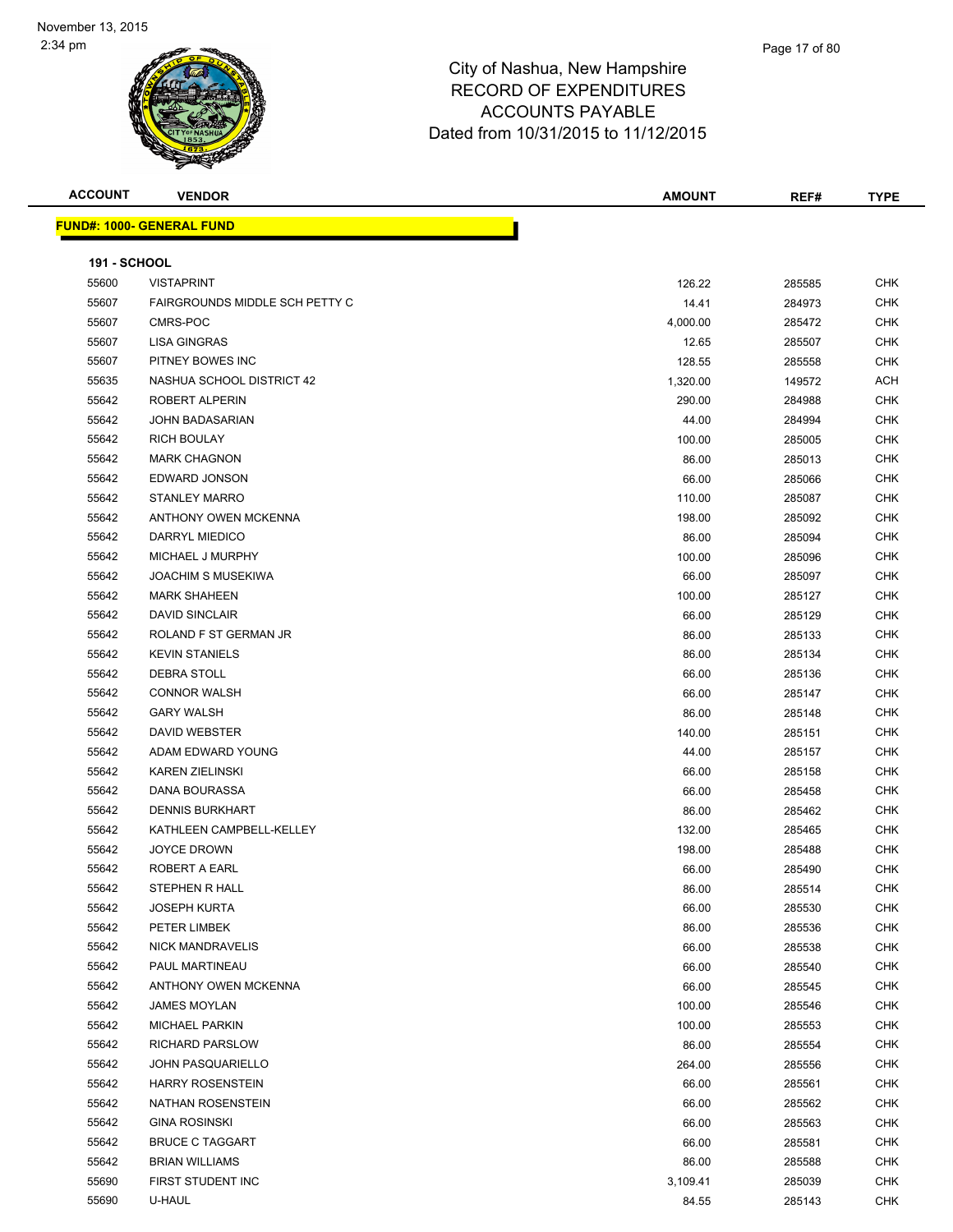

| <b>ACCOUNT</b>      | <b>VENDOR</b>                            | <b>AMOUNT</b> | REF#   | <b>TYPE</b> |
|---------------------|------------------------------------------|---------------|--------|-------------|
|                     | <u> FUND#: 1000- GENERAL FUND</u>        |               |        |             |
|                     |                                          |               |        |             |
| <b>191 - SCHOOL</b> |                                          |               |        |             |
| 55690               | TONY COUROUNIS                           | 115.68        | 285479 | <b>CHK</b>  |
| 55690               | FIRST STUDENT INC                        | 4,064.01      | 285499 | <b>CHK</b>  |
| 55691               | <b>BRAD CANFIELD</b>                     | 1,207.50      | 285009 | <b>CHK</b>  |
| 55694               | 1 CHOICE TUTORING INC                    | 1,655.00      | 284980 | <b>CHK</b>  |
| 55694               | ADULT LEARNING CENTER                    | 29,323.50     | 284985 | <b>CHK</b>  |
| 55694               | <b>VERMONT PERMANENCY INITIATIVE</b>     | 3,371.29      | 284999 | <b>CHK</b>  |
| 55694               | <b>HAMPSTEAD HOSPITAL</b>                | 300.00        | 285052 | <b>CHK</b>  |
| 55694               | LIGHTHOUSE SCHOOL INC                    | 158,646.60    | 285075 | <b>CHK</b>  |
| 55694               | NFI NORTH INC                            | 2,002.80      | 285101 | <b>CHK</b>  |
| 55694               | <b>REGIONAL SERVICES &amp; EDUCATION</b> | 17,286.20     | 285113 | <b>CHK</b>  |
| 55694               | CROTCHED MOUNTAIN REHAB CTR              | 9,946.08      | 285480 | <b>CHK</b>  |
| 55694               | SPAULDING YOUTH CENTER                   | 2,373.00      | 285578 | <b>CHK</b>  |
| 61100               | <b>HODGE PRODUCTS INC</b>                | 330.00        | 285056 | <b>CHK</b>  |
| 61100               | LAWRANCE DIRECT, LLC                     | 1,034.25      | 285073 | <b>CHK</b>  |
| 61100               | <b>SCHOOL SPECIALTY</b>                  | 1,232.27      | 285124 | <b>CHK</b>  |
| 61100               | WB MASON CO INC                          | 4,722.41      | 285150 | <b>CHK</b>  |
| 61100               | WB MASON CO INC                          | 3,176.37      | 285586 | <b>CHK</b>  |
| 61135               | FAIRGROUNDS MIDDLE SCH PETTY C           | 5.00          | 284973 | <b>CHK</b>  |
| 61135               | UNITED PARCEL SERVICE                    | 9.56          | 284979 | CHK         |
| 61135               | <b>BARNES &amp; NOBLE INC</b>            | 6,223.56      | 284996 | <b>CHK</b>  |
| 61135               | <b>BELLETETES INC</b>                    | 78.40         | 284998 | <b>CHK</b>  |
| 61135               | BUYQUEST.COM                             | 180.00        | 285007 | CHK         |
| 61135               | CARTRIDGE WORLD NASHUA                   | 71.00         | 285010 | <b>CHK</b>  |
| 61135               | <b>DONNA COLLINS</b>                     | 325.00        | 285018 | <b>CHK</b>  |
| 61135               | COUSINS VIDEO INC                        | 305.91        | 285026 | <b>CHK</b>  |
| 61135               | <b>DEMCO</b>                             | 186.29        | 285032 | <b>CHK</b>  |
| 61135               | DOWNES & READER HARDWOOD CO IN           | 1,910.00      | 285033 | <b>CHK</b>  |
| 61135               | EDUCATIONAL STEM SOLUTIONS               | 1,802.38      | 285034 | <b>CHK</b>  |
| 61135               | <b>ENGINEERING EDUCATION SERVICE</b>     | 38.45         | 285035 | <b>CHK</b>  |
| 61135               | EPS LITERACY AND INTERVENTION            | 163.55        | 285036 | <b>CHK</b>  |
| 61135               | F W WEBB CO                              | 130.50        | 285037 | <b>CHK</b>  |
| 61135               | FOLLETT SCHOOL SOLUTIONS INC             | 352.96        | 285040 | <b>CHK</b>  |
| 61135               | <b>JENNIFER GRANTHAM</b>                 | 146.20        | 285047 | CHK         |
| 61135               | HOME DEPOT CREDIT SERVICE                | 79.30         | 285058 | <b>CHK</b>  |
| 61135               | J W PEPPER & SONS INC                    | 7.95          | 285064 | <b>CHK</b>  |
| 61135               | JEFFREY LAFLAMME                         | 45.60         | 285069 | <b>CHK</b>  |
| 61135               | DYANN G LEVESQUE                         | 49.99         | 285074 | <b>CHK</b>  |
| 61135               | MARKERTEK VIDEO SUPPLY                   | 135.16        | 285085 | <b>CHK</b>  |
| 61135               | MARKET BASKET ACCT 2589096               | 259.38        | 285086 | <b>CHK</b>  |
| 61135               | MCMASTER-CARR                            | 35.42         | 285093 | <b>CHK</b>  |
| 61135               | MSC INDUSTRIAL SUPPLY CO INC             | 1,012.22      | 285095 | <b>CHK</b>  |
| 61135               | <b>MUSIC IS ELEMENTARY</b>               | 118.66        | 285098 | <b>CHK</b>  |
| 61135               | NIMCO INC                                |               |        | <b>CHK</b>  |
|                     |                                          | 306.77        | 285102 |             |
| 61135               | NORTH CENTER FOOD SERVICE                | 1,644.17      | 285104 | CHK         |
| 61135               | PERMA-BOUND                              | 515.60        | 285107 | <b>CHK</b>  |
| 61135               | PORTLAND POTTERY                         | 1,566.45      | 285108 | <b>CHK</b>  |
| 61135               | <b>RADIOSHACK</b>                        | 44.97         | 285111 | <b>CHK</b>  |
| 61135               | SADDLEBACK EDUCATIONAL INC               | 144.93        | 285115 | <b>CHK</b>  |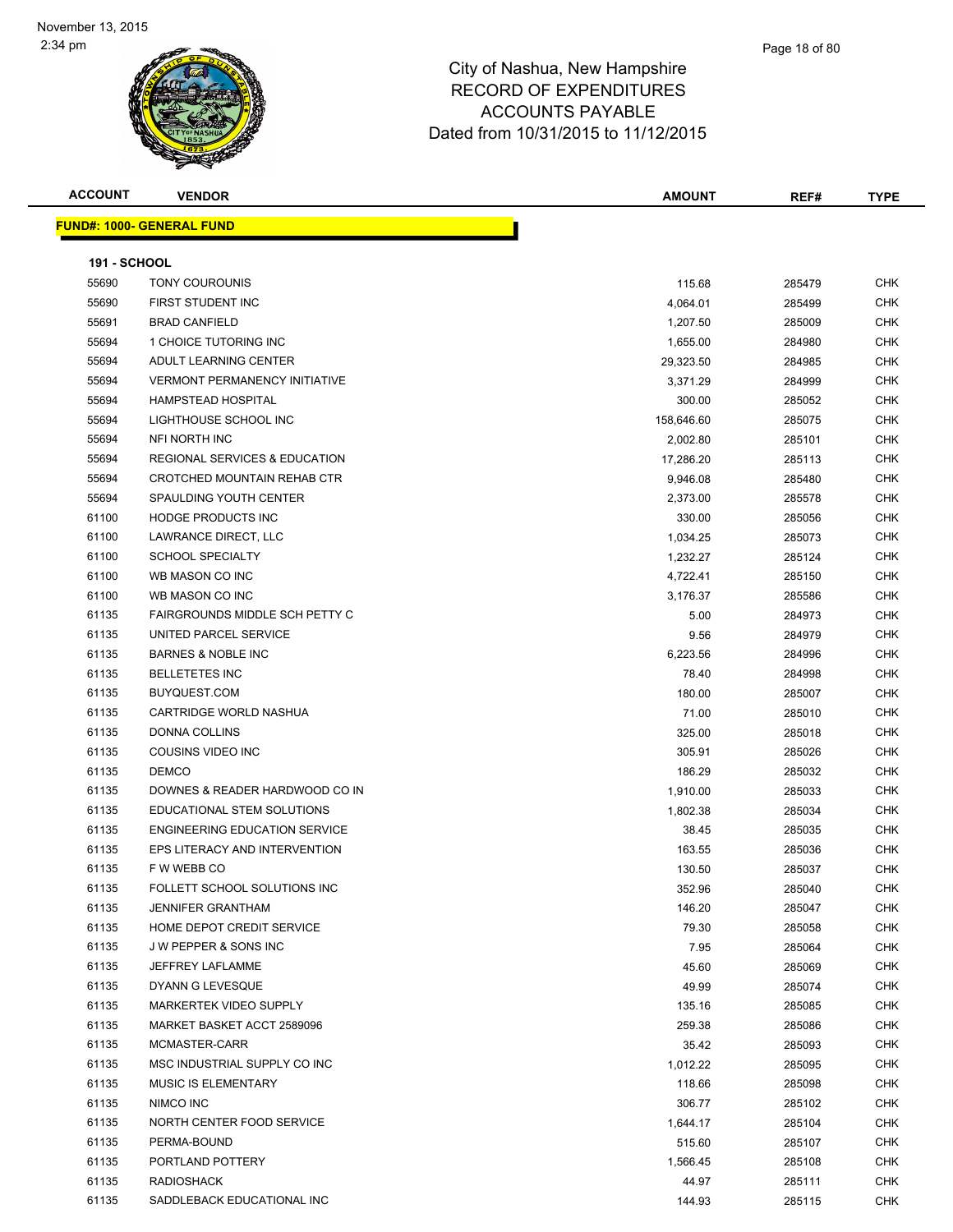| <b>ACCOUNT</b>      | <b>VENDOR</b>                    | <b>AMOUNT</b> | REF#   | <b>TYPE</b> |
|---------------------|----------------------------------|---------------|--------|-------------|
|                     | <b>FUND#: 1000- GENERAL FUND</b> |               |        |             |
|                     |                                  |               |        |             |
| <b>191 - SCHOOL</b> |                                  |               |        |             |
| 61135               | <b>SCANTRON CORP</b>             | 56.41         | 285118 | <b>CHK</b>  |
| 61135               | <b>SCHOOL SPECIALTY</b>          | 1,469.94      | 285124 | CHK         |
| 61135               | SOCIAL STUDIES SCHOOL SERVICE    | 109.70        | 285132 | <b>CHK</b>  |
| 61135               | <b>WAL-MART</b>                  | 77.68         | 285146 | CHK         |
| 61135               | WB MASON CO INC                  | 3,928.93      | 285150 | CHK         |
| 61135               | WOODWIND & BRASSWIND             | 354.75        | 285155 | <b>CHK</b>  |
| 61135               | <b>BAILEY POTTERY EQUIP CORP</b> | 9.50          | 285447 | CHK         |
| 61135               | <b>BLICK ART MATERIALS</b>       | 14.12         | 285451 | <b>CHK</b>  |
| 61135               | KAREN CABRAL-SULLIVAN            | 27.93         | 285464 | <b>CHK</b>  |
| 61135               | CANON SOLUTIONS AMERICA          | 417.50        | 285466 | <b>CHK</b>  |
| 61135               | CHOICE METALS INC                | 385.75        | 285470 | CHK         |
| 61135               | THE COPY SHOP                    | 105.00        | 285476 | CHK         |
| 61135               | CRYSTAL ROCK BOTTLED WATER       | 115.61        | 285481 | CHK         |
| 61135               | <b>DELTA EDUCATION</b>           | 122.36        | 285484 | <b>CHK</b>  |
| 61135               | <b>DIDAX INC</b>                 | 1,562.30      | 285485 | CHK         |
| 61135               | <b>MARIANNE DUSTIN</b>           | 42.00         | 285489 | CHK         |
| 61135               | <b>ERIC ARMIN INC</b>            | 2,243.60      | 285494 | CHK         |
| 61135               | F W WEBB CO                      | 63.71         | 285495 | CHK         |
| 61135               | HOME DEPOT CREDIT SERVICES       | 275.26        | 285521 | CHK         |
| 61135               | HOME DEPOT CREDIT SERVICE        | 53.07         | 285522 | <b>CHK</b>  |
| 61135               | J W PEPPER & SON INC             | 131.29        | 285525 | CHK         |
| 61135               | <b>JW PEPPER &amp; SONS INC</b>  | 334.38        | 285526 | CHK         |
| 61135               | NATALIE LAFLAMME                 | 112.00        | 285531 | <b>CHK</b>  |
| 61135               | LD PRODUCTS INC                  | 45.90         | 285535 | CHK         |
| 61135               | MARKET BASKET ACCT 2589096       | 323.67        | 285539 | <b>CHK</b>  |
| 61135               | <b>NASCO</b>                     | 64.81         | 285548 | CHK         |
| 61135               | P J CURRIER LUMBER CO            | 180.33        | 285551 | CHK         |
| 61135               | PARALLAX INC                     | 63.08         | 285552 | <b>CHK</b>  |
| 61135               | <b>DAVID PURINGTON</b>           | 514.37        | 285560 | CHK         |
| 61135               | <b>SARGENT WELCH</b>             | 192.72        | 285567 | CHK         |
| 61135               | <b>ALLAN SAULNIER</b>            | 500.00        | 285568 | <b>CHK</b>  |
| 61135               | SCHOOL SPECIALTY                 | 335.76        | 285571 | <b>CHK</b>  |
| 61135               | <b>RENEE SCHWARZ</b>             | 85.94         | 285572 | <b>CHK</b>  |
| 61135               | <b>HILARY SONNER</b>             | 73.94         | 285577 | <b>CHK</b>  |
| 61135               | WB MASON CO INC                  | 1,406.01      | 285586 | CHK         |
| 61135               | <b>MEGHAN WILSON</b>             | 100.68        | 285590 | CHK         |
| 61142               | SCHOOL HEALTH CORP               | 419.56        | 285123 | CHK         |
| 61142               | WILLIAM V MACGILL & CO           | 156.90        | 285154 | CHK         |
| 61299               | NASHUA WALLPAPER & PAINT CO      | 374.00        | 285100 | <b>CHK</b>  |
| 61299               | PASEK CORP                       | 2,095.98      | 285106 | CHK         |
| 61299               | <b>FASTENAL CO</b>               | 446.96        | 285498 | <b>CHK</b>  |
| 61299               | NASHUA WALLPAPER & PAINT CO      | 174.14        | 285549 | <b>CHK</b>  |
| 61299               | <b>PASEK CORP</b>                | 2,131.86      | 285555 | CHK         |
| 61407               | AAA PUMP SERVICE INC             | 658.63        | 284981 | <b>CHK</b>  |
| 61407               | ALARMAX DISTRIBUTORS INC         | 190.56        | 284987 | CHK         |
| 61407               | M & M ELECTRICAL SUPPLY CO INC   | 718.27        | 285079 | <b>CHK</b>  |
| 61407               | AMERICAN TIME & SIGNAL CO        | 3,276.90      | 285440 | <b>CHK</b>  |
| 61407               | WILLIAMS COMMUNICATIONS SERVIC   | 481.48        | 285589 | CHK         |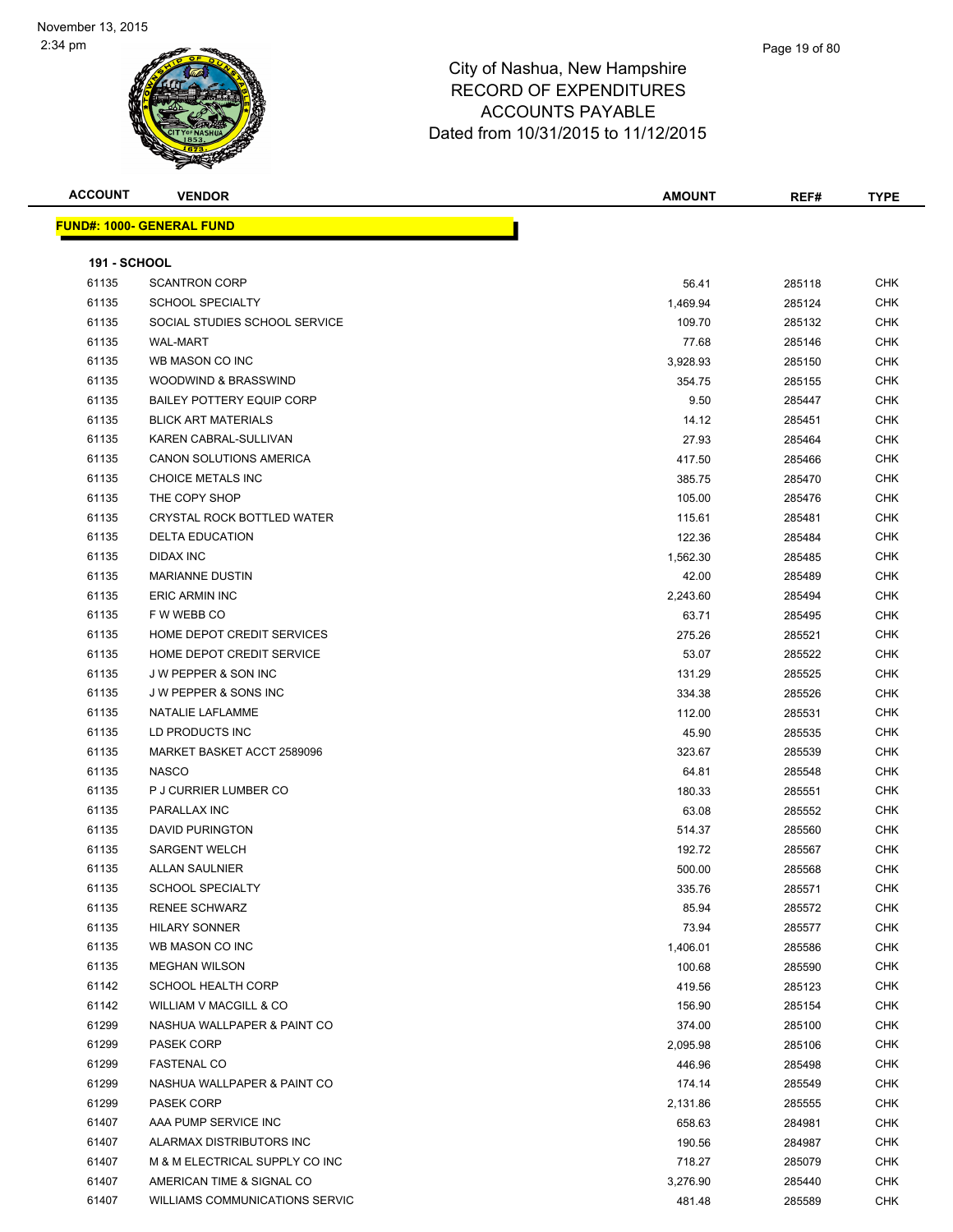| <b>ACCOUNT</b>      | <b>VENDOR</b>                         | AMOUNT       | REF#   | <b>TYPE</b> |
|---------------------|---------------------------------------|--------------|--------|-------------|
|                     | <b>FUND#: 1000- GENERAL FUND</b>      |              |        |             |
| <b>191 - SCHOOL</b> |                                       |              |        |             |
| 61414               | F W WEBB CO                           | 400.10       | 285037 | <b>CHK</b>  |
| 61414               | <b>HAJOCA CORPORATION</b>             | 160.36       | 285051 | <b>CHK</b>  |
| 61414               | F W WEBB CO                           | 721.11       | 285495 | <b>CHK</b>  |
| 61414               | <b>GRANITE GROUP</b>                  | 188.60       | 285510 | <b>CHK</b>  |
| 61414               | <b>HAJOCA CORPORATION</b>             | 226.84       | 285513 | CHK         |
| 61421               | <b>GRAINGER</b>                       | 1,304.60     | 285046 | <b>CHK</b>  |
| 61421               | SIEMENS INDUSTRY INC                  | 926.89       | 285128 | CHK         |
| 61421               | TRANE U.S. INC                        | 3,799.62     | 285141 | <b>CHK</b>  |
| 61421               | BEARINGS SPECIALTY CO INC             | 99.40        | 285448 | <b>CHK</b>  |
| 61421               | <b>CAPP INC</b>                       | 3,695.00     | 285467 | <b>CHK</b>  |
| 61421               | <b>GRAINGER</b>                       | 2,541.52     | 285509 | <b>CHK</b>  |
| 61421               | HEATING SPECIALTIES OF NH INC         | 2,170.40     | 285516 | <b>CHK</b>  |
| 61428               | CENTRAL PAPER PRODUCTS CO             | (21.34)      | 285012 | <b>CHK</b>  |
| 61599               | SITEONE LANDSCAPE SUPPLY LLC          | 59.50        | 285130 | <b>CHK</b>  |
| 61599               | <b>BROX INDUSTRIES INC</b>            | 20.61        | 285461 | <b>CHK</b>  |
| 61607               | COMPUTER HUT dba IT INSIDERS          | 996.60       | 285020 | CHK         |
| 61814               | <b>BARNES &amp; NOBLE INC</b>         | 351.56       | 284996 | <b>CHK</b>  |
| 61814               | ABC CLIO INC                          | 55.00        | 285438 | <b>CHK</b>  |
| 61814               | FOLLETT SCHOOL SOLUTIONS INC          | 104.04       | 285500 | <b>CHK</b>  |
| 61814               | FOLLETT SCHOOL SOLUTIONS INC          | 446.15       | 285501 | <b>CHK</b>  |
| 61821               | <b>EBSCO INFORMATION SERVICES</b>     | 183.01       | 285491 | <b>CHK</b>  |
| 61830               | <b>EBSCO INFORMATION SERVICES</b>     | (19.99)      | 285491 | <b>CHK</b>  |
| 61830               | SCHOLASTIC LIBRARY PUBLISHING         | 654.50       | 285570 | <b>CHK</b>  |
| 61875               | <b>BARNES &amp; NOBLE INC</b>         | 9,281.84     | 284996 | <b>CHK</b>  |
| 61875               | MCGRAW HILL SCHOOL EDUCATION          | 4,949.50     | 285091 | <b>CHK</b>  |
| 61875               | <b>SCHOLASTIC INC</b>                 | 5.68         | 285121 | <b>CHK</b>  |
| 71221               | COMPUTER HUT dba IT INSIDERS          | 3,611.08     | 285020 | CHK         |
| 71221               | <b>CUSTOM COMPUTER SPECIALIST INC</b> | 13,337.10    | 285029 | <b>CHK</b>  |
| 71221               | CUSTOM COMPUTER SPECIALIST INC        | 71.48        | 285030 | <b>CHK</b>  |
| 71221               | MAKERBOT INDUSTRIES LLC               | 1,471.09     | 285083 | CHK         |
| 71228               | <b>CURRICULUM ASSOCIATES LLC</b>      | 1,464.00     | 285028 | <b>CHK</b>  |
| 71228               | TOOLS4EVER, INC                       | 11,660.00    | 285140 | <b>CHK</b>  |
| 71228               | X2 DEVELOPMENT CORP                   | 600.00       | 285591 | CHK         |
| 71800               | <b>SCHOOL SPECIALTY</b>               | 199.76       | 285124 | CHK         |
| 71800               | <b>WENGER CORP</b>                    | 2,713.00     | 285152 | <b>CHK</b>  |
| 71999               | NASHUA OUTDOOR POWER EQUIPMENT        | 3,898.00     | 285099 | <b>CHK</b>  |
|                     | TOTAL 191 - SCHOOL                    | \$579,338.54 |        |             |
|                     |                                       |              |        |             |

**TOTAL FUND 1000 - GENERAL FUND \$3,986,959.01** 

### **FUND#: 1001- GF-CAPITAL IMPROVEMENTS**

### **161 - STREETS-CAP IMP**

| 81100 | <b>BROX INDUSTRIES INC</b> | 1.297.62 | 284851 | CHK |
|-------|----------------------------|----------|--------|-----|
| 81100 | CONTINENTAL PAVING INC     | 2.424.22 | 285299 | СНК |
| 81100 | BROX INDUSTRIES INC        | 252.30   | 284851 | СНК |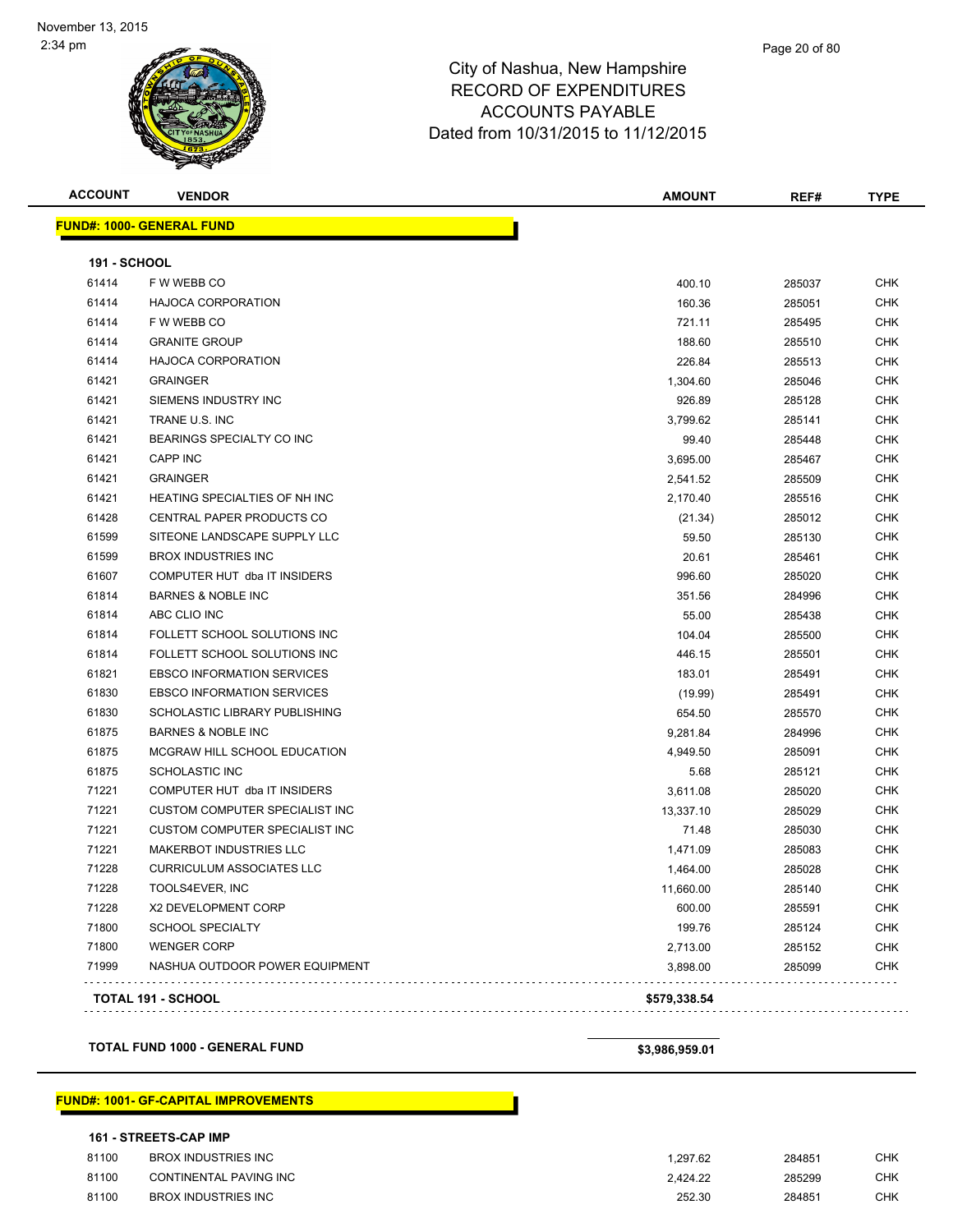$\overline{\phantom{0}}$ 

| <b>ACCOUNT</b>      | <b>VENDOR</b>                                                                                          | <b>AMOUNT</b> | REF#        | <b>TYPE</b>                                   |
|---------------------|--------------------------------------------------------------------------------------------------------|---------------|-------------|-----------------------------------------------|
|                     | <b>FUND#: 1001- GF-CAPITAL IMPROVEMENTS</b>                                                            |               |             |                                               |
|                     | <b>161 - STREETS-CAP IMP</b>                                                                           |               |             |                                               |
| 81100               | THE DIRT DOCTORS LLC                                                                                   | 7,724.00      | 284863      | <b>CHK</b>                                    |
| 81100               | <b>GRANITE STATE CONCRETE CO INC</b>                                                                   | 6,397.50      | 284874      | <b>CHK</b>                                    |
| 81100               | SITEONE LANDSCAPE SUPPLY LLC                                                                           | 654.35        | 284948      | <b>CHK</b>                                    |
| 81100               | A H HARRIS & SONS INC                                                                                  | 555.00        | 285263      | <b>CHK</b>                                    |
| 81100               | <b>BELLETETES INC</b>                                                                                  | 97.12         | 285282      | <b>CHK</b>                                    |
| 81100               | <b>CONTINENTAL PAVING INC</b>                                                                          | 724.29        | 285299      | <b>CHK</b>                                    |
| 81100               | <b>CORRIVEAU ROUTHIER INC</b>                                                                          | 21.90         | 285301      | <b>CHK</b>                                    |
| 81100               | TEAM EJP PORTLAND ME                                                                                   | 539.96        | 285410      | <b>CHK</b>                                    |
|                     | TOTAL 161 - STREETS-CAP IMP                                                                            | \$20,688.26   |             |                                               |
| <b>191 - SCHOOL</b> |                                                                                                        |               |             |                                               |
| 81100               | <b>GALE ASSOCIATES INC</b><br>.                                                                        | 6,150.00      | 285043      | <b>CHK</b>                                    |
|                     | TOTAL 191 - SCHOOL                                                                                     | \$6,150.00    |             |                                               |
|                     |                                                                                                        |               |             |                                               |
|                     | <b>TOTAL FUND 1001 - GF-CAPITAL IMPROVEMENTS</b><br><b>FUND#: 1010- GF-PRIOR YEAR ESCROWS/EXPENSES</b> | \$26,838.26   |             |                                               |
|                     | 161 - STREETS-PRIOR YEAR                                                                               |               |             |                                               |
| 81708               | ARLINGTON PAVING CO                                                                                    | 9,570.00      | 285274      | <b>CHK</b>                                    |
|                     | <b>TOTAL 161 - STREETS-PRIOR YEAR</b>                                                                  | \$9,570.00    |             |                                               |
|                     | <b>171 - COMMUNITY SVS PRIOR YEAR</b>                                                                  |               |             |                                               |
| 55400               | <b>ALPHAGRAPHICS</b>                                                                                   | 48.00         | 284838      |                                               |
| 55400               | AMAZON                                                                                                 | 350.87        | 285243      | CHK<br><b>CHK</b>                             |
| 55400               | WB MASON CO INC                                                                                        | 283.86        | 285427      | <b>CHK</b>                                    |
|                     | TOTAL 171 - COMMUNITY SVS PRIOR YEAR                                                                   | \$682.73      |             |                                               |
|                     | <b>172 - COMMUNITY HEALTH-PRIOR YEAR</b>                                                               |               |             |                                               |
| 54487               | STANLEY CONVERGENT SECURITY                                                                            | 674.61        | 285403      |                                               |
| 61144               | <b>SANOFI PASTEUR INC</b>                                                                              | 2,914.16      | 284945      |                                               |
| 61144               | SMITH MEDICAL PARTNERS LLC                                                                             | 0.20          | 285398      |                                               |
| 61144               | SMITH MEDICAL PARTNERS LLC                                                                             | 292.17        | 285399      |                                               |
|                     | <b>TOTAL 172 - COMMUNITY HEALTH-PRIOR YEAR</b>                                                         | \$3,881.14    |             | <b>CHK</b><br><b>CHK</b><br><b>CHK</b><br>CHK |
|                     | 177 - PARKS & RECREATION-PRIOR YEAR                                                                    |               |             |                                               |
| 81650               | <b>READ CUSTOM SOILS</b>                                                                               | 825.50        | 285389<br>. | <b>CHK</b>                                    |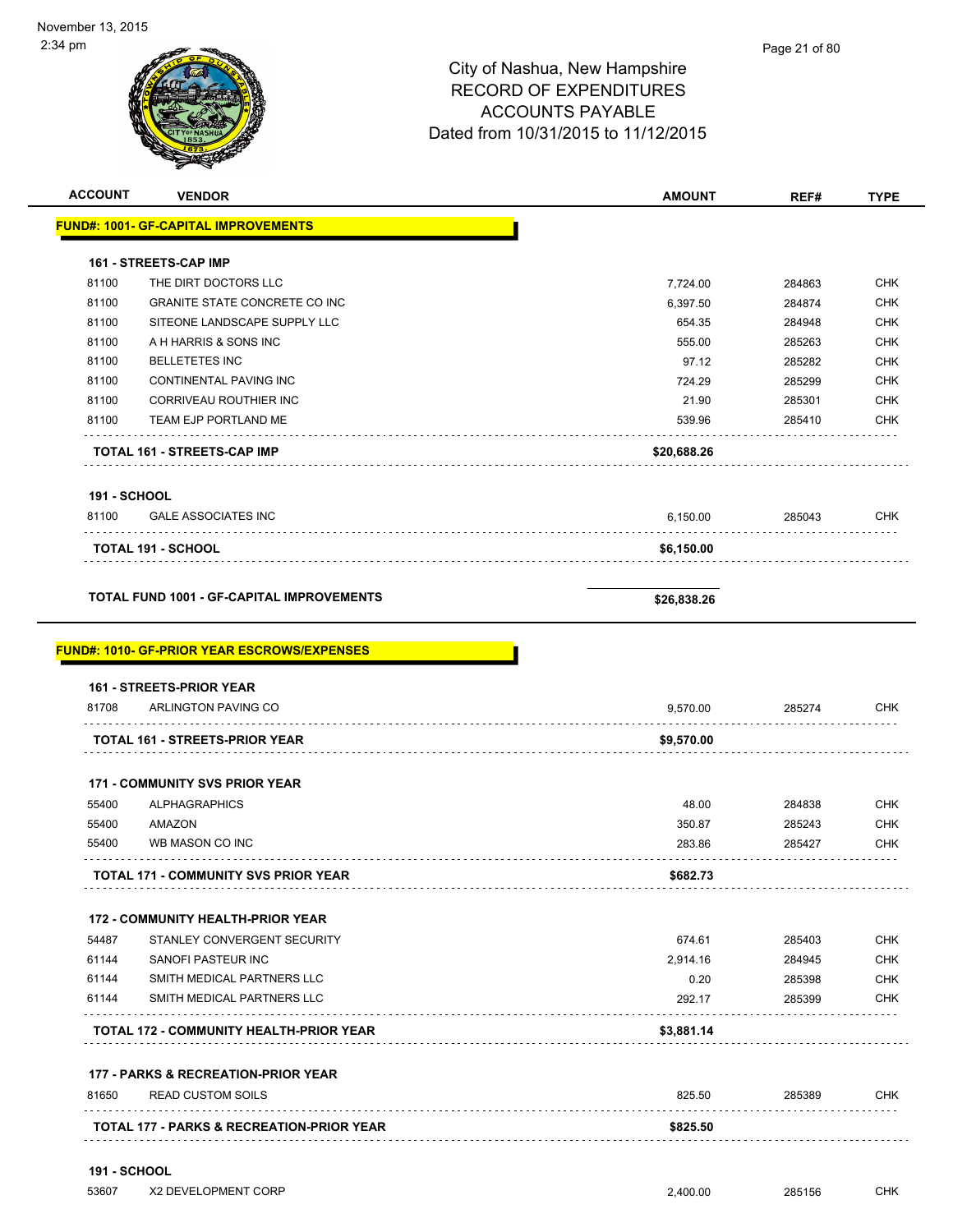|                     |                                                    | <b>ACCOUNTS PAYABLE</b><br>Dated from 10/31/2015 to 11/12/2015 |        |             |
|---------------------|----------------------------------------------------|----------------------------------------------------------------|--------|-------------|
| <b>ACCOUNT</b>      | <b>VENDOR</b>                                      | <b>AMOUNT</b>                                                  | REF#   | <b>TYPE</b> |
|                     | <b>FUND#: 1010- GF-PRIOR YEAR ESCROWS/EXPENSES</b> |                                                                |        |             |
| <b>191 - SCHOOL</b> |                                                    |                                                                |        |             |
| 53607               | X2 DEVELOPMENT CORP                                | 2,000.00                                                       | 285591 | CHK         |
| 53628               | <b>CLARITY WATER TECHNOLOGIES</b>                  | 798.17                                                         | 285014 | CHK         |
| 71228               | X2 DEVELOPMENT CORP                                | 2,000.00                                                       | 285156 | CHK         |
|                     | TOTAL 191 - SCHOOL                                 | \$7,198.17                                                     |        |             |
|                     | TOTAL FUND 1010 - GF-PRIOR YEAR ESCROWS/EXPENSES   | \$22,157.54                                                    |        |             |
|                     | <b>FUND#: 2100- FOOD SERVICES FUND</b>             |                                                                |        |             |
| 44503               | <b>MELISSA BUTLER</b>                              | 30.00                                                          | 285463 | <b>CHK</b>  |
| 44503               | <b>RICARDO MATOS</b>                               | 51.70                                                          | 285542 | <b>CHK</b>  |
| 44503               | <b>BRENDAN SKIFF</b>                               | 25.35                                                          | 285575 | <b>CHK</b>  |
| 54487               | AFFILIATED HVAC SERVICES LLC                       | 1,125.00                                                       | 284986 | CHK         |
| 54487               | <b>BASSETT SERVICES CORPORATION</b>                | 515.35                                                         | 284997 | <b>CHK</b>  |
| 54487               | <b>HOBART SERVICE</b>                              | 659.24                                                         | 285055 | <b>CHK</b>  |
| 54487               | AFFILIATED HVAC SERVICES LLC                       | 207.00                                                         | 285439 | CHK         |
| 54487               | <b>HOBART SERVICE</b>                              | 170.40                                                         | 285519 | <b>CHK</b>  |
| 55307               | LISA BORDELEAU                                     | 66.13                                                          | 285003 | <b>CHK</b>  |
| 55307               | <b>AMY CASSIDY</b>                                 | 19.26                                                          | 285011 | <b>CHK</b>  |
| 55307               | PAMELA CORREA                                      | 102.49                                                         | 285023 | <b>CHK</b>  |
| 55307               | <b>KAREN GUSTIN</b>                                | 130.35                                                         | 285050 | CHK         |
| 55307               | PAULE RALPH                                        | 100.63                                                         | 285112 | <b>CHK</b>  |
| 55400               | <b>LORETTA BANOW</b>                               | 75.00                                                          | 285077 | <b>CHK</b>  |
| 55400               | <b>MARIE HARDIMAN</b>                              | 75.00                                                          | 285084 | CHK         |
| 55400               | NORMA PARKER                                       | 75.00                                                          | 285103 | <b>CHK</b>  |
| 55400               | <b>SKILLPATH SEMINARS</b>                          | 119.00                                                         | 285576 | <b>CHK</b>  |
| 55600               | ACE PRINTING CO                                    | 630.00                                                         | 284984 | <b>CHK</b>  |
| 61214               | TREASURER ST OF NH - SURPLUS D                     | 1,987.50                                                       | 284978 | <b>CHK</b>  |
| 61214               | <b>BIMBO FOODS BAKERIES INC</b>                    | 1,066.25                                                       | 285000 | <b>CHK</b>  |
| 61214               | COCA COLA BOTTLING CO                              | 1,681.75                                                       | 285016 | <b>CHK</b>  |
| 61214               | COSTA FRUIT & PRODUCE CO INC                       | 21,311.20                                                      | 285024 | <b>CHK</b>  |
| 61214               | <b>GREAT STATE BEVERAGES INC</b>                   | 877.13                                                         | 285048 | <b>CHK</b>  |
| 61214               | <b>HERSHEY CREAMERY</b>                            | 770.60                                                         | 285054 | <b>CHK</b>  |
| 61214               | <b>M SAUNDERS INC</b>                              | 5,751.71                                                       | 285081 | <b>CHK</b>  |
| 61214               | SAL'S PIZZA                                        | 234.00                                                         | 285116 | <b>CHK</b>  |
| 61214               | WHITE MOUNTAIN KETTLE CORN LLC                     | 272.80                                                         | 285153 | <b>CHK</b>  |
| 61214               | TREASURER ST OF NH - SURPLUS D                     | 1,991.25                                                       | 285437 | <b>CHK</b>  |
| 61214               | BIMBO FOODS BAKERIES INC                           | 1.685.55                                                       | 285449 | <b>CHK</b>  |

 COCA COLA BOTTLING CO 1,018.25 285473 CHK 61214 COSTA FRUIT & PRODUCE CO INC **37,212.05** 285478 CHK GARELICK FARMS LYNN 38,723.39 285505 CHK er and the GREAT STATE BEVERAGES INC the set of the set of the set of the set of the set of the set of the set of the set of the set of the set of the set of the set of the set of the set of the set of the set of the set o HERSHEY CREAMERY COMPANY 336.96 285518 CHK KITTREDGE EQUIPMENT CO - NH 39.72 285529 CHK M SAUNDERS INC 5,106.03 285537 CHK SAL'S PIZZA 468.00 285565 CHK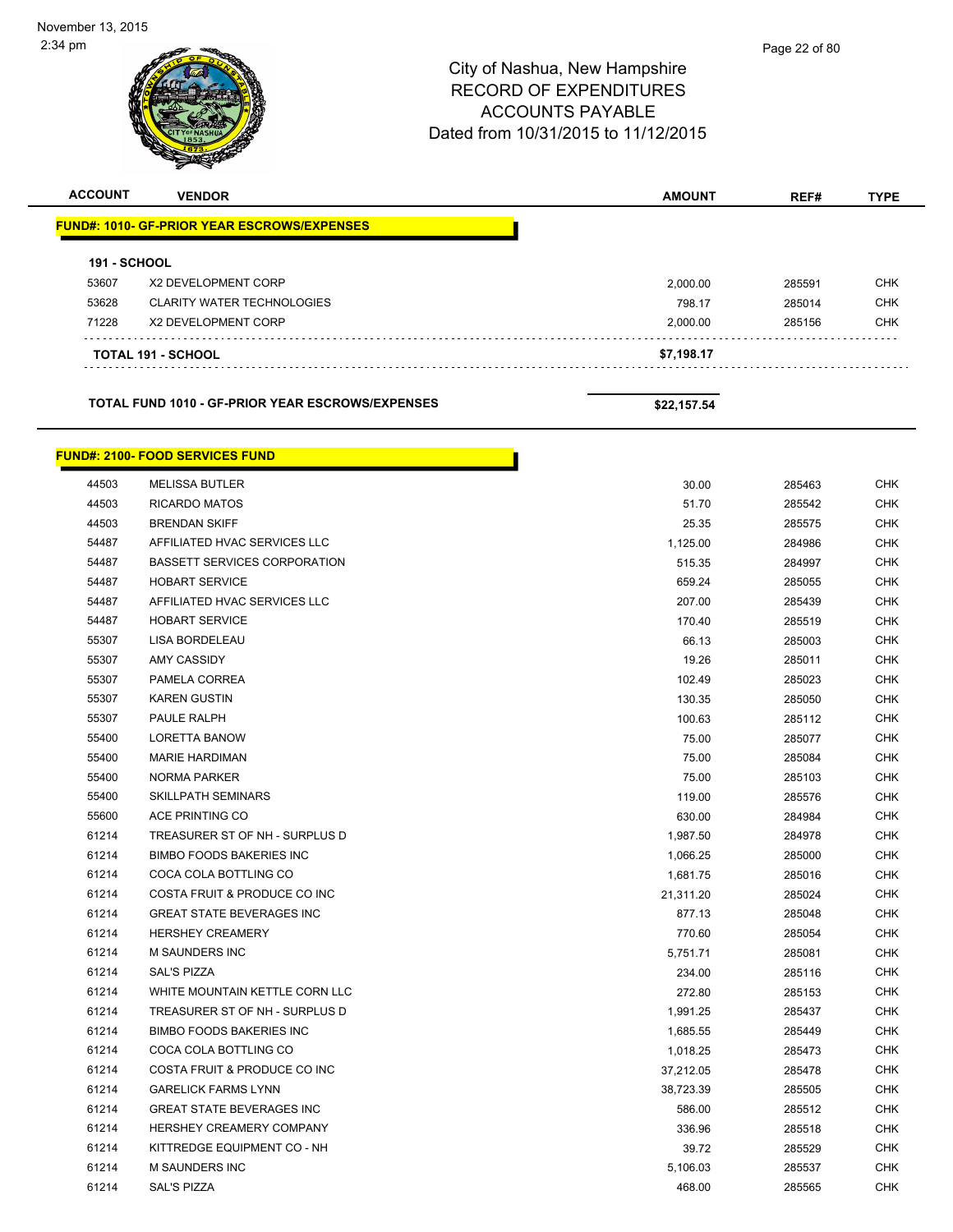

| <b>ACCOUNT</b> | <b>VENDOR</b>                                           | <b>AMOUNT</b>    | REF#             | <b>TYPE</b>              |
|----------------|---------------------------------------------------------|------------------|------------------|--------------------------|
|                | <b>FUND#: 2100- FOOD SERVICES FUND</b>                  |                  |                  |                          |
| 61299          | LISA BORDELEAU                                          | 39.94            | 285003           | <b>CHK</b>               |
| 61299          | CENTRAL PAPER PRODUCTS CO                               | 8,839.36         | 285012           | <b>CHK</b>               |
| 61299          | PAULE RALPH                                             | 5.98             | 285112           | <b>CHK</b>               |
| 71000          | KITTREDGE EQUIPMENT CO - NH                             | 408.05           | 285068           | <b>CHK</b>               |
| 71000          | KITTREDGE EQUIPMENT CO - NH                             | 76.02            | 285529           | <b>CHK</b>               |
|                |                                                         |                  |                  |                          |
|                | <b>TOTAL FUND 2100 - FOOD SERVICES FUND</b>             | \$134,666.39     |                  |                          |
|                | <b>FUND#: 2212- ATHLETICS REVENUE FUND</b>              |                  |                  |                          |
| 44563          | NASHUA SCHOOL DISTRICT 42                               |                  |                  | <b>ACH</b>               |
| 61107          | STADIUM SYSTEM INC                                      | 288.63<br>543.00 | 149572<br>285580 | <b>CHK</b>               |
| 61299          | <b>LISA GINGRAS</b>                                     | 50.00            | 285507           | <b>CHK</b>               |
| 61299          | HUDSON TROPHY CO                                        | 651.00           | 285523           | <b>CHK</b>               |
|                |                                                         |                  |                  |                          |
|                | <b>TOTAL FUND 2212 - ATHLETICS REVENUE FUND</b>         | \$1,532.63       |                  |                          |
|                | <b>FUND#: 2222- AFTER SCHOOL PROGRAM</b>                |                  |                  |                          |
|                |                                                         |                  |                  |                          |
| 55300          | <b>STEVE AMROL</b>                                      | 145.43           | 284991           | <b>CHK</b>               |
| 55690<br>61299 | FIRST STUDENT INC<br>AC MOORE INC                       | 840.10           | 285039           | <b>CHK</b>               |
| 61299          | <b>HEATHER BOUCHER</b>                                  | 33.18            | 284983           | <b>CHK</b><br><b>CHK</b> |
| 61299          | CATHERINE COGSWELL                                      | 10.55            | 285004           | <b>CHK</b>               |
| 61299          | COSTA FRUIT & PRODUCE CO INC                            | 100.00           | 285017           | <b>CHK</b>               |
| 61299          |                                                         | 615.20           | 285024           |                          |
| 61299          | MARKET BASKET ACCT 2589096<br><b>BOB'S PIZZA</b>        | 155.97           | 285086           | <b>CHK</b>               |
| 61299          | <b>HEATHER BOUCHER</b>                                  | 114.48           | 285453           | <b>CHK</b><br><b>CHK</b> |
| 61299          | M SAUNDERS INC                                          | 21.43<br>59.95   | 285457<br>285537 | <b>CHK</b>               |
|                |                                                         |                  |                  |                          |
|                | <b>TOTAL FUND 2222 - AFTER SCHOOL PROGRAM</b>           | \$2,096.29       |                  |                          |
|                | <u> FUND#: 2504- HOLMAN STADIUM EVENTS FUND</u>         |                  |                  |                          |
|                |                                                         |                  |                  |                          |
| 55658          | ANNA RIBAUDO                                            | 150.00           | 284938           | <b>CHK</b>               |
| 55658          | <b>STADIUM GRAPHICS</b>                                 | 225.00           | 284950           | <b>CHK</b>               |
| 55658          | NASHUA FARMERS EXCHANGE INC                             | 769.20           | 285364           | <b>CHK</b>               |
|                | <b>TOTAL FUND 2504 - HOLMAN STADIUM EVENTS FUND</b>     | \$1,144.20       |                  |                          |
|                | <u> FUND#: 2505- GOVT &amp; EDUCATION CHANNELS FUND</u> |                  |                  |                          |
|                |                                                         |                  |                  |                          |
| 53432          | <b>DONNA GRAHAM</b>                                     | 130.00           | 285323           | <b>CHK</b>               |
| 53470          | <b>SCOTT SILVA</b>                                      | 325.00           | 284946           | <b>CHK</b>               |
| 53470          | <b>JOHN COLLINS</b>                                     | 250.00           | 285297           | <b>CHK</b>               |
| 53470          | <b>THOMAS KING</b>                                      | 200.00           | 285345           | <b>CHK</b>               |
| 53470          | <b>JIM MCLEAN</b>                                       | 425.00           | 285356           | <b>CHK</b>               |
| 53470          | TIM O'NEIL                                              | 600.00           | 285375           | <b>CHK</b>               |
| 53470          | <b>SCOTT SILVA</b>                                      | 250.00           | 285395           | <b>CHK</b>               |
| 53470          | TEN SIX SIX MEDIA                                       | 50.00            | 285412           | <b>CHK</b>               |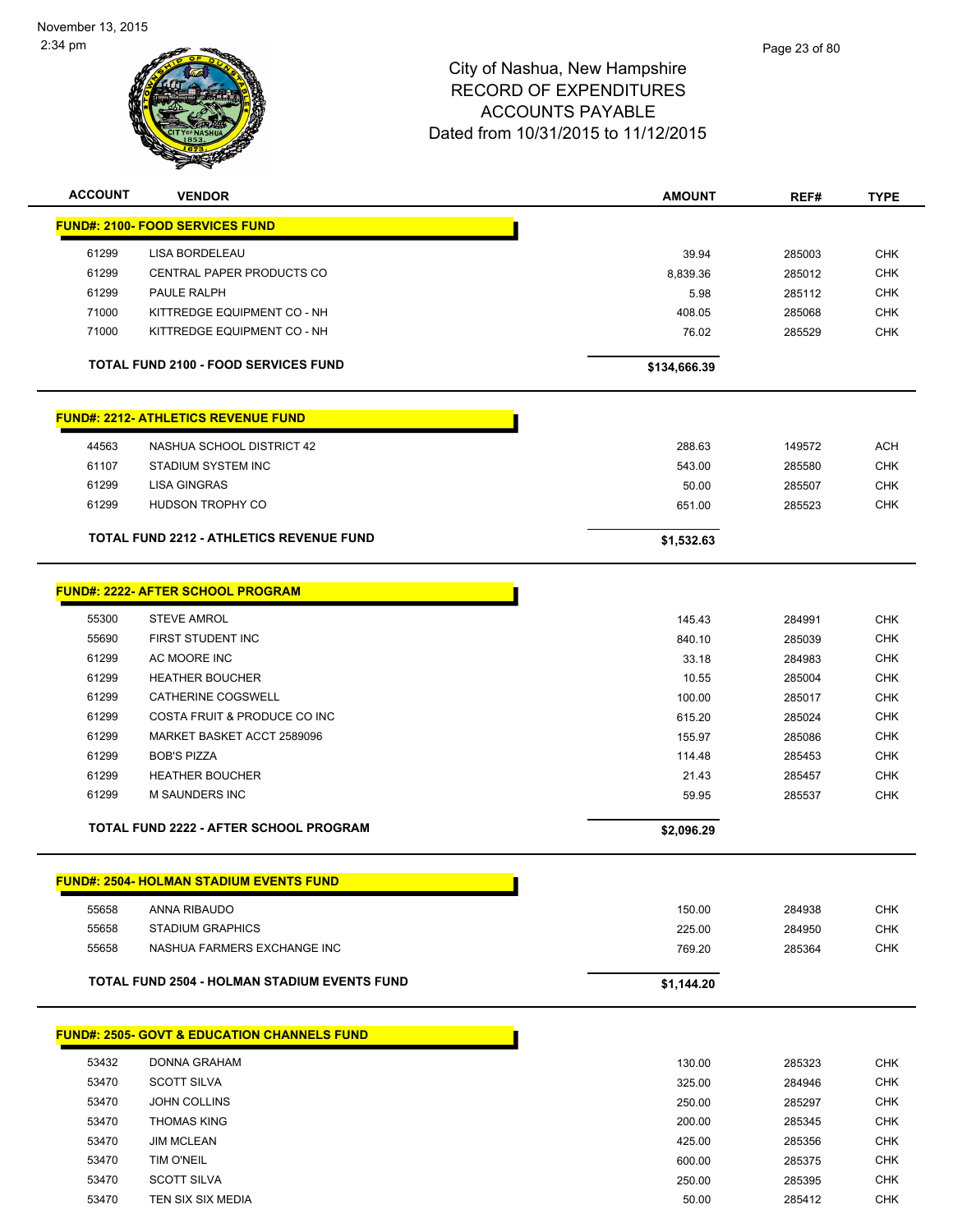| <b>ACCOUNT</b> | <b>VENDOR</b>                                               | <b>AMOUNT</b>      | REF#             | <b>TYPE</b>              |
|----------------|-------------------------------------------------------------|--------------------|------------------|--------------------------|
|                | <b>FUND#: 2505- GOVT &amp; EDUCATION CHANNELS FUND</b>      |                    |                  |                          |
| 53470          | FRANK J WALLENT                                             | 425.00             | 285425           | <b>CHK</b>               |
| 54100          | <b>EVERSOURCE</b>                                           | 263.56             | 284796           | <b>CHK</b>               |
| 55400          | ACM NORTHEAST REGION                                        | 470.00             | 285242           | <b>CHK</b>               |
| 55699          | COMCAST CABLE COMMUNICATIONS I                              | 10.39              | 284795           | <b>CHK</b>               |
|                |                                                             |                    |                  |                          |
|                | <b>TOTAL FUND 2505 - GOVT &amp; EDUCATION CHANNELS FUND</b> | \$3,398.95         |                  |                          |
|                | <b>FUND#: 2506- HUNT BLDG FACILITY RENTAL FUND</b>          |                    |                  |                          |
| 53400          | PEARL MARKETING & DESIGN LLC                                | 142.16             | 285379           | <b>CHK</b>               |
| 54100          | <b>EVERSOURCE</b>                                           | 696.79             | 284796           | <b>CHK</b>               |
| 54114          | LIBERTY UTILITIES - NH                                      | 128.75             | 284807           | <b>CHK</b>               |
| 54114          | <b>DIRECT ENERGY BUSINESS</b>                               | 152.04             | 284862           | <b>CHK</b>               |
| 54141          | PENNICHUCK WATER WORKS INC                                  | 404.46             | 284817           | <b>CHK</b>               |
| 54200          | PIANO MOVERS INC                                            | 300.00             | 285382           | <b>CHK</b>               |
| 54200          | SOUTHERN NH PEST CONTROL                                    | 48.00              | 285401           | <b>CHK</b>               |
|                | <b>TOTAL FUND 2506 - HUNT BLDG FACILITY RENTAL FUND</b>     | \$1,872.20         |                  |                          |
|                | <b>FUND#: 3068- COMMUNITY SERVICES GRANTS FUND</b>          |                    |                  |                          |
| 53999          | <b>GREATER NASHUA MENTAL HEALTH</b>                         |                    |                  |                          |
| 55300          | <b>AMY MOUTENOT</b>                                         | 7,463.50           | 285326           | <b>CHK</b><br><b>CHK</b> |
| 55300          | LISA VASQUEZ                                                | 45.40<br>267.28    | 284779           | <b>CHK</b>               |
| 55300          | PATRICIA CROOKER                                            |                    | 284793<br>285224 | <b>CHK</b>               |
| 55300          | LISA VASQUEZ                                                | 250.08             |                  |                          |
|                | <b>NAMI NH</b>                                              | 222.43             | 285623           | <b>CHK</b><br><b>CHK</b> |
| 55421<br>55699 | <b>NAMI NH</b>                                              | 500.00<br>2,000.00 | 284911<br>284911 | <b>CHK</b>               |
|                |                                                             |                    |                  |                          |
|                | <b>TOTAL FUND 3068 - COMMUNITY SERVICES GRANTS FUND</b>     | \$10,748.69        |                  |                          |
|                | <b>FUND#: 3070- COMMUNITY HEALTH GRANTS FUND</b>            |                    |                  |                          |
| 53628          | ALEXANDER GRANOK MD                                         | 900.00             | 284876           | CHK                      |
| 54221          | <b>STERICYCLE INC</b>                                       | 97.18              | 284953           | <b>CHK</b>               |
|                | <b>TOTAL FUND 3070 - COMMUNITY HEALTH GRANTS FUND</b>       | \$997.18           |                  |                          |
|                |                                                             |                    |                  |                          |
|                | <b>FUND#: 3090- URBAN PROGRAM GRANTS FUND</b>               |                    |                  |                          |
| 54210          | DAD'S ABATEMENT LLC                                         | 18,000.00          | 284767           | <b>CHK</b>               |
| 54210          | DAD'S ABATEMENT LLC                                         | 6,000.00           | 284767           | <b>CHK</b>               |
| 54225          | ALCHEMY LEAD MANAGMENT                                      | 1,822.00           | 285271           | <b>CHK</b>               |
| 55307          | SHAWNASEY MADISON                                           | 279.45             | 284788           | <b>CHK</b>               |
| 55307          | <b>ROBERT RICE</b>                                          | 225.40             | 285235           | <b>CHK</b>               |
| 55421          | SHAWNASEY MADISON                                           | 71.00              | 284788           | <b>CHK</b>               |
| 55614          | HILLSBOROUGH COUNTY REGISTRY                                | 44.98              | 285333           | <b>CHK</b>               |
| 55614          | HILLSBOROUGH COUNTY REGISTRY                                | 68.98              | 285333           | <b>CHK</b>               |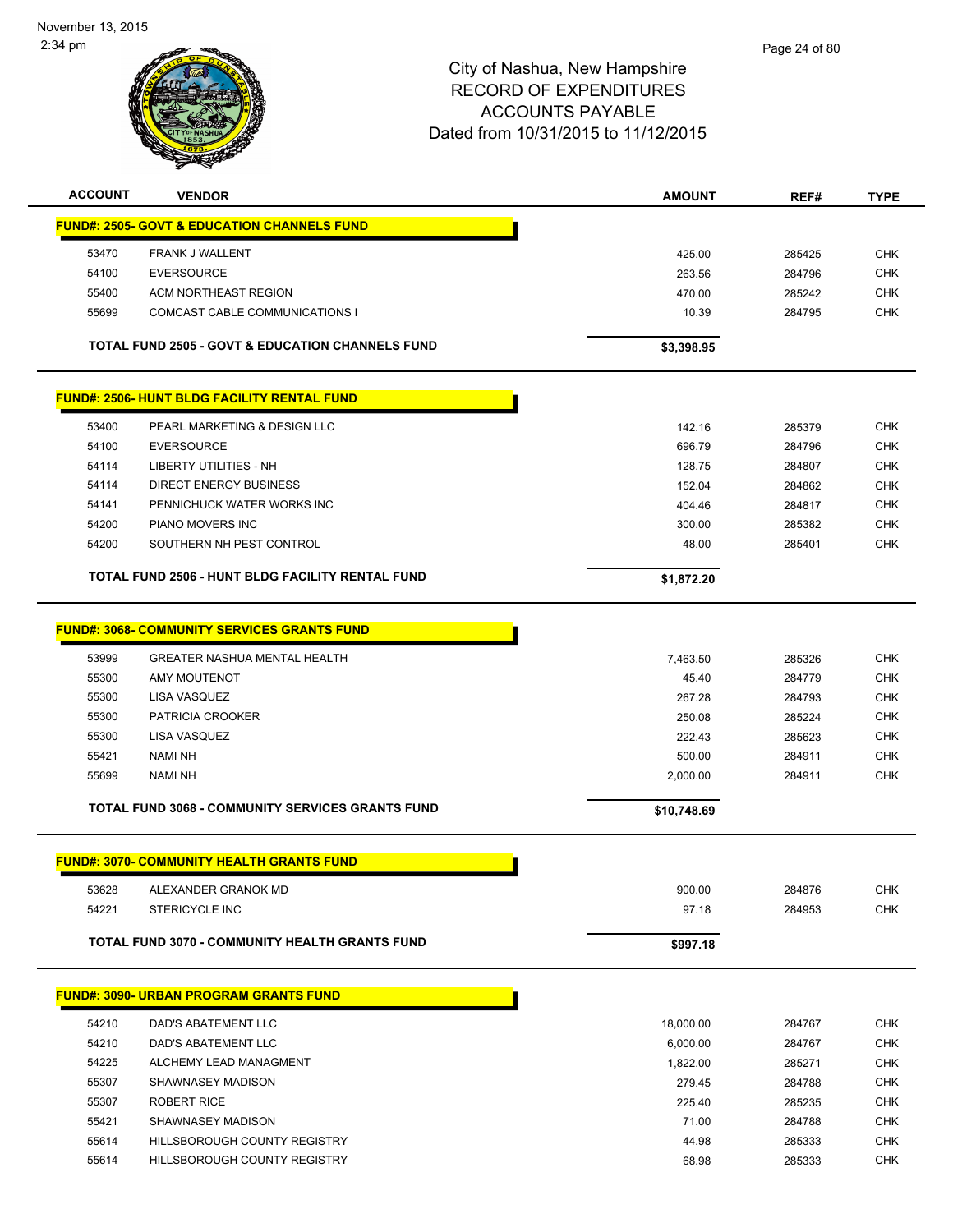

| <b>ACCOUNT</b> | <b>VENDOR</b>                               | <b>AMOUNT</b> | REF#   | <b>TYPE</b> |
|----------------|---------------------------------------------|---------------|--------|-------------|
|                | TOTAL FUND 3090 - URBAN PROGRAM GRANTS FUND | \$26,511.81   |        |             |
|                | <b>FUND#: 3120- TRANSIT GRANTS FUND</b>     |               |        |             |
| 54100          | <b>EVERSOURCE</b>                           | 975.15        | 284796 | <b>CHK</b>  |
| 54100          | <b>EVERSOURCE</b>                           | 902.15        | 284796 | <b>CHK</b>  |
| 54100          | <b>EVERSOURCE</b>                           | 318.09        | 284796 | <b>CHK</b>  |
| 54114          | <b>LIBERTY UTILITIES - NH</b>               | 51.68         | 285252 | <b>CHK</b>  |
| 54114          | <b>DIRECT ENERGY BUSINESS</b>               | 9.62          | 285307 | <b>CHK</b>  |
| 54141          | PENNICHUCK WATER WORKS INC                  | 77.17         | 284817 | <b>CHK</b>  |
| 55109          | <b>FAIRPOINT COMMUNICATIONS</b>             | 50.00         | 284797 | <b>CHK</b>  |
| 55400          | <b>JANET GRAZIANO</b>                       | 40.00         | 285228 | <b>CHK</b>  |
| 55690          | FIRST TRANSIT INC                           | 32,929.00     | 285318 | <b>CHK</b>  |
| 55690          | FIRST TRANSIT INC                           | 79,498.12     | 285318 | <b>CHK</b>  |
| 55690          | FIRST TRANSIT INC                           | 25,555.80     | 285318 | <b>CHK</b>  |
| 55699          | VERIZON WIRELESS-342008805                  | 131.00        | 284758 | <b>CHK</b>  |
| 55699          | VERIZON WIRELESS-842008777                  | 191.04        | 284759 | <b>CHK</b>  |
| 55699          | CINTAS#016                                  | 42.96         | 284855 | <b>CHK</b>  |
| 55699          | CINTAS#016                                  | 34.96         | 285295 | <b>CHK</b>  |
| 61299          | <b>JOE GRAFIX LLC</b>                       | 275.00        | 285342 | <b>CHK</b>  |
| 61299          | WB MASON CO INC                             | 119.98        | 285427 | <b>CHK</b>  |
| 61299          | NASHUA OUTDOOR POWER EQUIPMENT              | 123.99        | 284916 | <b>CHK</b>  |
| 61299          | AMAZON                                      | 164.97        | 285243 | <b>CHK</b>  |
| 61299          | <b>BATTERIES PLUS</b>                       | 37.98         | 285281 | <b>CHK</b>  |
| 61299          | CENTRAL PAPER PRODUCTS CO                   | 516.29        | 285291 | <b>CHK</b>  |
| 61299          | SNAP ON TOOLS                               | 223.61        | 284949 | <b>CHK</b>  |
| 61299          | AMAZON                                      | 228.61        | 285243 | <b>CHK</b>  |
| 61299          | <b>FASTENAL CO</b>                          | 14.02         | 285314 | <b>CHK</b>  |
| 61299          | NASHUA OUTDOOR POWER EQUIPMENT              | 11.58         | 285366 | <b>CHK</b>  |
| 61705          | STRATHAM TIRE                               | 1,328.00      | 285407 | <b>CHK</b>  |
| 61709          | PETRO CANADA AMERICA                        | 1,263.82      | 285381 | <b>CHK</b>  |
| 61799          | AIREX FILTER CORPORATION                    | 100.48        | 284835 | <b>CHK</b>  |
| 61799          | <b>GILLIG LLC</b>                           | 1,253.74      | 284870 | <b>CHK</b>  |
| 61799          | ALLIANCE BUS GROUP INC                      | 60.91         | 285272 | <b>CHK</b>  |
| 61799          | <b>BATTERIES PLUS</b>                       | 839.96        | 285281 | <b>CHK</b>  |
| 61799          | <b>GILLIG LLC</b>                           | 735.87        | 285320 | <b>CHK</b>  |
| 61799          | <b>NAPA AUTO PARTS</b>                      | 34.76         | 285363 | <b>CHK</b>  |
| 61799          | NEW ENGLAND KENWORTH                        | 407.84        | 285369 | <b>CHK</b>  |
| 61799          | <b>CAMEROTA TRUCK PARTS</b>                 | (595.50)      | 284852 | <b>CHK</b>  |
| 61799          | <b>NAPA AUTO PARTS</b>                      | 81.13         | 284914 | <b>CHK</b>  |
| 61799          | ALLIANCE BUS GROUP INC                      | 60.91         | 285272 | <b>CHK</b>  |
| 61799          | <b>NAPA AUTO PARTS</b>                      | 192.03        | 285363 | <b>CHK</b>  |
| 61799          | <b>QUIRK GM PARTS DEPOT</b>                 | 476.96        | 285385 | <b>CHK</b>  |
| 61799          | ALLIANCE BUS GROUP INC                      | 19.84         | 285272 | CHK         |
| 61799          | NAPA AUTO PARTS                             | 35.47         | 284914 | <b>CHK</b>  |
| 61799          | AMAZON                                      | 145.85        | 285243 | <b>CHK</b>  |
| 61799          | NAPA AUTO PARTS                             | 223.61        | 284914 | <b>CHK</b>  |
| 61799          | NAPA AUTO PARTS                             | (38.98)       | 285363 | <b>CHK</b>  |
|                |                                             |               |        |             |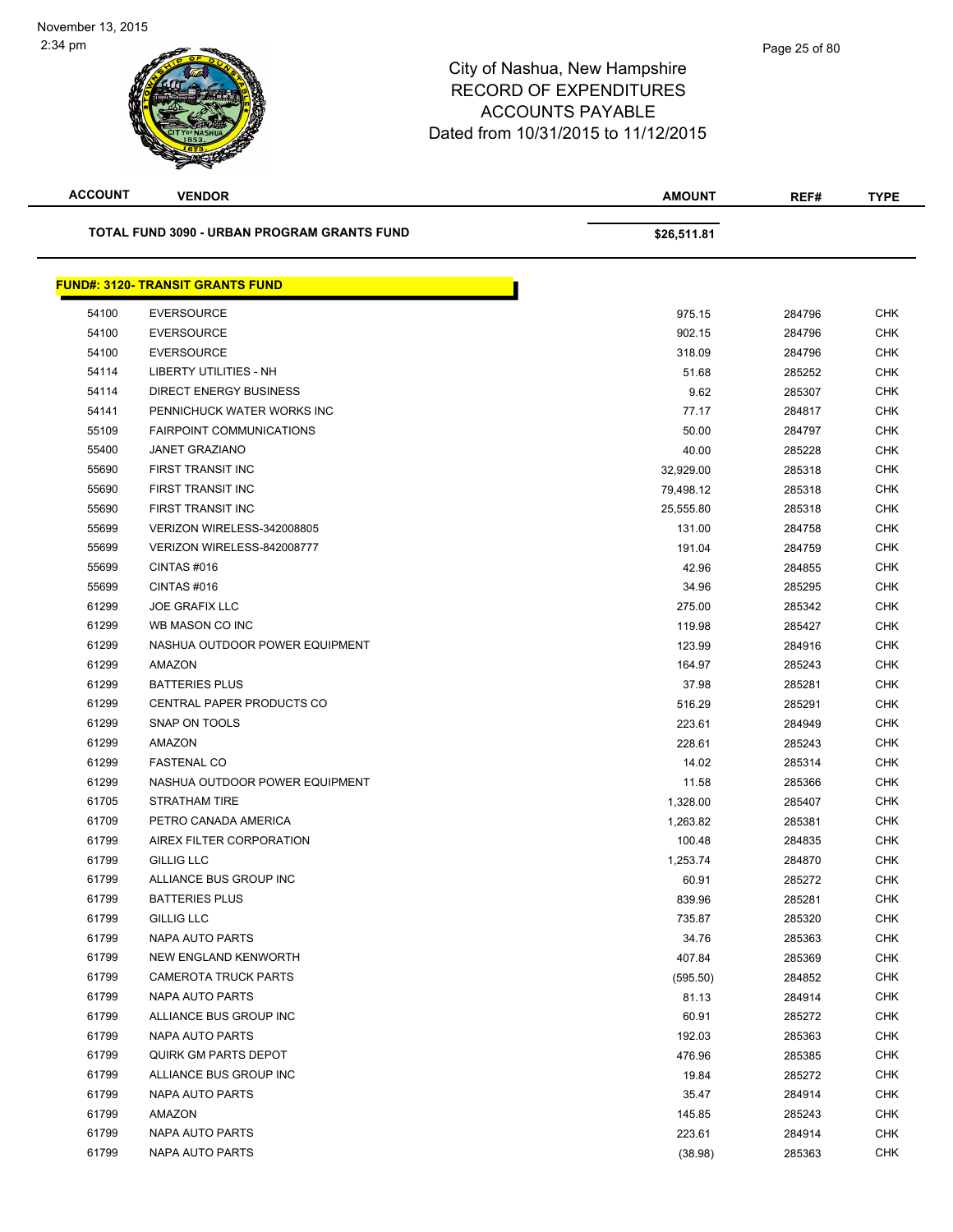| <b>ACCOUNT</b> | <b>VENDOR</b>                                | <b>AMOUNT</b> | REF#   | <b>TYPE</b> |
|----------------|----------------------------------------------|---------------|--------|-------------|
|                | <b>TOTAL FUND 3120 - TRANSIT GRANTS FUND</b> | \$149,149.47  |        |             |
|                | <b>FUND#: 3800- SCHOOL GRANTS FUND</b>       |               |        |             |
| 53600          | <b>FRANKLIN COVEY CLIENT SALES</b>           | 5,372.51      | 285042 | <b>CHK</b>  |
| 53614          | <b>TARA L HASBROUCK</b>                      | 525.00        | 285515 | <b>CHK</b>  |
| 53614          | <b>AUDREY VARGA</b>                          | 525.00        | 285584 | <b>CHK</b>  |
| 53628          | <b>HEINEMANN</b>                             | 199.00        | 285517 | <b>CHK</b>  |
| 53628          | <b>STEVE BLUNT</b>                           | 200.00        | 285452 | <b>CHK</b>  |
| 53628          | ASCENTRIA COMMUNITY SERVICES                 | 99.00         | 285443 | <b>CHK</b>  |
| 53628          | COUNSELING CENTER OF NASHUA                  | 200.00        | 285025 | <b>CHK</b>  |
| 53628          | TIMOTHY F BOSCH                              | 62.50         | 285456 | <b>CHK</b>  |
| 53628          | <b>WHITNEY FREEMAN</b>                       | 75.00         | 285503 | <b>CHK</b>  |
| 53628          | KATHERINE S GOLTSOV                          | 25.00         | 285508 | <b>CHK</b>  |
| 53628          | <b>HOLLY LAVINE</b>                          | 100.00        | 285534 | <b>CHK</b>  |
| 53628          | <b>BOOTHBY THERAPY SERVICES LLC</b>          | 701.36        | 285002 | <b>CHK</b>  |
| 53628          | <b>INTERIM HEALTH CARE</b>                   | 965.75        | 285063 | <b>CHK</b>  |
| 53628          | <b>BOOTHBY THERAPY SERVICES LLC</b>          | 701.36        | 285455 | <b>CHK</b>  |
| 53628          | <b>INTERIM HEALTH CARE</b>                   | 1,718.00      | 285524 | <b>CHK</b>  |
| 54487          | <b>RELIABLE IT</b>                           | 108.01        | 285114 | <b>CHK</b>  |
| 54807          | <b>FIRST CHURCH</b>                          | 3,746.00      | 285038 | <b>CHK</b>  |
| 55300          | INSTITUTE FOR EDUCATIONAL DEV                | 478.00        | 285062 | <b>CHK</b>  |
| 55300          | <b>CHRISTINE FARNHAM</b>                     | 88.63         | 285496 | <b>CHK</b>  |
| 55300          | <b>JOSEF LAMBERT</b>                         | 40.25         | 285072 | <b>CHK</b>  |
| 55400          | <b>SHARYN SEVIGNY</b>                        | 85.00         | 285574 | <b>CHK</b>  |
| 55690          | FIRST STUDENT INC                            | 152.15        | 285039 | <b>CHK</b>  |
| 55690          | ROBERT CIOPPA                                | 75.00         | 285471 | <b>CHK</b>  |
| 61135          | SOCIAL STUDIES SCHOOL SERVICE                | 58.18         | 285131 | <b>CHK</b>  |
| 61135          | NASHUA HS NORTH STUDENT ACT                  | 1,620.00      | 285435 | <b>CHK</b>  |
| 61299          | ROBERTA ABODEELY                             | 233.08        | 284982 | <b>CHK</b>  |
| 61299          | <b>SCHOLASTIC INC</b>                        | 96.47         | 285119 | CHK         |
| 61299          | <b>SCHOLASTIC INC</b>                        | 561.00        | 285120 | CHK         |
| 61299          | FOLLETT SCHOOL SOLUTIONS INC                 | 205.08        | 285040 | <b>CHK</b>  |
| 61299          | <b>SCHOOL SPECIALTY</b>                      | 109.92        | 285571 | <b>CHK</b>  |
| 61299          | <b>MARCIA BAGLEY</b>                         | 30.34         | 284995 | <b>CHK</b>  |
| 61299          | <b>GOT-AUTISM</b>                            | 60.92         | 285045 | <b>CHK</b>  |
| 61299          | THERAPRO INC                                 | 2,437.91      | 285139 | <b>CHK</b>  |
| 61875          | UNITED PARCEL SERVICE                        | 14.66         | 284979 | <b>CHK</b>  |
| 61875          | <b>BOOKSOURCE INC</b>                        | 391.06        | 285454 | <b>CHK</b>  |
| 61875          | SCHOLASTIC INC                               | 102.00        | 285122 | <b>CHK</b>  |
| 61875          | SCHOLASTIC INC                               | 585.00        | 285569 | <b>CHK</b>  |
| 71221          | COMPUTER HUT dba IT INSIDERS                 | 615.56        | 285020 | CHK         |
| 71228          | <b>APPERSON</b>                              | 2,940.00      | 285441 | <b>CHK</b>  |
| 71228          | <b>CURRICULUM ASSOCIATES LLC</b>             | 6,480.00      | 285483 | <b>CHK</b>  |
|                | TOTAL FUND 3800 - SCHOOL GRANTS FUND         | \$32,783.70   |        |             |

**FUND#: 3810- FOOD SERVICE GRANTS FUND**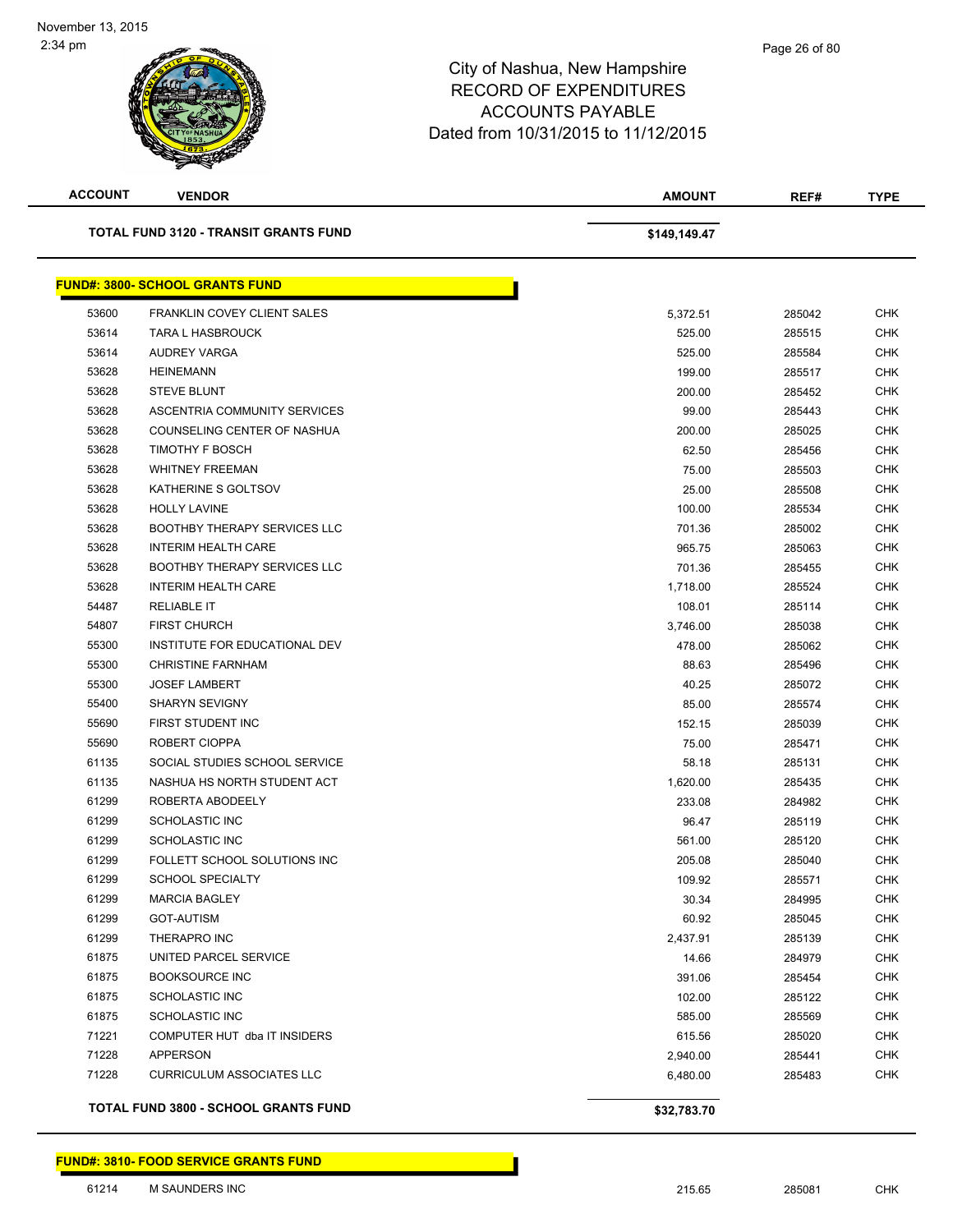

| <b>ACCOUNT</b> | <b>VENDOR</b>                                         | <b>AMOUNT</b> | REF#   | <b>TYPE</b> |
|----------------|-------------------------------------------------------|---------------|--------|-------------|
|                | <b>FUND#: 3810- FOOD SERVICE GRANTS FUND</b>          |               |        |             |
| 61214          | M SAUNDERS INC                                        | 671.85        | 285081 | <b>CHK</b>  |
| 61214          | <b>M SAUNDERS INC</b>                                 | 429.40        | 285081 | <b>CHK</b>  |
| 61214          | <b>M SAUNDERS INC</b>                                 | 556.15        | 285081 | <b>CHK</b>  |
| 61214          | <b>M SAUNDERS INC</b>                                 | 744.60        | 285081 | CHK         |
| 61214          | <b>M SAUNDERS INC</b>                                 | 1,028.95      | 285081 | CHK         |
| 61214          | <b>M SAUNDERS INC</b>                                 | 746.00        | 285081 | CHK         |
| 61214          | <b>M SAUNDERS INC</b>                                 | 482.30        | 285081 | <b>CHK</b>  |
| 61299          | COSTA FRUIT & PRODUCE CO INC                          | 32.27         | 285024 | <b>CHK</b>  |
| 61299          | COSTA FRUIT & PRODUCE CO INC                          | 32.27         | 285024 | <b>CHK</b>  |
| 61299          | COSTA FRUIT & PRODUCE CO INC                          | 32.27         | 285024 | CHK         |
| 61299          | COSTA FRUIT & PRODUCE CO INC                          | 64.54         | 285024 | <b>CHK</b>  |
| 61299          | COSTA FRUIT & PRODUCE CO INC                          | 64.54         | 285024 | <b>CHK</b>  |
|                | <b>TOTAL FUND 3810 - FOOD SERVICE GRANTS FUND</b>     | \$5,100.79    |        |             |
|                | <b>FUND#: 4005- TRAFFIC VIOLATIONS FUND</b>           |               |        |             |
| 45400          | <b>KURT SCHAITEL</b>                                  | 180.00        | 285237 | <b>CHK</b>  |
| 55607          | MAILINGS UNLIMITED - MVR                              | 630.00        | 149542 | <b>ACH</b>  |
| 55699          | VERIZON WIRELESS-742016226                            | 192.66        | 284830 | <b>CHK</b>  |
|                | <b>TOTAL FUND 4005 - TRAFFIC VIOLATIONS FUND</b>      | \$1,002.66    |        |             |
|                |                                                       |               |        |             |
|                | <b>FUND#: 4020- POLICE DRUG ENFORCEMENT FUND</b>      |               |        |             |
| 54899          | LAW REALTY CO INC                                     | 416.67        | 284893 | <b>CHK</b>  |
| 54899          | LITCHFIELD VANTAGE LLC                                | 1,583.33      | 284896 | <b>CHK</b>  |
| 55699          | <b>TRANSUNION RISK &amp; ALTERNATIVE</b>              | 110.00        | 285417 | <b>CHK</b>  |
|                | <b>TOTAL FUND 4020 - POLICE DRUG ENFORCEMENT FUND</b> | \$2,110.00    |        |             |
|                | <b>FUND#: 4025- DOJ DRUG FORFEITURE FUND</b>          |               |        |             |
|                |                                                       |               |        |             |
| 54100          | <b>EVERSOURCE</b>                                     | 201.21        | 285246 | <b>CHK</b>  |
| 55118          | VERIZON WIRELESS-785728687                            | 661.50        | 284828 | <b>CHK</b>  |
| 55699          | <b>COMCAST CABLE COMMUNICATIONS I</b>                 | 235.19        | 285244 | <b>CHK</b>  |
| 56347          | NASHUA YOUTH COUNCIL                                  | 1,500.00      | 284968 | <b>CHK</b>  |
|                | TOTAL FUND 4025 - DOJ DRUG FORFEITURE FUND            | \$2,597.90    |        |             |
|                | <b>FUND#: 4053- FIRE REGIONAL HAZMAT FUND</b>         |               |        |             |
| 71000          | MOORE MEDICAL LLC                                     | 1,045.47      | 285361 | <b>CHK</b>  |
|                | TOTAL FUND 4053 - FIRE REGIONAL HAZMAT FUND           | \$1,045.47    |        |             |
|                |                                                       |               |        |             |
|                | <b>FUND#: 4090- LIB-LOST/DAMAGED BOOK FINES</b>       |               |        |             |
| 61299          | TELEVEND SERVICES INC                                 | 236.45        | 285411 | <b>CHK</b>  |
| 61807          | ABBOTT LIBRARY                                        | 12.00         | 285267 | <b>CHK</b>  |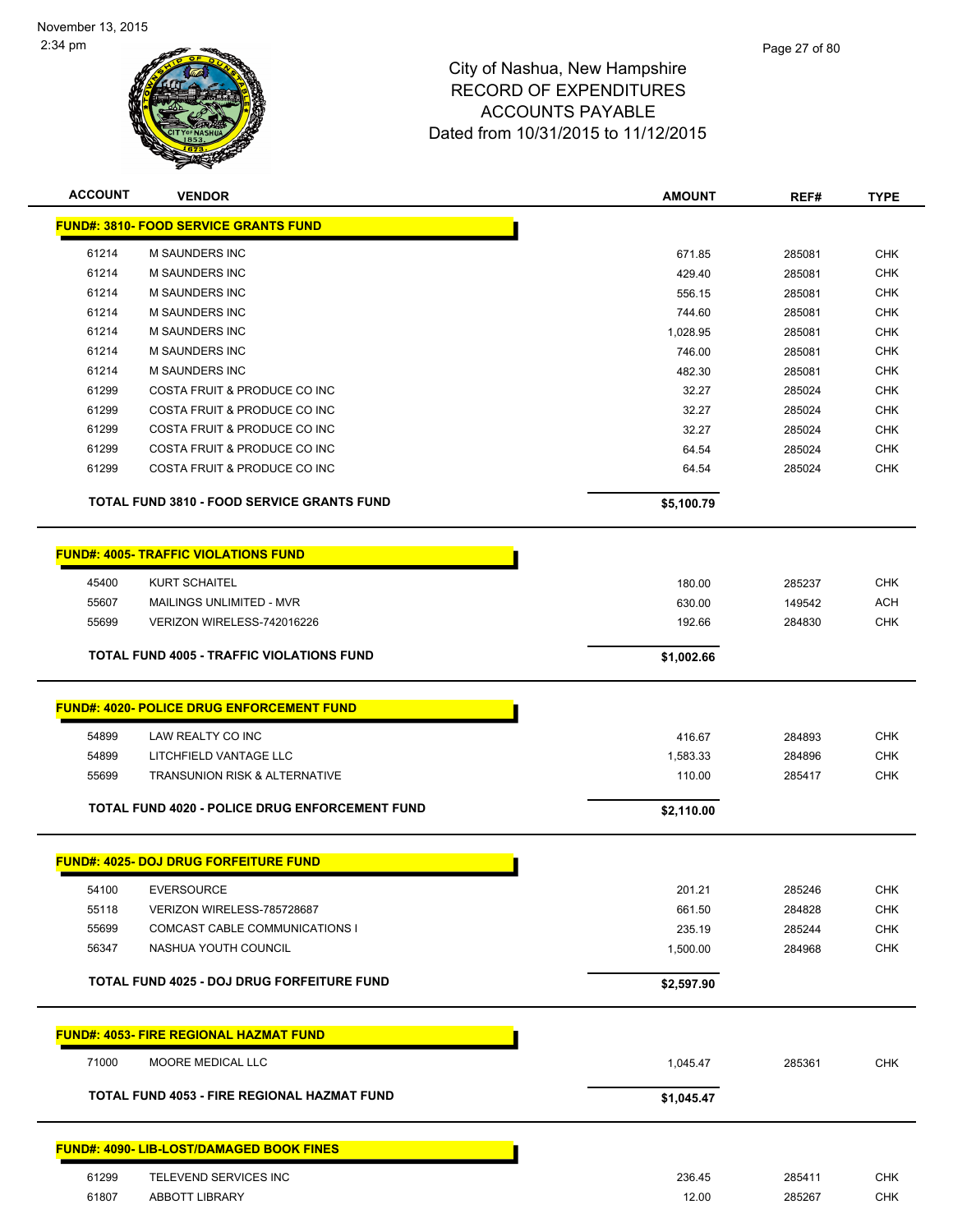

| <b>ACCOUNT</b> | <b>VENDOR</b>                                         | <b>AMOUNT</b> | REF#   | <b>TYPE</b> |
|----------------|-------------------------------------------------------|---------------|--------|-------------|
|                | <b>FUND#: 4090- LIB-LOST/DAMAGED BOOK FINES</b>       |               |        |             |
| 71800          | <b>TUCKER LIBRARY INTERIORS LLC</b>                   | 2,331.41      | 284960 | <b>CHK</b>  |
|                | <b>TOTAL FUND 4090 - LIB-LOST/DAMAGED BOOK FINES</b>  | \$2,579.86    |        |             |
|                | <b>FUND#: 5010- CAP PROJECTS-INFO TECHNOLOGY</b>      |               |        |             |
| 81342          | <b>TYLER TECHNOLOGIES INC</b>                         | 1,175.00      | 284963 | <b>CHK</b>  |
|                | <b>TOTAL FUND 5010 - CAP PROJECTS-INFO TECHNOLOGY</b> | \$1,175.00    |        |             |
|                | <b>FUND#: 5050- CAP PROJECTS-COMMUNICATIONS</b>       |               |        |             |
| 81300          | <b>GOVCONNECTION INC</b>                              | 888.00        | 284872 | <b>CHK</b>  |
|                | <b>TOTAL FUND 5050 - CAP PROJECTS-COMMUNICATIONS</b>  | \$888.00      |        |             |

П

### **FUND#: 5700- CAP PROJECTS-BROAD ST PARKWAY**

|       | TOTAL FUND 5700 - CAP PROJECTS-BROAD ST PARKWAY | \$1.893.076.14 |        |            |
|-------|-------------------------------------------------|----------------|--------|------------|
| 81700 | SANBORN HEAD & ASSOC INC                        | 13,481.88      | 285625 | <b>CHK</b> |
| 81700 | NASHUA MILLYARD ASSOC INC                       | 703.46         | 285365 | <b>CHK</b> |
| 81700 | JOHNSONS ELECTRIC INC                           | 850.00         | 285198 | <b>CHK</b> |
| 81700 | PIONEER TREE SERVICE LLC                        | 550.00         | 284928 | <b>CHK</b> |
| 81700 | <b>IC REED &amp; SONS INC</b>                   | 12,750.00      | 285197 | <b>CHK</b> |
| 81700 | PENNICHUCK WATER WORKS INC                      | 838.88         | 284817 | <b>CHK</b> |
| 81700 | SANBORN HEAD & ASSOC INC                        | 86,941.05      | 285625 | <b>CHK</b> |
| 81700 | <b>HALEY AND WARD INC</b>                       | 3,823.71       | 285330 | <b>CHK</b> |
| 81700 | SANBORN HEAD & ASSOC INC                        | 9,456.00       | 285625 | <b>CHK</b> |
| 81700 | PARSONS BRINCKERHOFF INC                        | 33,902.26      | 285377 | <b>CHK</b> |
| 81700 | SANBORN HEAD & ASSOC INC                        | 0.02           | 285625 | <b>CHK</b> |
| 81700 | PARSONS BRINCKERHOFF INC                        | 41.47          | 285377 | <b>CHK</b> |
| 81700 | SANBORN HEAD & ASSOC INC                        | 6,542.92       | 285625 | <b>CHK</b> |
| 81700 | PARSONS BRINCKERHOFF INC                        | 24.670.38      | 285377 | <b>CHK</b> |
| 81700 | PARSONS BRINCKERHOFF INC                        | 686.78         | 285377 | <b>CHK</b> |
| 81700 | CITY OF NASHUA/TAX COLLECTORS                   | 5.248.00       | 285221 | <b>CHK</b> |
| 81700 | <b>CONTINENTAL PAVING INC</b>                   | 716,567.04     | 284856 | <b>CHK</b> |
| 81700 | R S AUDLEY INC                                  | 278,617.38     | 285386 | <b>CHK</b> |
| 81700 | <b>EVERSOURCE</b>                               | 39.87          | 284796 | <b>CHK</b> |
| 81700 | E D SWETT INC                                   | 442,748.24     | 284864 | <b>CHK</b> |
| 81700 | E D SWETT INC                                   | 167,616.80     | 284864 | <b>CHK</b> |
| 81700 | INTERNATIONAL CHIMNEY CORP                      | 87,000.00      | 284886 | <b>CHK</b> |

# **FUND#: 5800- SCHOOL CAPITAL PROJECTS FUND**

| 81200 | AMERICAN SPORTS FLOORS INC | 21.052.00  | 284990 | снк |
|-------|----------------------------|------------|--------|-----|
| 81200 | COROLLA CONTRACTING INC    | 124.213.00 | 285022 | снк |
| 81200 | VIKING ROOFING INC         | 285.689.42 | 285145 | CHK |
| 81200 | COROLLA CONTRACTING INC    | 13.487.00  | 285477 | CHK |

П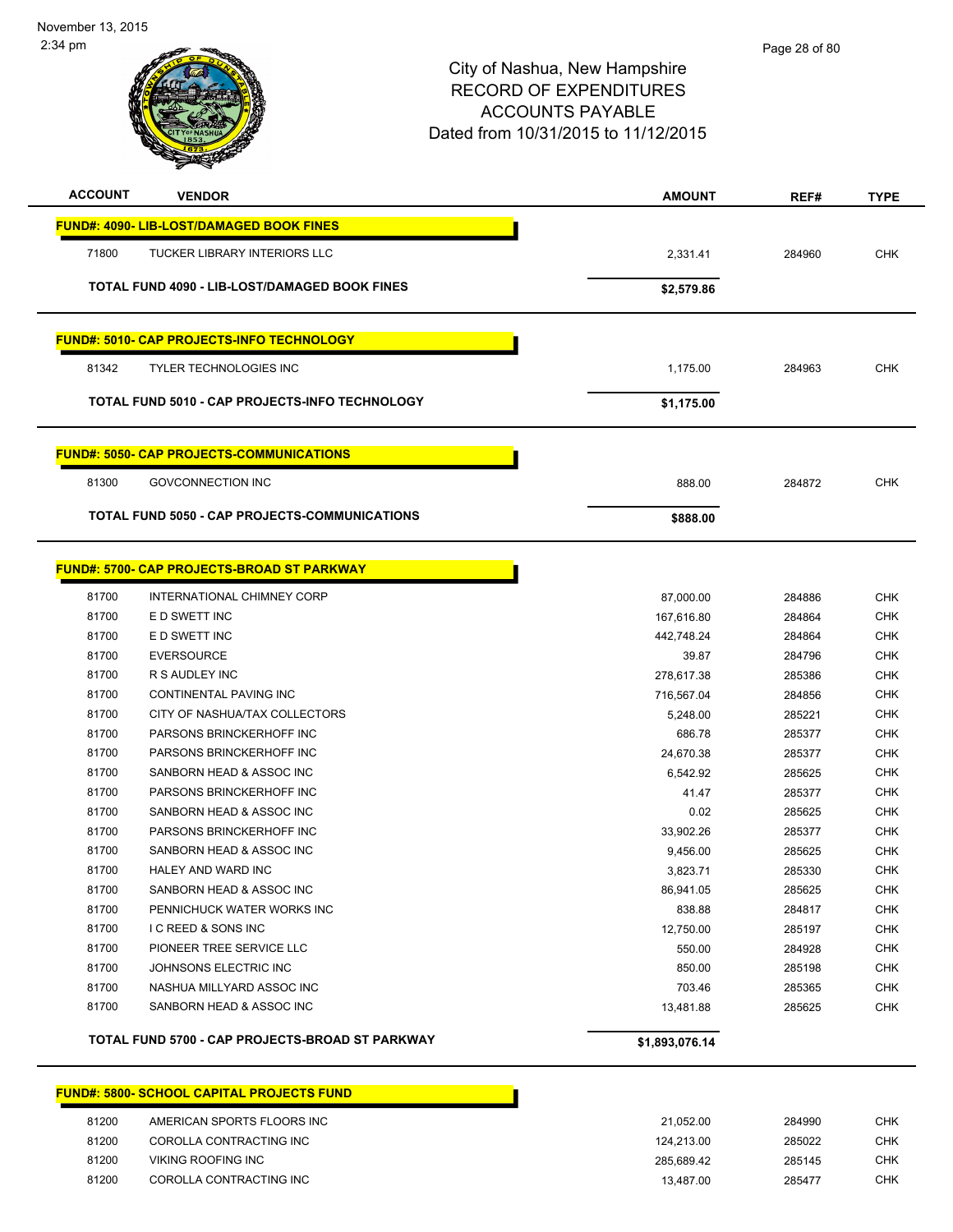| <b>ACCOUNT</b> | <b>VENDOR</b>                                         | <b>AMOUNT</b> | REF#   | <b>TYPE</b> |
|----------------|-------------------------------------------------------|---------------|--------|-------------|
|                | <b>TOTAL FUND 5800 - SCHOOL CAPITAL PROJECTS FUND</b> | \$444,441.42  |        |             |
|                | <b>FUND#: 6000- SOLID WASTE FUND</b>                  |               |        |             |
| 44514          | PARKER GARDEN DESIGN                                  | 389.15        | 284923 | <b>CHK</b>  |
| 54100          | <b>EVERSOURCE</b>                                     | 794.66        | 284796 | <b>CHK</b>  |
| 54141          | PENNICHUCK WATER WORKS INC                            | 24.39         | 285259 | <b>CHK</b>  |
| 54280          | <b>BELLETETES INC</b>                                 | 7.19          | 284846 | <b>CHK</b>  |
| 54280          | HOME DEPOT CREDIT SERVICE 3065                        | 6.63          | 284881 | <b>CHK</b>  |
| 54600          | <b>CUMMINS NORTHEAST LLC</b>                          | 9,704.30      | 284859 | <b>CHK</b>  |
| 54600          | <b>FREIGHTLINER OF NH INC</b>                         | 257.03        | 284868 | <b>CHK</b>  |
| 54600          | LIBERTY INTNL TRUCKS OF NH LLC                        | 87.39         | 284895 | <b>CHK</b>  |
| 54600          | NAPA AUTO PARTS                                       | 80.71         | 284913 | <b>CHK</b>  |
| 54600          | <b>CARPARTS OF NASHUA</b>                             | 74.41         | 285288 | <b>CHK</b>  |
| 54600          | JORDAN EQUIPMENT CO                                   | 1,614.54      | 285343 | <b>CHK</b>  |
| 54600          | NORTH AMERICAN EQUIP UPFITTERS                        | 90.30         | 285374 | <b>CHK</b>  |
| 54600          | <b>POWERPLAN</b>                                      | 172.74        | 285384 | <b>CHK</b>  |
| 54600          | STANLEY CONVERGENT SECURITY                           | 242.00        | 285403 | <b>CHK</b>  |
| 55109          | PAETEC COMMUNICATIONS INC                             | 4.53          | 285257 | <b>CHK</b>  |
| 55307          | <b>DALE BRUNELLE</b>                                  | 63.25         | 285218 | <b>CHK</b>  |
| 55307          | <b>SCOTT PERKINS</b>                                  | 63.25         | 285233 | <b>CHK</b>  |
| 55400          | THG CORPORATION                                       | 37.40         | 284957 | <b>CHK</b>  |
| 55607          | UNITED PARCEL SERVICE                                 | 424.95        | 285262 | <b>CHK</b>  |
| 55699          | UNIVERSAL RECYCLING TECH                              | 1,966.30      | 284964 | <b>CHK</b>  |
| 55699          | <b>INTERSTATE REFRIGERANT</b>                         | 1,104.00      | 285337 | <b>CHK</b>  |
| 55699          | JP ROUTHIER & SONS RECYCLING                          | 942.30        | 285344 | <b>CHK</b>  |
| 61100          | WB MASON CO INC                                       | 38.78         | 284966 | CHK         |
| 61107          | UNIFIRST CORPORATION                                  | 146.53        | 285421 | <b>CHK</b>  |
| 61307          | SHATTUCK MALONE OIL CO                                | 770.91        | 285260 | <b>CHK</b>  |
| 61705          | <b>MAYNARD &amp; LESIEUR INC</b>                      | 1,404.00      | 284904 | <b>CHK</b>  |
| 71000          | GROUNDWATER SUPPLY CO INC                             | 82.48         | 284877 | <b>CHK</b>  |
| 71228          | <b>DLT SOLUTIONS LLC</b>                              | 784.77        | 285308 | <b>CHK</b>  |
|                | <b>TOTAL FUND 6000 - SOLID WASTE FUND</b>             | \$21,378.89   |        |             |
|                |                                                       |               |        |             |

### **FUND#: 6200- WASTEWATER FUND**

| 21775 | <b>JAMES PANAGOULIAS REALTY</b> | 465.17    | 285592 | <b>CHK</b> |
|-------|---------------------------------|-----------|--------|------------|
| 44597 | HILLSBOROUGH COUNTY REGISTRY    | 1,578.85  | 285333 | <b>CHK</b> |
| 53107 | CHEMSERVE ENVIRONMENTAL ANALYS  | 419.35    | 284854 | <b>CHK</b> |
| 53107 | OSPREYOWL ENVIRONMENTAL LLC     | 4.054.10  | 284922 | <b>CHK</b> |
| 53107 | <b>HAZEN &amp; SAWYER PC</b>    | 57.981.15 | 285332 | <b>CHK</b> |
| 53467 | <b>MAILINGS UNLIMITED</b>       | 3.129.22  | 284903 | <b>CHK</b> |
| 54100 | <b>EVERSOURCE</b>               | 2,130.62  | 284796 | <b>CHK</b> |
| 54114 | LIBERTY UTILITIES - NH          | 49.17     | 284803 | <b>CHK</b> |
| 54114 | LIBERTY UTILITIES - NH          | 139.91    | 284806 | <b>CHK</b> |
| 54114 | DIRECT ENERGY BUSINESS          | 388.11    | 284862 | <b>CHK</b> |
| 54141 | PENNICHUCK WATER WORKS INC      | 843.29    | 284817 | <b>CHK</b> |
| 54141 | PENNICHUCK WATER WORKS INC      | 4.018.57  | 285259 | <b>CHK</b> |
| 54221 | CASELLA ORGANICS                | 48.624.69 | 285289 | <b>CHK</b> |

Γ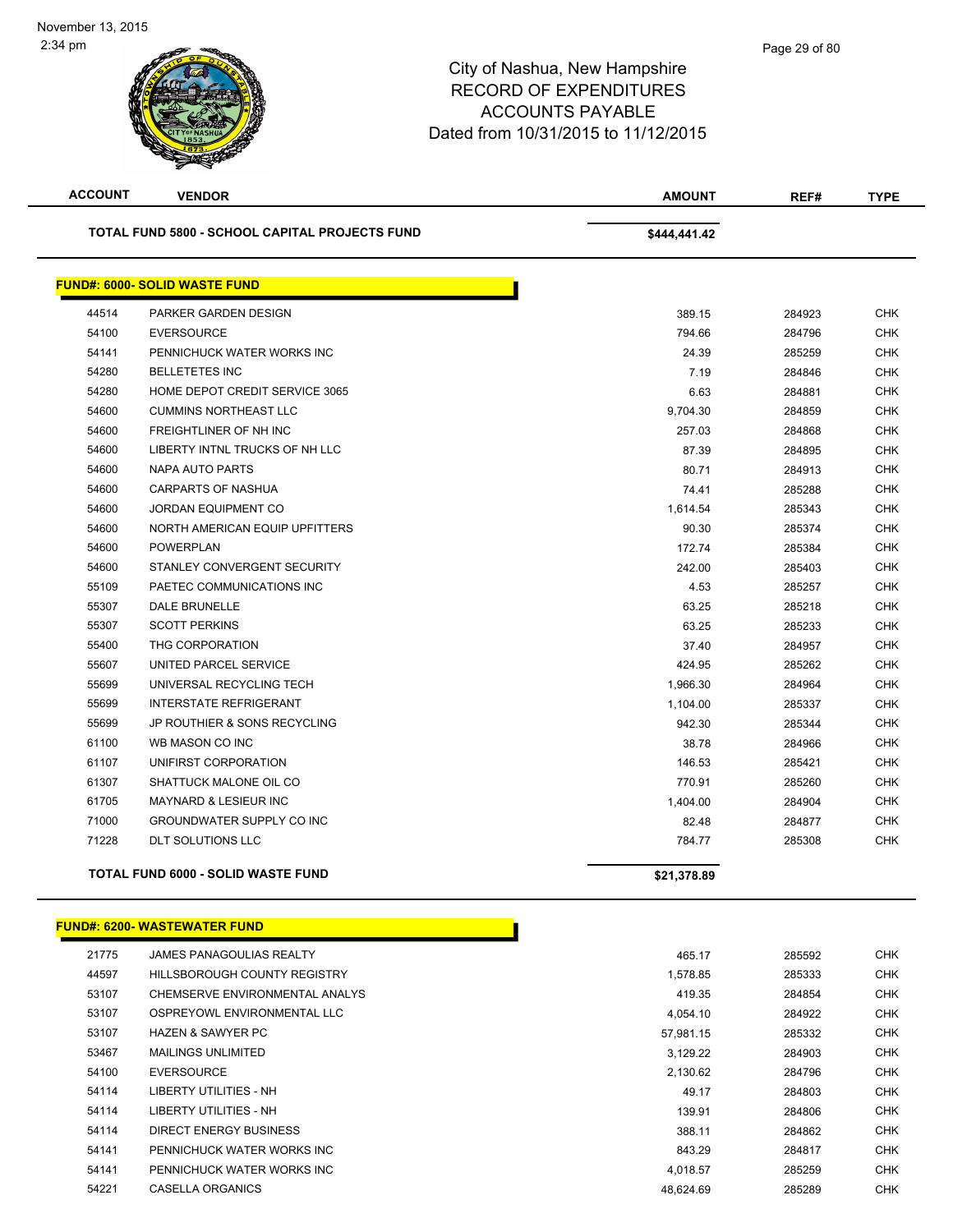

| <b>ACCOUNT</b> | <b>VENDOR</b>                        | <b>AMOUNT</b> | REF#   | <b>TYPE</b> |
|----------------|--------------------------------------|---------------|--------|-------------|
|                | <b>FUND#: 6200- WASTEWATER FUND</b>  |               |        |             |
| 54300          | <b>GRANITE STATE CONCRETE CO INC</b> | 675.00        | 284874 | <b>CHK</b>  |
| 54300          | CORRIVEAU ROUTHIER INC               | 68.75         | 285301 | <b>CHK</b>  |
| 54487          | <b>FASTENAL CO</b>                   | 16.86         | 284865 | <b>CHK</b>  |
| 54487          | <b>GRAINGER</b>                      | 68.35         | 284873 | <b>CHK</b>  |
| 54487          | M & M ELECTRICAL SUPPLY CO INC       | 713.92        | 284900 | <b>CHK</b>  |
| 54487          | MCMASTER-CARR                        | 223.89        | 284906 | <b>CHK</b>  |
| 54487          | F W WEBB CO                          | 36.16         | 285313 | <b>CHK</b>  |
| 54487          | HAMPSHIRE PUMP AND EQUIPMENT         | 544.49        | 285331 | <b>CHK</b>  |
| 54600          | <b>BEST FORD</b>                     | 412.28        | 284848 | CHK         |
| 54600          | SANEL AUTO PARTS CO                  | 60.80         | 284943 | <b>CHK</b>  |
| 55109          | <b>FAIRPOINT COMMUNICATIONS</b>      | 77.54         | 285247 | CHK         |
| 55109          | PAETEC COMMUNICATIONS INC            | 4.27          | 285257 | CHK         |
| 55400          | TREASURER STATE OF NH                | 50.00         | 284821 | CHK         |
| 55421          | TREASURER STATE OF NH                | 50.00         | 284820 | <b>CHK</b>  |
| 55421          | <b>JAMES LAVALLEY</b>                | 50.00         | 284892 | CHK         |
| 55500          | THE TELEGRAPH                        | 433.95        | 285413 | <b>CHK</b>  |
| 55500          | UNION LEADER CORP -- 19828           | 95.55         | 285422 | <b>CHK</b>  |
| 55514          | WATER ENVIROMENT FOUNDATION          | 150.00        | 285428 | CHK         |
| 55699          | WOODARD & CURRAN INC                 | 4,770.20      | 284967 | <b>CHK</b>  |
| 61107          | UNIFIRST CORPORATION                 | 209.50        | 285421 | CHK         |
| 61149          | <b>VWR INTERNATIONAL</b>             | 81.52         | 284965 | <b>CHK</b>  |
| 61149          | EMD MILLIPORE CORPORATION            | 1,243.00      | 285311 | CHK         |
| 61149          | <b>VWR INTERNATIONAL</b>             | 842.60        | 285424 | CHK         |
| 61156          | <b>BASF CORP</b>                     | 16,931.50     | 284845 | <b>CHK</b>  |
| 61299          | <b>G H BERLIN WINDWARD</b>           | 2,744.70      | 284869 | <b>CHK</b>  |
| 61299          | <b>GRAINGER</b>                      | 562.01        | 284873 | <b>CHK</b>  |
| 61299          | MCMASTER-CARR                        | 171.52        | 284906 | <b>CHK</b>  |
| 61299          | OMEGA INDUSTRIAL SUPPLY INC          | 860.00        | 284921 | <b>CHK</b>  |
| 61299          | SANEL AUTO PARTS CO                  | 45.96         | 284943 | <b>CHK</b>  |
| 61300          | SHATTUCK MALONE OIL CO               | 4,874.05      | 285260 | <b>CHK</b>  |
| 71000          | <b>GRAINGER</b>                      | 2,787.56      | 284873 | CHK         |
| 71000          | <b>HACH COMPANY</b>                  | 2,019.70      | 284878 | CHK         |
| 71000          | MCMASTER-CARR                        | 140.35        | 284906 | <b>CHK</b>  |
| 71000          | <b>HACH COMPANY</b>                  | 1,159.95      | 285328 | CHK         |
| 71025          | <b>FASTENAL CO</b>                   | 77.03         | 284865 | <b>CHK</b>  |
| 71228          | DLT SOLUTIONS LLC                    | 3,139.12      | 285308 | <b>CHK</b>  |
| 81200          | INDUSTRIAL CORROSION SERVICES        | 51,315.00     | 284884 | <b>CHK</b>  |
| 81200          | PENTA CORP                           | 23,590.00     | 284924 | <b>CHK</b>  |
| 81200          | ROCKWELL ROOFING INC                 | 95,625.00     | 284939 | <b>CHK</b>  |
| 81300          | PENTA CORP                           | 79,597.65     | 284924 | CHK         |
| 81700          | DEFELICE CORPORATION                 | 107,781.49    | 285225 | <b>CHK</b>  |
| 81700          | DEFELICE CORPORATION                 | 45,146.78     | 285225 | <b>CHK</b>  |
| 81700          | <b>HAZEN &amp; SAWYER PC</b>         | 7,268.33      | 285196 | <b>CHK</b>  |
|                | TOTAL FUND 6200 - WASTEWATER FUND    | \$580,538.53  |        |             |

Г

**FUND#: 6500- PROPERTY & CASUALTY FUND**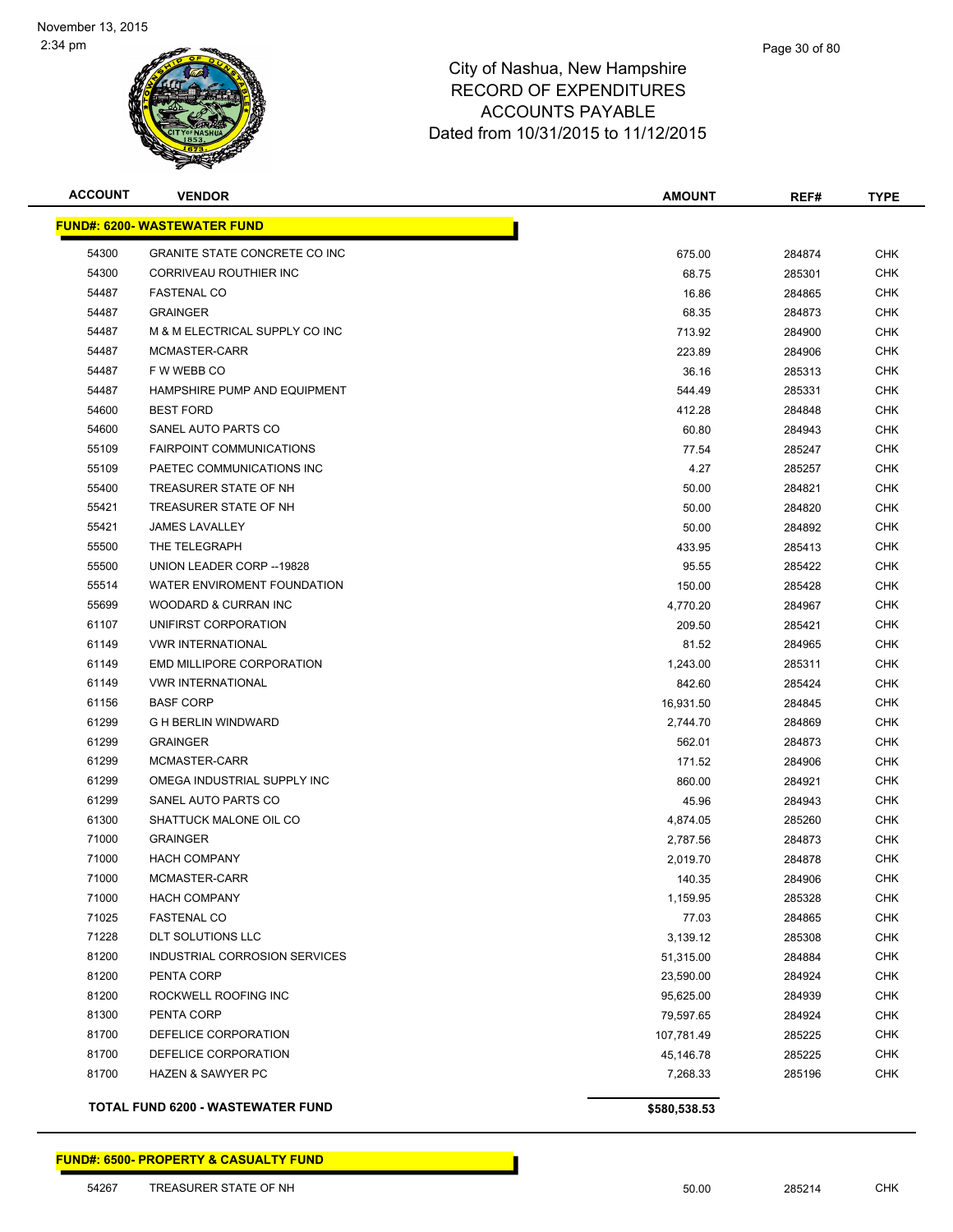

| <b>ACCOUNT</b> | <b>VENDOR</b>                                         | <b>AMOUNT</b> | REF#   | <b>TYPE</b> |
|----------------|-------------------------------------------------------|---------------|--------|-------------|
|                | <b>FUND#: 6500- PROPERTY &amp; CASUALTY FUND</b>      |               |        |             |
| 54267          | STANLEY ELEVATOR CO INC                               | 4,414.54      | 285404 | <b>CHK</b>  |
| 59207          | TREASURER STATE OF NH                                 | 48,666.98     | 284819 | <b>CHK</b>  |
| 59207          | APPLE NASHUA LLC                                      | 1,365.00      | 285179 | <b>CHK</b>  |
| 59207          | BOSTON MEDICAL CENTER INC                             | 293.00        | 285180 | <b>CHK</b>  |
| 59207          | CHILDREN'S SPORT MEDICINE                             | 521.00        | 285181 | <b>CHK</b>  |
| 59207          | <b>CPTE NASHUA</b>                                    | 3,039.00      | 285182 | <b>CHK</b>  |
| 59207          | <b>JODY STEWART</b>                                   | 166.20        | 285184 | <b>CHK</b>  |
| 59207          | <b>BRUCE MARKS</b>                                    | 32.75         | 285185 | <b>CHK</b>  |
| 59207          | MICHAEL W. SURETTE                                    | 44.98         | 285186 | <b>CHK</b>  |
| 59207          | <b>KEVIN S MORIARTY DC</b>                            | 964.00        | 285187 | <b>CHK</b>  |
| 59207          | NASHUA CHIROPRACTIC                                   | 165.00        | 285188 | <b>CHK</b>  |
| 59207          | NASHUA RADIOLOGY PA                                   | 37.00         | 285189 | <b>CHK</b>  |
| 59207          | PAIN SOLUTIONS PLLC                                   | 400.00        | 285190 | <b>CHK</b>  |
| 59207          | PERFORMANCE REHAB INC                                 | 1,180.00      | 285191 | <b>CHK</b>  |
| 59207          | PINNACLE REHABILITATION                               | 235.00        | 285192 | <b>CHK</b>  |
| 59207          | KENNETH D POLIVY                                      | 895.00        | 285193 | <b>CHK</b>  |
| 59207          | SO NH REGIONAL MEDICAL CENTER                         | 3,698.93      | 285194 | <b>CHK</b>  |
| 59207          | STONERIVER PHARMACY SOLUTIONS                         | 44.96         | 285195 | CHK         |
| 59207          | ADVANCE ORTHOPEDIC & SPORTS                           | 3,081.50      | 285606 | <b>CHK</b>  |
| 59207          | APPLE NASHUA LLC                                      | 964.00        | 285607 | <b>CHK</b>  |
| 59207          | CHILDREN'S SPORT MEDICINE                             | 352.00        | 285608 | <b>CHK</b>  |
| 59207          | CLAIMS BUREAU USA INC                                 | 2,798.50      | 285609 | <b>CHK</b>  |
| 59207          | <b>CPTE NASHUA</b>                                    | 5,024.00      | 285610 | <b>CHK</b>  |
| 59207          | ELLIOT HOSPITAL                                       | 391.00        | 285611 | <b>CHK</b>  |
| 59207          | FOUNDATION MEDICAL PARTNERS                           | 544.00        | 285612 | <b>CHK</b>  |
| 59207          | FOUR SEASONS ORTHOPEDIC CENTER                        | 1,259.00      | 285613 | <b>CHK</b>  |
| 59207          | <b>KEVIN S MORIARTY DC</b>                            | 309.00        | 285614 | <b>CHK</b>  |
| 59207          | NASHUA CHIROPRACTIC                                   | 375.00        | 285615 | <b>CHK</b>  |
| 59207          | ORTHOCARE MEDICAL EQUIPMENT LL                        | 135.80        | 285616 | <b>CHK</b>  |
| 59207          | ORTHOPEDIC SURGICAL ASSOCIATES                        | 199.32        | 285617 | <b>CHK</b>  |
| 59207          | PAUL WALLACE                                          | 19.95         | 285618 | <b>CHK</b>  |
| 59207          | PERFORMANCE REHAB INC                                 | 590.00        | 285619 | <b>CHK</b>  |
| 59207          | PINNACLE REHABILITATION                               | 235.00        | 285620 | <b>CHK</b>  |
| 59207          | SO NH REGIONAL MEDICAL CENTER                         | 464.24        | 285621 | CHK         |
| 59207          | STONERIVER PHARMACY SOLUTIONS                         | 303.84        | 285622 | <b>CHK</b>  |
| 59275          | <b>ILLG AUTOMOTIVE CORP</b>                           | 5,443.86      | 285183 | <b>CHK</b>  |
| 68360          | PENNICHUCK WATER WORKS INC                            | 1,437.13      | 284816 | <b>CHK</b>  |
| 68360          | <b>ENPRO SERVICES INC</b>                             | 4,156.10      | 285312 | <b>CHK</b>  |
|                | <b>TOTAL FUND 6500 - PROPERTY &amp; CASUALTY FUND</b> | \$94,296.58   |        |             |

### **FUND#: 6600- BENEFITS SELF INSURANCE FUND**

| 21516 | BOSTON MUTUAL LIFE INSURANCE   | 23.545.06 | 149546 | <b>ACH</b> |
|-------|--------------------------------|-----------|--------|------------|
| 21520 | COLONIAL LIFE AND ACCIDENT INS | 3.746.08  | 149519 | <b>ACH</b> |
| 21520 | SUN LIFE ASSURANCE CO OF CANAD | 6.648.52  | 149549 | <b>ACH</b> |
| 21520 | COLONIAL LIFE AND ACCIDENT INS | 2.270.43  | 149553 | <b>ACH</b> |
| 21545 | NORTHERN NEW ENGLAND BENEFIT   | 40.350.56 | 149539 | <b>ACH</b> |
| 21990 | RONALD JEAN                    | 88.28     | 284890 | CHK        |

Т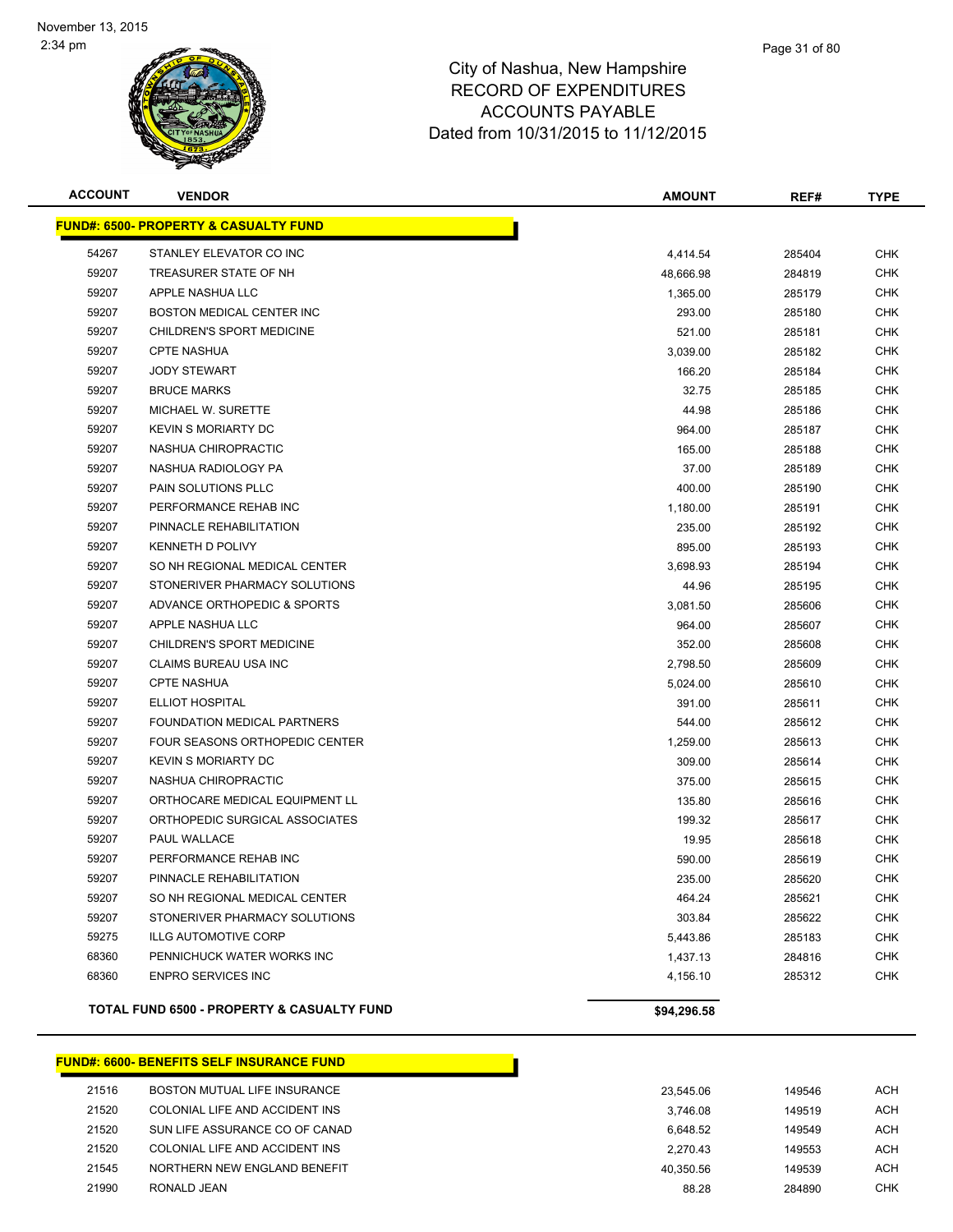

| <b>ACCOUNT</b> | <b>VENDOR</b>                                      | <b>AMOUNT</b>  | REF#   | <b>TYPE</b> |
|----------------|----------------------------------------------------|----------------|--------|-------------|
|                | <b>FUND#: 6600- BENEFITS SELF INSURANCE FUND</b>   |                |        |             |
| 21990          | EMELIA J LUGO                                      | 25.00          | 284898 | CHK         |
| 21990          | PETER LUND                                         | 45.91          | 284899 | <b>CHK</b>  |
| 52809          | <b>GLAXOSMITHKLINE PHARMACEUTICAL</b>              | 6,117.28       | 284871 | <b>CHK</b>  |
| 59165          | HCC LIFE INSURANCE CO                              | 108,134.95     | 149547 | <b>ACH</b>  |
| 59500          | ANTHEM BCBS OF NE                                  | 93,653.25      | 149544 | <b>ACH</b>  |
| 59500          | NORTHEAST DELTA DENTAL                             | 155,485.88     | 149548 | ACH         |
| 59507          | ANTHEM BCBS OF NE                                  | (3.45)         | 149514 | ACH         |
| 59507          | ANTHEM BCBS OF NE                                  | 72,653.54      | 149514 | ACH         |
| 59507          | ANTHEM BCBS OF NE                                  | 38,996.23      | 149544 | <b>ACH</b>  |
| 59507          | ANTHEM BCBS OF NE                                  | 441,249.32     | 149514 | <b>ACH</b>  |
| 59507          | ANTHEM BCBS OF NE                                  | 287, 153.39    | 149544 | <b>ACH</b>  |
| 59507          | ANTHEM BCBS OF NE                                  | 33,164.10      | 149514 | <b>ACH</b>  |
| 59507          | ANTHEM BCBS OF NE                                  | 9,457.49       | 149544 | <b>ACH</b>  |
| 59507          | HARVARD PILGRIM HEALTH CARE                        | 241,942.08     | 149515 | <b>ACH</b>  |
|                | TOTAL FUND 6600 - BENEFITS SELF INSURANCE FUND     | \$1,564,723.90 |        |             |
|                | <b>FUND#: 7026- CAPITAL EQUIPMENT RESERVE FUND</b> |                |        |             |
| 81500          | HALE TRAILER BRAKE & WHEEL INC                     | 39,525.00      | 284880 | <b>CHK</b>  |
|                |                                                    |                |        |             |
|                | TOTAL FUND 7026 - CAPITAL EQUIPMENT RESERVE FUND   | \$39,525.00    |        |             |
|                | <b>FUND#: 7050- HOLMAN STADIUM IMPROVEMNTS ETF</b> |                |        |             |
| 61299          | UNITED SITE SERVICES NORTHEAST                     | 54.97          | 285423 | CHK         |
|                | TOTAL FUND 7050 - HOLMAN STADIUM IMPROVEMNTS ETF   |                |        |             |
|                |                                                    | \$54.97        |        |             |
|                | <b>FUND#: 7052- MINE FALLS PARK ETF</b>            |                |        |             |
| 54280          | PENNICHUCK WATER WORKS INC                         | 3,271.34       | 284817 | CHK         |
| 54280          | <b>BELLETETES INC</b>                              | 285.12         | 284846 | <b>CHK</b>  |
| 54280          | HOME DEPOT CREDIT SERVICE 3065                     | 51.94          | 285334 | <b>CHK</b>  |
| 54280          | UNITED SITE SERVICES NORTHEAST                     | 164.91         | 285423 | <b>CHK</b>  |
|                | <b>TOTAL FUND 7052 - MINE FALLS PARK ETF</b>       | \$3,773.31     |        |             |
|                |                                                    |                |        |             |
|                | <b>FUND#: 7064- JACKSON MILLS DAM OPERATIONS</b>   |                |        |             |
| 54100          | <b>EVERSOURCE</b>                                  | 298.15         | 284796 | <b>CHK</b>  |
| 54221          | CHARLES GEORGE COMPANIES INC                       | 100.00         | 285292 | <b>CHK</b>  |
|                | TOTAL FUND 7064 - JACKSON MILLS DAM OPERATIONS     | \$398.15       |        |             |
|                | <b>FUND#: 7078- CITY BUILDINGS ETF</b>             |                |        |             |
|                |                                                    |                |        |             |

54280 STANLEY ELEVATOR CO INC 25,100.00 285404 CHK

Page 32 of 80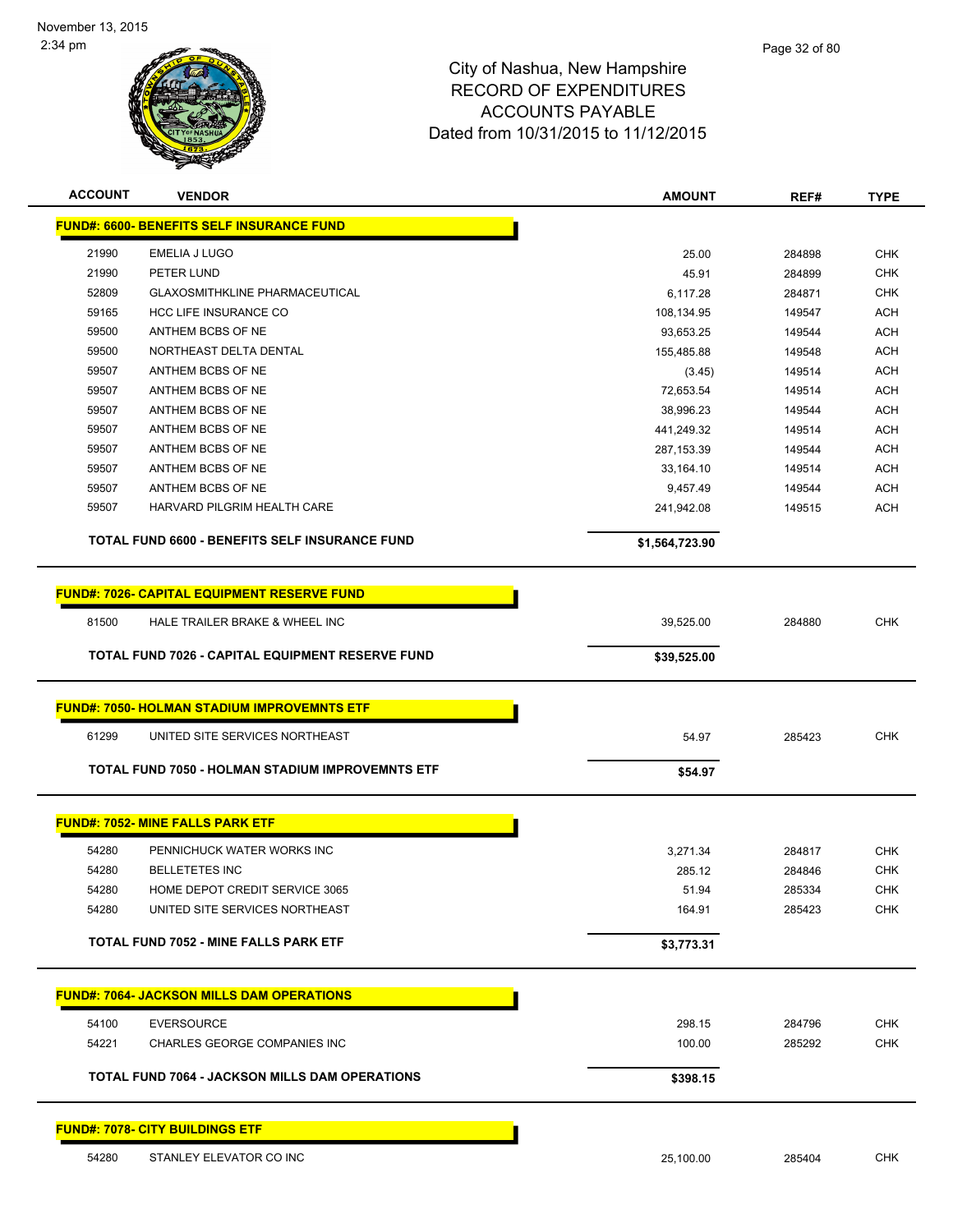| <b>ACCOUNT</b><br><b>VENDOR</b>                     | <b>AMOUNT</b> | REF#   | <b>TYPE</b> |
|-----------------------------------------------------|---------------|--------|-------------|
| <b>TOTAL FUND 7078 - CITY BUILDINGS ETF</b>         | \$25,100.00   |        |             |
| <b>FUND#: 7506- ETF CONTRIB-WOODLAWN CEMETERY</b>   |               |        |             |
| 54280<br>KELL PLUMBING AND HEATING                  | 1,738.70      | 284891 | <b>CHK</b>  |
| 54280<br>SAYCO TREE & LANDSCAPE INC                 | 2,900.00      | 285236 | <b>CHK</b>  |
| 71999<br>STILL'S POWER EQUIPMENT                    | 2,325.97      | 285406 | <b>CHK</b>  |
| TOTAL FUND 7506 - ETF CONTRIB-WOODLAWN CEMETERY     | \$6,964.67    |        |             |
| FUND#: 7543- LIBRARY-JESSIE C LOCKE                 |               |        |             |
| 53128<br>BARRADALE O'CONNELL NEWKIRK                | 2,022.00      | 285280 | <b>CHK</b>  |
| <b>TOTAL FUND 7543 - LIBRARY-JESSIE C LOCKE</b>     | \$2,022.00    |        |             |
| <b>FUND#: 7549- LIBRARY-MISC LIB DONATIONS</b>      |               |        |             |
| 71221<br><b>AMAZON</b>                              | 92.98         | 285243 | <b>CHK</b>  |
| <b>TOTAL FUND 7549 - LIBRARY-MISC LIB DONATIONS</b> | \$92.98       |        |             |
|                                                     |               |        |             |
| <b>FUND#: 7565- SCHOOL RELATED PROGRAMS-ETF</b>     |               |        |             |
| 53628<br>JOHNSON STRING INSTRUMENT                  | 1,309.50      | 285528 | <b>CHK</b>  |
| 61299<br><b>BLICK ART MATERIALS</b>                 | 247.62        | 285001 | <b>CHK</b>  |
| 61299<br><b>BLICK ART MATERIALS</b>                 | 126.45        | 285451 | <b>CHK</b>  |
| TOTAL FUND 7565 - SCHOOL RELATED PROGRAMS-ETF       | \$1,683.57    |        |             |
| <b>FUND#: 7572- JEFF MORIN-ROBY PARK ETF</b>        |               |        |             |
| 61299<br><b>M &amp; N SPORTS LLC</b>                | 392.00        | 284901 | <b>CHK</b>  |
| TOTAL FUND 7572 - JEFF MORIN-ROBY PARK ETF          | \$392.00      |        |             |
| <b>FUND#: 8059- LIB-LEONARD FREEMAN BURBANK</b>     |               |        |             |
| 68240<br><b>CITY ARTS NASHUA</b>                    | 5,000.00      | 285296 | <b>CHK</b>  |
| TOTAL FUND 8059 - LIB-LEONARD FREEMAN BURBANK       | \$5,000.00    |        |             |
| <b>FUND#: 8063- LIBRARY-HENRY STEARNS FUND</b>      |               |        |             |
| 61807<br><b>BAKER &amp; TAYLOR</b>                  | 575.79        | 284843 | <b>CHK</b>  |
| 61807<br><b>AMAZON</b>                              | 10.84         | 285243 | <b>CHK</b>  |
| 61807<br><b>BAKER &amp; TAYLOR</b>                  | 402.95        | 285279 | <b>CHK</b>  |
| 61830<br>PROQUEST INFO & LEARNING                   | 1,095.00      | 284932 | <b>CHK</b>  |
| TOTAL FUND 8063 - LIBRARY-HENRY STEARNS FUND        | \$2,084.58    |        |             |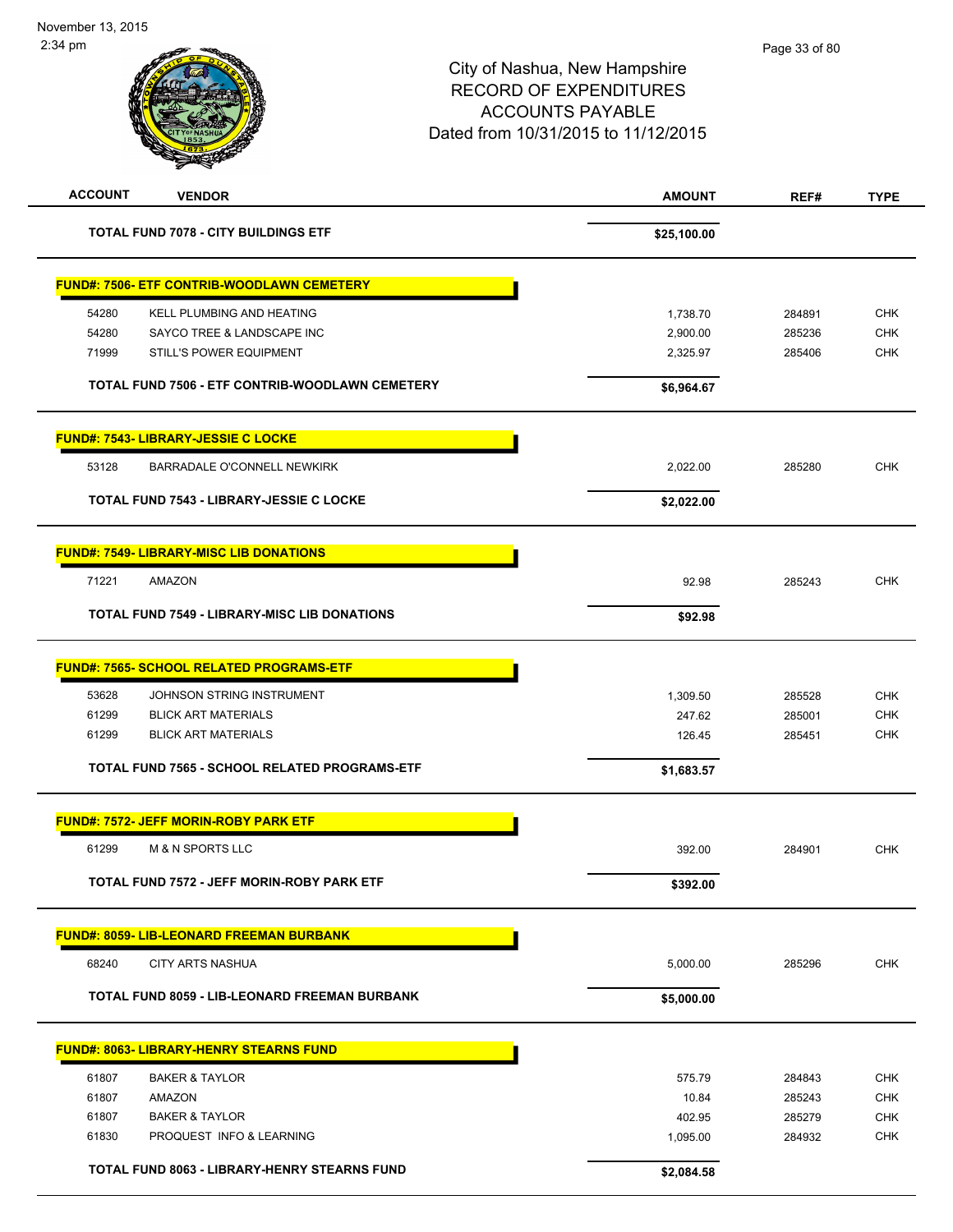

| ACCOUNT | <b>VENDOR</b><br><b>AMOUNT</b> |                                           |               | <b>TYPE</b> |
|---------|--------------------------------|-------------------------------------------|---------------|-------------|
|         |                                | <b>EXPENDITURE SUMMARY BY FUND</b>        | <b>AMOUNT</b> |             |
|         | 1000                           | <b>GENERAL FUND</b>                       | 3,986,959.01  |             |
|         | 1001                           | <b>GF-CAPITAL IMPROVEMENTS</b>            | 26,838.26     |             |
|         | 1010                           | <b>GF-PRIOR YEAR ESCROWS/EXPENSES</b>     | 22, 157.54    |             |
|         | 2100                           | <b>FOOD SERVICES FUND</b>                 | 134,666.39    |             |
|         | 2212                           | ATHLETICS REVENUE FUND                    | 1,532.63      |             |
|         | 2222                           | AFTER SCHOOL PROGRAM                      | 2,096.29      |             |
|         | 2504                           | HOLMAN STADIUM EVENTS FUND                | 1,144.20      |             |
|         | 2505                           | <b>GOVT &amp; EDUCATION CHANNELS FUND</b> | 3,398.95      |             |
|         | 2506                           | HUNT BLDG FACILITY RENTAL FUND            | 1,872.20      |             |
|         | 3068                           | COMMUNITY SERVICES GRANTS FUND            | 10,748.69     |             |
|         | 3070                           | <b>COMMUNITY HEALTH GRANTS FUND</b>       | 997.18        |             |
|         | 3090                           | URBAN PROGRAM GRANTS FUND                 | 26,511.81     |             |
|         | 3120                           | <b>TRANSIT GRANTS FUND</b>                | 149,149.47    |             |
|         | 3800                           | <b>SCHOOL GRANTS FUND</b>                 | 32,783.70     |             |
|         | 3810                           | <b>FOOD SERVICE GRANTS FUND</b>           | 5,100.79      |             |
|         | 4005                           | TRAFFIC VIOLATIONS FUND                   | 1,002.66      |             |
|         | 4020                           | POLICE DRUG ENFORCEMENT FUND              | 2,110.00      |             |
|         | 4025                           | <b>DOJ DRUG FORFEITURE FUND</b>           | 2,597.90      |             |
|         | 4053                           | FIRE REGIONAL HAZMAT FUND                 | 1,045.47      |             |
|         | 4090                           | LIB-LOST/DAMAGED BOOK FINES               | 2,579.86      |             |
|         | 5010                           | CAP PROJECTS-INFO TECHNOLOGY              | 1,175.00      |             |
|         | 5050                           | CAP PROJECTS-COMMUNICATIONS               | 888.00        |             |
|         | 5700                           | CAP PROJECTS-BROAD ST PARKWAY             | 1,893,076.14  |             |
|         | 5800                           | SCHOOL CAPITAL PROJECTS FUND              | 444,441.42    |             |
|         | 6000                           | SOLID WASTE FUND                          | 21,378.89     |             |
|         | 6200                           | <b>WASTEWATER FUND</b>                    | 580,538.53    |             |
|         | 6500                           | PROPERTY & CASUALTY FUND                  | 94,296.58     |             |
|         | 6600                           | BENEFITS SELF INSURANCE FUND              | 1,564,723.90  |             |
|         | 7026                           | CAPITAL EQUIPMENT RESERVE FUND            | 39,525.00     |             |
|         | 7050                           | HOLMAN STADIUM IMPROVEMNTS ETF            | 54.97         |             |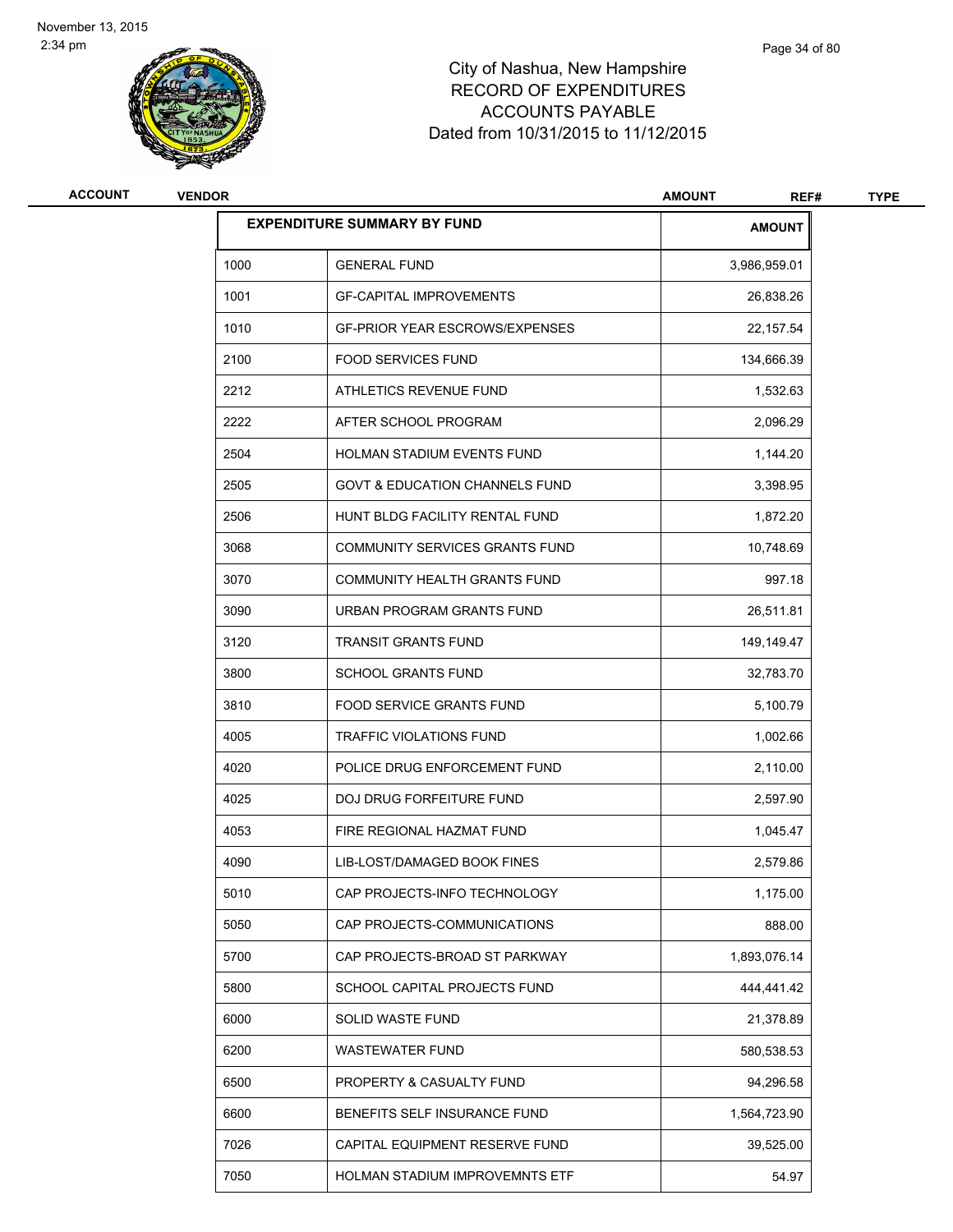

| <b>ACCOUNT</b> | <b>VENDOR</b> |                                     | <b>AMOUNT</b><br>REF# | <b>TYPE</b> |
|----------------|---------------|-------------------------------------|-----------------------|-------------|
|                |               |                                     | <b>AMOUNT</b>         |             |
|                | 7052          | MINE FALLS PARK ETF                 | 3,773.31              |             |
|                | 7064          | <b>JACKSON MILLS DAM OPERATIONS</b> | 398.15                |             |
|                | 7078          | <b>CITY BUILDINGS ETF</b>           | 25,100.00             |             |
|                | 7506          | ETF CONTRIB-WOODLAWN CEMETERY       | 6,964.67              |             |
|                | 7543          | LIBRARY-JESSIE C LOCKE              | 2,022.00              |             |
|                | 7549          | LIBRARY-MISC LIB DONATIONS          | 92.98                 |             |
|                | 7565          | SCHOOL RELATED PROGRAMS-ETF         | 1,683.57              |             |
|                | 7572          | JEFF MORIN-ROBY PARK ETF            | 392.00                |             |
|                | 8059          | LIB-LEONARD FREEMAN BURBANK         | 5,000.00              |             |
|                | 8063          | LIBRARY-HENRY STEARNS FUND          | 2,084.58              |             |
|                | <b>TOTAL:</b> |                                     | 9,102,902.69          |             |
|                |               |                                     |                       |             |

**Grand Total:**

**\$9,102,902.69**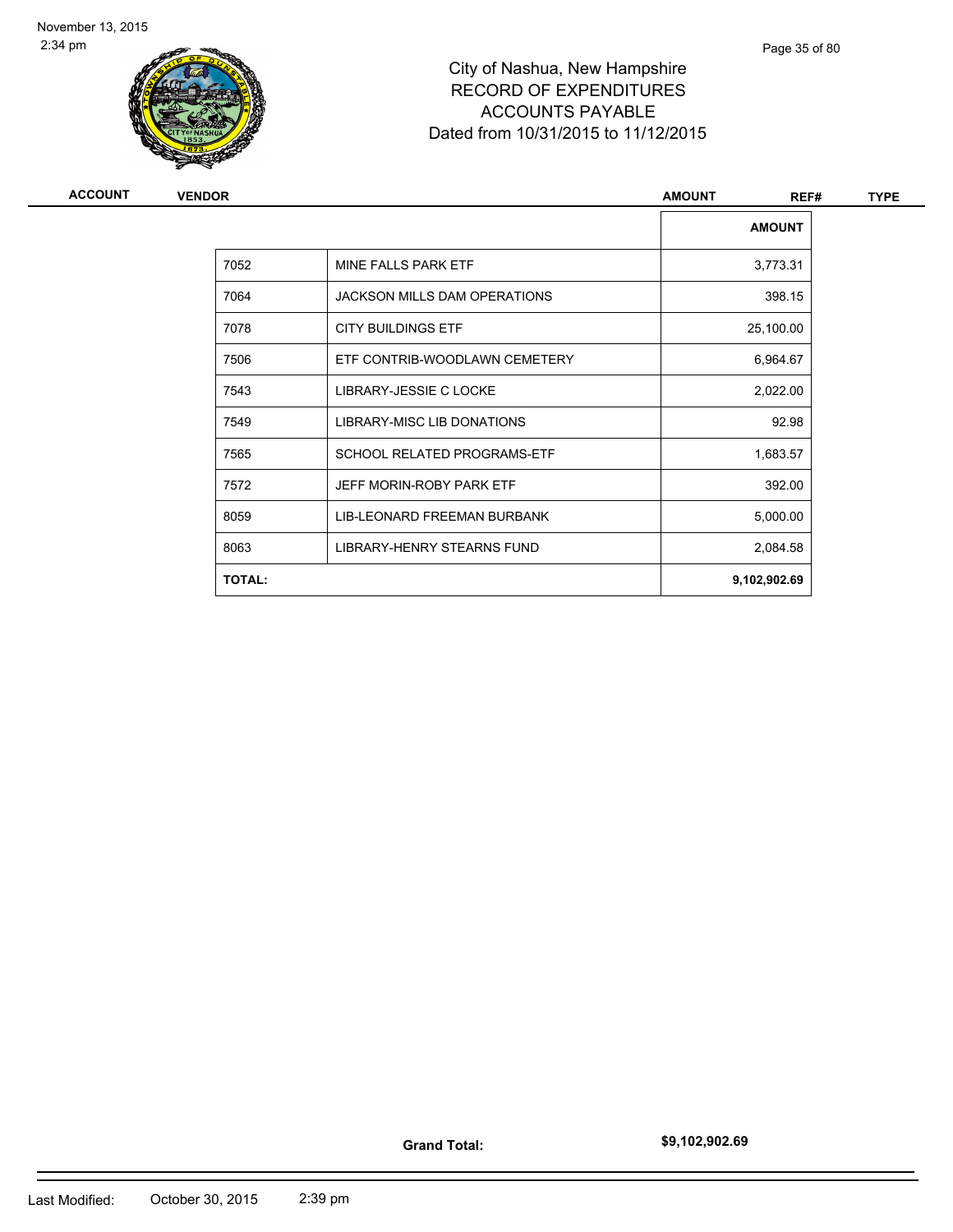

### City of Nashua, New Hampshire RECORD OF EXPENDITURES PAYROLL-GROSS WAGES Dated from 10/31/2015 to 11/12/2015

Page 36 of 80

|     | <b>PAY DATE</b>                   | <b>ACCOUNT</b>                       | <b>DESCRIPTION</b>               | <b>AMOUNT</b> |
|-----|-----------------------------------|--------------------------------------|----------------------------------|---------------|
|     | <b>FUND#: 1000 - GENERAL FUND</b> |                                      |                                  |               |
| 101 | <b>MAYOR</b>                      |                                      |                                  |               |
|     | 11/5/15                           | 51100                                | <b>CITIZEN SERVICES DIRECTOR</b> | 903.15        |
|     | 11/12/15                          | 51100                                | CITIZEN SERVICES DIRECTOR        | 903.15        |
|     | 11/5/15                           | 51100                                | <b>COMMUNICATIONS DIRECTOR</b>   | 903.15        |
|     | 11/12/15                          | 51100                                | <b>COMMUNICATIONS DIRECTOR</b>   | 903.15        |
|     | 11/5/15                           | 51100                                | EXECUTIVE SECRETARY AA           | 957.30        |
|     | 11/12/15                          | 51100                                | <b>EXECUTIVE SECRETARY AA</b>    | 957.29        |
|     | 11/5/15                           | 51100                                | <b>INTERN</b>                    | 600.00        |
|     | 11/12/15                          | 51100                                | <b>INTERN</b>                    | 600.00        |
|     | 11/5/15                           | 51500                                | <b>MAYOR</b>                     | 2,194.95      |
|     | 11/12/15                          | 51500                                | <b>MAYOR</b>                     | 2,194.95      |
|     | <b>TOTAL 101 - MAYOR</b>          |                                      |                                  | \$11,117.09   |
| 102 | <b>BOARD OF ALDERMEN</b>          |                                      |                                  |               |
|     | 11/5/15                           | 51100                                | ALDERMANIC LEGISLATION MANAGER   | 1,489.35      |
|     | 11/12/15                          | 51100                                | ALDERMANIC LEGISLATION MANAGER   | 1,489.35      |
|     | 11/5/15                           | 51200                                | LEGISLATIVE TRANSCRIPTION SPEC   | 387.97        |
|     | 11/12/15                          | 51200                                | LEGISLATIVE TRANSCRIPTION SPEC   | 396.89        |
|     |                                   | <b>TOTAL 102 - BOARD OF ALDERMEN</b> |                                  | \$3,763.56    |
|     |                                   |                                      |                                  |               |
| 103 | <b>LEGAL</b>                      | 51100                                |                                  | 1,529.80      |
|     | 11/5/15                           | 51100                                | ASSOCIATE CORPORATION COUNSEL    | 1,529.80      |
|     | 11/12/15                          | 51100                                | ASSOCIATE CORPORATION COUNSEL    | 2,265.30      |
|     | 11/5/15                           |                                      | <b>CORPORATION COUNSEL</b>       |               |
|     | 11/12/15                          | 51100                                | <b>CORPORATION COUNSEL</b>       | 2,265.30      |
|     | 11/5/15                           | 51100                                | DEPUTY CORPORATION COUNSEL       | 2,060.85      |
|     | 11/12/15                          | 51100                                | DEPUTY CORPORATION COUNSEL       | 2,060.85      |
|     | 11/5/15                           | 51100                                | <b>LEGAL ASSISTANT</b>           | 1,957.21      |
|     | 11/12/15                          | 51100                                | <b>LEGAL ASSISTANT</b>           | 1,529.28      |
|     | <b>TOTAL 103 - LEGAL</b>          |                                      |                                  | \$15,198.39   |
| 107 | <b>CITY CLERK</b>                 |                                      |                                  |               |
|     | 11/5/15                           | 51100                                | <b>CITY CLERK</b>                | 1,622.10      |
|     | 11/12/15                          | 51100                                | <b>CITY CLERK</b>                | 1,622.10      |
|     | 11/5/15                           | 51100                                | <b>CLERK VITAL RECORDS II</b>    | 835.30        |
|     | 11/12/15                          | 51100                                | <b>CLERK VITAL RECORDS II</b>    | 835.29        |
|     | 11/5/15                           | 51100                                | DEPARTMENT COORDINATOR, CC       | 833.70        |
|     | 11/12/15                          | 51100                                | DEPARTMENT COORDINATOR, CC       | 833.70        |
|     | 11/5/15                           | 51300                                | OVERTIME-REGULAR                 | 164.29        |
|     | 11/12/15                          | 51300                                | OVERTIME-REGULAR                 | 586.68        |
|     | 11/5/15                           | 51400                                | <b>WAGES TEMP-SEASONAL</b>       | 180.00        |
|     | 11/12/15                          | 51400                                | <b>WAGES TEMP-SEASONAL</b>       | 195.00        |
|     | 11/5/15                           | 51512                                | <b>WAGES APPOINTED OFFICIALS</b> | 150.00        |
|     |                                   | 51512                                | WAGES APPOINTED OFFICIALS        | 150.00        |
|     | 11/12/15                          |                                      |                                  |               |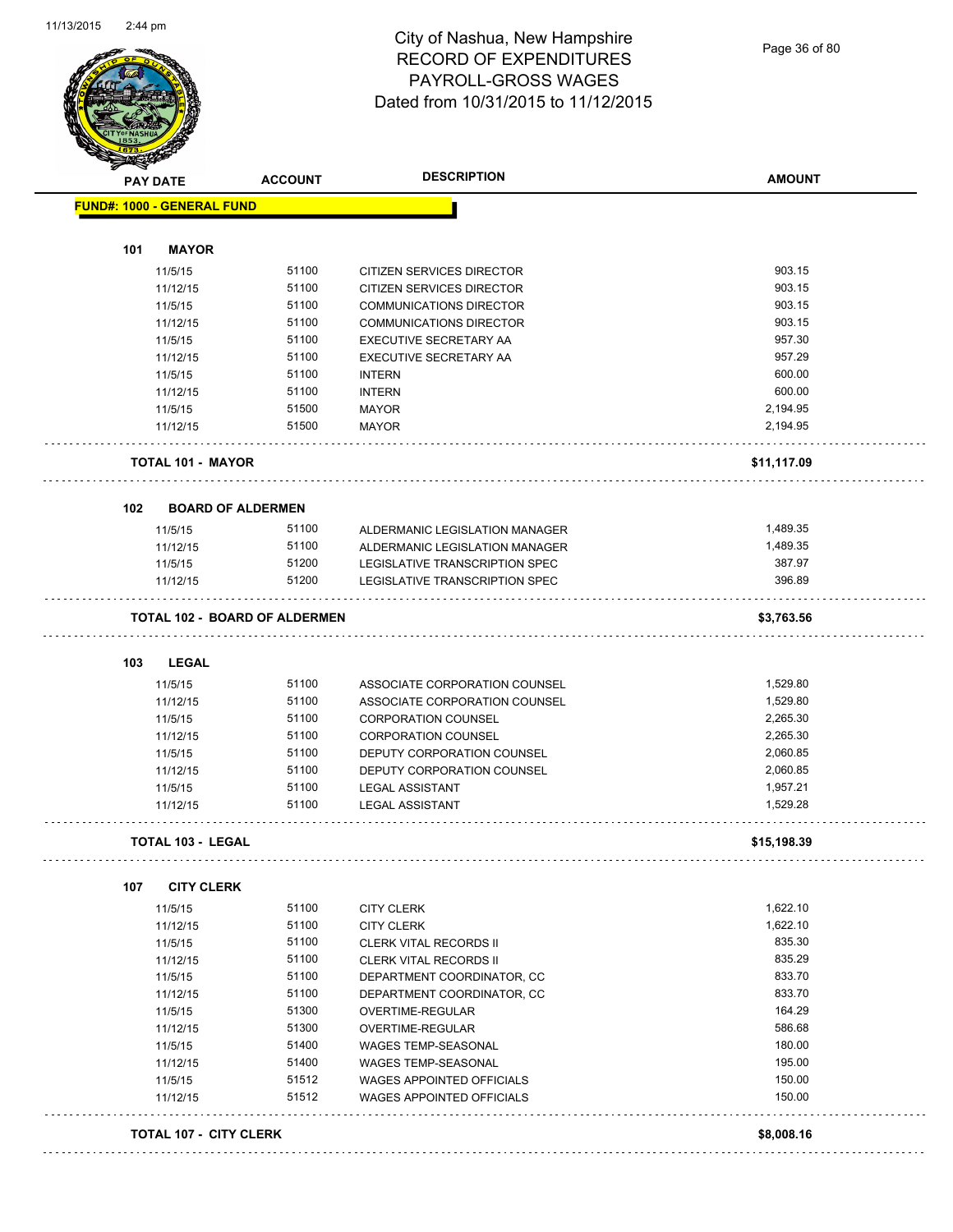$\overline{a}$ 



# City of Nashua, New Hampshire RECORD OF EXPENDITURES PAYROLL-GROSS WAGES Dated from 10/31/2015 to 11/12/2015

| <b>PAY DATE</b>                   | <b>ACCOUNT</b>                            | <b>DESCRIPTION</b>                                       | <b>AMOUNT</b>        |
|-----------------------------------|-------------------------------------------|----------------------------------------------------------|----------------------|
| <b>FUND#: 1000 - GENERAL FUND</b> |                                           |                                                          |                      |
| 111<br><b>HUMAN RESOURCES</b>     |                                           |                                                          |                      |
|                                   |                                           |                                                          |                      |
| 11/5/15                           | 51100<br>51100                            | <b>COMPENSATION MANAGER</b>                              | 1,626.10<br>1,626.10 |
| 11/12/15                          | 51100                                     | <b>COMPENSATION MANAGER</b>                              | 828.64               |
| 11/5/15<br>11/12/15               |                                           | HR SPEC                                                  | 484.68               |
|                                   | 51100<br>51100                            | HR SPEC                                                  | 1,501.75             |
| 11/5/15                           | 51100                                     | HUMAN RESOURCES DIRECTOR                                 |                      |
| 11/12/15                          | 51100                                     | HUMAN RESOURCES DIRECTOR                                 | 1,501.75<br>1,914.80 |
| 11/5/15                           | 51100                                     | PAYROLL ANALYST                                          | 1,914.79             |
| 11/12/15                          | 51200                                     | PAYROLL ANALYST                                          | 290.49               |
| 11/5/15<br>11/12/15               | 51200                                     | ADMINISTRATIVE ASSISTANT I<br>ADMINISTRATIVE ASSISTANT I | 283.66               |
| 11/5/15                           | 51300                                     | OVERTIME-REGULAR                                         | 151.20               |
| 11/12/15                          | 51300                                     |                                                          | 100.80               |
| 11/5/15                           | 55425                                     | OVERTIME-REGULAR<br>EMPLOYMENT BACKGROUND CHECKS         | 25.00                |
|                                   |                                           |                                                          |                      |
| TOTAL 111 - HUMAN RESOURCES       |                                           |                                                          | \$12,249.76          |
| 122                               | <b>INFORMATION TECHNOLOGY</b>             |                                                          |                      |
| 11/5/15                           | 51100                                     |                                                          | 704.60               |
| 11/12/15                          | 51100                                     | ADMIN ASSISTANT II<br>ADMIN ASSISTANT II                 | 704.60               |
| 11/5/15                           | 51100                                     | ENTERPRISE SYS ADMINISTRATOR                             | 1,404.70             |
| 11/12/15                          | 51100                                     | ENTERPRISE SYS ADMINISTRATOR                             | 1,404.70             |
| 11/5/15                           | 51100                                     | ERP SYSTEM ADMIN DBA                                     | 1,720.00             |
| 11/12/15                          | 51100                                     | ERP SYSTEM ADMIN DBA                                     | 1,720.00             |
| 11/5/15                           | 51100                                     | INTER INTRA APPL DEV PROJ LDR                            | 1,674.50             |
| 11/12/15                          | 51100                                     | INTER INTRA APPL DEV PROJ LDR                            | 1,674.50             |
| 11/5/15                           | 51100                                     | IT DIVISION DIRECTOR                                     | 2,060.85             |
| 11/12/15                          | 51100                                     | IT DIVISION DIRECTOR                                     | 2,060.85             |
| 11/5/15                           | 51100                                     | IT INFRASTRUCTURE ANALYST                                | 1,218.45             |
| 11/12/15                          | 51100                                     | IT INFRASTRUCTURE ANALYST                                | 1,218.45             |
| 11/5/15                           | 51100                                     | IT INFRASTRUCTURE TEAM LEADER                            | 1,853.20             |
| 11/12/15                          | 51100                                     | IT INFRASTRUCTURE TEAM LEADER                            | 1,853.20             |
| 11/5/15                           | 51100                                     | SYSTEMS ADM DATABASE ADM                                 | 1,688.80             |
| 11/12/15                          | 51100                                     | SYSTEMS ADM DATABASE ADM                                 | 1,688.80             |
| 11/5/15                           | 51100                                     | TECH SUPPORT TEAM LEADER                                 | 1,562.00             |
| 11/12/15                          | 51100                                     | TECH SUPPORT TEAM LEADER                                 | 1,562.00             |
| 11/5/15                           | 51100                                     | TECHNICAL SPEC II NET SUPPORT                            | 1,162.75             |
| 11/12/15                          | 51100                                     | TECHNICAL SPEC II NET SUPPORT                            | 1,162.75             |
| 11/5/15                           | 51100                                     | <b>TECHNICAL SPECIALIST I</b>                            | 727.35               |
| 11/12/15                          | 51100                                     | <b>TECHNICAL SPECIALIST I</b>                            | 727.34               |
|                                   |                                           |                                                          |                      |
|                                   | <b>TOTAL 122 - INFORMATION TECHNOLOGY</b> |                                                          | \$31,554.39          |

**126 FINANCIAL SERVICES**

| 11/5/15  | 51100 | ACCOUNTING COMPLIANCE MGR    | 1.138.25 |
|----------|-------|------------------------------|----------|
| 11/12/15 | 51100 | ACCOUNTING COMPLIANCE MGR    | 1.138.25 |
| 11/5/15  | 51100 | ACCOUNTS PAYABLE COORDINATOR | 2.170.85 |
| 11/12/15 | 51100 | ACCOUNTS PAYABLE COORDINATOR | 2,170.85 |
| 11/5/15  | 51100 | ACCOUNTS PAYABLE SUPV        | 985.55   |
| 11/12/15 | 51100 | ACCOUNTS PAYABLE SUPV        | 985.56   |
| 11/5/15  | 51100 | ADMINISTRATIVE ASSISTANT I   | 677.85   |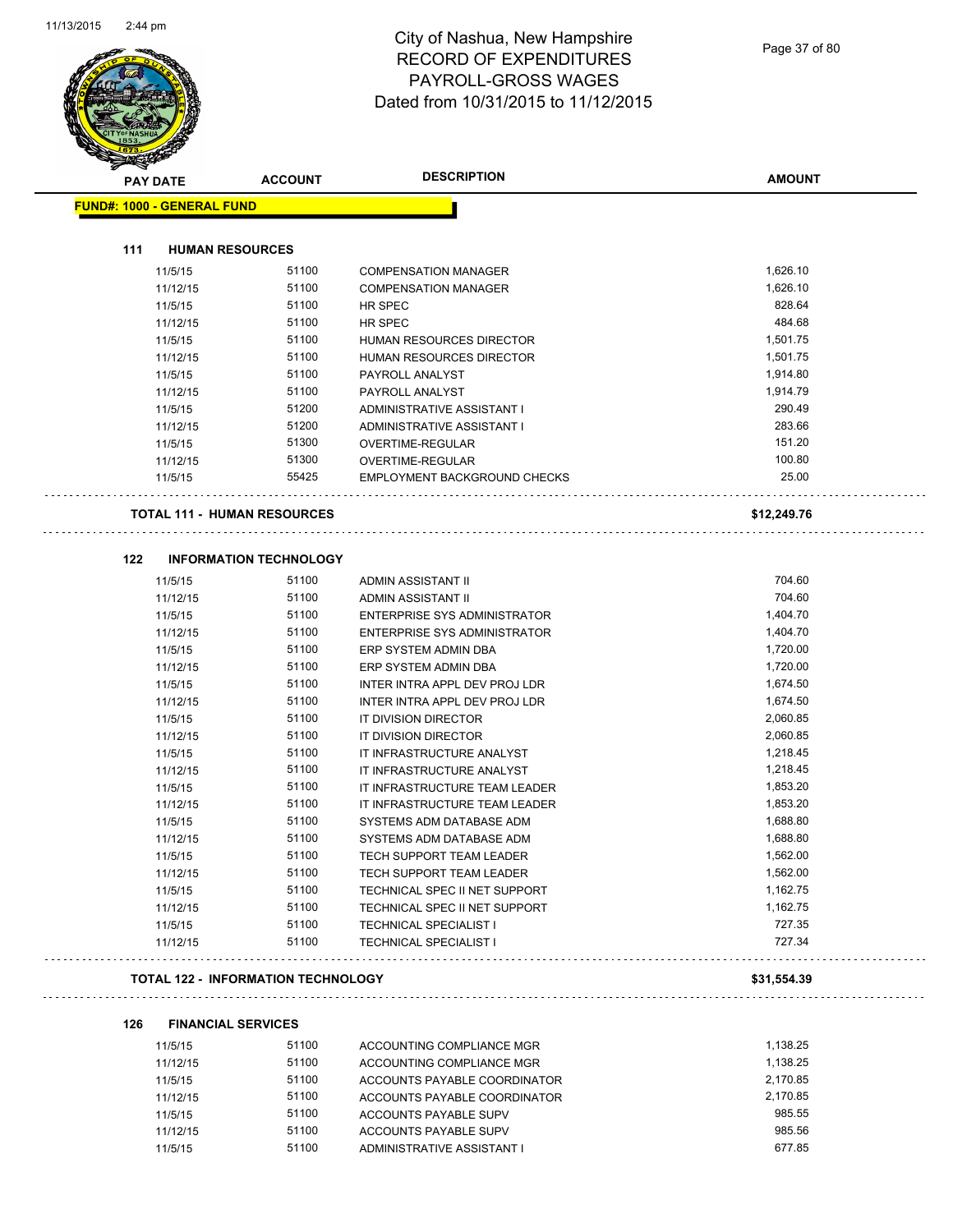

| <b>PAY DATE</b>                   | <b>ACCOUNT</b>                        | <b>DESCRIPTION</b>                                                      | <b>AMOUNT</b>      |
|-----------------------------------|---------------------------------------|-------------------------------------------------------------------------|--------------------|
| <b>FUND#: 1000 - GENERAL FUND</b> |                                       |                                                                         |                    |
|                                   |                                       |                                                                         |                    |
| 126                               | <b>FINANCIAL SERVICES</b>             |                                                                         |                    |
| 11/12/15                          | 51100                                 | ADMINISTRATIVE ASSISTANT I                                              | 677.85             |
| 11/5/15                           | 51100                                 | <b>CFO COMPTROLLER</b>                                                  | 2,120.60           |
| 11/12/15                          | 51100                                 | <b>CFO COMPTROLLER</b>                                                  | 2,120.60           |
| 11/5/15                           | 51100                                 | DEP TREASURER TAX COLLECTOR                                             | 1,116.40           |
| 11/12/15                          | 51100                                 | DEP TREASURER TAX COLLECTOR                                             | 1,116.40           |
| 11/5/15                           | 51100                                 | FINANCE AND ADMIN MANAGER                                               | 766.80             |
| 11/12/15                          | 51100                                 | FINANCE AND ADMIN MANAGER                                               | 766.80             |
| 11/5/15                           | 51100                                 | FINANCIAL MANAGER GENERAL GOVT                                          | 1,450.00           |
| 11/12/15                          | 51100<br>51100                        | FINANCIAL MANAGER GENERAL GOVT                                          | 1,450.00<br>992.85 |
| 11/5/15                           | 51100                                 | FINANCIAL SERVICES COORDINATOR<br><b>FINANCIAL SERVICES COORDINATOR</b> | 992.85             |
| 11/12/15                          | 51100                                 | <b>MV CLERK II REGISTRATION</b>                                         | 1,311.25           |
| 11/5/15<br>11/12/15               | 51100                                 | <b>MV CLERK II REGISTRATION</b>                                         | 1,341.40           |
| 11/5/15                           | 51100                                 | OPERATIONS ANALYST                                                      | 769.95             |
| 11/12/15                          | 51100                                 | <b>OPERATIONS ANALYST</b>                                               | 769.95             |
| 11/5/15                           | 51100                                 | <b>RESOURCE COORDINATOR</b>                                             | 622.20             |
| 11/12/15                          | 51100                                 | RESOURCE COORDINATOR                                                    | 622.21             |
| 11/5/15                           | 51100                                 | REVENUE ACCOUNTS SPEC                                                   | 772.90             |
| 11/12/15                          | 51100                                 | REVENUE ACCOUNTS SPEC                                                   | 772.90             |
| 11/5/15                           | 51100                                 | REVENUE COORDINATOR                                                     | 1,007.95           |
| 11/12/15                          | 51100                                 | REVENUE COORDINATOR                                                     | 1,007.95           |
| 11/5/15                           | 51100                                 | SENIOR ACCOUNTANT                                                       | 1,064.25           |
| 11/12/15                          | 51100                                 | SENIOR ACCOUNTANT                                                       | 1,064.25           |
| 11/5/15                           | 51100                                 | SENIOR FINANCIAL ANALYST                                                | 1,155.05           |
| 11/12/15                          | 51100                                 | SENIOR FINANCIAL ANALYST                                                | 1,155.05           |
| 11/5/15                           | 51100                                 | SUPV VEHICLE REGISTRATION                                               | 1,092.80           |
| 11/12/15                          | 51100                                 | SUPV VEHICLE REGISTRATION                                               | 1,092.80           |
| 11/5/15                           | 51100                                 | TREASURER TAX COLLECTOR                                                 | 1,853.20           |
| 11/12/15                          | 51100                                 | TREASURER TAX COLLECTOR                                                 | 1,853.20           |
| 11/5/15                           | 51100                                 | <b>VEHICLE REGISTRATION CLERK</b>                                       | 1,093.60           |
| 11/12/15                          | 51100                                 | <b>VEHICLE REGISTRATION CLERK</b>                                       | 1,093.60           |
| 11/5/15                           | 51200                                 | <b>ACCOUNTING TEMP</b>                                                  | 412.50             |
| 11/12/15                          | 51200                                 | <b>ACCOUNTING TEMP</b>                                                  | 322.50             |
| 11/5/15                           | 51200                                 | TRUST ACCOUNTANT PT                                                     | 704.12             |
| 11/12/15                          | 51200                                 | TRUST ACCOUNTANT PT                                                     | 704.12             |
| 11/5/15                           | 51300                                 | OVERTIME-REGULAR                                                        | 88.20              |
| 11/12/15                          | 51300                                 | OVERTIME-REGULAR                                                        | 39.43              |
|                                   | <b>TOTAL 126 - FINANCIAL SERVICES</b> |                                                                         | \$46,625.64        |
| 129<br><b>CITY BUILDINGS</b>      |                                       |                                                                         |                    |
| 11/5/15                           | 51100                                 | <b>BUILDING MANAGER</b>                                                 | 1,110.44           |
| 11/12/15                          | 51100                                 | <b>BUILDING MANAGER</b>                                                 | 1,110.44           |
| 11/5/15                           | 51100                                 | <b>CUSTODIAN I</b>                                                      | 1,247.45           |
| 11/12/15                          | 51100                                 | <b>CUSTODIAN I</b>                                                      | 1,229.26           |
| 11/5/15                           | 51100                                 | MAINTENANCE SPEC                                                        | 699.45             |
| 11/12/15                          | 51100                                 | MAINTENANCE SPEC                                                        | 699.45             |
| 11/5/15                           | 51200                                 | <b>CUSTODIAN I</b>                                                      | 324.84             |
| 11/12/15                          | 51200                                 | <b>CUSTODIAN I</b>                                                      | 324.84             |
| 11/12/15                          | 51300                                 | OVERTIME-REGULAR                                                        | 27.29              |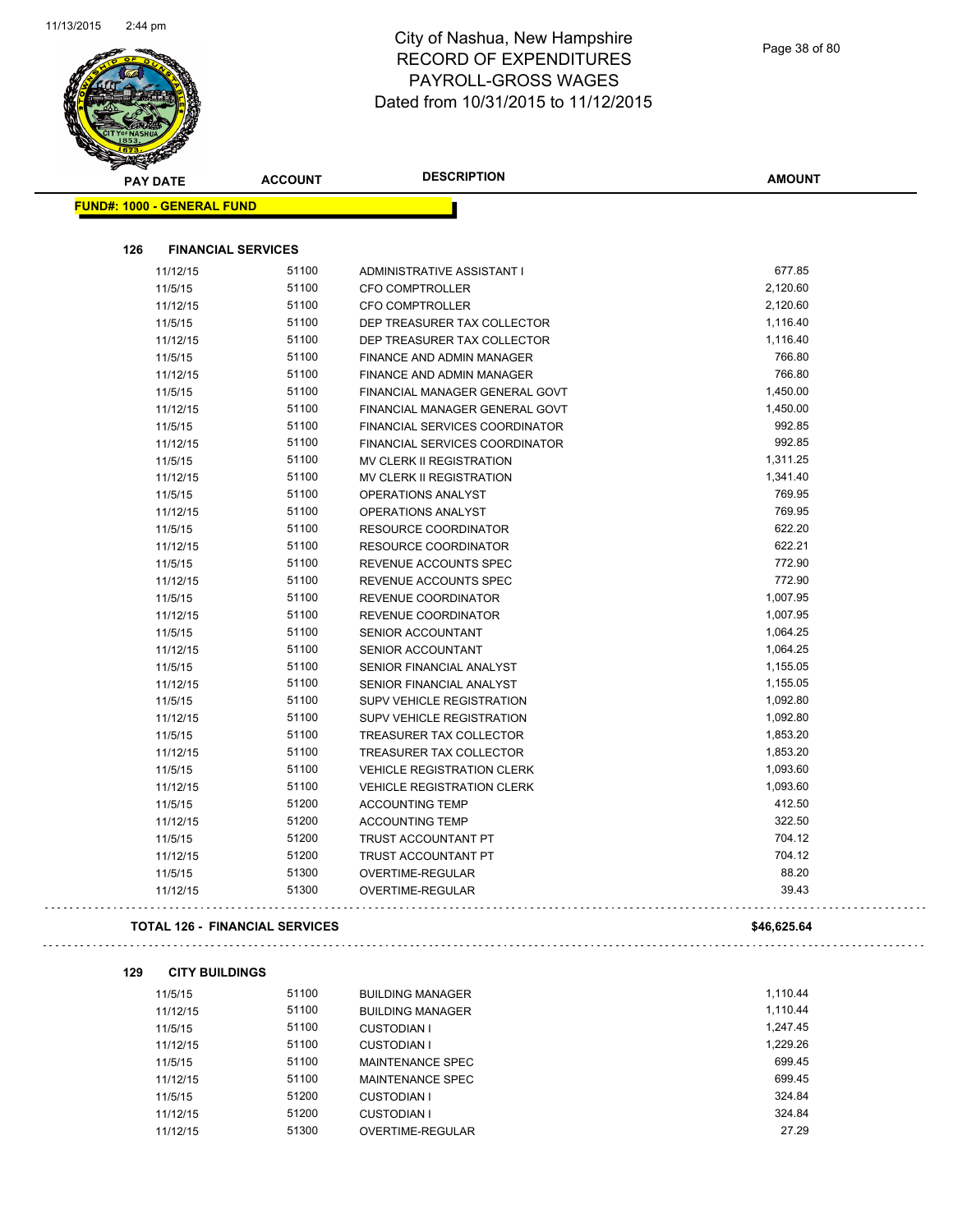Page 39 of 80

| <b>PAY DATE</b>                   |       |                               |             |
|-----------------------------------|-------|-------------------------------|-------------|
| <b>FUND#: 1000 - GENERAL FUND</b> |       |                               |             |
| <b>TOTAL 129 - CITY BUILDINGS</b> |       |                               | \$6,773.46  |
| <b>PURCHASING</b><br>130          |       |                               |             |
| 11/5/15                           | 51100 | PURCHASING AGENT I            | 698.45      |
| 11/12/15                          | 51100 | PURCHASING AGENT I            | 698.45      |
| 11/5/15                           | 51100 | PURCHASING AGENT II           | 878.75      |
| 11/12/15                          | 51100 | PURCHASING AGENT II           | 878.76      |
| 11/5/15                           | 51100 | PURCHASING MANAGER            | 1,579.20    |
| 11/12/15                          | 51100 | PURCHASING MANAGER            | 1,579.20    |
| <b>TOTAL 130 - PURCHASING</b>     |       |                               | \$6,312.81  |
| <b>HUNT BUILDING</b><br>131       |       |                               |             |
| 11/5/15                           | 51100 | HUNT MEMORIAL BLDG & ARTS ADM | 330.76      |
| 11/12/15                          | 51100 | HUNT MEMORIAL BLDG & ARTS ADM | 330.75      |
| <b>TOTAL 131 - HUNT BUILDING</b>  |       |                               | \$661.51    |
| <b>ASSESSING</b><br>132           |       |                               |             |
| 11/5/15                           | 51100 | APPRAISER I                   | 895.45      |
| 11/12/15                          | 51100 | <b>APPRAISER I</b>            | 895.45      |
| 11/5/15                           | 51100 | <b>APPRAISER II</b>           | 1,069.65    |
| 11/12/15                          | 51100 | <b>APPRAISER II</b>           | 1,069.66    |
| 11/5/15                           | 51100 | <b>APPRAISER III</b>          | 1,218.50    |
| 11/12/15                          | 51100 | <b>APPRAISER III</b>          | 1,218.50    |
| 11/5/15                           | 51100 | ASSESSING ADMIN SPEC I CSR    | 634.60      |
| 11/12/15                          | 51100 | ASSESSING ADMIN SPEC I CSR    | 618.75      |
| 11/5/15                           | 51100 | ASSESSING ADMIN SPEC II CSR   | 740.35      |
| 11/12/15                          | 51100 | ASSESSING ADMIN SPEC II CSR   | 740.35      |
| 11/5/15                           | 51100 | ASSESSING ADMIN SPEC III CSR  | 931.60      |
| 11/12/15                          | 51100 | ASSESSING ADMIN SPEC III CSR  | 931.60      |
| 11/5/15                           | 51100 | CHIEF ASSESSOR GIS MANAGER    | 2,154.80    |
| 11/12/15                          | 51100 | CHIEF ASSESSOR GIS MANAGER    | 2,154.80    |
| 11/5/15                           | 51100 | DEPARTMENT COORDINATOR        | 884.70      |
| 11/12/15                          | 51100 | DEPARTMENT COORDINATOR        | 884.70      |
| 11/5/15                           | 51100 | DEPUTY MANAGER APPRAISER IV   | 1,537.40    |
| 11/12/15                          | 51100 | DEPUTY MANAGER APPRAISER IV   | 1,537.40    |
| 11/5/15                           | 51512 | WAGES APPOINTED OFFICIALS     | 375.00      |
| TOTAL 132 - ASSESSING             |       |                               | \$20,493.26 |
| GIS<br>134                        |       |                               |             |
| 11/5/15                           | 51100 | <b>GIS TECHNICIAN II</b>      | 1,094.29    |
| 11/12/15                          | 51100 | <b>GIS TECHNICIAN II</b>      | 1,094.30    |
| <b>TOTAL 134 - GIS</b>            |       |                               | \$2,188.59  |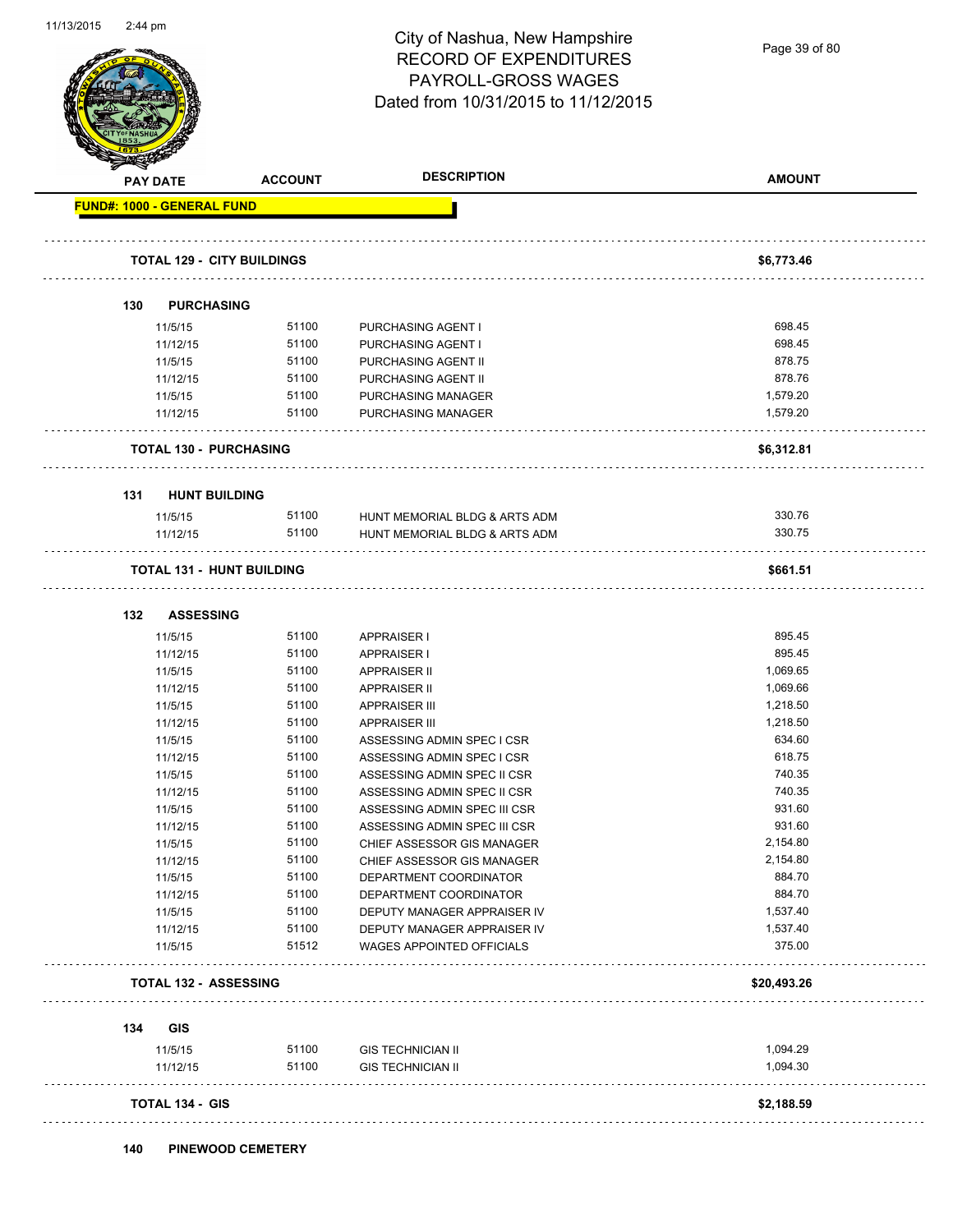|     | <b>PAY DATE</b>                   | <b>ACCOUNT</b>                            | <b>DESCRIPTION</b>                                         | <b>AMOUNT</b>      |
|-----|-----------------------------------|-------------------------------------------|------------------------------------------------------------|--------------------|
|     | <b>FUND#: 1000 - GENERAL FUND</b> |                                           |                                                            |                    |
| 140 |                                   | <b>PINEWOOD CEMETERY</b>                  |                                                            |                    |
|     |                                   | 51400                                     |                                                            | 1,165.00           |
|     | 11/12/15<br>11/5/15               | 55314                                     | <b>WAGES TEMP-SEASONAL</b><br>FIXED RATE MILEAGE ALLOWANCE | 100.00             |
|     |                                   |                                           |                                                            |                    |
|     |                                   | <b>TOTAL 140 - PINEWOOD CEMETERY</b>      |                                                            | \$1,265.00         |
| 142 |                                   | <b>WOODLAWN CEMETERY</b>                  |                                                            |                    |
|     | 11/5/15                           | 51100                                     | <b>GROUNDSKEEPER CEMETERY</b>                              | 1,339.70           |
|     | 11/12/15                          | 51100                                     | <b>GROUNDSKEEPER CEMETERY</b>                              | 1,339.70           |
|     | 11/5/15                           | 51100                                     | <b>SUBFOREMAN CEMETERY</b>                                 | 766.05             |
|     | 11/12/15                          | 51100                                     | <b>SUBFOREMAN CEMETERY</b>                                 | 766.05             |
|     | 11/5/15                           | 51100                                     | SUPERINTENDENT CEMETERY I                                  | 1,075.60           |
|     | 11/12/15                          | 51100                                     | SUPERINTENDENT CEMETERY I                                  | 1,075.60           |
|     | 11/5/15                           | 51400                                     | <b>WAGES TEMP-SEASONAL</b>                                 | 400.00             |
|     |                                   | <b>TOTAL 142 - WOODLAWN CEMETERY</b>      |                                                            | \$6,762.70         |
|     |                                   |                                           |                                                            |                    |
| 144 |                                   | <b>EDGEWOOD &amp; SUBURBAN CEMETERIES</b> |                                                            |                    |
|     | 11/5/15                           | 51100                                     | <b>GROUNDSKEEPER CEMETERY</b>                              | 1,160.05           |
|     | 11/12/15                          | 51100                                     | <b>GROUNDSKEEPER CEMETERY</b>                              | 1,160.05           |
|     | 11/5/15                           | 51100                                     | SUBFOREMAN CEMETERY                                        | 835.75             |
|     | 11/12/15                          | 51100                                     | <b>SUBFOREMAN CEMETERY</b>                                 | 835.75             |
|     | 11/5/15                           | 51100                                     | SUPERINTENDENT CEMETERY II                                 | 1,166.65           |
|     | 11/12/15                          | 51100                                     | SUPERINTENDENT CEMETERY II                                 | 1,166.65           |
|     | 11/12/15                          | 51300                                     | OVERTIME-REGULAR                                           | 63.37              |
|     | 11/5/15                           | 51400                                     | <b>WAGES TEMP-SEASONAL</b>                                 | 400.00             |
|     | 11/12/15                          | 51400                                     | WAGES TEMP-SEASONAL                                        | 382.50             |
|     | 11/5/15                           | 55314                                     | FIXED RATE MILEAGE ALLOWANCE                               | 100.00             |
|     |                                   |                                           | <b>TOTAL 144 - EDGEWOOD &amp; SUBURBAN CEMETERIES</b>      | \$7,270.77         |
|     |                                   |                                           |                                                            |                    |
| 150 | <b>POLICE</b>                     | 51100                                     |                                                            | 10,041.49          |
|     | 11/5/15                           | 51100                                     | <b>1ST YEAR OFFICERS</b>                                   | 10,184.67          |
|     | 11/12/15                          | 51100                                     | <b>1ST YEAR OFFICERS</b>                                   |                    |
|     | 11/5/15                           |                                           | 1ST YR OFFICERS CERTIFIED SPEC                             | 1,016.10           |
|     | 11/12/15                          | 51100                                     | 1ST YR OFFICERS CERTIFIED SPEC                             | 1,016.10           |
|     | 11/5/15                           | 51100                                     | <b>ACCOUNT CLERK III</b>                                   | 2,181.24           |
|     | 11/12/15                          | 51100                                     | <b>ACCOUNT CLERK III</b>                                   | 2,181.24           |
|     | 11/5/15                           | 51100                                     | ADMINISTRATIVE PROJECT SPEC                                | 1,285.00           |
|     | 11/12/15                          | 51100                                     | ADMINISTRATIVE PROJECT SPEC                                | 1,285.00           |
|     | 11/5/15                           | 51100                                     | ANIMAL CONTROL OFFICER                                     | 945.95             |
|     | 11/12/15                          | 51100                                     | ANIMAL CONTROL OFFICER                                     | 945.95             |
|     | 11/5/15                           | 51100                                     | ASSISTANT RECORDS MANAGER                                  | 962.10             |
|     | 11/12/15                          | 51100                                     | ASSISTANT RECORDS MANAGER                                  | 962.10             |
|     | 11/5/15                           | 51100                                     | AUTO MECHANIC 1ST CLASS                                    | 1,629.05           |
|     | 11/12/15                          | 51100<br>51100                            | AUTO MECHANIC 1ST CLASS                                    | 1,629.06<br>962.00 |
|     | 11/5/15                           |                                           | <b>BUILDING MAINTENANCE SUPV</b>                           |                    |

11/12/15 51100 BUILDING MAINTENANCE SUPV 962.00 11/5/15 51100 CAPTAIN 14,627.90 11/12/15 51100 CAPTAIN 5 20 14,627.90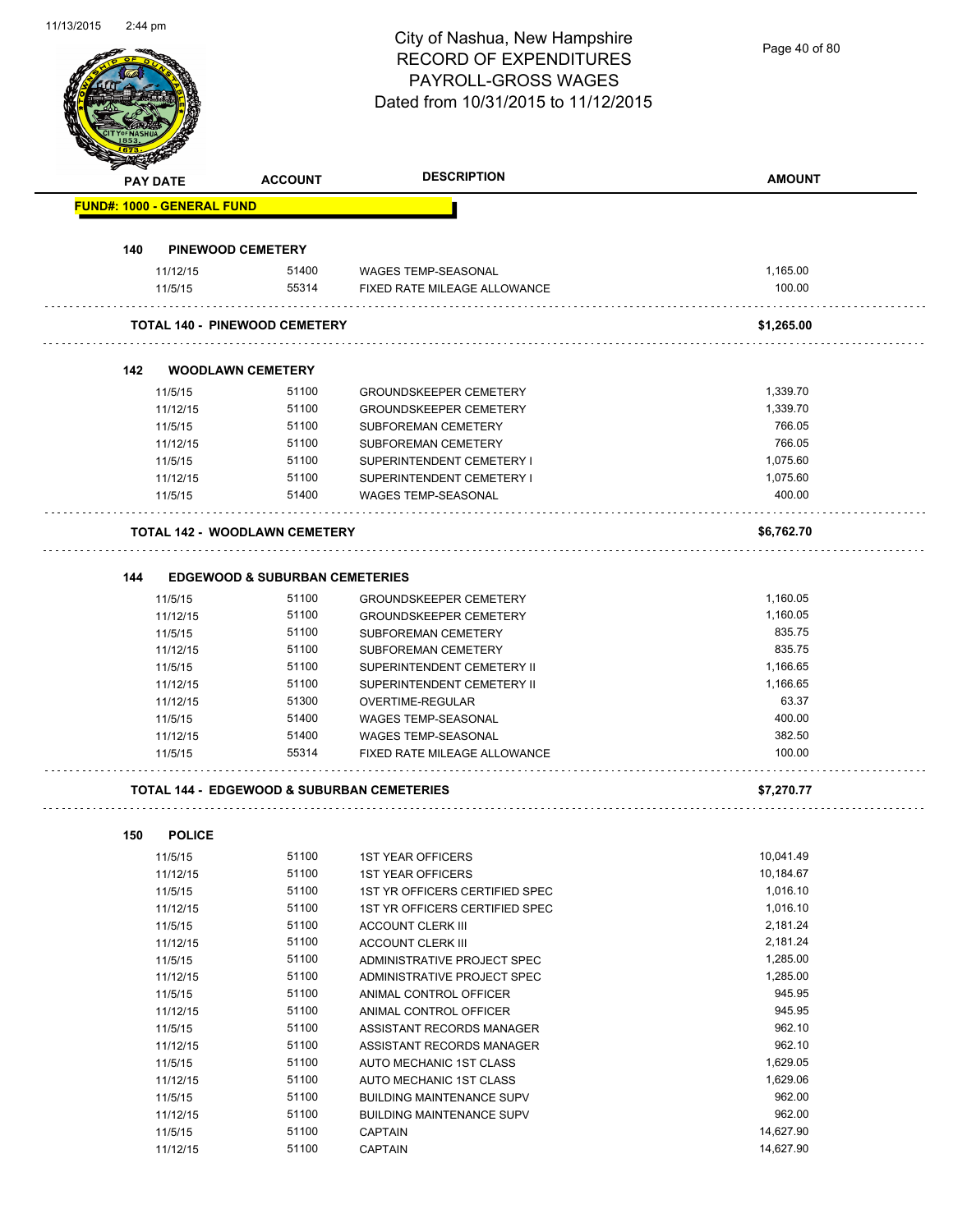

|     | <b>PAY DATE</b>                   | <b>ACCOUNT</b> | <b>DESCRIPTION</b>             | <b>AMOUNT</b> |
|-----|-----------------------------------|----------------|--------------------------------|---------------|
|     | <b>FUND#: 1000 - GENERAL FUND</b> |                |                                |               |
|     |                                   |                |                                |               |
| 150 | <b>POLICE</b>                     |                |                                |               |
|     | 11/5/15                           | 51100          | CHIEF OF POLICE                | 2,574.80      |
|     | 11/12/15                          | 51100          | CHIEF OF POLICE                | 2,574.80      |
|     | 11/5/15                           | 51100          | COMM TECH ALL DESIGNATIONS     | 8,649.30      |
|     | 11/12/15                          | 51100          | COMM TECH ALL DESIGNATIONS     | 8,649.29      |
|     | 11/5/15                           | 51100          | COMMUNITY POLICE COORD CEMD    | 1,266.80      |
|     | 11/12/15                          | 51100          | COMMUNITY POLICE COORD CEMD    | 1,266.80      |
|     | 11/5/15                           | 51100          | <b>CRIME ANALYST</b>           | 1,260.50      |
|     | 11/12/15                          | 51100          | <b>CRIME ANALYST</b>           | 1,260.50      |
|     | 11/5/15                           | 51100          | <b>CUSTODIAN II</b>            | 760.00        |
|     | 11/12/15                          | 51100          | <b>CUSTODIAN II</b>            | 760.00        |
|     | 11/5/15                           | 51100          | <b>CUSTODIAN III</b>           | 1,485.56      |
|     | 11/12/15                          | 51100          | <b>CUSTODIAN III</b>           | 1,485.55      |
|     | 11/5/15                           | 51100          | DEPUTY CHIEF OF POLICE         | 4,666.50      |
|     | 11/12/15                          | 51100          | DEPUTY CHIEF OF POLICE         | 4,666.50      |
|     | 11/5/15                           | 51100          | <b>DETENTION SPEC</b>          | 858.60        |
|     | 11/12/15                          | 51100          | <b>DETENTION SPEC</b>          | 858.60        |
|     | 11/5/15                           | 51100          | DISPATCHERS ALL DESIGNATIONS   | 4,566.65      |
|     | 11/12/15                          | 51100          | DISPATCHERS ALL DESIGNATIONS   | 4,566.65      |
|     | 11/5/15                           | 51100          | FLEET MAINTENANCE ASST SUPV    | 900.80        |
|     | 11/12/15                          | 51100          | FLEET MAINTENANCE ASST SUPV    | 900.80        |
|     | 11/5/15                           | 51100          | IT MANAGER/SOFTWARE SPECIALIST | 1,616.40      |
|     | 11/12/15                          | 51100          | IT MANAGER/SOFTWARE SPECIALIST | 1,616.40      |
|     | 11/5/15                           | 51100          | <b>LEGAL SECRETARY</b>         | 695.35        |
|     | 11/12/15                          | 51100          | <b>LEGAL SECRETARY</b>         | 695.35        |
|     | 11/5/15                           | 51100          | LIEUTENANT                     | 15,632.55     |
|     | 11/12/15                          | 51100          | LIEUTENANT                     | 15,632.55     |
|     | 11/5/15                           | 51100          | NPD BUSINESS COORDINATOR       | 923.10        |
|     | 11/12/15                          | 51100          | NPD BUSINESS COORDINATOR       | 923.10        |
|     | 11/5/15                           | 51100          | NPD BUSINESS MANAGER           | 1,737.00      |
|     | 11/12/15                          | 51100          | NPD BUSINESS MANAGER           | 1,737.00      |
|     | 11/5/15                           | 51100          | NPD NETWORK ADMINISTRATOR      | 1,288.45      |
|     | 11/12/15                          | 51100          | NPD NETWORK ADMINISTRATOR      | 1,288.45      |
|     | 11/5/15                           | 51100          | PARALEGAL                      | 972.40        |
|     | 11/12/15                          | 51100          | PARALEGAL                      | 972.40        |
|     | 11/5/15                           | 51100          | PATROLMAN ALL RANKS            | 152,813.64    |
|     | 11/12/15                          | 51100          | PATROLMAN ALL RANKS            | 152,158.31    |
|     | 11/5/15                           | 51100          | POLICE ATTORNEY                | 1,561.60      |
|     | 11/12/15                          | 51100          | POLICE ATTORNEY                | 1,561.60      |
|     | 11/5/15                           | 51100          | RECORDS & COMMUNICATIONS MGR   | 1,486.65      |
|     | 11/12/15                          | 51100          | RECORDS & COMMUNICATIONS MGR   | 1,486.65      |
|     | 11/5/15                           | 51100          | RECORDS TECHNICIAN I           | 1,947.85      |
|     | 11/12/15                          | 51100          | <b>RECORDS TECHNICIAN I</b>    | 1,947.84      |
|     | 11/5/15                           | 51100          | RECORDS TECHNICIAN II          | 844.70        |
|     | 11/12/15                          | 51100          | RECORDS TECHNICIAN II          | 844.69        |
|     | 11/5/15                           | 51100          | SEC DOMESTIC VIOLENCE UNIT     | 718.60        |
|     | 11/12/15                          | 51100          | SEC DOMESTIC VIOLENCE UNIT     | 718.60        |
|     | 11/5/15                           | 51100          | SECRETARIAL SUPV DET BUREAU    | 882.80        |
|     | 11/12/15                          | 51100          | SECRETARIAL SUPV DET BUREAU    | 882.80        |
|     | 11/5/15                           | 51100          | <b>SECRETARY III</b>           | 2,797.14      |
|     | 11/12/15                          | 51100          | <b>SECRETARY III</b>           | 2,797.15      |
|     | 11/5/15                           | 51100          | <b>SECRETARY V</b>             | 1,665.24      |
|     | 11/12/15                          | 51100          | <b>SECRETARY V</b>             | 1,665.25      |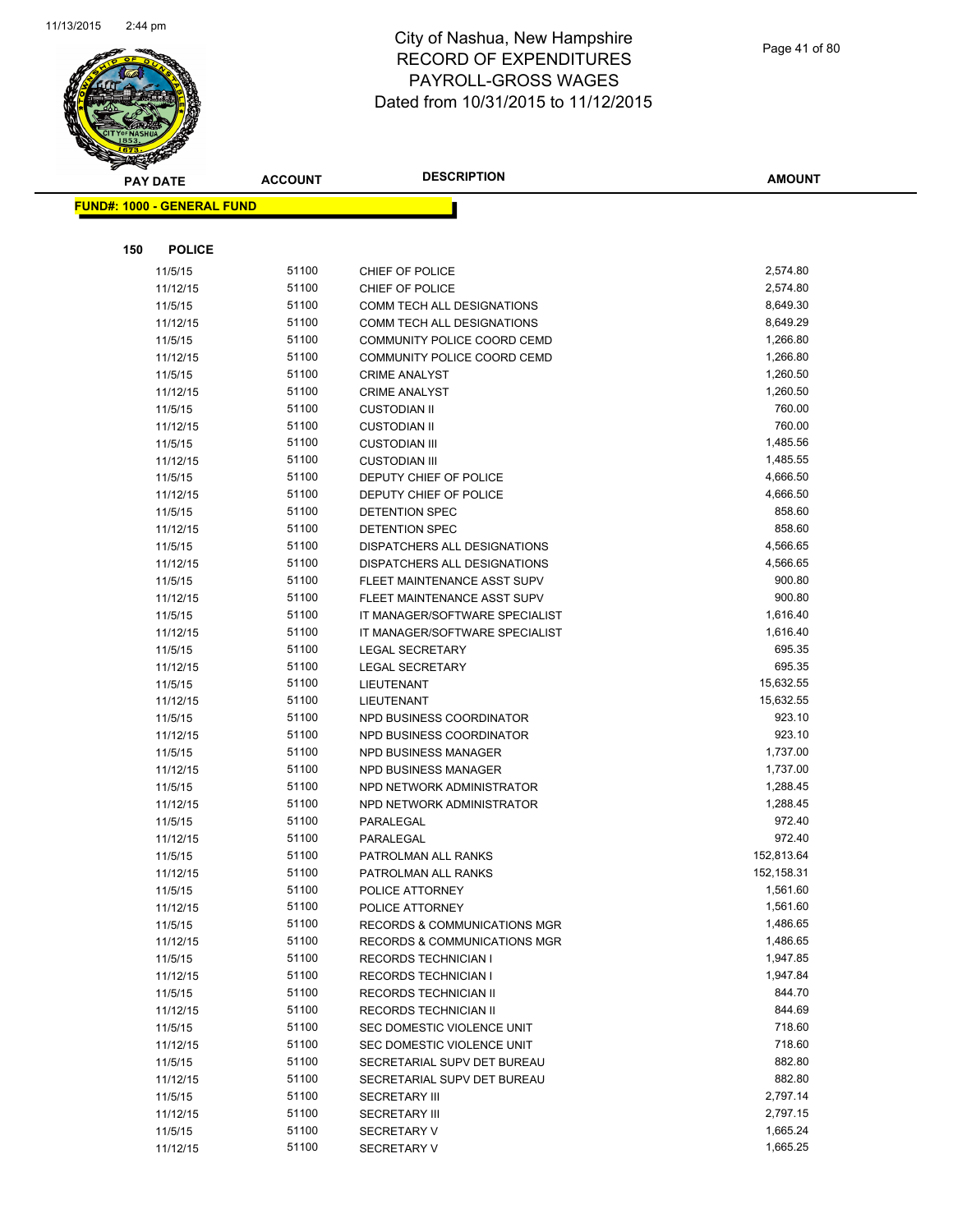

Page 42 of 80

 $\bar{\mathbb{Z}}$  .

| $\tilde{\phantom{a}}$ | <b>PAY DATE</b>                   | <b>ACCOUNT</b> | <b>DESCRIPTION</b>             | <b>AMOUNT</b> |
|-----------------------|-----------------------------------|----------------|--------------------------------|---------------|
|                       | <b>FUND#: 1000 - GENERAL FUND</b> |                |                                |               |
|                       |                                   |                |                                |               |
| 150                   | <b>POLICE</b>                     |                |                                |               |
|                       | 11/5/15                           | 51100          | <b>SECRETARY VI</b>            | 791.85        |
|                       | 11/12/15                          | 51100          | <b>SECRETARY VI</b>            | 791.86        |
|                       | 11/5/15                           | 51100          | <b>SERGEANT</b>                | 34,944.73     |
|                       | 11/12/15                          | 51100          | <b>SERGEANT</b>                | 34,944.71     |
|                       | 11/5/15                           | 51100          | <b>SHIFT LEADER</b>            | 2,001.80      |
|                       | 11/12/15                          | 51100          | SHIFT LEADER                   | 2,079.40      |
|                       | 11/5/15                           | 51100          | <b>SUPV POLICE FLEET</b>       | 1,222.00      |
|                       | 11/12/15                          | 51100          | <b>SUPV POLICE FLEET</b>       | 1,222.00      |
|                       | 11/5/15                           | 51200          | <b>ACCREDITATION MANAGER</b>   | 1,069.28      |
|                       | 11/12/15                          | 51200          | <b>ACCREDITATION MANAGER</b>   | 1,069.28      |
|                       | 11/5/15                           | 51200          | DETENTION SPEC                 | 734.56        |
|                       | 11/12/15                          | 51200          | <b>DETENTION SPEC</b>          | 734.56        |
|                       | 11/5/15                           | 51200          | POLICE ATTORNEY PT             | 1,208.96      |
|                       | 11/12/15                          | 51200          | POLICE ATTORNEY PT             | 1,208.96      |
|                       | 11/5/15                           | 51200          | PRISONER TRANSPORT OFFICER     | 791.32        |
|                       | 11/12/15                          | 51200          | PRISONER TRANSPORT OFFICER     | 791.32        |
|                       | 11/5/15                           | 51200          | SENIOR RELATIONS SPECIALIST    | 686.88        |
|                       | 11/12/15                          | 51200          | SENIOR RELATIONS SPECIALIST    | 686.88        |
|                       | 10/29/15                          | 51300          | OVERTIME-REGULAR               | (243.60)      |
|                       | 11/5/15                           | 51300          | OVERTIME-REGULAR               | 2,260.27      |
|                       | 11/12/15                          | 51300          | OVERTIME-REGULAR               | 1,349.62      |
|                       | 11/5/15                           | 51315          | <b>OVERTIME-WITNESS</b>        | 4,399.89      |
|                       | 11/12/15                          | 51315          | <b>OVERTIME-WITNESS</b>        | 4,874.90      |
|                       | 11/5/15                           | 51322          | OVERTIME-INVESTIGATIVE         | 5,665.69      |
|                       | 11/12/15                          | 51322          | OVERTIME-INVESTIGATIVE         | 6,763.53      |
|                       | 11/5/15                           | 51330          | OVERTIME-COVERAGE              | 9,926.51      |
|                       | 11/12/15                          | 51330          | OVERTIME-COVERAGE              | 6,086.91      |
|                       | 11/5/15                           | 51412          | <b>WAGES PER DIEM</b>          | 625.25        |
|                       | 11/12/15                          | 51412          | <b>WAGES PER DIEM</b>          | 994.25        |
|                       | 11/12/15                          | 51600          | <b>LONGEVITY</b>               | 950.00        |
|                       | 11/5/15                           | 61107          | <b>CLOTHING &amp; UNIFORMS</b> | 687.49        |
|                       | 11/12/15                          | 61107          | <b>CLOTHING &amp; UNIFORMS</b> | 1,163.00      |
|                       | <b>TOTAL 150 - POLICE</b>         |                |                                | \$628,419.52  |
| 152                   | <b>FIRE</b>                       |                |                                |               |
|                       | 11/5/15                           | 51100          | ADMINISTRATIVE ASSISTANT II    | 2,279.99      |
|                       | 11/12/15                          | 51100          | ADMINISTRATIVE ASSISTANT II    | 2,280.00      |
|                       | 11/5/15                           | 51100          | <b>ASST FIRE CHIEF</b>         | 2,086.04      |
|                       | 11/12/15                          | 51100          | <b>ASST FIRE CHIEF</b>         | 2,086.04      |
|                       | 11/5/15                           | 51100          | ASST SUPERINTENDENT FIRE ALARM | 1,512.76      |
|                       | 11/12/15                          | 51100          | ASST SUPERINTENDENT FIRE ALARM | 1,512.76      |
|                       | 11/5/15                           | 51100          | ASST SUPERINTENDENT FIRE FLEET | 1,712.94      |
|                       | 11/12/15                          | 51100          | ASST SUPERINTENDENT FIRE FLEET | 1,497.76      |
|                       | 11/5/15                           | 51100          | ASST SUPERINTENDENT PREVENTION | 1,512.76      |
|                       | 11/12/15                          | 51100          | ASST SUPERINTENDENT PREVENTION | 1,512.76      |
|                       | 11/5/15                           | 51100          | <b>CAPTAIN</b>                 | 10,622.59     |
|                       | 11/12/15                          | 51100          | <b>CAPTAIN</b>                 | 10,622.58     |
|                       | 11/5/15                           | 51100          | CAPTAIN FIRE TRAINING SAFETY   | 1,704.12      |
|                       | 11/12/15                          | 51100          | CAPTAIN FIRE TRAINING SAFETY   | 1,704.12      |
|                       | 11/5/15                           | 51100          | DEPUTY FIRE CHIEF              | 7,469.83      |
|                       |                                   |                |                                |               |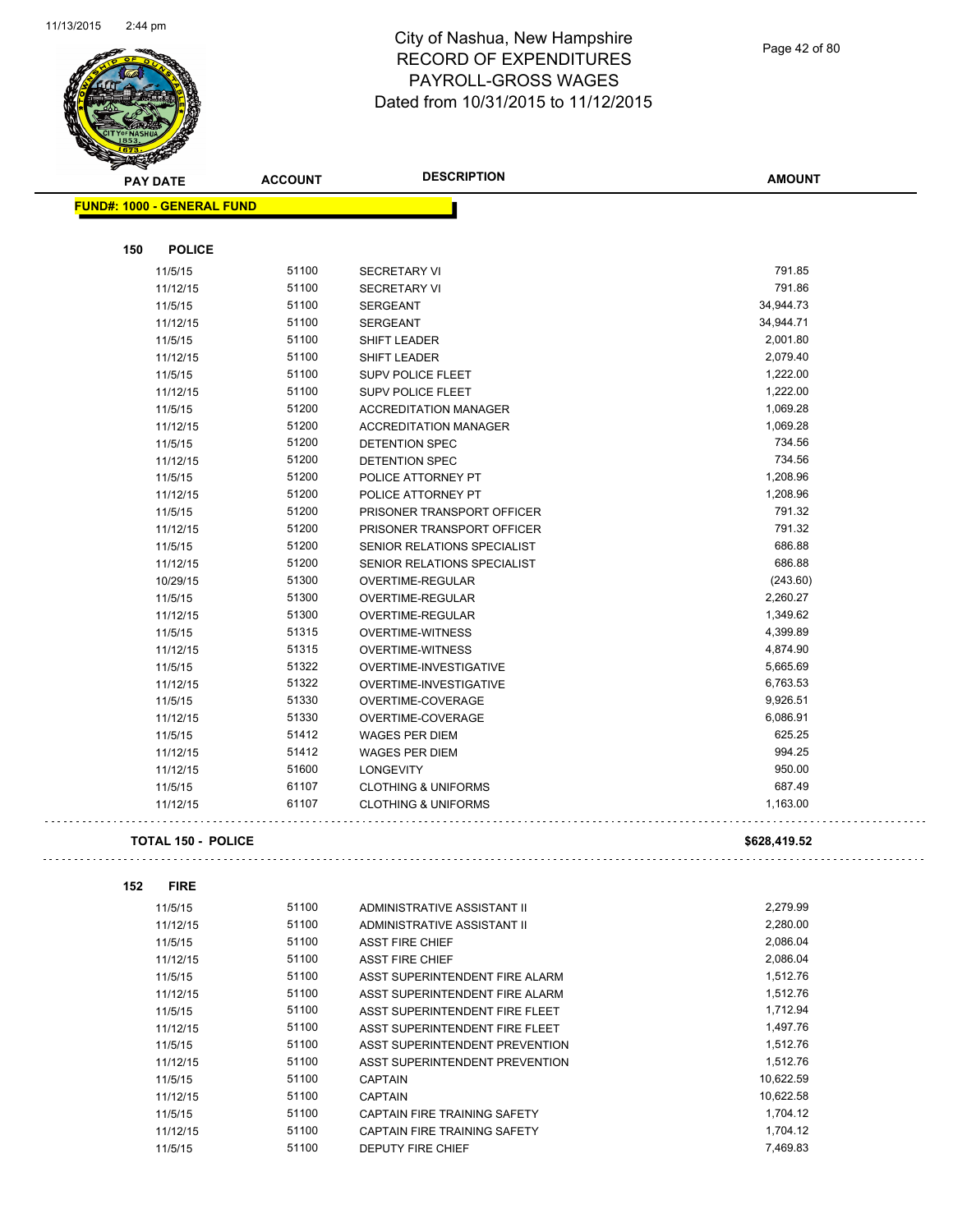

| $\mathscr{D} \curvearrowright$<br><b>PAY DATE</b> | <b>ACCOUNT</b> | <b>DESCRIPTION</b>                    | <b>AMOUNT</b> |
|---------------------------------------------------|----------------|---------------------------------------|---------------|
| <b>FUND#: 1000 - GENERAL FUND</b>                 |                |                                       |               |
|                                                   |                |                                       |               |
| 152<br><b>FIRE</b>                                |                |                                       |               |
| 11/12/15                                          | 51100          | <b>DEPUTY FIRE CHIEF</b>              | 7,469.82      |
| 11/5/15                                           | 51100          | <b>EXEC ASST BUSINESS COORD</b>       | 1,091.55      |
| 11/12/15                                          | 51100          | <b>EXEC ASST BUSINESS COORD</b>       | 1,091.55      |
| 11/5/15                                           | 51100          | <b>FIRE CHIEF</b>                     | 2,292.80      |
| 11/12/15                                          | 51100          | <b>FIRE CHIEF</b>                     | 2,292.80      |
| 11/5/15                                           | 51100          | FIRE DISPATCH ALL RANKS               | 7,507.91      |
| 11/12/15                                          | 51100          | FIRE DISPATCH ALL RANKS               | 7,419.41      |
| 11/5/15                                           | 51100          | FIRE DISPATCHER CLERK TRAINER         | 1,084.47      |
| 11/12/15                                          | 51100          | FIRE DISPATCHER CLERK TRAINER         | 1,212.06      |
| 11/5/15                                           | 51100          | <b>FIRE LIEUTENANT</b>                | 39,456.34     |
| 11/12/15                                          | 51100          | <b>FIRE LIEUTENANT</b>                | 39,523.29     |
| 11/5/15                                           | 51100          | <b>FIRE MECHANIC</b>                  | 1,341.20      |
| 11/12/15                                          | 51100          | <b>FIRE MECHANIC</b>                  | 1,341.20      |
| 11/5/15                                           | 51100          | FIRE TRAINING OFFICER                 | 1,482.96      |
| 11/12/15                                          | 51100          | FIRE TRAINING OFFICER                 | 1,482.96      |
| 11/5/15                                           | 51100          | <b>FIREFIGHTERS ALL RANKS</b>         | 123,299.44    |
| 11/12/15                                          | 51100          | <b>FIREFIGHTERS ALL RANKS</b>         | 123,338.24    |
| 11/5/15                                           | 51100          | SUPERINTENDENT FIRE ALARM             | 1,670.56      |
| 11/12/15                                          | 51100          | SUPERINTENDENT FIRE ALARM             | 1,670.56      |
| 11/5/15                                           | 51100          | SUPERINTENDENT FIRE FLEET             | 1,670.56      |
| 11/12/15                                          | 51100          | SUPERINTENDENT FIRE FLEET             | 1,670.56      |
| 11/5/15                                           | 51100          | SUPERINTENDENT FIRE PREVENTION        | 1,670.56      |
| 11/12/15                                          | 51100          | SUPERINTENDENT FIRE PREVENTION        | 1,670.56      |
| 10/22/15                                          | 51300          | OVERTIME-REGULAR                      | (129.27)      |
| 11/5/15                                           | 51300          | OVERTIME-REGULAR                      | 921.00        |
| 11/5/15                                           | 51330          | OVERTIME-COVERAGE                     | 7,913.69      |
| 11/12/15                                          | 51330          | OVERTIME-COVERAGE                     | 10,590.80     |
| 11/5/15                                           | 51650          | <b>ADDITIONAL HOURS</b>               | 20,183.78     |
| 11/12/15                                          | 51650          | ADDITIONAL HOURS                      | 24,295.78     |
| 11/5/15                                           | 51700          | <b>STIPENDS</b>                       | 4,452.61      |
| 11/12/15                                          | 51700          | <b>STIPENDS</b>                       | 4,453.45      |
| <b>TOTAL 152 - FIRE</b>                           |                |                                       | \$495,550.25  |
|                                                   |                |                                       |               |
| 153<br><b>BUILDING INSPECTION</b>                 |                |                                       |               |
| 11/5/15                                           | 51100          | <b>BUILDING AND UTILITIES INSPCTR</b> | 3,380.59      |
| 11/12/15                                          | 51100          | <b>BUILDING AND UTILITIES INSPCTR</b> | 3,380.60      |
| 11/5/15                                           | 51100          | <b>BUILDING DEPARTMENT MANAGER</b>    | 1,450.00      |
| 11/12/15                                          | 51100          | <b>BUILDING DEPARTMENT MANAGER</b>    | 1,450.00      |
| 11/5/15                                           | 51100          | PERMIT TECHNICIAN I                   | 631.40        |
| 11/12/15                                          | 51100          | PERMIT TECHNICIAN I                   | 631.40        |
| 11/5/15                                           | 51100          | PERMIT TECHNICIAN III                 | 777.85        |
| 11/12/15                                          | 51100          | PERMIT TECHNICIAN III                 | 777.86        |
| 11/5/15                                           | 51100          | <b>PLANS EXAMINER</b>                 | 1,186.04      |
| 11/12/15                                          | 51100          | <b>PLANS EXAMINER</b>                 | 1,186.05      |
| 11/5/15                                           | 51200          | <b>BUILDING AND UTILITIES INSPCTR</b> | 839.22        |
| 11/12/15                                          | 51200          | <b>BUILDING AND UTILITIES INSPCTR</b> | 805.65        |
| <b>TOTAL 153 - BUILDING INSPECTION</b>            |                |                                       | \$16,496.66   |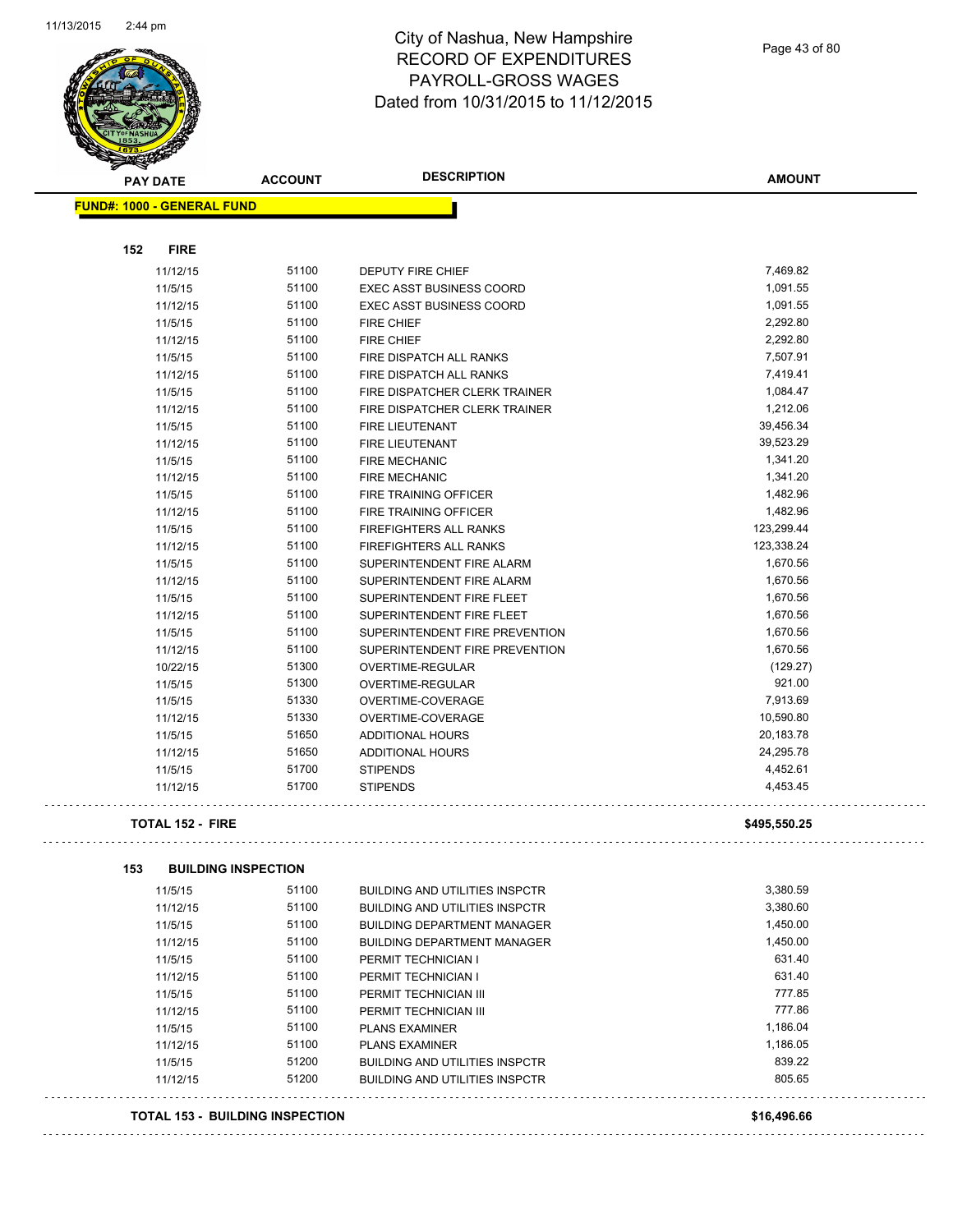Page 44 of 80

| <b>FUND#: 1000 - GENERAL FUND</b><br><b>CODE ENFORCEMENT</b><br>155<br>11/5/15<br>11/12/15<br>11/5/15<br>11/12/15<br><b>TOTAL 155 - CODE ENFORCEMENT</b><br>156<br><b>EMERGENCY MANAGEMENT</b><br>11/5/15<br>11/12/15<br><b>TOTAL 156 - EMERGENCY MANAGEMENT</b><br><b>CITYWIDE COMMUNICATIONS</b><br>157 —<br>11/5/15<br>11/12/15<br>11/5/15<br>11/12/15<br><b>TOTAL 157 - CITYWIDE COMMUNICATIONS</b><br>160<br><b>PUBLIC WORKS-ADMIN/ENGINEERING</b><br>11/5/15<br>11/12/15<br>11/5/15<br>11/12/15<br>11/5/15<br>11/12/15<br>11/5/15<br>11/12/15<br>11/5/15<br>11/12/15<br>11/5/15<br>11/12/15<br>11/5/15<br>11/12/15<br>11/5/15<br>11/12/15<br>11/5/15<br>11/12/15<br>11/5/15<br>11/12/15<br>11/5/15<br>11/12/15 | 51100<br>51100<br>51100<br>51100 | <b>CODE ENFORCEMENT OFFICER II</b><br><b>CODE ENFORCEMENT OFFICER II</b><br>MGR CODE ENFORCEMENT DEPT | 2,124.34<br>2,124.35 |
|----------------------------------------------------------------------------------------------------------------------------------------------------------------------------------------------------------------------------------------------------------------------------------------------------------------------------------------------------------------------------------------------------------------------------------------------------------------------------------------------------------------------------------------------------------------------------------------------------------------------------------------------------------------------------------------------------------------------|----------------------------------|-------------------------------------------------------------------------------------------------------|----------------------|
|                                                                                                                                                                                                                                                                                                                                                                                                                                                                                                                                                                                                                                                                                                                      |                                  |                                                                                                       |                      |
|                                                                                                                                                                                                                                                                                                                                                                                                                                                                                                                                                                                                                                                                                                                      |                                  |                                                                                                       |                      |
|                                                                                                                                                                                                                                                                                                                                                                                                                                                                                                                                                                                                                                                                                                                      |                                  |                                                                                                       |                      |
|                                                                                                                                                                                                                                                                                                                                                                                                                                                                                                                                                                                                                                                                                                                      |                                  |                                                                                                       |                      |
|                                                                                                                                                                                                                                                                                                                                                                                                                                                                                                                                                                                                                                                                                                                      |                                  |                                                                                                       | 1,367.60             |
|                                                                                                                                                                                                                                                                                                                                                                                                                                                                                                                                                                                                                                                                                                                      |                                  | MGR CODE ENFORCEMENT DEPT                                                                             | 1,367.60             |
|                                                                                                                                                                                                                                                                                                                                                                                                                                                                                                                                                                                                                                                                                                                      |                                  |                                                                                                       | \$6,983.89           |
|                                                                                                                                                                                                                                                                                                                                                                                                                                                                                                                                                                                                                                                                                                                      |                                  |                                                                                                       |                      |
|                                                                                                                                                                                                                                                                                                                                                                                                                                                                                                                                                                                                                                                                                                                      | 51100                            | <b>EMERGENCY MANAGEMENT DIRECTOR</b>                                                                  | 1,529.80             |
|                                                                                                                                                                                                                                                                                                                                                                                                                                                                                                                                                                                                                                                                                                                      | 51100                            | EMERGENCY MANAGEMENT DIRECTOR                                                                         | 1.529.80             |
|                                                                                                                                                                                                                                                                                                                                                                                                                                                                                                                                                                                                                                                                                                                      |                                  |                                                                                                       | \$3.059.60           |
|                                                                                                                                                                                                                                                                                                                                                                                                                                                                                                                                                                                                                                                                                                                      |                                  |                                                                                                       |                      |
|                                                                                                                                                                                                                                                                                                                                                                                                                                                                                                                                                                                                                                                                                                                      | 51100                            | COMM SYS ENGR TECH                                                                                    | 1,512.40             |
|                                                                                                                                                                                                                                                                                                                                                                                                                                                                                                                                                                                                                                                                                                                      | 51100                            | <b>COMM SYS ENGR TECH</b>                                                                             | 1,512.40             |
|                                                                                                                                                                                                                                                                                                                                                                                                                                                                                                                                                                                                                                                                                                                      | 51200                            | RADIO SYSTEMS MANAGER                                                                                 | 1,283.52             |
|                                                                                                                                                                                                                                                                                                                                                                                                                                                                                                                                                                                                                                                                                                                      | 51200                            | RADIO SYSTEMS MANAGER                                                                                 | 1,283.52             |
|                                                                                                                                                                                                                                                                                                                                                                                                                                                                                                                                                                                                                                                                                                                      |                                  |                                                                                                       |                      |
|                                                                                                                                                                                                                                                                                                                                                                                                                                                                                                                                                                                                                                                                                                                      | 51100                            | ADMINISTRATIVE ASSISTANT II                                                                           | 704.60               |
|                                                                                                                                                                                                                                                                                                                                                                                                                                                                                                                                                                                                                                                                                                                      | 51100                            | ADMINISTRATIVE ASSISTANT II                                                                           | 704.60               |
|                                                                                                                                                                                                                                                                                                                                                                                                                                                                                                                                                                                                                                                                                                                      | 51100<br>51100                   | CITIZEN SERVICES COORDINATOR                                                                          | 763.50<br>763.50     |
|                                                                                                                                                                                                                                                                                                                                                                                                                                                                                                                                                                                                                                                                                                                      | 51100                            | CITIZEN SERVICES COORDINATOR<br><b>CITY ENGINEER</b>                                                  | 1,030.45             |
|                                                                                                                                                                                                                                                                                                                                                                                                                                                                                                                                                                                                                                                                                                                      | 51100                            | <b>CITY ENGINEER</b>                                                                                  | 1,030.45             |
|                                                                                                                                                                                                                                                                                                                                                                                                                                                                                                                                                                                                                                                                                                                      | 51100                            | <b>CONST INSP ENGINEERING ASST</b>                                                                    | 947.55               |
|                                                                                                                                                                                                                                                                                                                                                                                                                                                                                                                                                                                                                                                                                                                      | 51100                            | CONST INSP ENGINEERING ASST                                                                           | 947.55               |
|                                                                                                                                                                                                                                                                                                                                                                                                                                                                                                                                                                                                                                                                                                                      | 51100                            | DEPUTY MANAGER OF ENGINEERING                                                                         | 710.65               |
|                                                                                                                                                                                                                                                                                                                                                                                                                                                                                                                                                                                                                                                                                                                      | 51100                            | DEPUTY MANAGER OF ENGINEERING                                                                         | 710.65               |
|                                                                                                                                                                                                                                                                                                                                                                                                                                                                                                                                                                                                                                                                                                                      | 51100                            | DIRECTOR PUBLIC WORKS                                                                                 | 1,528.65             |
|                                                                                                                                                                                                                                                                                                                                                                                                                                                                                                                                                                                                                                                                                                                      | 51100                            | DIRECTOR PUBLIC WORKS                                                                                 | 1,528.65             |
|                                                                                                                                                                                                                                                                                                                                                                                                                                                                                                                                                                                                                                                                                                                      | 51100                            | DIVISION OPERATIONS MANAGER                                                                           | 1,455.50             |
|                                                                                                                                                                                                                                                                                                                                                                                                                                                                                                                                                                                                                                                                                                                      | 51100                            | DIVISION OPERATIONS MANAGER                                                                           | 1,455.50             |
|                                                                                                                                                                                                                                                                                                                                                                                                                                                                                                                                                                                                                                                                                                                      | 51100                            | DPW CONTRACT ADMINISTRATOR                                                                            | 340.55               |
|                                                                                                                                                                                                                                                                                                                                                                                                                                                                                                                                                                                                                                                                                                                      | 51100                            | DPW CONTRACT ADMINISTRATOR                                                                            | 340.55               |
|                                                                                                                                                                                                                                                                                                                                                                                                                                                                                                                                                                                                                                                                                                                      | 51100                            | <b>ENGINEERING INSPECTORS</b>                                                                         | 1,904.85             |
|                                                                                                                                                                                                                                                                                                                                                                                                                                                                                                                                                                                                                                                                                                                      | 51100                            | <b>ENGINEERING INSPECTORS</b>                                                                         | 1,904.84             |
|                                                                                                                                                                                                                                                                                                                                                                                                                                                                                                                                                                                                                                                                                                                      | 51100                            | <b>EXECUTIVE ASSISTANT</b>                                                                            | 689.90               |
|                                                                                                                                                                                                                                                                                                                                                                                                                                                                                                                                                                                                                                                                                                                      | 51100                            | <b>EXECUTIVE ASSISTANT</b>                                                                            | 689.90               |
|                                                                                                                                                                                                                                                                                                                                                                                                                                                                                                                                                                                                                                                                                                                      | 51100                            | <b>SENIOR FOREMAN</b>                                                                                 | 1,305.60             |
|                                                                                                                                                                                                                                                                                                                                                                                                                                                                                                                                                                                                                                                                                                                      |                                  | <b>SENIOR FOREMAN</b>                                                                                 | 1,305.60             |
| 11/5/15                                                                                                                                                                                                                                                                                                                                                                                                                                                                                                                                                                                                                                                                                                              | 51100                            | SENIOR STAFF ENGINEER                                                                                 | 439.55               |
| 11/12/15                                                                                                                                                                                                                                                                                                                                                                                                                                                                                                                                                                                                                                                                                                             | 51100                            | SENIOR STAFF ENGINEER                                                                                 | 439.55               |
| 11/5/15                                                                                                                                                                                                                                                                                                                                                                                                                                                                                                                                                                                                                                                                                                              | 51100                            |                                                                                                       | 1,626.11             |
| 11/12/15<br>11/5/15                                                                                                                                                                                                                                                                                                                                                                                                                                                                                                                                                                                                                                                                                                  | 51100<br>51100                   | SENIOR TRAFFIC ENGINEER<br>SENIOR TRAFFIC ENGINEER                                                    | 1,626.11             |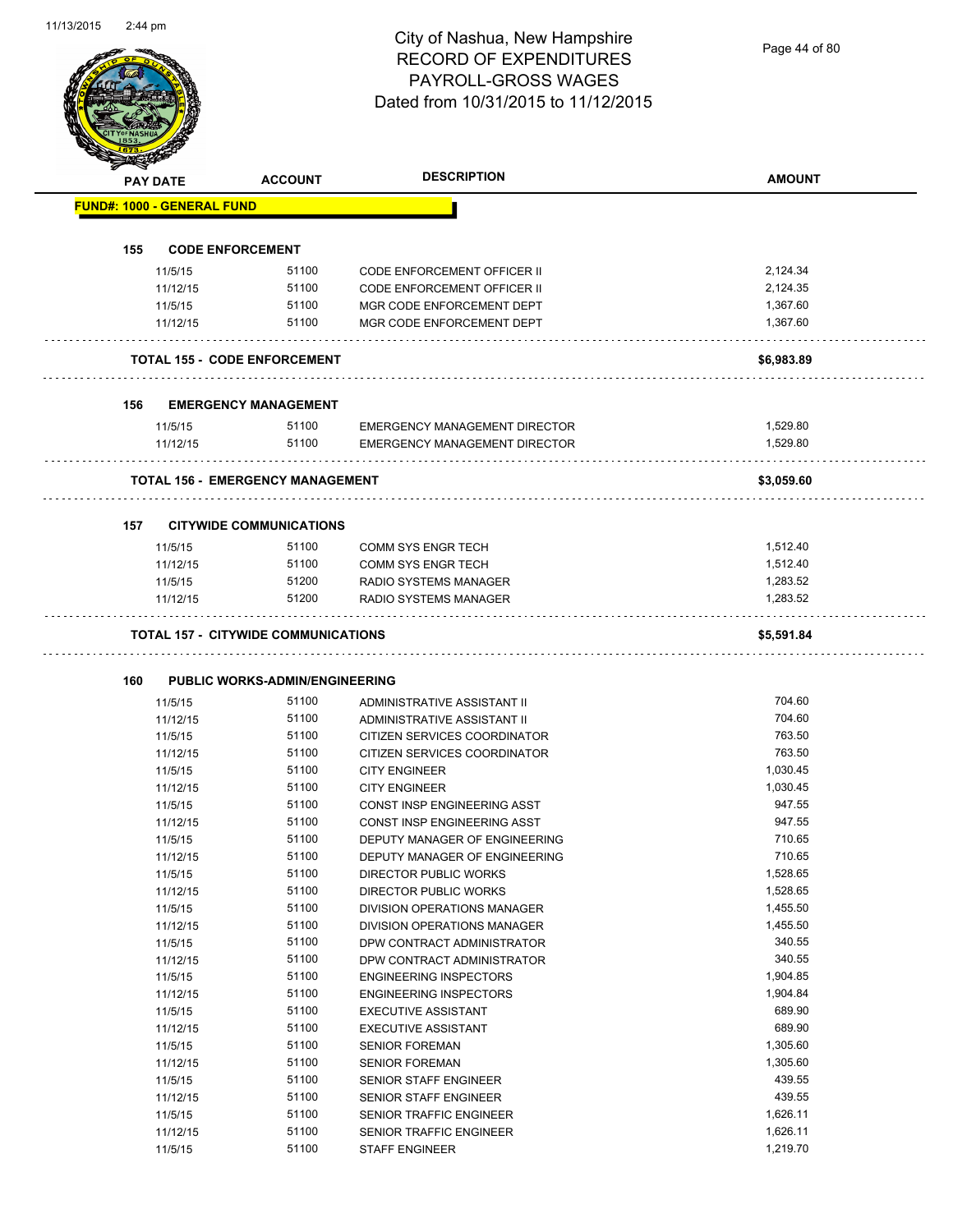# City of Nashua, New Hampshire RECORD OF EXPENDITURES PAYROLL-GROSS WAGES

|                                   |                |                                                   | <b>DESCRIPTION</b>            |                    |
|-----------------------------------|----------------|---------------------------------------------------|-------------------------------|--------------------|
| <b>PAY DATE</b>                   |                | <b>ACCOUNT</b>                                    |                               | <b>AMOUNT</b>      |
| <b>FUND#: 1000 - GENERAL FUND</b> |                |                                                   |                               |                    |
| 160                               |                | <b>PUBLIC WORKS-ADMIN/ENGINEERING</b>             |                               |                    |
|                                   | 11/12/15       | 51100                                             | <b>STAFF ENGINEER</b>         | 1,219.70           |
|                                   | 11/5/15        | 51100                                             | STREET CONSTRUCTION ENGINEER  | 1,332.95           |
|                                   | 11/12/15       | 51100                                             | STREET CONSTRUCTION ENGINEER  | 1,332.96           |
|                                   | 11/5/15        | 51100                                             | <b>SURVEY TECHNICIAN</b>      | 1,149.50           |
|                                   | 11/12/15       | 51100                                             | <b>SURVEY TECHNICIAN</b>      | 1,149.50           |
|                                   | 11/5/15        | 51300                                             | OVERTIME-REGULAR              | 9.02               |
|                                   | 11/12/15       | 51300                                             | OVERTIME-REGULAR              | 124.12             |
|                                   |                | <b>TOTAL 160 - PUBLIC WORKS-ADMIN/ENGINEERING</b> |                               | \$34,432.36        |
| 161                               | <b>STREETS</b> |                                                   |                               |                    |
|                                   | 11/5/15        | 51100                                             | ADMINISTRATIVE ASSISTANT III  | 999.20             |
|                                   | 11/12/15       | 51100                                             | ADMINISTRATIVE ASSISTANT III  | 999.20             |
|                                   | 11/5/15        | 51100                                             | AUTO MECH 1ST CLASS NIGHTS    | 3,163.20           |
|                                   | 11/12/15       | 51100                                             | AUTO MECH 1ST CLASS NIGHTS    | 3,163.20           |
|                                   | 11/5/15        | 51100                                             | AUTO MECH 2ND CLASS           | 1,422.60           |
|                                   | 11/12/15       | 51100                                             | AUTO MECH 2ND CLASS           | 1,707.12           |
|                                   | 11/5/15        | 51100                                             | AUTO MECH 2ND CLASS NIGHTS    | 960.41             |
|                                   | 11/12/15       | 51100                                             | AUTO MECH 2ND CLASS NIGHTS    | 960.40             |
|                                   | 11/5/15        | 51100                                             | AUTO MECHANIC 1ST CLASS       | 3,123.21           |
|                                   | 11/12/15       | 51100                                             | AUTO MECHANIC 1ST CLASS       | 3,123.21           |
|                                   | 11/5/15        | 51100                                             | EQUIP OPR STREET REPAIR       | 7,633.12           |
|                                   | 11/12/15       | 51100                                             | EQUIP OPR STREET REPAIR       | 7,679.04           |
|                                   | 11/5/15        | 51100                                             | FLEET MAINTENANCE FOREMAN     | 1,149.50           |
|                                   | 11/12/15       | 51100                                             | FLEET MAINTENANCE FOREMAN     | 1,149.50           |
|                                   | 11/5/15        | 51100                                             | FLEET MANAGER STREET DEPT     | 1,075.00           |
|                                   | 11/12/15       | 51100                                             | FLEET MANAGER STREET DEPT     | 1,075.00           |
|                                   | 11/5/15        | 51100                                             | <b>MASON PIPELAYER</b>        | 2,721.60           |
|                                   | 11/12/15       | 51100                                             | <b>MASON PIPELAYER</b>        | 2,721.60           |
|                                   | 11/5/15        | 51100                                             | OPERATIONS COORDINATOR        | 836.05             |
|                                   | 11/12/15       | 51100                                             | OPERATIONS COORDINATOR        | 867.40             |
|                                   | 11/5/15        | 51100                                             | <b>SIGN MAINTENANCE</b>       | 1,805.60           |
|                                   | 11/12/15       | 51100                                             | <b>SIGN MAINTENANCE</b>       | 1,805.60           |
|                                   | 11/5/15        | 51100                                             | SIGN MAINTENANCE ASSISTANT    | 842.00             |
|                                   | 11/12/15       | 51100                                             | SIGN MAINTENANCE ASSISTANT    | 842.00             |
|                                   | 11/5/15        | 51100                                             | STOREKEEPER PWD               | 938.85             |
|                                   | 11/12/15       | 51100                                             | STOREKEEPER PWD               | 938.85             |
|                                   | 11/5/15        | 51100                                             | <b>STREET FOREMAN</b>         | 4,839.18           |
|                                   | 11/12/15       | 51100                                             | <b>STREET FOREMAN</b>         | 4,839.17           |
|                                   | 11/5/15        | 51100                                             | SUPERINTENDENT OF STREETS     | 1,823.90           |
|                                   | 11/12/15       | 51100                                             | SUPERINTENDENT OF STREETS     | 1,823.90           |
|                                   | 11/5/15        | 51100                                             | TRAFFIC MAINTENANCE ASSISTANT | 898.00             |
|                                   | 11/12/15       | 51100                                             | TRAFFIC MAINTENANCE ASSISTANT | 898.00             |
|                                   | 11/5/15        | 51100                                             | <b>TRAFFIC TECHNICIAN I</b>   | 2,160.80           |
|                                   | 11/12/15       | 51100                                             | TRAFFIC TECHNICIAN I          | 2,160.80           |
|                                   | 11/5/15        | 51100                                             | TRUCK DRIVER STREET REPAIR    | 17,203.54          |
|                                   | 11/12/15       | 51100                                             | TRUCK DRIVER STREET REPAIR    | 15,276.90          |
|                                   | 11/5/15        | 51100                                             | <b>WELDER FIRST CLASS</b>     | 2,070.40           |
|                                   | 11/12/15       | 51100                                             | <b>WELDER FIRST CLASS</b>     | 2,070.40           |
|                                   | 11/5/15        | 51300                                             | OVERTIME-REGULAR              | 2,475.18<br>785.18 |
|                                   | 11/12/15       | 51300                                             | OVERTIME-REGULAR              |                    |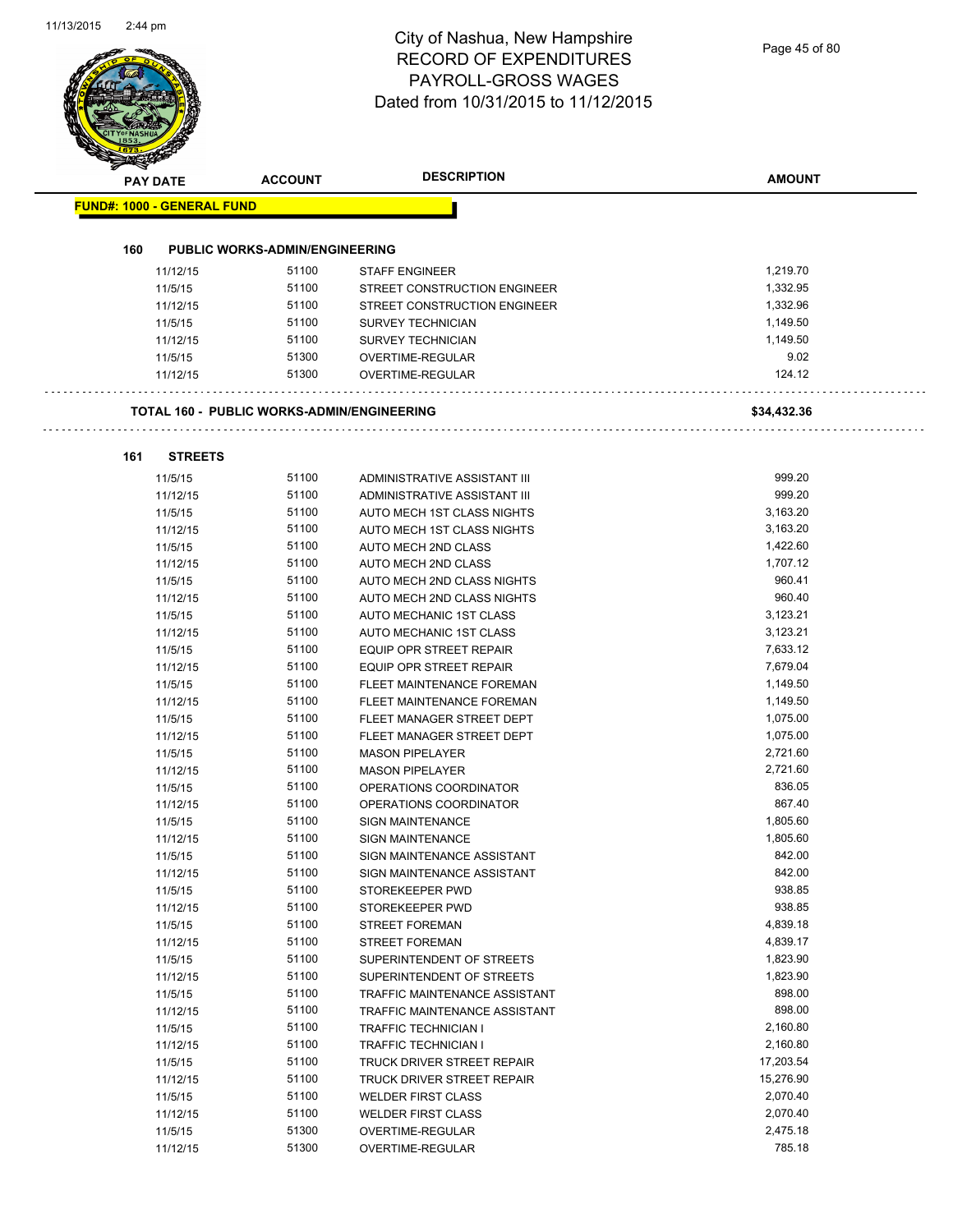Page 46 of 80

| <b>PAY DATE</b>                   | <b>ACCOUNT</b>                        | <b>DESCRIPTION</b>                                  | <b>AMOUNT</b>        |
|-----------------------------------|---------------------------------------|-----------------------------------------------------|----------------------|
| <b>FUND#: 1000 - GENERAL FUND</b> |                                       |                                                     |                      |
|                                   |                                       |                                                     |                      |
| 161<br><b>STREETS</b><br>11/12/15 | 51600                                 | LONGEVITY                                           | 400.00               |
| <b>TOTAL 161 - STREETS</b>        |                                       |                                                     | \$113,427.81         |
|                                   |                                       |                                                     |                      |
| 166                               | <b>PARKING LOTS</b>                   |                                                     |                      |
| 11/5/15                           | 51100                                 | ADMINISTRATIVE ASSISTANT II                         | 704.60               |
| 11/12/15                          | 51100                                 | ADMINISTRATIVE ASSISTANT II                         | 704.60               |
| 11/5/15                           | 51100                                 | PARKING MAINTENANCE                                 | 1,383.40             |
| 11/12/15                          | 51100                                 | PARKING MAINTENANCE                                 | 1,383.40             |
| 11/5/15                           | 51100                                 | TRANSPORTATION DEPT MANAGER                         | 68.40                |
| 11/12/15                          | 51100                                 | <b>TRANSPORTATION DEPT MANAGER</b>                  | 68.40                |
| 11/5/15                           | 51300                                 | OVERTIME-REGULAR                                    | 50.91                |
| 11/5/15                           | 61107                                 | <b>CLOTHING &amp; UNIFORMS</b>                      | 71.99                |
|                                   | <b>TOTAL 166 - PARKING LOTS</b>       |                                                     | \$4,435.70           |
| 171                               | <b>COMMUNITY SERVICES</b>             |                                                     |                      |
| 11/5/15                           | 51100                                 | DIRECTOR HEALTH AND COMM SVS                        | 1,778.30             |
| 11/12/15                          | 51100                                 | DIRECTOR HEALTH AND COMM SVS                        | 1,778.30             |
|                                   | 51100                                 |                                                     | (3,724.85)           |
| 10/29/15                          |                                       | PROGRAM ASSISTANT                                   | 957.30               |
| 11/5/15                           | 51100                                 | PROGRAM COORDINATOR                                 | 957.30               |
| 11/12/15                          | 51100<br>55118                        | PROGRAM COORDINATOR                                 | (400.00)             |
| 10/29/15                          |                                       | TELEPHONE-CELLULAR                                  |                      |
|                                   | <b>TOTAL 171 - COMMUNITY SERVICES</b> |                                                     | \$1,346.35           |
| 172                               | <b>COMMUNITY HEALTH</b>               |                                                     |                      |
| 11/5/15                           | 51100                                 | ADMINISTRATIVE ASSISTANT II                         | 738.31               |
| 11/12/15                          | 51100                                 | ADMINISTRATIVE ASSISTANT II                         | 553.73               |
| 11/5/15                           | 51100                                 | BILINGUAL OUTREACH WORKER                           | 786.80               |
| 11/12/15                          | 51100                                 | BILINGUAL OUTREACH WORKER                           | 786.80               |
| 11/5/15                           | 51100                                 | MANAGER COMMUNITY HEALTH                            | 1,404.70             |
| 11/12/15                          | 51100                                 | MANAGER COMMUNITY HEALTH                            | 1,404.70             |
| 11/5/15                           | 51100                                 | PUB HEALTH NURSE                                    | 3,405.95             |
| 11/12/15                          | 51100                                 | PUB HEALTH NURSE                                    | 3,405.95             |
| 11/5/15                           | 51412                                 | <b>WAGES PER DIEM</b>                               | 552.99               |
|                                   | <b>TOTAL 172 - COMMUNITY HEALTH</b>   |                                                     | \$13,039.93          |
|                                   |                                       |                                                     |                      |
| 173<br>11/5/15                    | <b>ENVIRONMENTAL HEALTH</b><br>51100  | ENVIRONMENTAL HEALTH SPEC                           | 2,457.35             |
|                                   | 51100                                 | ENVIRONMENTAL HEALTH SPEC                           | 2,457.35             |
|                                   | 51100                                 | ENVIRONMENTAL TECH OFFICE MGR                       | 1,008.80             |
| 11/12/15                          |                                       |                                                     | 1,008.80             |
| 11/5/15                           |                                       |                                                     |                      |
| 11/12/15                          | 51100                                 | ENVIRONMENTAL TECH OFFICE MGR                       |                      |
| 11/5/15                           | 51100                                 | LABORATORY DIRECTOR                                 | 1,017.40             |
| 11/12/15<br>11/5/15               | 51100<br>51100                        | LABORATORY DIRECTOR<br>MANAGER ENVIRONMENTAL HEALTH | 1,017.40<br>1,489.35 |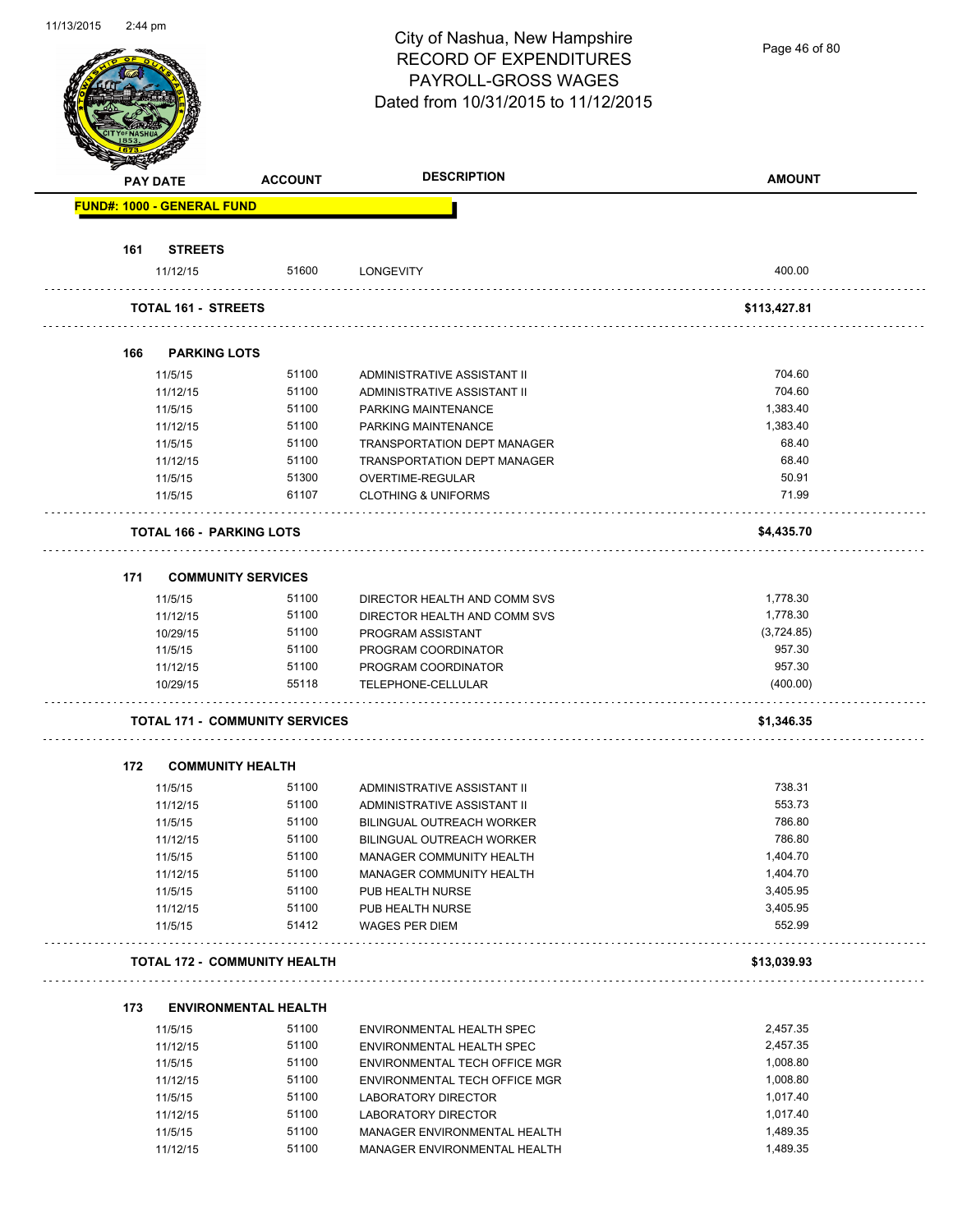| 11/13/2015<br>2:44 pm             |                     |                                           | City of Nashua, New Hampshire<br><b>RECORD OF EXPENDITURES</b><br>PAYROLL-GROSS WAGES<br>Dated from 10/31/2015 to 11/12/2015 | Page 47 of 80        |
|-----------------------------------|---------------------|-------------------------------------------|------------------------------------------------------------------------------------------------------------------------------|----------------------|
| PAY DATE                          |                     | <b>ACCOUNT</b>                            | <b>DESCRIPTION</b>                                                                                                           | <b>AMOUNT</b>        |
| <b>FUND#: 1000 - GENERAL FUND</b> |                     |                                           |                                                                                                                              |                      |
|                                   |                     | <b>TOTAL 173 - ENVIRONMENTAL HEALTH</b>   |                                                                                                                              | \$11,945.80          |
| 174                               |                     | <b>WELFARE ADMINISTRATION</b>             |                                                                                                                              |                      |
|                                   | 11/5/15             | 51100                                     | ADMINISTRATIVE ASSISTANT I                                                                                                   | 842.60               |
|                                   | 11/12/15            | 51100                                     | ADMINISTRATIVE ASSISTANT I                                                                                                   | 842.60               |
|                                   | 11/5/15             | 51100                                     | <b>CASE TECHNICIAN WELFARE</b>                                                                                               | 2,334.00             |
|                                   | 11/12/15            | 51100                                     | <b>CASE TECHNICIAN WELFARE</b>                                                                                               | 2,334.00             |
|                                   | 11/5/15             | 51100                                     | INTAKE WORKER ACCOUNTANT                                                                                                     | 964.35               |
|                                   | 11/12/15            | 51100                                     | INTAKE WORKER ACCOUNTANT                                                                                                     | 964.35               |
|                                   | 11/5/15             | 51100                                     | SENIOR CASE TECHNICIAN                                                                                                       | 985.55               |
|                                   | 11/12/15            | 51100                                     | SENIOR CASE TECHNICIAN                                                                                                       | 985.55               |
|                                   | 11/5/15             | 51100                                     | <b>WELFARE OFFICER</b>                                                                                                       | 1,493.05             |
|                                   | 11/12/15            | 51100                                     | <b>WELFARE OFFICER</b>                                                                                                       | 1,493.05             |
|                                   |                     | <b>TOTAL 174 - WELFARE ADMINISTRATION</b> |                                                                                                                              | \$13,239.10          |
| 177                               |                     | <b>PARKS &amp; RECREATION</b>             |                                                                                                                              |                      |
|                                   | 11/5/15             | 51100                                     |                                                                                                                              | 777.85               |
|                                   | 11/12/15            | 51100                                     | ADMINISTRATIVE ASSISTANT II<br>ADMINISTRATIVE ASSISTANT II                                                                   | 777.86               |
|                                   | 11/5/15             | 51100                                     |                                                                                                                              | 948.40               |
|                                   | 11/12/15            | 51100                                     | EQUIPMENT OPERATOR, PARKS<br>EQUIPMENT OPERATOR, PARKS                                                                       | 948.40               |
|                                   | 11/5/15             | 51100                                     | FOREMAN LABOR PARK                                                                                                           | 3,425.95             |
|                                   | 11/12/15            | 51100                                     | FOREMAN LABOR PARK                                                                                                           | 3,425.95             |
|                                   | 11/5/15             | 51100                                     | <b>GROUNDSKEEPER MAINTENANCE</b>                                                                                             | 6,072.54             |
|                                   | 11/12/15            | 51100                                     | <b>GROUNDSKEEPER MAINTENANCE</b>                                                                                             | 6,099.45             |
|                                   |                     | 51100                                     |                                                                                                                              | 2,439.60             |
|                                   | 11/5/15             | 51100                                     | <b>GROUNDSMAN I</b>                                                                                                          | 2,439.60             |
|                                   | 11/12/15            |                                           | <b>GROUNDSMAN I</b>                                                                                                          |                      |
|                                   | 11/5/15             | 51100                                     | <b>GROUNDSMAN II</b>                                                                                                         | 854.00<br>854.00     |
|                                   | 11/12/15            | 51100                                     | <b>GROUNDSMAN II</b>                                                                                                         | 2,877.60             |
|                                   | 11/5/15             | 51100                                     | <b>LEAD GROUNDSMAN</b>                                                                                                       |                      |
|                                   | 11/12/15            | 51100<br>51100                            | <b>LEAD GROUNDSMAN</b><br>NURSERY WORKER PARKS                                                                               | 2,829.65<br>1,805.60 |
|                                   | 11/12/15<br>11/5/15 | 51100                                     | PROGRAM COORDINATOR                                                                                                          | 365.10               |
|                                   | 11/12/15            | 51100                                     | PROGRAM COORDINATOR                                                                                                          | 365.10               |
|                                   | 11/5/15             | 51100                                     |                                                                                                                              | 1,115.75             |
|                                   | 11/12/15            | 51100                                     | RECREATION PROGRAM MANAGER<br>RECREATION PROGRAM MANAGER                                                                     | 1,115.75             |
|                                   | 11/5/15             | 51100                                     | STELLOS STADIUM ATTENDANT                                                                                                    | 948.40               |
|                                   | 11/12/15            | 51100                                     | STELLOS STADIUM ATTENDANT                                                                                                    | 948.40               |
|                                   | 11/5/15             | 51100                                     | SUPERINTENDENT OF PARKS RECR                                                                                                 | 1,771.20             |
|                                   | 11/12/15            | 51100                                     | SUPERINTENDENT OF PARKS RECR                                                                                                 | 1,771.20             |
|                                   | 11/5/15             | 51300                                     | OVERTIME-REGULAR                                                                                                             | 4,029.75             |
|                                   | 11/12/15            | 51300                                     | OVERTIME-REGULAR                                                                                                             | 2,374.80             |
|                                   | 11/5/15             | 51400                                     | WAGES TEMP-SEASONAL                                                                                                          | 1,450.00             |
|                                   | 11/12/15            | 51600                                     | <b>LONGEVITY</b>                                                                                                             | 800.00               |
|                                   |                     |                                           |                                                                                                                              |                      |
|                                   |                     | <b>TOTAL 177 - PARKS &amp; RECREATION</b> |                                                                                                                              | \$53,631.90          |
| 179                               | <b>LIBRARY</b>      |                                           |                                                                                                                              |                      |
|                                   | 11/5/15             | 51100                                     | ADMIN ASST COST ACCOUNTANT                                                                                                   | 829.19               |
|                                   | 11/12/15            | 51100                                     | ADMIN ASST COST ACCOUNTANT                                                                                                   | 829.19               |

11/13/2015 2:44 pm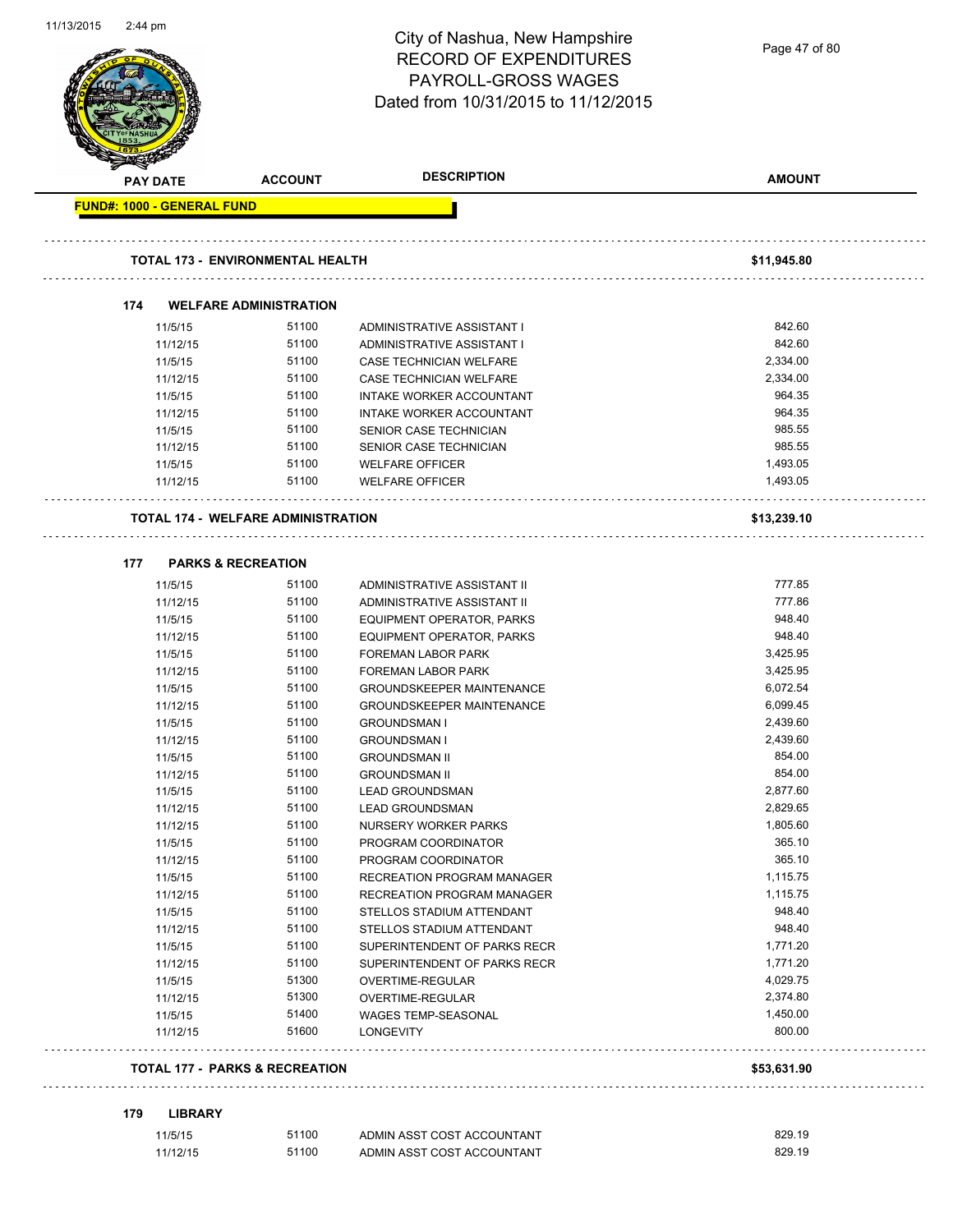

|     | <b>PAY DATE</b>                   | <b>ACCOUNT</b> | <b>DESCRIPTION</b>                                             | <b>AMOUNT</b>        |
|-----|-----------------------------------|----------------|----------------------------------------------------------------|----------------------|
|     | <b>FUND#: 1000 - GENERAL FUND</b> |                |                                                                |                      |
|     |                                   |                |                                                                |                      |
|     |                                   |                |                                                                |                      |
| 179 | <b>LIBRARY</b>                    |                |                                                                |                      |
|     | 11/5/15                           | 51100          | ASSISTANT DIRECTOR LIBRARY                                     | 1,408.20             |
|     | 11/12/15                          | 51100          | ASSISTANT DIRECTOR LIBRARY                                     | 1,408.20             |
|     | 11/5/15                           | 51100          | ASSISTANT LIBRARIAN CIRCULATIO                                 | 995.30               |
|     | 11/12/15                          | 51100          | ASSISTANT LIBRARIAN CIRCULATIO                                 | 995.30               |
|     | 11/5/15                           | 51100          | ASSISTANT LIBRARIAN YOUTH SERV                                 | 797.65               |
|     | 11/12/15                          | 51100          | ASSISTANT LIBRARIAN YOUTH SERV                                 | 797.66               |
|     | 11/5/15                           | 51100<br>51100 | <b>DIRECTOR LIBRARY</b>                                        | 1,941.85<br>1,941.85 |
|     | 11/12/15<br>11/5/15               | 51100          | <b>DIRECTOR LIBRARY</b>                                        | 883.75               |
|     | 11/12/15                          | 51100          | EXECUTIVE ASST OFFICE MANAGER<br>EXECUTIVE ASST OFFICE MANAGER | 883.75               |
|     | 11/5/15                           | 51100          | HUNT MEMORIAL BLDG & ARTS ADM                                  | 330.75               |
|     | 11/12/15                          | 51100          | HUNT MEMORIAL BLDG & ARTS ADM                                  | 330.75               |
|     | 11/5/15                           | 51100          | IT COORDINATOR                                                 | 903.85               |
|     | 11/12/15                          | 51100          | IT COORDINATOR                                                 | 903.86               |
|     | 11/5/15                           | 51100          | <b>JANITOR</b>                                                 | 498.41               |
|     | 11/12/15                          | 51100          | <b>JANITOR</b>                                                 | 501.55               |
|     | 11/5/15                           | 51100          | LIBRARIAN ADULT SERVICES                                       | 984.26               |
|     | 11/12/15                          | 51100          | LIBRARIAN ADULT SERVICES                                       | 984.25               |
|     | 11/5/15                           | 51100          | <b>LIBRARIAN CIRCULATION</b>                                   | 1,025.79             |
|     | 11/12/15                          | 51100          | <b>LIBRARIAN CIRCULATION</b>                                   | 1,025.80             |
|     | 11/5/15                           | 51100          | LIBRARIAN OUTREACH SVS                                         | 1,021.67             |
|     | 11/12/15                          | 51100          | LIBRARIAN OUTREACH SVS                                         | 1,021.68             |
|     | 11/5/15                           | 51100          | LIBRARIAN TECH SERVICES                                        | 1,060.49             |
|     | 11/12/15                          | 51100          | LIBRARIAN TECH SERVICES                                        | 1,060.48             |
|     | 11/5/15                           | 51100          | LIBRARIAN YOUTH SERVICES                                       | 2,325.75             |
|     | 11/12/15                          | 51100          | LIBRARIAN YOUTH SERVICES                                       | 2,325.75             |
|     | 11/5/15                           | 51100          | LIBRARY ASSISTANT CIRCULATION                                  | 5,626.06             |
|     | 11/12/15                          | 51100          | LIBRARY ASSISTANT CIRCULATION                                  | 5,481.50             |
|     | 11/5/15                           | 51100          | LIBRARY ASSISTANT MEDIA SERVIC                                 | 722.80               |
|     | 11/12/15                          | 51100          | LIBRARY ASSISTANT MEDIA SERVIC                                 | 722.80               |
|     | 11/5/15                           | 51100          | <b>LIBRARY ASSISTANT TECH SVS</b>                              | 722.80               |
|     | 11/12/15                          | 51100          | <b>LIBRARY ASSISTANT TECH SVS</b>                              | 722.80               |
|     | 11/5/15                           | 51100          | LIBRARY ASSISTANT YOUTH SERVIC                                 | 1,358.11             |
|     | 11/12/15                          | 51100          | LIBRARY ASSISTANT YOUTH SERVIC                                 | 1,358.10             |
|     | 11/5/15                           | 51100          | MAINTENANCE SUPV                                               | 871.70               |
|     | 11/12/15                          | 51100          | MAINTENANCE SUPV                                               | 871.70               |
|     | 11/5/15                           | 51100          | <b>MEDIA SERVICES COORDINATOR</b>                              | 1,232.16             |
|     | 11/12/15                          | 51100          | <b>MEDIA SERVICES COORDINATOR</b>                              | 1,232.16             |
|     | 11/5/15                           | 51100          | PAGE & COLLECTION COORDINATOR                                  | 858.90               |
|     | 11/12/15                          | 51100          | PAGE & COLLECTION COORDINATOR                                  | 848.17               |
|     | 11/5/15                           | 51100          | REFERENCE LIBRARIAN ADULT SERV                                 | 3,088.10             |
|     | 11/12/15                          | 51100          | REFERENCE LIBRARIAN ADULT SERV                                 | 3,088.10             |
|     | 11/5/15                           | 51100          | REFERENCE LIBRARIAN TECH SVS                                   | 773.45               |
|     | 11/12/15                          | 51100          | REFERENCE LIBRARIAN TECH SVS                                   | 773.45               |
|     | 11/5/15                           | 51100          | <b>SECURITY LIBRARY</b>                                        | 627.85               |
|     | 11/12/15                          | 51100          | <b>SECURITY LIBRARY</b>                                        | 627.85               |
|     | 11/5/15                           | 51200          | LIBRARY ASSISTANT CIRCULATION                                  | 397.79               |
|     | 11/12/15                          | 51200          | LIBRARY ASSISTANT CIRCULATION                                  | 397.79               |
|     | 11/5/15                           | 51200          | LIBRARY ASSISTANT TECH SVS                                     | 424.85               |
|     | 11/12/15                          | 51200          | <b>LIBRARY ASSISTANT TECH SVS</b>                              | 424.85               |
|     | 11/5/15                           | 51200          | LIBRARY ASSISTANT YOUTH SERVIC                                 | 324.20               |
|     | 11/12/15                          | 51200          | LIBRARY ASSISTANT YOUTH SERVIC                                 | 324.20               |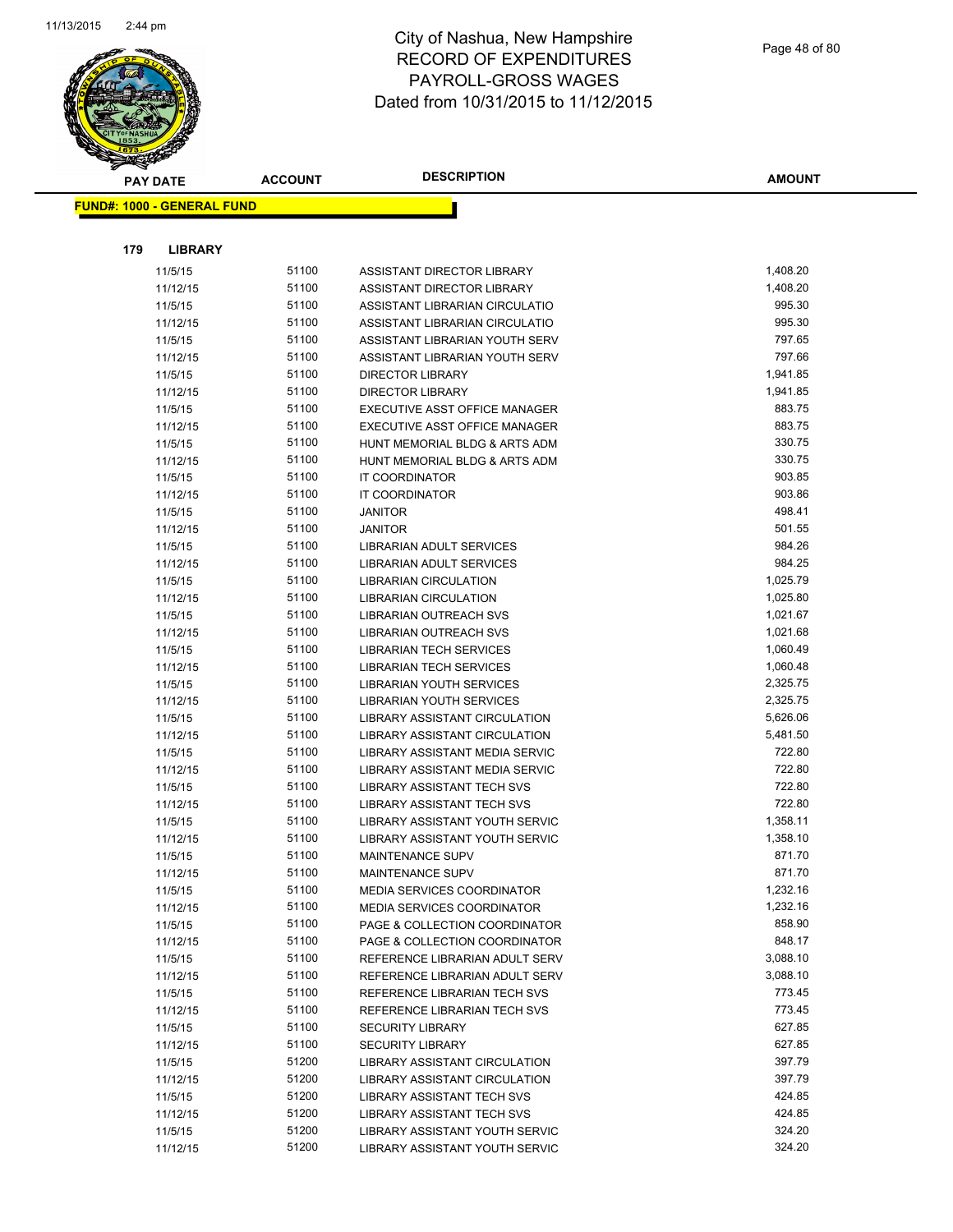

|     | <b>PAY DATE</b>                   | <b>ACCOUNT</b>                           | <b>DESCRIPTION</b>               | <b>AMOUNT</b> |
|-----|-----------------------------------|------------------------------------------|----------------------------------|---------------|
|     | <b>FUND#: 1000 - GENERAL FUND</b> |                                          |                                  |               |
|     |                                   |                                          |                                  |               |
| 179 | <b>LIBRARY</b>                    |                                          |                                  |               |
|     | 11/5/15                           | 51200                                    | LIBRARY PAGE YOUTH SERVICES      | 461.74        |
|     | 11/12/15                          | 51200                                    | LIBRARY PAGE YOUTH SERVICES      | 307.44        |
|     | 11/5/15                           | 51200                                    | <b>LIBRARY PAGES CIRCULATION</b> | 419.21        |
|     | 11/12/15                          | 51200                                    | LIBRARY PAGES CIRCULATION        | 419.21        |
|     | 11/5/15                           | 51200                                    | LIBRARY PAGES MEDIA SERVICES     | 408.07        |
|     | 11/12/15                          | 51200                                    | LIBRARY PAGES MEDIA SERVICES     | 504.35        |
|     | 11/5/15                           | 51200                                    | PARA DW SPEC ELM                 | 73.36         |
|     | 11/12/15                          | 51200                                    | PARA DW SPEC ELM                 | 73.36         |
|     | 11/5/15                           | 51200                                    | <b>SECURITY LIBRARY</b>          | 360.00        |
|     | 11/12/15                          | 51200                                    | <b>SECURITY LIBRARY</b>          | 360.00        |
|     | 11/5/15                           | 51300                                    | OVERTIME-REGULAR                 | 1,222.14      |
|     | 11/12/15                          | 51300                                    | OVERTIME-REGULAR                 | 1,204.48      |
|     | <b>TOTAL 179 - LIBRARY</b>        |                                          |                                  | \$69,732.58   |
|     |                                   |                                          |                                  |               |
| 181 |                                   | <b>COMMUNITY DEVELOPMENT</b>             |                                  |               |
|     | 11/5/15                           | 51100                                    | ADMINISTRATIVE ASSISTANT II      | 704.60        |
|     | 11/12/15                          | 51100                                    | ADMINISTRATIVE ASSISTANT II      | 704.59        |
|     | 11/5/15                           | 51100                                    | DIRECTOR COMMUNITY DEVELOPMENT   | 1,873.50      |
|     | 11/12/15                          | 51100                                    | DIRECTOR COMMUNITY DEVELOPMENT   | 1,873.50      |
|     | 11/5/15                           | 51200                                    | ADMINISTRATIVE ASSISTANT I       | 374.31        |
|     | 11/12/15                          | 51200                                    | ADMINISTRATIVE ASSISTANT I       | 355.59        |
|     | 11/5/15                           | 51400                                    | WAGES TEMP-SEASONAL              | 100.00        |
|     | 11/12/15                          | 51400                                    | <b>WAGES TEMP-SEASONAL</b>       | 100.00        |
|     |                                   | <b>TOTAL 181 - COMMUNITY DEVELOPMENT</b> |                                  | \$6,086.09    |
| 182 | <b>PLANNING &amp; ZONING</b>      |                                          |                                  |               |
|     | 11/5/15                           | 51100                                    | DEPARTMENT COORDINATOR           | 957.65        |
|     | 11/12/15                          | 51100                                    | DEPARTMENT COORDINATOR           | 957.65        |
|     | 11/5/15                           | 51100                                    | <b>DEPUTY PLANNING MANAGER</b>   | 1,384.10      |
|     | 11/12/15                          | 51100                                    | DEPUTY PLANNING MANAGER          | 1,384.10      |
|     | 11/5/15                           | 51100                                    | MANAGER PLANNING DEPT            | 1,935.50      |
|     | 11/12/15                          | 51100                                    | MANAGER PLANNING DEPT            | 1,935.50      |
|     |                                   | 51100                                    |                                  | 1,757.20      |
|     | 11/5/15<br>11/12/15               | 51100                                    | PLANNER I<br>PLANNER I           | 1,757.20      |
|     |                                   | 51100                                    |                                  | 722.30        |
|     | 11/5/15                           |                                          | ZONING COORDINATOR               |               |
|     | 11/12/15                          | 51100                                    | ZONING COORDINATOR               | 722.30        |
|     |                                   | <b>TOTAL 182 - PLANNING &amp; ZONING</b> |                                  | \$13,513.50   |
| 183 |                                   | <b>ECONOMIC DEVELOPMENT</b>              |                                  |               |
|     | 11/5/15                           | 51100                                    | <b>ECONOMIC DEV DIRECTOR</b>     | 1,929.25      |
|     | 11/12/15                          | 51100                                    | ECONOMIC DEV DIRECTOR            | 1,929.25      |
|     |                                   | <b>TOTAL 183 - ECONOMIC DEVELOPMENT</b>  |                                  | \$3,858.50    |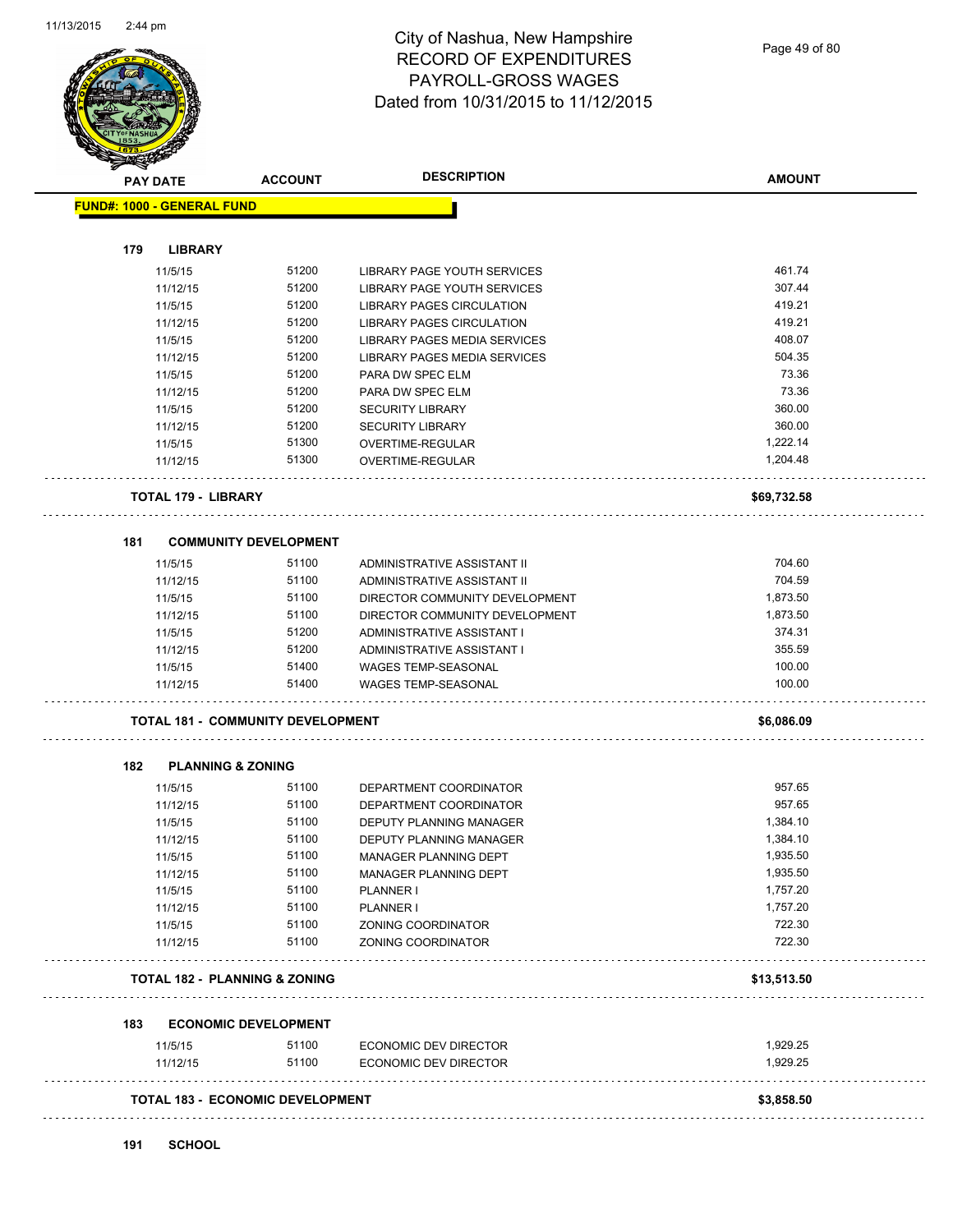

|     | <b>PAY DATE</b>                   | <b>ACCOUNT</b> | <b>DESCRIPTION</b>                                           | <b>AMOUNT</b>        |
|-----|-----------------------------------|----------------|--------------------------------------------------------------|----------------------|
|     | <b>FUND#: 1000 - GENERAL FUND</b> |                |                                                              |                      |
|     |                                   |                |                                                              |                      |
| 191 | <b>SCHOOL</b>                     |                |                                                              |                      |
|     |                                   |                |                                                              |                      |
|     | 11/5/15                           | 51100          | ASSISTANT DIRECTOR BUSINESS                                  | 2,971.10             |
|     | 11/5/15                           | 51100          | ASSISTANT PRINCIPAL AMH                                      | 2,807.70             |
|     | 11/5/15                           | 51100          | ASSISTANT PRINCIPAL BIC                                      | 3,000.00             |
|     | 11/5/15                           | 51100          | ASSISTANT PRINCIPAL BIR                                      | 1,403.80             |
|     | 11/5/15                           | 51100          | ASSISTANT PRINCIPAL BRO                                      | 1,451.90             |
|     | 11/5/15                           | 51100          | ASSISTANT PRINCIPAL CHARL                                    | 3,048.10             |
|     | 11/5/15                           | 51100<br>51100 | ASSISTANT PRINCIPAL DR CRSP                                  | 1,475.90             |
|     | 11/5/15                           | 51100          | ASSISTANT PRINCIPAL ELM                                      | 6,730.80<br>3,048.10 |
|     | 11/5/15                           | 51100          | <b>ASSISTANT PRINCIPAL FES</b>                               | 3,365.40             |
|     | 11/5/15                           | 51100          | ASSISTANT PRINCIPAL FMS                                      | 2,903.80             |
|     | 11/5/15                           | 51100          | ASSISTANT PRINCIPAL LEDGE<br>ASSISTANT PRINCIPAL MDE         | 3,048.10             |
|     | 11/5/15<br>11/5/15                | 51100          | ASSISTANT PRINCIPAL MTP                                      | 2,951.90             |
|     | 11/5/15                           | 51100          | ASSISTANT PRINCIPAL NHN                                      | 12,536.00            |
|     | 11/5/15                           | 51100          | ASSISTANT PRINCIPAL NHS                                      | 12,829.10            |
|     | 11/5/15                           | 51100          | ASSISTANT PRINCIPAL PMS                                      | 3,365.40             |
|     | 11/5/15                           | 51100          | ASSISTANT PRINCIPAL SHE                                      | 1,451.90             |
|     | 11/5/15                           | 51100          | ASSISTANT SUPERINTENDENT                                     | 8,484.50             |
|     | 11/5/15                           | 51100          | ASST DIRECTOR PLANT OPS                                      | 4,470.90             |
|     | 11/5/15                           | 51100          | <b>ASST DIRECTOR SPED</b>                                    | 6,243.60             |
|     | 11/5/15                           | 51100          | ASST SYSTEMS ADMIN FULL YEAR                                 | 15,565.79            |
|     | 11/12/15                          | 51100          | ASST SYSTEMS ADMIN FULL YEAR                                 | 165.19               |
|     | 11/5/15                           | 51100          | ASST SYSTEMS ADMIN SCH YEAR                                  | 781.45               |
|     | 11/12/15                          | 51100          | ASST SYSTEMS ADMIN SCH YEAR                                  | 625.16               |
|     | 11/5/15                           | 51100          | <b>ATTENDANCE OFFICER</b>                                    | 2,331.50             |
|     | 11/5/15                           | 51100          | CAREER CENTER COORD NHN                                      | 1,518.30             |
|     | 11/5/15                           | 51100          | CHIEF OPERATING OFFICER                                      | 4,044.00             |
|     | 11/5/15                           | 51100          | CLERICAL ACADEMY NHN                                         | 3,348.09             |
|     | 11/12/15                          | 51100          | CLERICAL ACADEMY NHN                                         | 3,037.40             |
|     | 11/5/15                           | 51100          | <b>CLERICAL ACADEMY NHS</b>                                  | 2,102.21             |
|     | 11/12/15                          | 51100          | <b>CLERICAL ACADEMY NHS</b>                                  | 2,107.27             |
|     | 11/5/15                           | 51100          | CLERICAL ADULT ED NHN                                        | 751.03               |
|     | 11/12/15                          | 51100          | CLERICAL ADULT ED NHN                                        | 749.15               |
|     | 11/5/15                           | 51100          | <b>CLERICAL ASST SUPER SUP</b>                               | 1,977.57             |
|     | 11/12/15                          | 51100          | CLERICAL ASST SUPER SUP                                      | 1,981.82             |
|     | 11/5/15                           | 51100          | CLERICAL ATHLETIC NHN                                        | 721.15               |
|     | 11/12/15                          | 51100          | CLERICAL ATHLETIC NHN                                        | 721.15               |
|     | 11/5/15                           | 51100          | CLERICAL ATHLETIC NHS                                        | 745.15               |
|     | 11/12/15                          | 51100          | CLERICAL ATHLETIC NHS                                        | 745.15               |
|     | 11/5/15                           | 51100          | <b>CLERICAL BUSINESS</b>                                     | 3,718.20             |
|     | 11/12/15                          | 51100          | <b>CLERICAL BUSINESS</b>                                     | 3,718.20             |
|     | 11/5/15                           | 51100          | CLERICAL CHIEF OP OFFICER SUP                                | 816.09               |
|     | 11/12/15                          | 51100          | CLERICAL CHIEF OP OFFICER SUP                                | 816.08               |
|     | 11/5/15                           | 51100          | <b>CLERICAL CTE NHS</b>                                      | 756.40               |
|     | 11/12/15                          | 51100          | <b>CLERICAL CTE NHS</b>                                      | 756.40               |
|     | 11/5/15                           | 51100          | <b>CLERICAL GUIDANCE ELM</b>                                 | 756.39               |
|     | 11/12/15                          | 51100          | CLERICAL GUIDANCE ELM                                        | 756.40               |
|     | 11/5/15                           | 51100<br>51100 | <b>CLERICAL GUIDANCE NHN</b>                                 | 2,016.65<br>2,008.07 |
|     | 11/12/15<br>11/5/15               | 51100          | <b>CLERICAL GUIDANCE NHN</b><br><b>CLERICAL GUIDANCE NHS</b> | 2,108.90             |
|     | 11/12/15                          | 51100          | CLERICAL GUIDANCE NHS                                        | 1,984.63             |
|     | 11/5/15                           | 51100          | CLERICAL HUMAN RESOURCES                                     | 2,110.19             |
|     |                                   |                |                                                              |                      |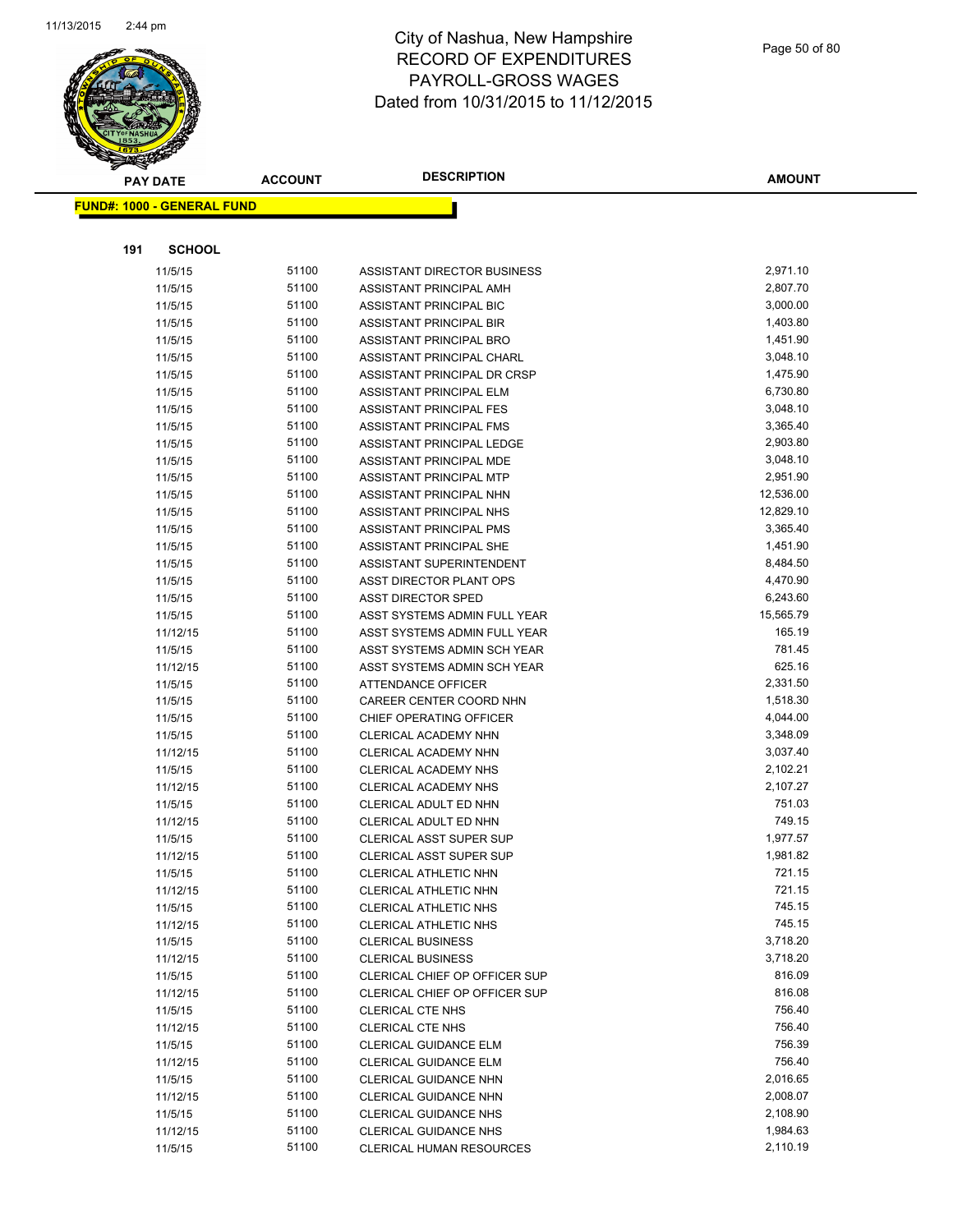

|     | <b>PAY DATE</b>                   | <b>ACCOUNT</b> | <b>DESCRIPTION</b>                                         | <b>AMOUNT</b>    |
|-----|-----------------------------------|----------------|------------------------------------------------------------|------------------|
|     | <b>FUND#: 1000 - GENERAL FUND</b> |                |                                                            |                  |
|     |                                   |                |                                                            |                  |
|     |                                   |                |                                                            |                  |
| 191 | <b>SCHOOL</b>                     |                |                                                            |                  |
|     | 11/12/15                          | 51100          | <b>CLERICAL HUMAN RESOURCES</b>                            | 2,110.20         |
|     | 11/5/15                           | 51100          | <b>CLERICAL PAYROLL SUP</b>                                | 677.25<br>677.25 |
|     | 11/12/15                          | 51100          | <b>CLERICAL PAYROLL SUP</b>                                |                  |
|     | 11/5/15                           | 51100<br>51100 | <b>CLERICAL PLANT OPS</b>                                  | 677.25<br>677.25 |
|     | 11/12/15<br>11/5/15               | 51100          | <b>CLERICAL PLANT OPS</b><br><b>CLERICAL PRINCIPAL AMH</b> | 1,342.40         |
|     | 11/12/15                          | 51100          | <b>CLERICAL PRINCIPAL AMH</b>                              | 1,329.75         |
|     | 11/5/15                           | 51100          | <b>CLERICAL PRINCIPAL BIC</b>                              | 1,365.04         |
|     | 11/12/15                          | 51100          | <b>CLERICAL PRINCIPAL BIC</b>                              | 1,365.05         |
|     | 11/5/15                           | 51100          | <b>CLERICAL PRINCIPAL BIR</b>                              | 1,472.46         |
|     | 11/12/15                          | 51100          | <b>CLERICAL PRINCIPAL BIR</b>                              | 1,512.80         |
|     | 11/5/15                           | 51100          | <b>CLERICAL PRINCIPAL BRO</b>                              | 1,512.80         |
|     | 11/12/15                          | 51100          | <b>CLERICAL PRINCIPAL BRO</b>                              | 1,512.80         |
|     | 11/5/15                           | 51100          | CLERICAL PRINCIPAL CHA                                     | 1,354.50         |
|     | 11/12/15                          | 51100          | CLERICAL PRINCIPAL CHA                                     | 1,354.51         |
|     | 11/5/15                           | 51100          | <b>CLERICAL PRINCIPAL DRC</b>                              | 709.90           |
|     | 11/12/15                          | 51100          | <b>CLERICAL PRINCIPAL DRC</b>                              | 709.90           |
|     | 11/5/15                           | 51100          | <b>CLERICAL PRINCIPAL ELM</b>                              | 2,756.69         |
|     | 11/12/15                          | 51100          | <b>CLERICAL PRINCIPAL ELM</b>                              | 2,714.68         |
|     | 11/5/15                           | 51100          | <b>CLERICAL PRINCIPAL FES</b>                              | 1,466.30         |
|     | 11/12/15                          | 51100          | <b>CLERICAL PRINCIPAL FES</b>                              | 1,466.30         |
|     | 11/5/15                           | 51100          | <b>CLERICAL PRINCIPAL FMS</b>                              | 2,211.45         |
|     | 11/12/15                          | 51100          | <b>CLERICAL PRINCIPAL FMS</b>                              | 2,211.45         |
|     | 11/5/15                           | 51100          | <b>CLERICAL PRINCIPAL LDG</b>                              | 1,377.68         |
|     | 11/12/15                          | 51100          | <b>CLERICAL PRINCIPAL LDG</b>                              | 1,387.15         |
|     | 11/5/15                           | 51100          | CLERICAL PRINCIPAL MDE                                     | 1,501.55         |
|     | 11/12/15                          | 51100          | <b>CLERICAL PRINCIPAL MDE</b>                              | 1,501.55         |
|     | 11/5/15                           | 51100          | <b>CLERICAL PRINCIPAL MTP</b>                              | 1,431.05         |
|     | 11/12/15                          | 51100          | <b>CLERICAL PRINCIPAL MTP</b>                              | 1,431.05         |
|     | 11/5/15                           | 51100          | CLERICAL PRINCIPAL NHN                                     | 1,377.68         |
|     | 11/12/15                          | 51100          | <b>CLERICAL PRINCIPAL NHN</b>                              | 1,387.16         |
|     | 11/5/15                           | 51100          | <b>CLERICAL PRINCIPAL NHS</b>                              | 1,478.93         |
|     | 11/12/15                          | 51100          | <b>CLERICAL PRINCIPAL NHS</b>                              | 2,117.30         |
|     | 11/5/15                           | 51100          | <b>CLERICAL PRINCIPAL NSE</b>                              | 1,501.55         |
|     | 11/12/15                          | 51100          | CLERICAL PRINCIPAL NSE                                     | 1,501.55         |
|     | 11/5/15                           | 51100          | <b>CLERICAL PRINCIPAL PMS</b>                              | 2,032.95         |
|     | 11/12/15                          | 51100          | <b>CLERICAL PRINCIPAL PMS</b>                              | 2,032.94         |
|     | 11/5/15                           | 51100          | <b>CLERICAL PRINCIPAL SHE</b>                              | 1,512.80         |
|     | 11/12/15                          | 51100          | CLERICAL PRINCIPAL SHE                                     | 1,512.79         |
|     | 11/5/15                           | 51100          | CLERICAL RECEPTIONIST NHN                                  | 756.40           |
|     | 11/12/15                          | 51100          | CLERICAL RECEPTIONIST NHN                                  | 736.22           |
|     | 11/5/15                           | 51100          | CLERICAL RECEPTIONIST NHS                                  | 709.90           |
|     | 11/12/15                          | 51100          | <b>CLERICAL RECEPTIONIST NHS</b>                           | 709.90           |
|     | 11/5/15                           | 51100          | CLERICAL SPECIAL ED NHN                                    | 643.90           |
|     | 11/12/15                          | 51100          | CLERICAL SPECIAL ED NHN                                    | 643.90           |
|     | 11/5/15                           | 51100          | CLERICAL SPECIAL ED NHS                                    | 643.90           |
|     | 11/12/15                          | 51100          | CLERICAL SPECIAL ED NHS                                    | 631.02           |
|     | 11/5/15                           | 51100          | CLERICAL SPECIAL ED SUP                                    | 1,497.67         |
|     | 11/12/15                          | 51100          | CLERICAL SPECIAL ED SUP                                    | 1,512.80         |
|     | 11/5/15                           | 51100          | CLERICAL STUDENT SERV SUP                                  | 805.30           |
|     | 11/12/15                          | 51100          | CLERICAL STUDENT SERV SUP                                  | 805.30           |
|     | 11/5/15                           | 51100          | <b>CLERICAL SUPERINTENDANT SUP</b>                         | 1,692.30         |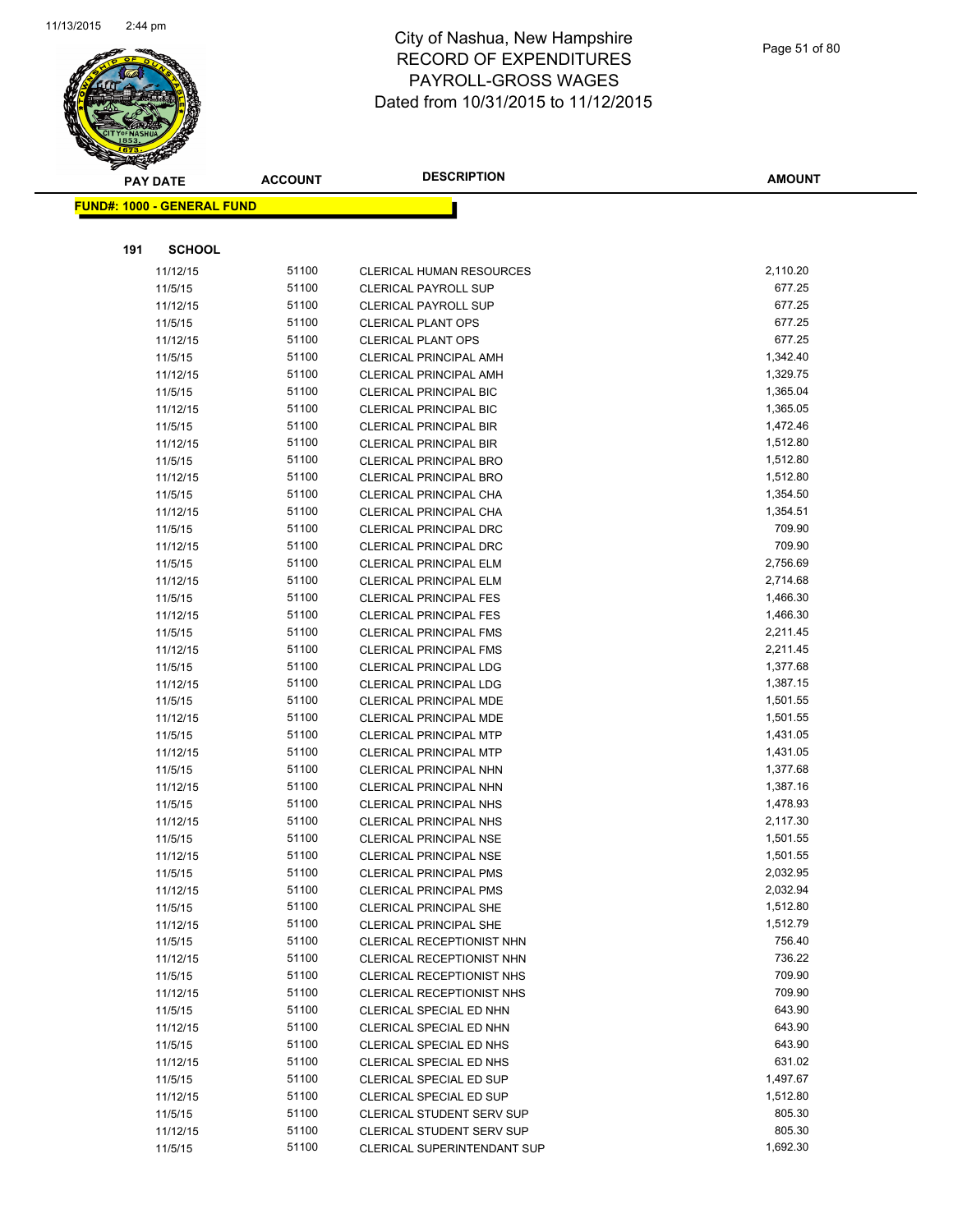

|     | <b>PAY DATE</b>                   | <b>ACCOUNT</b> | <b>DESCRIPTION</b>                                        | <b>AMOUNT</b>        |
|-----|-----------------------------------|----------------|-----------------------------------------------------------|----------------------|
|     | <b>FUND#: 1000 - GENERAL FUND</b> |                |                                                           |                      |
|     |                                   |                |                                                           |                      |
|     |                                   |                |                                                           |                      |
| 191 | <b>SCHOOL</b>                     |                |                                                           |                      |
|     | 11/5/15                           | 51100          | <b>CLERICAL TRANSPORTATION SUP</b>                        | 618.14               |
|     | 11/12/15                          | 51100          | <b>CLERICAL TRANSPORTATION SUP</b>                        | 390.62               |
|     | 11/5/15                           | 51100          | <b>CURRICULUM SUPERVISOR</b>                              | 5,772.90             |
|     | 11/5/15                           | 51100          | <b>CUSTODIAN AMH</b>                                      | 2,084.40             |
|     | 11/12/15                          | 51100          | <b>CUSTODIAN AMH</b>                                      | 2,084.40             |
|     | 11/5/15                           | 51100          | <b>CUSTODIAN ASST HEAD ELM</b>                            | 791.20               |
|     | 11/12/15                          | 51100          | <b>CUSTODIAN ASST HEAD ELM</b>                            | 791.20               |
|     | 11/5/15                           | 51100          | <b>CUSTODIAN ASST HEAD FMS</b>                            | 791.20               |
|     | 11/12/15                          | 51100          | <b>CUSTODIAN ASST HEAD FMS</b>                            | 791.20               |
|     | 11/5/15                           | 51100          | <b>CUSTODIAN ASST HEAD NHN</b>                            | 1,736.80             |
|     | 11/12/15                          | 51100<br>51100 | <b>CUSTODIAN ASST HEAD NHN</b>                            | 1,789.99<br>1,736.80 |
|     | 11/5/15<br>11/12/15               | 51100          | <b>CUSTODIAN ASST HEAD NHS</b><br>CUSTODIAN ASST HEAD NHS | 1,665.88             |
|     | 11/5/15                           | 51100          | <b>CUSTODIAN ASST HEAD PMS</b>                            | 791.20               |
|     | 11/12/15                          | 51100          | <b>CUSTODIAN ASST HEAD PMS</b>                            | 870.32               |
|     | 11/5/15                           | 51100          | <b>CUSTODIAN BIC</b>                                      | 2,084.40             |
|     | 11/12/15                          | 51100          | <b>CUSTODIAN BIC</b>                                      | 2,084.40             |
|     | 11/5/15                           | 51100          | <b>CUSTODIAN BIR</b>                                      | 2,084.40             |
|     | 11/12/15                          | 51100          | <b>CUSTODIAN BIR</b>                                      | 2,084.40             |
|     | 11/5/15                           | 51100          | <b>CUSTODIAN BRO</b>                                      | 1,385.26             |
|     | 11/12/15                          | 51100          | <b>CUSTODIAN BRO</b>                                      | 1,441.71             |
|     | 11/5/15                           | 51100          | <b>CUSTODIAN CHA</b>                                      | 1,397.60             |
|     | 11/12/15                          | 51100          | <b>CUSTODIAN CHA</b>                                      | 1,397.60             |
|     | 11/5/15                           | 51100          | <b>CUSTODIAN DRC</b>                                      | 1,389.60             |
|     | 11/12/15                          | 51100          | <b>CUSTODIAN DRC</b>                                      | 1,389.60             |
|     | 11/5/15                           | 51100          | <b>CUSTODIAN ELM</b>                                      | 5,648.00             |
|     | 11/12/15                          | 51100          | <b>CUSTODIAN ELM</b>                                      | 5,643.67             |
|     | 11/5/15                           | 51100          | <b>CUSTODIAN FES</b>                                      | 1,389.60             |
|     | 11/12/15                          | 51100          | <b>CUSTODIAN FES</b>                                      | 1,389.61             |
|     | 11/5/15                           | 51100          | <b>CUSTODIAN FMS</b>                                      | 2,779.20             |
|     | 11/12/15                          | 51100          | <b>CUSTODIAN FMS</b>                                      | 2,779.20             |
|     | 11/5/15                           | 51100          | <b>CUSTODIAN HEAD AMH</b>                                 | 791.20               |
|     | 11/12/15                          | 51100          | <b>CUSTODIAN HEAD AMH</b>                                 | 791.20               |
|     | 11/5/15                           | 51100          | <b>CUSTODIAN HEAD BIC</b>                                 | 791.20               |
|     | 11/12/15                          | 51100          | <b>CUSTODIAN HEAD BIC</b>                                 | 899.99               |
|     | 11/5/15                           | 51100          | <b>CUSTODIAN HEAD BIR</b>                                 | 791.20               |
|     | 11/12/15                          | 51100          | <b>CUSTODIAN HEAD BIR</b>                                 | 791.20               |
|     | 11/5/15                           | 51100          | <b>CUSTODIAN HEAD BRO</b>                                 | 791.20               |
|     | 11/12/15                          | 51100          | <b>CUSTODIAN HEAD BRO</b>                                 | 791.20               |
|     | 11/5/15                           | 51100          | <b>CUSTODIAN HEAD CHA</b>                                 | 791.20               |
|     | 11/12/15                          | 51100          | <b>CUSTODIAN HEAD CHA</b>                                 | 791.20               |
|     | 11/5/15                           | 51100          | <b>CUSTODIAN HEAD DRC</b>                                 | 692.56               |
|     | 11/12/15                          | 51100          | <b>CUSTODIAN HEAD DRC</b>                                 | 791.20               |
|     | 11/5/15                           | 51100          | <b>CUSTODIAN HEAD ELM</b>                                 | 937.60               |
|     | 11/12/15                          | 51100          | <b>CUSTODIAN HEAD ELM</b>                                 | 937.60               |
|     | 11/5/15                           | 51100          | <b>CUSTODIAN HEAD FES</b>                                 | 791.20               |
|     | 11/12/15                          | 51100          | <b>CUSTODIAN HEAD FES</b>                                 | 791.20               |
|     | 11/5/15                           | 51100          | <b>CUSTODIAN HEAD FMS</b>                                 | 937.60               |
|     | 11/12/15                          | 51100          | <b>CUSTODIAN HEAD FMS</b>                                 | 937.60<br>791.20     |
|     | 11/5/15                           | 51100          | <b>CUSTODIAN HEAD LDG</b><br><b>CUSTODIAN HEAD LDG</b>    | 791.20               |
|     | 11/12/15                          | 51100<br>51100 |                                                           | 791.20               |
|     | 11/5/15                           |                | <b>CUSTODIAN HEAD MDE</b>                                 |                      |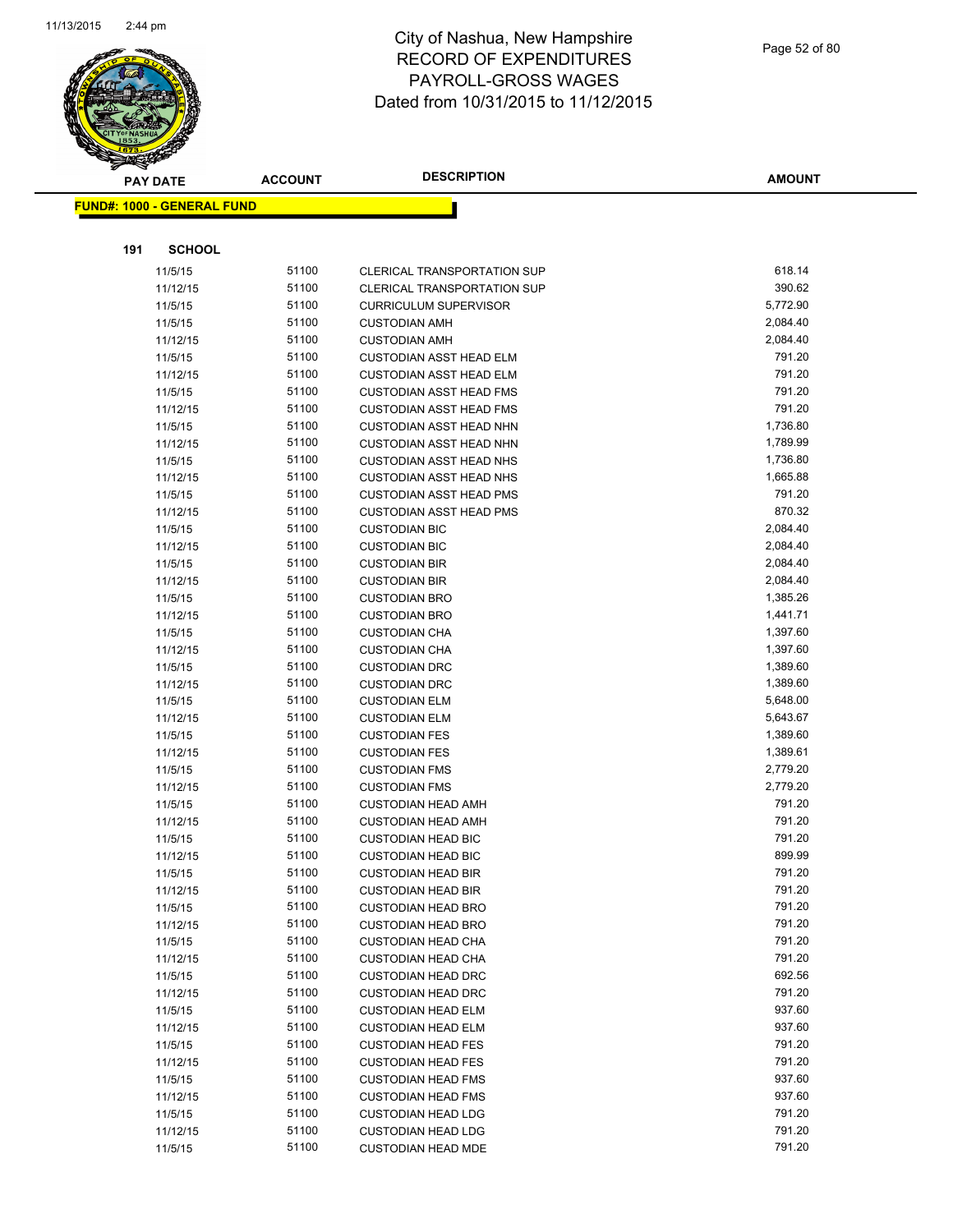

Page 53 of 80

|     | <b>PAY DATE</b>                   | <b>ACCOUNT</b> | <b>DESCRIPTION</b>                                             | <b>AMOUNT</b>    |
|-----|-----------------------------------|----------------|----------------------------------------------------------------|------------------|
|     | <b>FUND#: 1000 - GENERAL FUND</b> |                |                                                                |                  |
|     |                                   |                |                                                                |                  |
| 191 | <b>SCHOOL</b>                     |                |                                                                |                  |
|     |                                   | 51100          |                                                                | 791.20           |
|     | 11/12/15<br>11/5/15               | 51100          | <b>CUSTODIAN HEAD MDE</b>                                      | 791.20           |
|     |                                   | 51100          | <b>CUSTODIAN HEAD MTP</b>                                      | 943.20           |
|     | 11/5/15<br>11/12/15               | 51100          | <b>CUSTODIAN HEAD NHN</b><br><b>CUSTODIAN HEAD NHN</b>         | 943.20           |
|     | 11/5/15                           | 51100          | <b>CUSTODIAN HEAD NHS</b>                                      | 943.20           |
|     | 11/12/15                          | 51100          | <b>CUSTODIAN HEAD NHS</b>                                      | 943.20           |
|     | 11/5/15                           | 51100          | <b>CUSTODIAN HEAD NSE</b>                                      | 791.20           |
|     | 11/12/15                          | 51100          | <b>CUSTODIAN HEAD NSE</b>                                      | 791.20           |
|     | 11/5/15                           | 51100          | <b>CUSTODIAN HEAD PMS</b>                                      | 750.08           |
|     | 11/12/15                          | 51100          | <b>CUSTODIAN HEAD PMS</b>                                      | 931.74           |
|     | 11/5/15                           | 51100          | <b>CUSTODIAN HEAD SHE</b>                                      | 197.80           |
|     | 11/12/15                          | 51100          | <b>CUSTODIAN HEAD SHE</b>                                      | 197.80           |
|     | 11/5/15                           | 51100          | <b>CUSTODIAN LDG</b>                                           | 1,389.60         |
|     | 11/12/15                          | 51100          | <b>CUSTODIAN LDG</b>                                           | 1,389.60         |
|     | 11/5/15                           | 51100          | <b>CUSTODIAN MDE</b>                                           | 977.05           |
|     | 11/12/15                          | 51100          | <b>CUSTODIAN MDE</b>                                           | 977.05           |
|     | 11/5/15                           | 51100          | <b>CUSTODIAN MTP</b>                                           | 1,486.00         |
|     | 11/12/15                          | 51100          | <b>CUSTODIAN MTP</b>                                           | 1,486.00         |
|     | 11/5/15                           | 51100          | <b>CUSTODIAN NHN</b>                                           | 9,713.65         |
|     | 11/12/15                          | 51100          | <b>CUSTODIAN NHN</b>                                           | 9,748.80         |
|     | 11/5/15                           | 51100          | <b>CUSTODIAN NHS</b>                                           | 9,791.30         |
|     | 11/12/15                          | 51100          | <b>CUSTODIAN NHS</b>                                           | 9,834.76         |
|     | 11/5/15                           | 51100          | <b>CUSTODIAN NSE</b>                                           | 1,389.60         |
|     | 11/12/15                          | 51100          | <b>CUSTODIAN NSE</b>                                           | 1,389.60         |
|     | 11/5/15                           | 51100          | <b>CUSTODIAN PMS</b>                                           | 2,136.17         |
|     | 11/12/15                          | 51100          | <b>CUSTODIAN PMS</b>                                           | 2,084.40         |
|     | 11/5/15                           | 51100          | <b>CUSTODIAN SHE</b>                                           | 2,180.80         |
|     | 11/12/15                          | 51100          | <b>CUSTODIAN SHE</b>                                           | 2,180.80         |
|     | 11/5/15                           | 51100          | <b>CUSTODIAN SUPERVISOR WPO</b>                                | 2,039.30         |
|     | 11/5/15                           | 51100          | <b>CUSTODIAN WID</b>                                           | 694.80           |
|     | 11/12/15                          | 51100          | <b>CUSTODIAN WID</b>                                           | 694.80           |
|     | 11/5/15                           | 51100          | <b>DATA ANALYST</b>                                            | 1,808.40         |
|     | 11/5/15                           | 51100          | DIRECTOR ADULT ED                                              | 3,160.00         |
|     | 11/5/15                           | 51100          | <b>DIRECTOR ATHLETICS</b>                                      | 3,476.00         |
|     | 11/5/15                           | 51100          | <b>DIRECTOR COM GRANTS</b>                                     | 3,090.10         |
|     | 11/5/15                           | 51100          | <b>DIRECTOR GUIDANCE</b>                                       | 6,029.50         |
|     | 11/5/15                           | 51100          | <b>DIRECTOR HUMAN RESOURCES</b>                                | 3,201.10         |
|     | 11/5/15                           | 51100          | DIRECTOR PLANT OPS                                             | 3,608.20         |
|     | 11/5/15                           | 51100          | DIRECTOR PRE SCHOOL                                            | 2,663.50         |
|     | 11/5/15                           | 51100          | DIRECTOR SPECIAL ED                                            | 3,730.80         |
|     | 11/5/15                           | 51100          | DIRECTOR STUDENT SERVICES                                      | 3,222.00         |
|     | 11/5/15                           | 51100          | DIRECTOR TECHNOLOGY                                            | 4,058.30         |
|     | 11/5/15                           | 51100          | DIRECTOR TRANSPORTATION                                        | 3,067.10         |
|     | 11/5/15                           | 51100          | DIRECTOR VOCATIONAL                                            | 7,084.40         |
|     | 11/5/15                           | 51100          | DW TECHNOLOGY PEER COACH                                       | 2,602.90         |
|     | 11/5/15                           | 51100          | ELL OUTREACH WORKER                                            | 1,611.50         |
|     | 11/5/15                           | 51100          | ELL OUTREACH WORKER HOURLY                                     | 406.25<br>425.00 |
|     | 11/12/15                          | 51100<br>51100 | ELL OUTREACH WORKER HOURLY                                     | 1,823.10         |
|     | 11/5/15                           | 51100          | GUIDANCE COUNSELOR AMH                                         | 1,618.64         |
|     | 11/5/15                           | 51100          | <b>GUIDANCE COUNSELOR BIC</b><br><b>GUIDANCE COUNSELOR BIR</b> | 2,873.00         |
|     | 11/5/15                           | 51100          |                                                                | 1,762.10         |
|     | 11/5/15                           |                | GUIDANCE COUNSELOR BRO                                         |                  |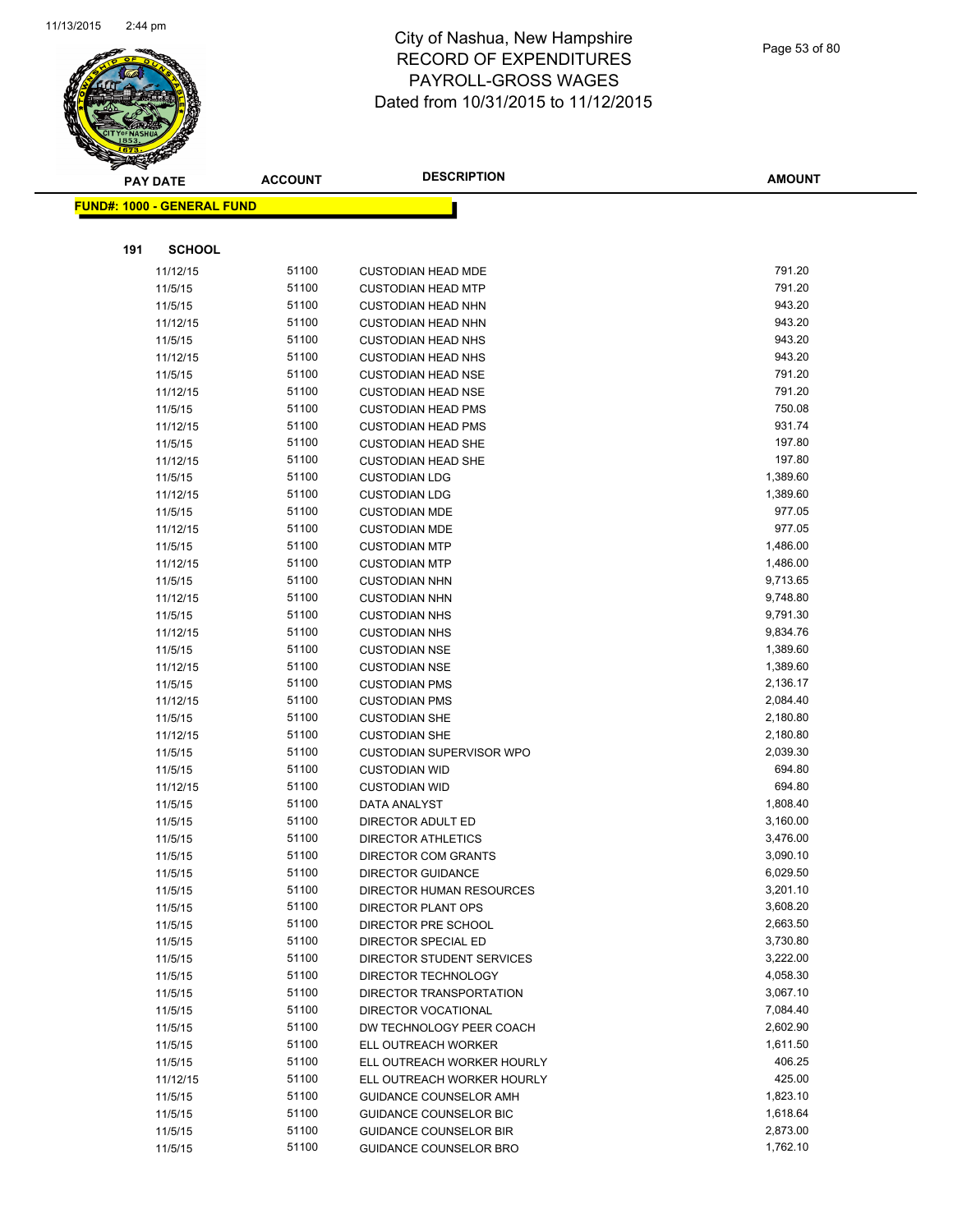

|     | <b>PAY DATE</b>                   |       | <b>DESCRIPTION</b><br><b>ACCOUNT</b> | <b>AMOUNT</b> |  |
|-----|-----------------------------------|-------|--------------------------------------|---------------|--|
|     | <b>FUND#: 1000 - GENERAL FUND</b> |       |                                      |               |  |
|     |                                   |       |                                      |               |  |
|     |                                   |       |                                      |               |  |
| 191 | <b>SCHOOL</b>                     |       |                                      |               |  |
|     | 11/5/15                           | 51100 | GUIDANCE COUNSELOR CHA               | 2,873.00      |  |
|     | 11/5/15                           | 51100 | GUIDANCE COUNSELOR DRC               | 2,782.90      |  |
|     | 11/5/15                           | 51100 | <b>GUIDANCE COUNSELOR ELM</b>        | 11,514.60     |  |
|     | 11/5/15                           | 51100 | <b>GUIDANCE COUNSELOR FES</b>        | 2,782.90      |  |
|     | 11/5/15                           | 51100 | <b>GUIDANCE COUNSELOR FMS</b>        | 5,552.10      |  |
|     | 11/5/15                           | 51100 | <b>GUIDANCE COUNSELOR LDG</b>        | 2,761.40      |  |
|     | 11/5/15                           | 51100 | <b>GUIDANCE COUNSELOR MDE</b>        | 2,289.00      |  |
|     | 11/5/15                           | 51100 | <b>GUIDANCE COUNSELOR MTP</b>        | 2,782.90      |  |
|     | 11/5/15                           | 51100 | GUIDANCE COUNSELOR NHN               | 17,872.20     |  |
|     | 11/5/15                           | 51100 | GUIDANCE COUNSELOR NHS               | 19,374.32     |  |
|     | 11/5/15                           | 51100 | <b>GUIDANCE COUNSELOR NSE</b>        | 2,782.90      |  |
|     | 11/5/15                           | 51100 | <b>GUIDANCE COUNSELOR PMS</b>        | 8,161.00      |  |
|     | 11/5/15                           | 51100 | GUIDANCE COUNSELOR SHE               | 2,674.80      |  |
|     | 11/2/15                           | 51100 | HOME SCHOOL CORD TTI                 | 777.63        |  |
|     | 11/12/15                          | 51100 | HOME SCHOOL CORD TTI                 | 586.04        |  |
|     | 11/5/15                           | 51100 | JOB DEVELOPER SPED NHN               | 2,873.00      |  |
|     | 11/5/15                           | 51100 | <b>LIBRARIAN AMH</b>                 | 2,674.80      |  |
|     | 11/5/15                           | 51100 | <b>LIBRARIAN BIC</b>                 | 1,719.90      |  |
|     | 11/5/15                           | 51100 | <b>LIBRARIAN BIR</b>                 | 1,949.70      |  |
|     | 11/5/15                           | 51100 | <b>LIBRARIAN BRO</b>                 | 1,810.20      |  |
|     | 11/5/15                           | 51100 | <b>LIBRARIAN CHA</b>                 | 2,873.00      |  |
|     | 11/5/15                           | 51100 | <b>LIBRARIAN DRC</b>                 | 2,002.60      |  |
|     | 11/5/15                           | 51100 | <b>LIBRARIAN ELM</b>                 | 1,683.50      |  |
|     | 11/5/15                           | 51100 | <b>LIBRARIAN FES</b>                 | 2,304.10      |  |
|     | 11/5/15                           | 51100 | <b>LIBRARIAN FMS</b>                 | 3,288.90      |  |
|     | 11/5/15                           | 51100 | <b>LIBRARIAN LDG</b>                 | 2,020.40      |  |
|     | 11/5/15                           | 51100 | <b>LIBRARIAN MDE</b>                 | 2,289.00      |  |
|     | 11/5/15                           | 51100 | <b>LIBRARIAN MTP</b>                 | 2,501.80      |  |
|     | 11/5/15                           | 51100 | <b>LIBRARIAN NHN</b>                 | 4,552.60      |  |
|     | 11/5/15                           | 51100 | <b>LIBRARIAN NHS</b>                 | 4,940.10      |  |
|     | 11/5/15                           | 51100 | <b>LIBRARIAN NSE</b>                 | 2,289.00      |  |
|     | 11/5/15                           | 51100 | <b>LIBRARIAN PMS</b>                 | 1,823.10      |  |
|     | 11/5/15                           | 51100 | <b>LIBRARIAN SHE</b>                 | 2,782.90      |  |
|     | 11/5/15                           | 51100 | LICENSED PRACTICAL NURSE AMH         | 1,156.70      |  |
|     | 11/5/15                           | 51100 | LICENSED PRACTICAL NURSE ELM         | 2,748.70      |  |
|     | 11/5/15                           | 51100 | MAINTENANCE ALARM WPO                | 998.80        |  |
|     | 11/12/15                          | 51100 | MAINTENANCE ALARM WPO                | 998.80        |  |
|     | 11/5/15                           | 51100 | MAINTENANCE ASST GRDS WPO            | 951.20        |  |
|     | 11/12/15                          | 51100 | MAINTENANCE ASST GRDS WPO            | 951.20        |  |
|     | 11/5/15                           | 51100 | MAINTENANCE CARPENTER WPO            | 975.60        |  |
|     | 11/12/15                          | 51100 | MAINTENANCE CARPENTER WPO            | 975.60        |  |
|     | 11/5/15                           | 51100 | MAINTENANCE ELECTRICIAN WPO          | 1,997.60      |  |
|     | 11/12/15                          | 51100 | MAINTENANCE ELECTRICIAN WPO          | 1,997.60      |  |
|     | 11/5/15                           | 51100 | MAINTENANCE GRDS FORMEN WPO          | 975.60        |  |
|     | 11/12/15                          | 51100 | MAINTENANCE GRDS FORMEN WPO          | 975.60        |  |
|     | 11/5/15                           | 51100 | MAINTENANCE GROUNDS WPO              | 3,348.81      |  |
|     | 11/12/15                          | 51100 | MAINTENANCE GROUNDS WPO              | 3,348.80      |  |
|     | 11/5/15                           | 51100 | MAINTENANCE HVAC WPO                 | 2,930.80      |  |
|     | 11/12/15                          | 51100 | MAINTENANCE HVAC WPO                 | 2,930.80      |  |
|     | 11/5/15                           | 51100 | MAINTENANCE MESSENGER WPO            | 937.60        |  |
|     | 11/12/15                          | 51100 | MAINTENANCE MESSENGER WPO            | 937.60        |  |
|     | 11/5/15                           | 51100 | MAINTENANCE PLUMBER WPO              | 1,002.80      |  |
|     |                                   |       |                                      |               |  |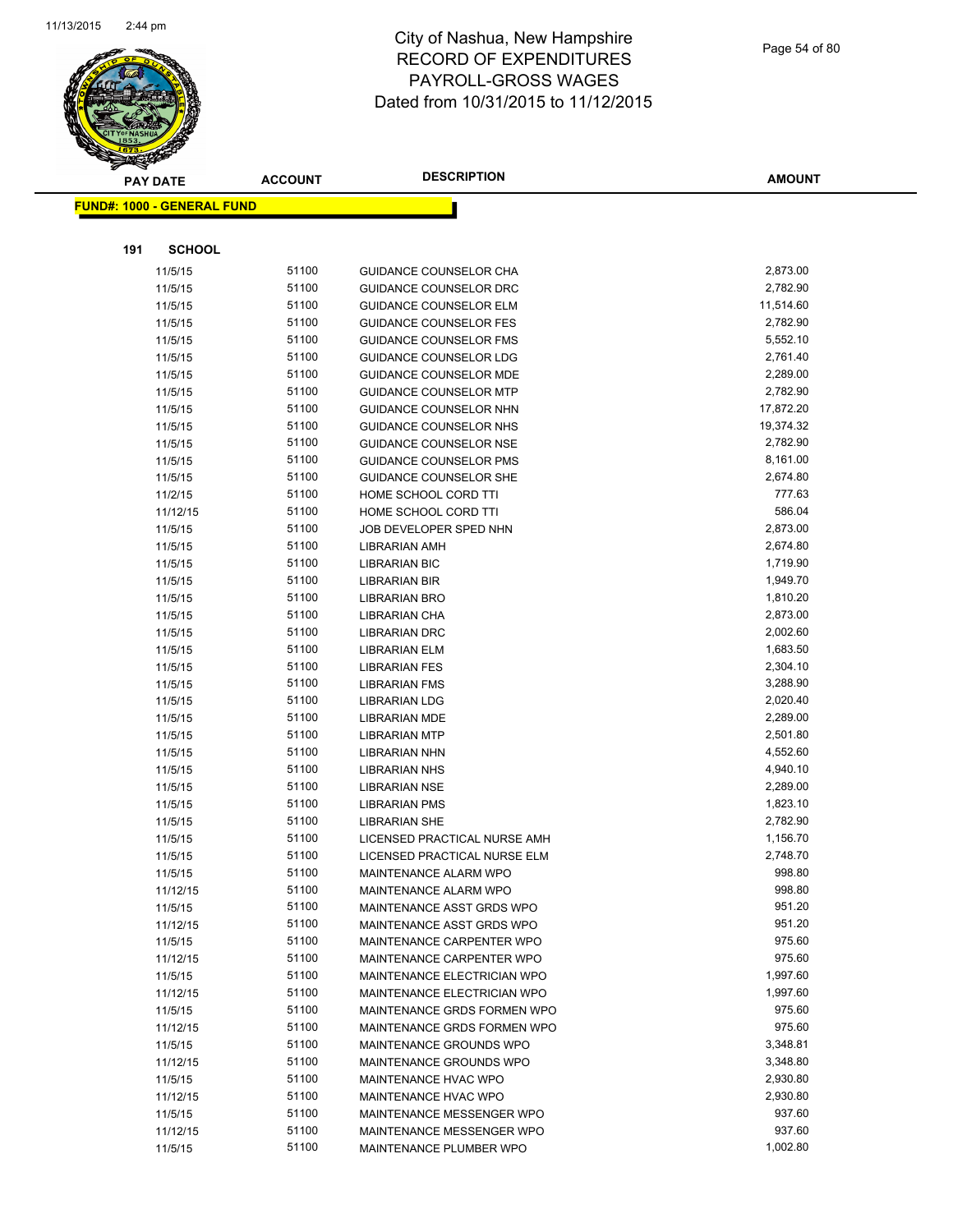

|     | <b>PAY DATE</b>                   | <b>ACCOUNT</b> | <b>DESCRIPTION</b>                                | <b>AMOUNT</b> |
|-----|-----------------------------------|----------------|---------------------------------------------------|---------------|
|     | <b>FUND#: 1000 - GENERAL FUND</b> |                |                                                   |               |
|     |                                   |                |                                                   |               |
| 191 | <b>SCHOOL</b>                     |                |                                                   |               |
|     |                                   | 51100          |                                                   | 1,002.80      |
|     | 11/12/15<br>10/30/15              | 51100          | MAINTENANCE PLUMBER WPO<br>MAINTENANCE TRADES WPO | 48.40         |
|     |                                   | 51100          |                                                   | 3,894.24      |
|     | 11/5/15<br>11/12/15               | 51100          | MAINTENANCE TRADES WPO<br>MAINTENANCE TRADES WPO  | 3,932.96      |
|     | 11/5/15                           | 51100          | MARKETING TEACHER NHS                             | 2,289.00      |
|     | 11/5/15                           | 51100          | <b>NURSE AMH</b>                                  | 2,550.80      |
|     | 11/5/15                           | 51100          | <b>NURSE BIC</b>                                  | 1,957.13      |
|     | 11/5/15                           | 51100          | <b>NURSE BIR</b>                                  | 2,012.00      |
|     | 11/5/15                           | 51100          | <b>NURSE BRO</b>                                  | 2,250.00      |
|     | 11/5/15                           | 51100          | <b>NURSE CHA</b>                                  | 2,550.80      |
|     | 11/5/15                           | 51100          | <b>NURSE DRC</b>                                  | 2,550.80      |
|     | 11/5/15                           | 51100          | <b>NURSE ELM</b>                                  | 3,014.60      |
|     | 11/5/15                           | 51100          | <b>NURSE FES</b>                                  | 2,451.80      |
|     | 11/5/15                           | 51100          | <b>NURSE FMS</b>                                  | 2,550.80      |
|     | 11/5/15                           | 51100          | <b>NURSE LDG</b>                                  | 2,012.00      |
|     | 11/5/15                           | 51100          | <b>NURSE MDE</b>                                  | 2,550.80      |
|     | 11/5/15                           | 51100          | <b>NURSE MTP</b>                                  | 1,649.80      |
|     | 11/5/15                           | 51100          | <b>NURSE NHN</b>                                  | 5,002.60      |
|     | 11/5/15                           | 51100          | <b>NURSE NHS</b>                                  | 5,101.60      |
|     | 11/5/15                           | 51100          | <b>NURSE NSE</b>                                  | 2,451.80      |
|     | 11/5/15                           | 51100          | <b>NURSE PMS</b>                                  | 5,201.60      |
|     | 11/5/15                           | 51100          | <b>NURSE SHE</b>                                  | 3,014.60      |
|     | 11/5/15                           | 51100          | OFFICE MANAGER BUSINESS                           | 2,453.60      |
|     | 11/5/15                           | 51100          | OFFICE MANAGER HUMAN RESOURCES                    | 1,777.50      |
|     | 11/5/15                           | 51100          | OFFICE MANAGER PLANT OPS                          | 958.10        |
|     | 11/5/15                           | 51100          | OFFICE MANAGER SPED                               | 1,880.80      |
|     | 11/5/15                           | 51100          | OUT DISTRICT COORDINATOR                          | 3,188.80      |
|     | 11/5/15                           | 51100          | PARA ALT AMH                                      | 586.85        |
|     | 11/12/15                          | 51100          | PARA ALT AMH                                      | 456.44        |
|     | 11/5/15                           | 51100          | PARA ALT DRC                                      | 432.76        |
|     | 11/12/15                          | 51100          | PARA ALT DRC                                      | 345.51        |
|     | 11/5/15                           | 51100          | PARA ALT FMS                                      | 591.51        |
|     | 11/12/15                          | 51100          | PARA ALT FMS                                      | 475.08        |
|     | 11/5/15                           | 51100          | PARA ALT LDG                                      | 563.56        |
|     | 11/12/15                          | 51100          | PARA ALT LDG                                      | 447.12        |
|     | 11/5/15                           | 51100          | PARA ALT MTP                                      | 502.14        |
|     | 11/12/15                          | 51100          | PARA ALT MTP                                      | 335.04        |
|     | 11/5/15                           | 51100          | PARA ALT PMS                                      | 484.40        |
|     | 11/12/15                          | 51100          | PARA ALT PMS                                      | 387.52        |
|     | 11/5/15                           | 51100          | PARA AMH ELL                                      | 930.43        |
|     | 11/12/15                          | 51100          | PARA AMH ELL                                      | 746.37        |
|     | 11/5/15                           | 51100          | PARA DW SPEC ED AMH                               | 8,775.76      |
|     | 11/12/15                          | 51100          | PARA DW SPEC ED AMH                               | 7,023.85      |
|     | 11/5/15                           | 51100          | PARA DW SPEC ED BIR                               | 1,456.34      |
|     | 11/12/15                          | 51100          | PARA DW SPEC ED BIR                               | 1,148.08      |
|     | 11/5/15                           | 51100          | PARA DW SPEC ED BRO                               | 4,217.05      |
|     | 11/12/15                          | 51100          | PARA DW SPEC ED BRO                               | 3,405.76      |
|     | 11/5/15                           | 51100          | PARA DW SPEC ED CHA                               | 8,627.20      |
|     | 11/12/15                          | 51100          | PARA DW SPEC ED CHA                               | 6,518.80      |
|     | 11/5/15                           | 51100          | PARA DW SPEC ED DRC                               | 442.08        |
|     | 11/12/15                          | 51100          | PARA DW SPEC ED DRC                               | 521.64        |
|     | 11/5/15                           | 51100          | PARA DW SPEC ED FMS                               | 2,216.30      |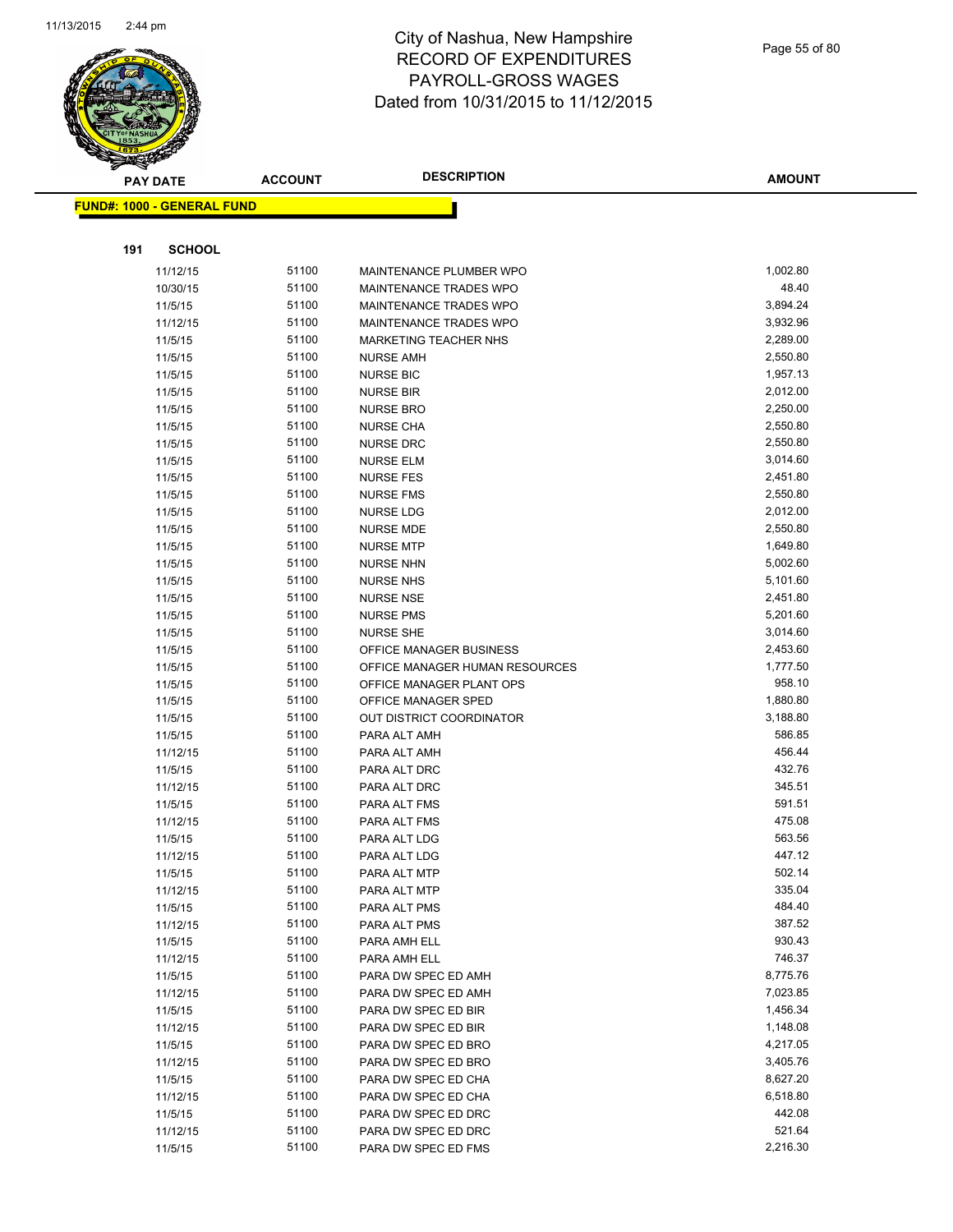

Page 56 of 80

|     | <b>PAY DATE</b>                   | <b>ACCOUNT</b> | <b>DESCRIPTION</b>           | <b>AMOUNT</b>    |
|-----|-----------------------------------|----------------|------------------------------|------------------|
|     | <b>FUND#: 1000 - GENERAL FUND</b> |                |                              |                  |
|     |                                   |                |                              |                  |
|     |                                   |                |                              |                  |
| 191 | <b>SCHOOL</b>                     |                |                              |                  |
|     | 11/12/15                          | 51100          | PARA DW SPEC ED FMS          | 1,774.64         |
|     | 11/5/15                           | 51100          | PARA DW SPEC ED MDE          | 8,828.09         |
|     | 11/12/15                          | 51100          | PARA DW SPEC ED MDE          | 7,089.27         |
|     | 11/5/15                           | 51100          | PARA DW SPEC ED MTP          | 480.37           |
|     | 11/12/15                          | 51100          | PARA DW SPEC ED MTP          | 385.09           |
|     | 11/5/15                           | 51100          | PARA DW SPEC ED NHN          | 4,608.58         |
|     | 11/12/15                          | 51100          | PARA DW SPEC ED NHN          | 3,689.87         |
|     | 11/5/15                           | 51100          | PARA DW SPEC ED NHS          | 7,505.38         |
|     | 11/12/15                          | 51100          | PARA DW SPEC ED NHS          | 6,027.76         |
|     | 11/5/15                           | 51100          | PARA DW SPEC ED NSE          | 2,755.94         |
|     | 11/12/15                          | 51100          | PARA DW SPEC ED NSE          | 2,172.67         |
|     | 11/5/15                           | 51100          | PARA DW SPEC ED PMS          | 5,748.92         |
|     | 11/12/15                          | 51100          | PARA DW SPEC ED PMS          | 4,687.04         |
|     | 11/5/15                           | 51100          | PARA DW SPEC ED SHE          | 8,502.95         |
|     | 11/12/15                          | 51100          | PARA DW SPEC ED SHE          | 6,862.44         |
|     | 11/5/15                           | 51100          | PARA DW SPEC ED WID          | 2,191.73         |
|     | 11/12/15                          | 51100          | PARA DW SPEC ED WID          | 1,759.64         |
|     | 11/5/15                           | 51100          | PARA DW SPEC ELM             | 5,663.94         |
|     | 11/12/15                          | 51100          | PARA DW SPEC ELM             | 4,506.97         |
|     | 11/5/15                           | 51100          | PARA ELL BIR                 | 543.06           |
|     | 11/12/15                          | 51100          | PARA ELL BIR                 | 437.10           |
|     | 11/5/15                           | 51100          | PARA ELL DRC                 | 529.80<br>423.85 |
|     | 11/12/15                          | 51100          | PARA ELL DRC                 | 842.27           |
|     | 11/5/15                           | 51100<br>51100 | PARA ELL ELM                 | 678.18           |
|     | 11/12/15                          |                | PARA ELL ELM                 | 461.16           |
|     | 11/5/15                           | 51100<br>51100 | PARA ELL FES                 | 378.00           |
|     | 11/12/15<br>11/5/15               | 51100          | PARA ELL FES<br>PARA ELL FMS | 431.19           |
|     | 11/12/15                          | 51100          | PARA ELL FMS                 | 346.31           |
|     | 11/5/15                           | 51100          | PARA ELL LDG                 | 529.80           |
|     | 11/12/15                          | 51100          | PARA ELL LDG                 | 423.84           |
|     | 11/5/15                           | 51100          | PARA ELL MTP                 | 385.39           |
|     | 11/12/15                          | 51100          | PARA ELL MTP                 | 308.95           |
|     | 11/5/15                           | 51100          | PARA ELL NHS                 | 573.95           |
|     | 11/12/15                          | 51100          | PARA ELL NHS                 | 459.16           |
|     | 11/5/15                           | 51100          | PARA ELL PMS                 | 404.52           |
|     | 11/12/15                          | 51100          | PARA ELL PMS                 | 318.52           |
|     | 11/5/15                           | 51100          | PARA ELL SHE                 | 547.47           |
|     | 11/12/15                          | 51100          | PARA ELL SHE                 | 428.27           |
|     | 11/5/15                           | 51100          | PARA INST AMH                | 1,498.94         |
|     | 11/12/15                          | 51100          | PARA INST AMH                | 1,182.44         |
|     | 11/5/15                           | 51100          | PARA INST BIC                | 5,989.11         |
|     | 11/12/15                          | 51100          | PARA INST BIC                | 4,853.87         |
|     | 11/5/15                           | 51100          | PARA INST BIR                | 4,253.48         |
|     | 11/12/15                          | 51100          | PARA INST BIR                | 3,419.13         |
|     | 11/5/15                           | 51100          | PARA INST BRO                | 2,745.19         |
|     | 11/12/15                          | 51100          | PARA INST BRO                | 2,200.71         |
|     | 11/5/15                           | 51100          | PARA INST CHA                | 4,948.71         |
|     | 11/12/15                          | 51100          | PARA INST CHA                | 4,292.94         |
|     | 11/5/15                           | 51100          | PARA INST DRC                | 3,557.07         |
|     | 11/12/15                          | 51100          | PARA INST DRC                | 2,813.99         |
|     | 11/5/15                           | 51100          | PARA INST ELM                | 5,217.35         |
|     |                                   |                |                              |                  |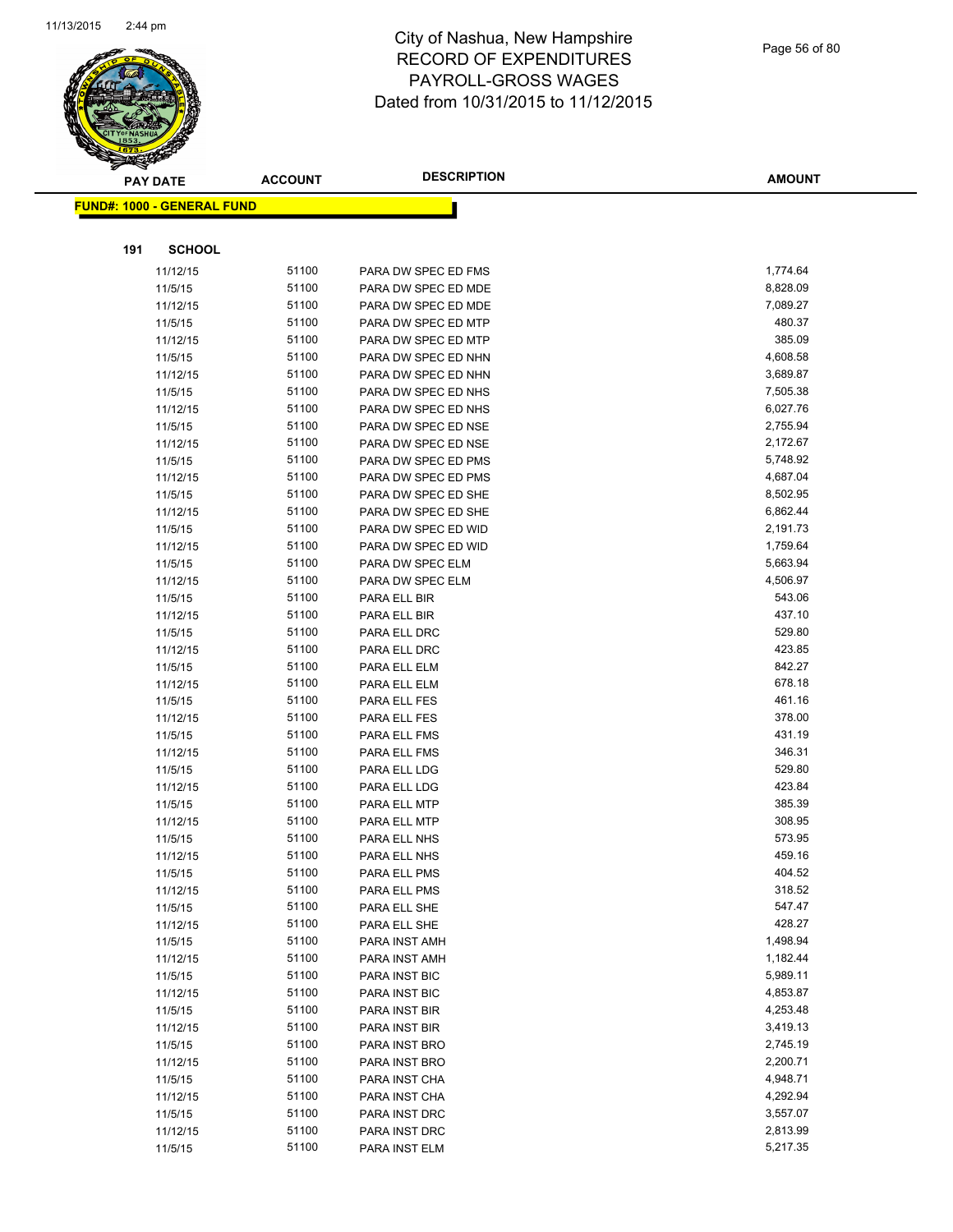

|     | <b>PAY DATE</b>                    | <b>ACCOUNT</b> | <b>DESCRIPTION</b>             | <b>AMOUNT</b>    |
|-----|------------------------------------|----------------|--------------------------------|------------------|
|     | <u> FUND#: 1000 - GENERAL FUND</u> |                |                                |                  |
|     |                                    |                |                                |                  |
|     |                                    |                |                                |                  |
| 191 | <b>SCHOOL</b>                      |                |                                |                  |
|     | 11/12/15                           | 51100          | PARA INST ELM                  | 4,178.84         |
|     | 11/5/15                            | 51100          | PARA INST FES                  | 6,792.28         |
|     | 11/12/15                           | 51100          | PARA INST FES                  | 5,365.35         |
|     | 11/5/15                            | 51100          | PARA INST FMS                  | 4,733.64         |
|     | 11/12/15                           | 51100          | PARA INST FMS                  | 3,892.13         |
|     | 11/5/15                            | 51100          | PARA INST LDG                  | 6,834.21         |
|     | 11/12/15                           | 51100          | PARA INST LDG                  | 5,286.30         |
|     | 11/5/15                            | 51100          | PARA INST MDE                  | 4,122.26         |
|     | 11/12/15                           | 51100          | PARA INST MDE                  | 3,282.37         |
|     | 11/5/15                            | 51100          | PARA INST MTP                  | 2,171.63         |
|     | 11/12/15                           | 51100          | PARA INST MTP                  | 1,735.53         |
|     | 11/5/15                            | 51100          | PARA INST NHN                  | 2,206.21         |
|     | 11/12/15                           | 51100          | PARA INST NHN                  | 1,785.82         |
|     | 11/5/15                            | 51100          | PARA INST NHS                  | 2,185.85         |
|     | 11/12/15                           | 51100          | PARA INST NHS                  | 1,726.93         |
|     | 11/5/15                            | 51100          | PARA INST NSE                  | 3,599.68         |
|     | 11/12/15                           | 51100          | PARA INST NSE                  | 2,919.19         |
|     | 11/5/15                            | 51100          | PARA INST PMS                  | 4,808.34         |
|     | 11/12/15                           | 51100          | PARA INST PMS                  | 3,825.33         |
|     | 11/5/15                            | 51100          | PARA INST SHE                  | 3,539.49         |
|     | 11/12/15                           | 51100          | PARA INST SHE                  | 2,837.40         |
|     | 11/5/15                            | 51100          | PARA KIND AMH                  | 1,107.48         |
|     | 11/12/15                           | 51100          | PARA KIND AMH                  | 893.28           |
|     | 11/5/15                            | 51100          | PARA KIND BIC                  | 556.02           |
|     | 11/12/15                           | 51100          | PARA KIND BIC                  | 446.64           |
|     | 11/5/15                            | 51100<br>51100 | PARA KIND BRO                  | 556.02<br>442.08 |
|     | 11/12/15<br>11/5/15                | 51100          | PARA KIND BRO                  | 453.60           |
|     |                                    | 51100          | PARA KIND CHA                  | 378.00           |
|     | 11/12/15<br>11/5/15                | 51100          | PARA KIND CHA<br>PARA KIND DRC | 529.80           |
|     | 11/12/15                           | 51100          | PARA KIND DRC                  | 423.84           |
|     | 11/5/15                            | 51100          | PARA KIND FES                  | 831.79           |
|     | 11/12/15                           | 51100          | PARA KIND FES                  | 655.24           |
|     | 11/5/15                            | 51100          | PARA KIND LDG                  | 407.40           |
|     | 11/12/15                           | 51100          | PARA KIND LDG                  | 325.92           |
|     | 11/5/15                            | 51100          | PARA KIND MDE                  | 551.46           |
|     | 11/12/15                           | 51100          | PARA KIND MDE                  | 446.64           |
|     | 11/5/15                            | 51100          | PARA KIND MTP                  | 556.02           |
|     | 11/12/15                           | 51100          | PARA KIND MTP                  | 446.64           |
|     | 11/5/15                            | 51100          | PARA KIND NSE                  | 556.02           |
|     | 11/12/15                           | 51100          | PARA KIND NSE                  | 455.76           |
|     | 11/5/15                            | 51100          | PARA KIND SHE                  | 619.81           |
|     | 11/12/15                           | 51100          | PARA KIND SHE                  | 492.20           |
|     | 11/5/15                            | 51100          | PARA MEDIA NHN                 | 628.75           |
|     | 11/12/15                           | 51100          | PARA MEDIA NHN                 | 512.32           |
|     | 11/5/15                            | 51100          | PARA MEDIA NHS                 | 1,756.59         |
|     | 11/12/15                           | 51100          | PARA MEDIA NHS                 | 1,530.86         |
|     | 11/5/15                            | 51100          | PARA PRE SCH BIC               | 3,041.12         |
|     | 11/12/15                           | 51100          | PARA PRE SCH BIC               | 2,200.52         |
|     | 11/5/15                            | 51100          | PARA PRE SCH BRO               | 4,879.71         |
|     | 11/12/15                           | 51100          | PARA PRE SCH BRO               | 3,912.37         |
|     | 11/5/15                            | 51100          | PARA PRE SCH NSE               | 808.80           |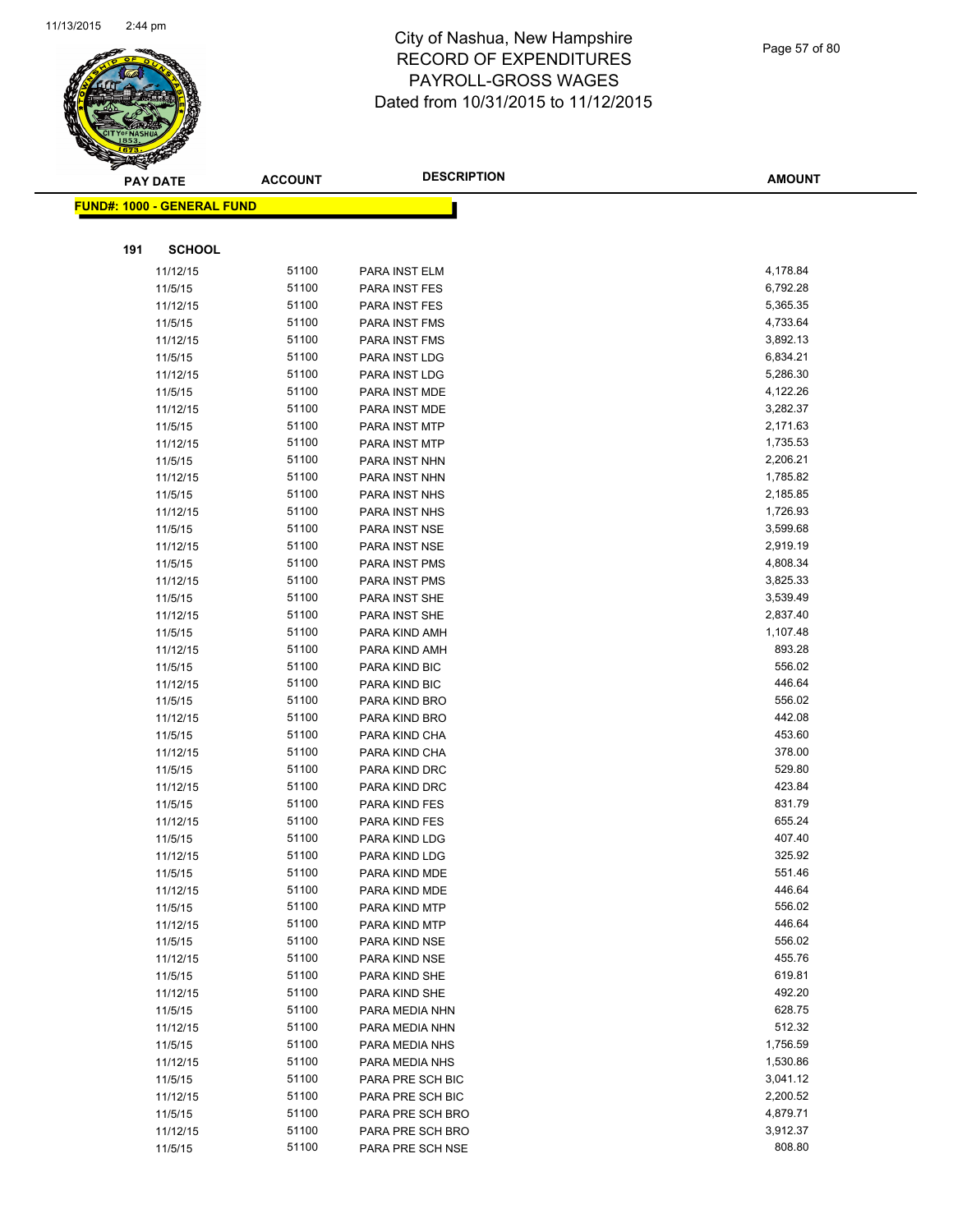

Page 58 of 80

|     | <b>PAY DATE</b>                   | <b>ACCOUNT</b> | <b>DESCRIPTION</b>                               | <b>AMOUNT</b>         |
|-----|-----------------------------------|----------------|--------------------------------------------------|-----------------------|
|     | <b>FUND#: 1000 - GENERAL FUND</b> |                |                                                  |                       |
|     |                                   |                |                                                  |                       |
| 191 | <b>SCHOOL</b>                     |                |                                                  |                       |
|     | 11/12/15                          | 51100          | PARA PRE SCH NSE                                 | 323.52                |
|     | 11/5/15                           | 51100          | PARA READ ELM                                    | 569.70                |
|     | 11/12/15                          | 51100          | PARA READ ELM                                    | 455.76                |
|     | 11/5/15                           | 51100          | <b>PARA SCI NHN</b>                              | 586.86                |
|     | 11/12/15                          | 51100          | PARA SCI NHN                                     | 465.76                |
|     | 11/5/15                           | 51100          | PARA SCI NHS                                     | 564.05                |
|     | 11/12/15                          | 51100          | PARA SCI NHS                                     | 451.24                |
|     | 11/5/15                           | 51100          | PARA TTI DRC                                     | 789.34                |
|     | 11/12/15                          | 51100          | PARA TTI DRC                                     | 546.35                |
|     | 11/5/15                           | 51100          | PARA VOC NHS                                     | 1,005.37              |
|     | 11/12/15                          | 51100          | PARA VOC NHS                                     | 806.10                |
|     | 11/5/15                           | 51100          | PEER COACH SCIENCE                               | 5,727.90              |
|     | 11/5/15                           | 51100          | PRINCIPAL AMH                                    | 3,514.40              |
|     | 11/5/15                           | 51100          | PRINCIPAL BIC                                    | 3,884.60              |
|     | 11/5/15                           | 51100          | PRINCIPAL BIR                                    | 3,620.20              |
|     | 11/5/15                           | 51100          | PRINCIPAL BRO                                    | 3,088.80              |
|     | 11/5/15                           | 51100          | PRINCIPAL CHA                                    | 3,567.30              |
|     | 11/5/15                           | 51100          | PRINCIPAL DRC                                    | 3,461.50              |
|     | 11/5/15                           | 51100          | PRINCIPAL ELM                                    | 3,701.90              |
|     | 11/5/15                           | 51100          | PRINCIPAL FES                                    | 3,514.40              |
|     | 11/5/15                           | 51100          | PRINCIPAL FMS                                    | 3,653.90              |
|     | 11/5/15                           | 51100          | PRINCIPAL LDG                                    | 3,884.60              |
|     | 11/5/15                           | 51100          | PRINCIPAL MDE                                    | 3,567.30              |
|     | 11/5/15                           | 51100          | PRINCIPAL MTP                                    | 3,620.20              |
|     | 11/5/15                           | 51100          | PRINCIPAL NHN                                    | 4,009.60              |
|     | 11/5/15                           | 51100          | PRINCIPAL NHS                                    | 4,096.20              |
|     | 11/5/15                           | 51100          | PRINCIPAL NSE                                    | 3,620.20              |
|     | 11/5/15                           | 51100          | PRINCIPAL PMS                                    | 3,750.00              |
|     | 11/5/15                           | 51100          | PRINCIPAL SHE                                    | 3,884.60              |
|     | 11/5/15                           | 51100          | SCHOOL PSYCHOLOGIST WID                          | 39,776.95             |
|     | 11/5/15                           | 51100          | SECURITY GUARD NHS                               | 791.20                |
|     | 11/12/15                          | 51100          | SECURITY GUARD NHS                               | 632.96                |
|     | 11/5/15                           | 51100          | SECURITY MONITOR NHN                             | 2,067.03              |
|     | 11/12/15                          | 51100          | SECURITY MONITOR NHN                             | 1,667.52              |
|     | 11/5/15                           | 51100          | SECURITY MONITOR NHS                             | 2,084.40              |
|     | 11/12/15                          | 51100          | SECURITY MONITOR NHS                             | 1,667.52              |
|     | 11/5/15                           | 51100          | SIGN LANGUAGE INTERPRETER                        | 3,104.56              |
|     | 11/12/15                          | 51100          | SIGN LANGUAGE INTERPRETER                        | 2,495.52              |
|     | 11/5/15                           | 51100          | SOCIAL WORKER ELM                                | 2,458.60              |
|     | 11/5/15                           | 51100          | SOCIAL WORKER FMS                                | 2,761.40              |
|     | 11/5/15                           | 51100          | SPEECH LANG PATHOLOGIST WID                      | 48,724.11             |
|     | 11/5/15                           | 51100          | SPEECH LANGUAGE ASST                             | 680.15                |
|     | 11/12/15                          | 51100          | SPEECH LANGUAGE ASST                             | 530.72                |
|     | 11/5/15                           | 51100          | STUDENT ACTIVITY COORD NHN                       | 369.60                |
|     | 11/5/15                           | 51100          | STUDENT ACTIVITY COORD NHS                       | 1,125.41              |
|     | 11/5/15                           | 51100          | STUDENT INFO COORDINATOR                         | 1,777.50              |
|     | 11/5/15                           | 51100<br>51100 | <b>SUPERINTENDENT</b>                            | 5,489.10<br>10,852.30 |
|     | 11/5/15                           | 51100          | SYSTEMS ADMIN FULL YEAR                          | 2,602.90              |
|     | 11/5/15<br>11/5/15                | 51100          | <b>TEACHER ART AMH</b><br><b>TEACHER ART BIC</b> | 1,949.70              |
|     | 11/5/15                           | 51100          | TEACHER ART BIR                                  | 2,602.90              |
|     | 11/5/15                           | 51100          | <b>TEACHER ART BRO</b>                           | 2,905.60              |
|     |                                   |                |                                                  |                       |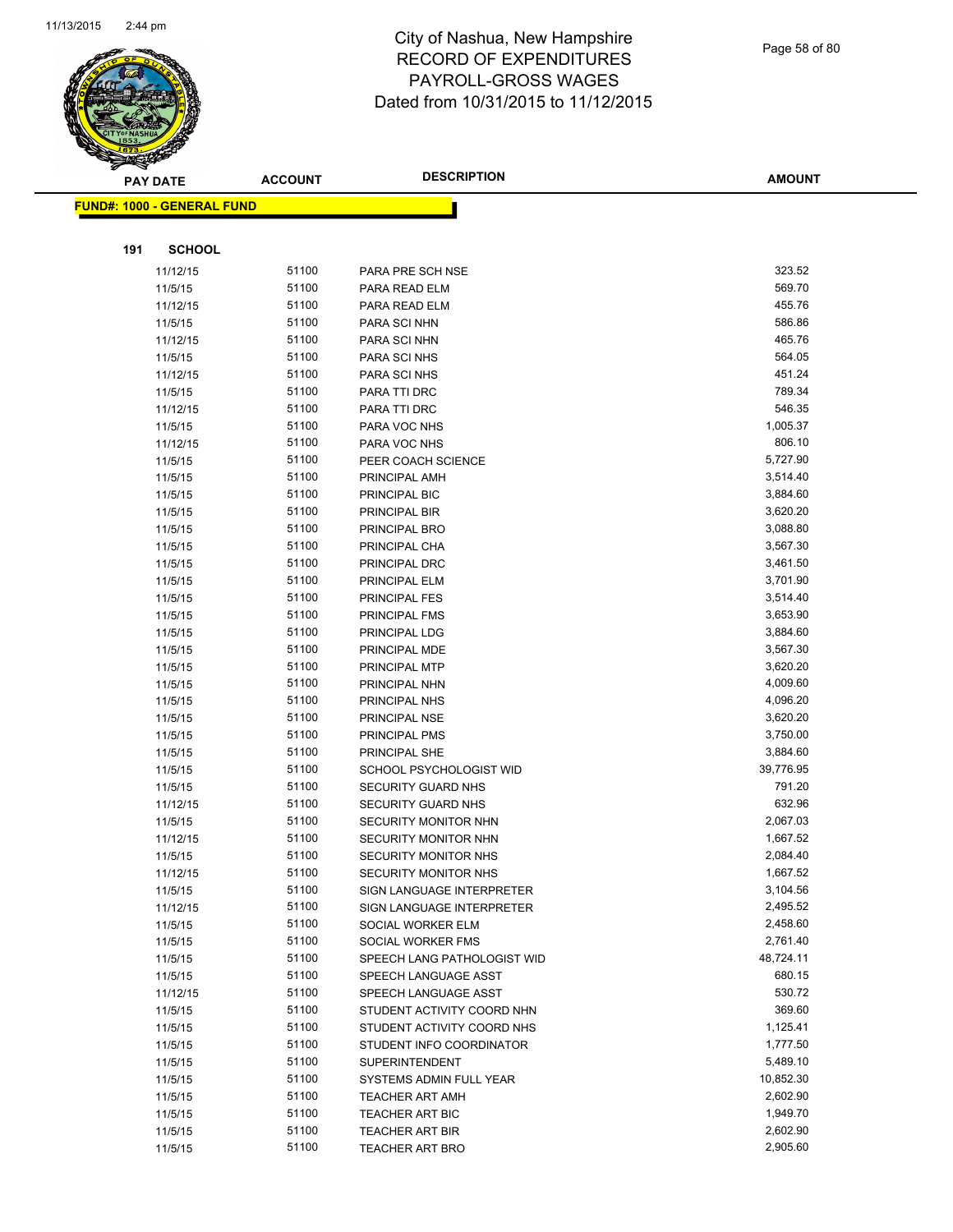

|     | <b>PAY DATE</b>                    | <b>ACCOUNT</b> | <b>DESCRIPTION</b>          | <b>AMOUNT</b> |
|-----|------------------------------------|----------------|-----------------------------|---------------|
|     | <u> FUND#: 1000 - GENERAL FUND</u> |                |                             |               |
|     |                                    |                |                             |               |
|     |                                    |                |                             |               |
| 191 | <b>SCHOOL</b>                      |                |                             |               |
|     | 11/5/15                            | 51100          | <b>TEACHER ART CHA</b>      | 1,949.70      |
|     | 11/5/15                            | 51100          | <b>TEACHER ART DRC</b>      | 1,885.00      |
|     | 11/5/15                            | 51100          | <b>TEACHER ART ELM</b>      | 4,691.71      |
|     | 11/5/15                            | 51100          | <b>TEACHER ART FES</b>      | 2,134.00      |
|     | 11/5/15                            | 51100          | <b>TEACHER ART FMS</b>      | 3,357.68      |
|     | 11/5/15                            | 51100          | <b>TEACHER ART LDG</b>      | 2,295.90      |
|     | 11/5/15                            | 51100          | <b>TEACHER ART MDE</b>      | 1,885.00      |
|     | 11/5/15                            | 51100          | <b>TEACHER ART NHN</b>      | 10,504.50     |
|     | 11/5/15                            | 51100          | <b>TEACHER ART NHS</b>      | 10,292.00     |
|     | 11/5/15                            | 51100          | <b>TEACHER ART NSE</b>      | 2,873.00      |
|     | 11/5/15                            | 51100          | <b>TEACHER ART PMS</b>      | 1,885.00      |
|     | 11/5/15                            | 51100          | <b>TEACHER ART SHE</b>      | 1,972.10      |
|     | 11/5/15                            | 51100          | <b>TEACHER AUTO NHN</b>     | 5,205.80      |
|     | 11/5/15                            | 51100          | TEACHER BEHAVIOR SPEC WID   | 5,565.80      |
|     | 11/5/15                            | 51100          | <b>TEACHER BIO TEC NHN</b>  | 2,508.20      |
|     | 11/5/15                            | 51100          | TEACHER BUILD CONST NHS     | 2,602.90      |
|     | 11/5/15                            | 51100          | <b>TEACHER BUSINESS NHN</b> | 9,029.80      |
|     | 11/5/15                            | 51100          | TEACHER BUSINESS NHS        | 4,980.10      |
|     | 11/5/15                            | 51100          | TEACHER COMPUTER ELM        | 4,559.80      |
|     | 11/5/15                            | 51100          | <b>TEACHER COMPUTER FMS</b> | 4,661.80      |
|     | 11/5/15                            | 51100          | TEACHER COMPUTER NHN        | 2,304.10      |
|     | 11/5/15                            | 51100          | <b>TEACHER COMPUTER NHS</b> | 10,437.10     |
|     | 11/5/15                            | 51100          | TEACHER COMPUTER PMS        | 5,859.10      |
|     | 11/5/15                            | 51100          | TEACHER COSMETOLOGY NHN     | 4,286.40      |
|     | 11/5/15                            | 51100          | TEACHER CULINARY NHN        | 5,205.80      |
|     | 11/5/15                            | 51100          | <b>TEACHER DEAF NSE</b>     | 4,433.60      |
|     | 11/5/15                            | 51100          | <b>TEACHER DEAF WID</b>     | 2,782.90      |
|     | 11/5/15                            | 51100          | <b>TEACHER DWSE AMH</b>     | 5,241.50      |
|     | 11/5/15                            | 51100          | <b>TEACHER DWSE BIR</b>     | 4,324.90      |
|     | 11/5/15                            | 51100          | <b>TEACHER DWSE BRO</b>     | 4,083.70      |
|     | 11/5/15                            | 51100          | <b>TEACHER DWSE ELM</b>     | 10,438.10     |
|     | 11/5/15                            | 51100          | <b>TEACHER DWSE MDE</b>     | 4,497.90      |
|     | 11/5/15                            | 51100          | <b>TEACHER DWSE NSE</b>     | 2,782.90      |
|     | 11/5/15                            | 51100          | <b>TEACHER DWSE PMS</b>     | 7,125.00      |
|     | 11/5/15                            | 51100          | TEACHER DWSE SHE            | 6,998.93      |
|     | 11/5/15                            | 51100          | <b>TEACHER ECE NHS</b>      | 5,565.80      |
|     | 11/5/15                            | 51100          | TEACHER ELECTRICAL NHS      | 2,602.90      |
|     | 11/5/15                            | 51100          | <b>TEACHER ELL AMH</b>      | 1,810.20      |
|     | 11/5/15                            | 51100          | <b>TEACHER ELL BIR</b>      | 2,782.90      |
|     | 10/29/15                           | 51100          | TEACHER ELL DRC             | (38, 553.00)  |
|     | 11/5/15                            | 51100          | TEACHER ELL DRC             | 5,371.20      |
|     | 11/5/15                            | 51100          | TEACHER ELL ELM             | 4,528.40      |
|     | 11/5/15                            | 51100          | <b>TEACHER ELL FES</b>      | 3,572.10      |
|     | 11/5/15                            | 51100          | <b>TEACHER ELL FMS</b>      | 2,119.30      |
|     | 11/5/15                            | 51100          | TEACHER ELL LDG             | 5,951.10      |
|     | 11/5/15                            | 51100          | <b>TEACHER ELL MTP</b>      | 2,782.90      |
|     | 11/5/15                            | 51100          | TEACHER ELL NHN             | 4,316.70      |
|     | 11/5/15                            | 51100          | TEACHER ELL NHS             | 7,676.30      |
|     | 11/5/15                            | 51100          | TEACHER ELL PMS             | 1,949.70      |
|     | 11/5/15                            | 51100          | TEACHER ELL SHE             | 1,878.90      |
|     | 11/5/15                            | 51100          | <b>TEACHER ENGLISH ELM</b>  | 23,988.90     |
|     | 11/5/15                            | 51100          | TEACHER ENGLISH FMS         | 18,086.80     |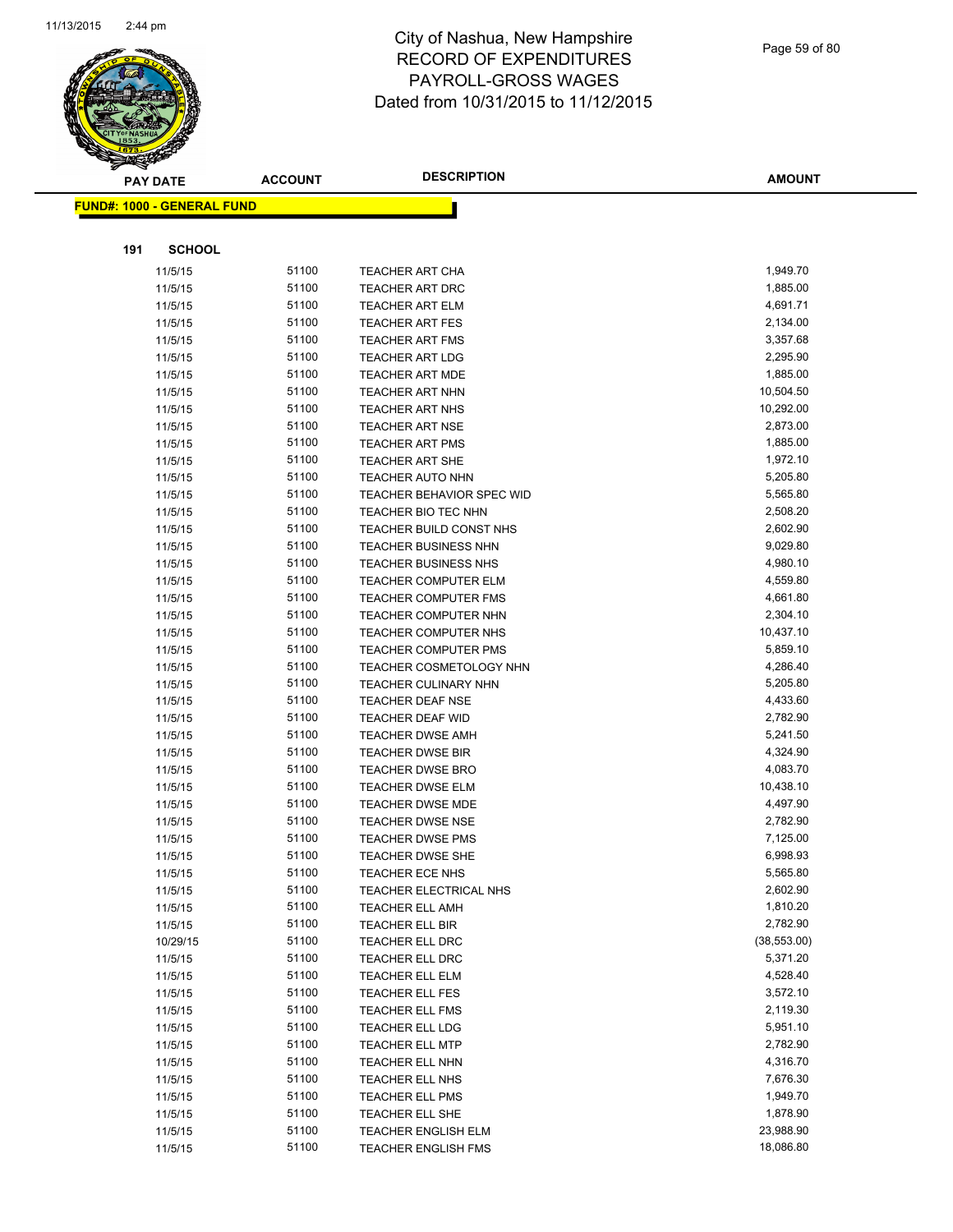

|     | <b>PAY DATE</b>                   | <b>ACCOUNT</b> | <b>DESCRIPTION</b>                                       | <b>AMOUNT</b>        |
|-----|-----------------------------------|----------------|----------------------------------------------------------|----------------------|
|     | <b>FUND#: 1000 - GENERAL FUND</b> |                |                                                          |                      |
|     |                                   |                |                                                          |                      |
| 191 | <b>SCHOOL</b>                     |                |                                                          |                      |
|     |                                   | 51100          |                                                          | 38,498.90            |
|     | 11/5/15<br>11/5/15                | 51100          | <b>TEACHER ENGLISH NHN</b>                               | 45,178.60            |
|     |                                   | 51100          | <b>TEACHER ENGLISH NHS</b>                               | 1,025.94             |
|     | 11/12/15                          | 51100          | <b>TEACHER ENGLISH NHS</b><br><b>TEACHER ENGLISH PMS</b> | 16,410.30            |
|     | 11/5/15                           | 51100          |                                                          | 3,023.66             |
|     | 11/5/15<br>11/5/15                | 51100          | <b>TEACHER FACS ELM</b><br><b>TEACHER FACS FMS</b>       | 4,781.90             |
|     | 11/5/15                           | 51100          | <b>TEACHER FACS NHN</b>                                  | 9,023.49             |
|     | 11/5/15                           | 51100          | <b>TEACHER FACS NHS</b>                                  | 7,608.50             |
|     | 11/5/15                           | 51100          | <b>TEACHER FACS PMS</b>                                  | 5,385.80             |
|     | 11/5/15                           | 51100          | <b>TEACHER FOREIGN LANG ELM</b>                          | 5,655.90             |
|     | 11/5/15                           | 51100          | <b>TEACHER FOREIGN LANG FMS</b>                          | 2,782.90             |
|     | 11/5/15                           | 51100          | TEACHER FOREIGN LANG NHN                                 | 12,848.30            |
|     | 11/5/15                           | 51100          | <b>TEACHER FOREIGN LANG NHS</b>                          | 18,650.33            |
|     | 11/5/15                           | 51100          | TEACHER FOREIGN LANG PMS                                 | 5,475.90             |
|     | 11/5/15                           | 51100          | <b>TEACHER GR1 AMH</b>                                   | 6,258.48             |
|     | 11/5/15                           | 51100          | <b>TEACHER GR1 BIC</b>                                   | 8,145.00             |
|     | 11/5/15                           | 51100          | <b>TEACHER GR1 BIR</b>                                   | 10,131.50            |
|     | 11/5/15                           | 51100          | <b>TEACHER GR1 BRO</b>                                   | 9,913.94             |
|     | 11/5/15                           | 51100          | TEACHER GR1 CHA                                          | 9,492.20             |
|     | 11/5/15                           | 51100          | <b>TEACHER GR1 DRC</b>                                   | 10,270.10            |
|     | 11/5/15                           | 51100          | <b>TEACHER GR1 FES</b>                                   | 8,066.40             |
|     | 11/5/15                           | 51100          | <b>TEACHER GR1 LDG</b>                                   | 6,568.20             |
|     | 11/5/15                           | 51100          | <b>TEACHER GR1 MDE</b>                                   | 8,705.00             |
|     | 11/5/15                           | 51100          | <b>TEACHER GR1 MTP</b>                                   | 6,055.90             |
|     | 11/5/15                           | 51100          | <b>TEACHER GR1 NSE</b>                                   | 6,755.40             |
|     | 11/5/15                           | 51100          | TEACHER GR1 SHE                                          | 8,060.60             |
|     | 11/5/15                           | 51100          | <b>TEACHER GR2 AMH</b>                                   | 8,403.50             |
|     | 11/5/15                           | 51100          | <b>TEACHER GR2 BIC</b>                                   | 12,064.51            |
|     | 11/5/15                           | 51100          | <b>TEACHER GR2 BIR</b>                                   | 10,063.70            |
|     | 11/5/15                           | 51100          | <b>TEACHER GR2 BRO</b>                                   | 5,364.30             |
|     | 11/5/15                           | 51100          | TEACHER GR2 CHA                                          | 9,036.60             |
|     | 11/5/15                           | 51100          | <b>TEACHER GR2 DRC</b>                                   | 6,570.70             |
|     | 11/5/15                           | 51100          | <b>TEACHER GR2 FES</b>                                   | 10,217.60            |
|     | 11/5/15                           | 51100          | <b>TEACHER GR2 LDG</b>                                   | 7,152.20             |
|     | 11/5/15                           | 51100          | <b>TEACHER GR2 MDE</b>                                   | 10,424.30            |
|     | 11/5/15                           | 51100          | <b>TEACHER GR2 MTP</b>                                   | 6,617.60             |
|     | 11/5/15                           | 51100          | <b>TEACHER GR2 NSE</b>                                   | 6,848.50             |
|     | 11/5/15                           | 51100          | <b>TEACHER GR2 SHE</b>                                   | 6,406.45             |
|     | 11/5/15                           | 51100          | <b>TEACHER GR3 AMH</b>                                   | 4,513.19             |
|     | 11/5/15                           | 51100          | <b>TEACHER GR3 BIC</b>                                   | 9,063.90             |
|     | 11/5/15                           | 51100          | <b>TEACHER GR3 BIR</b>                                   | 8,964.30             |
|     | 11/5/15                           | 51100          | <b>TEACHER GR3 BRO</b>                                   | 7,519.80             |
|     | 11/5/15                           | 51100<br>51100 | <b>TEACHER GR3 CHA</b>                                   | 8,168.20<br>7,089.70 |
|     | 11/5/15<br>11/5/15                | 51100          | <b>TEACHER GR3 DRC</b><br><b>TEACHER GR3 FES</b>         | 8,722.40             |
|     |                                   | 51100          | <b>TEACHER GR3 LDG</b>                                   | 7,208.90             |
|     | 11/5/15<br>11/5/15                | 51100          | <b>TEACHER GR3 MDE</b>                                   | 9,994.00             |
|     | 11/5/15                           | 51100          | <b>TEACHER GR3 MTP</b>                                   | 6,209.90             |
|     | 11/5/15                           | 51100          | <b>TEACHER GR3 NSE</b>                                   | 6,456.60             |
|     | 11/5/15                           | 51100          | <b>TEACHER GR3 SHE</b>                                   | 7,360.90             |
|     | 11/5/15                           | 51100          | <b>TEACHER GR4 AMH</b>                                   | 4,104.20             |
|     | 11/5/15                           | 51100          | <b>TEACHER GR4 BIC</b>                                   | 5,339.40             |
|     |                                   |                |                                                          |                      |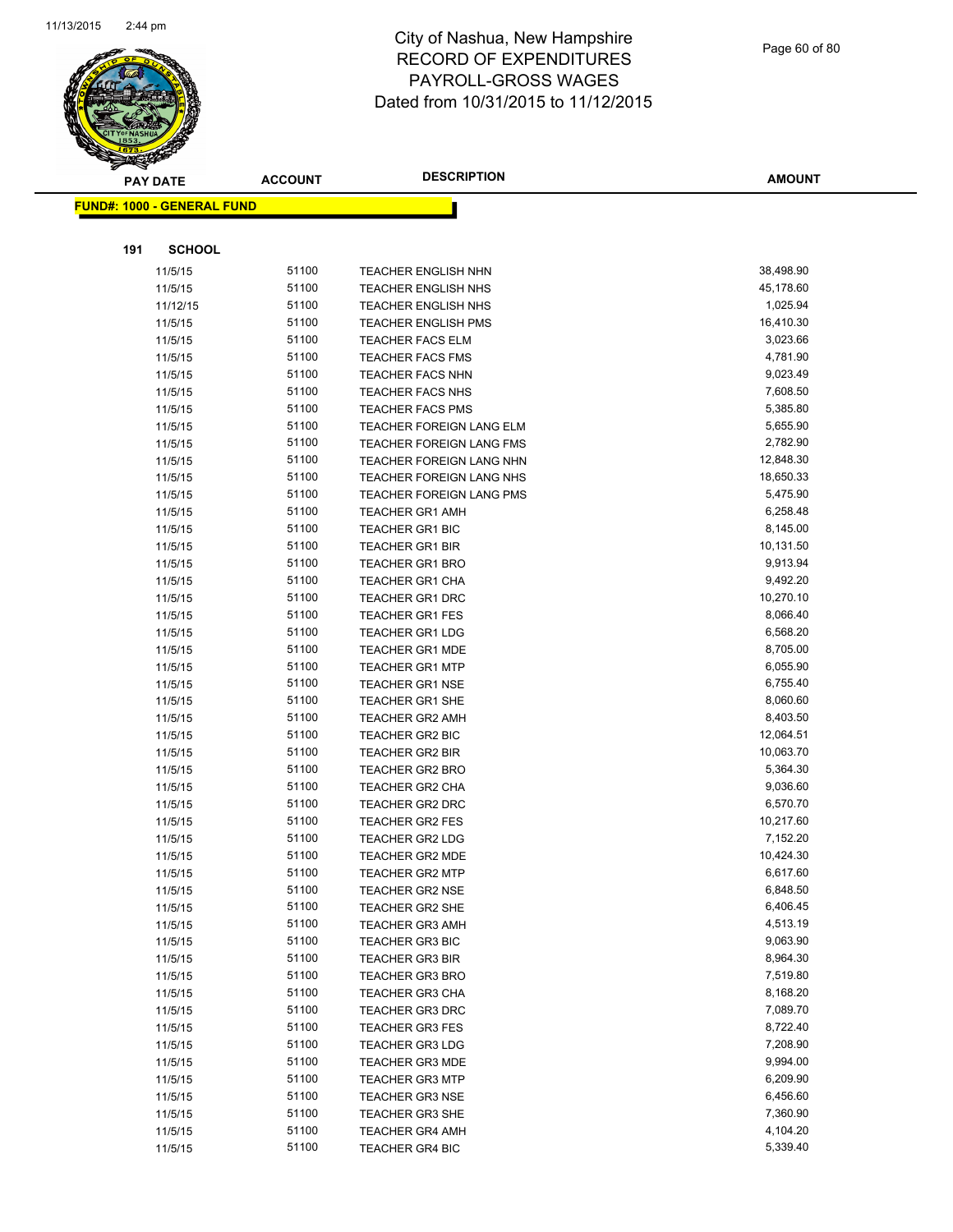

|     | <b>PAY DATE</b>                    | <b>ACCOUNT</b> | <b>DESCRIPTION</b>                               | <b>AMOUNT</b>         |
|-----|------------------------------------|----------------|--------------------------------------------------|-----------------------|
|     | <u> FUND#: 1000 - GENERAL FUND</u> |                |                                                  |                       |
|     |                                    |                |                                                  |                       |
|     |                                    |                |                                                  |                       |
| 191 | <b>SCHOOL</b>                      |                |                                                  |                       |
|     | 11/5/15                            | 51100          | <b>TEACHER GR4 BIR</b>                           | 6,989.60              |
|     | 11/5/15                            | 51100          | <b>TEACHER GR4 BRO</b>                           | 7,319.20              |
|     | 11/5/15                            | 51100          | <b>TEACHER GR4 CHA</b>                           | 7,389.00              |
|     | 11/5/15                            | 51100          | <b>TEACHER GR4 DRC</b>                           | 5,259.90              |
|     | 11/5/15                            | 51100          | <b>TEACHER GR4 FES</b>                           | 7,139.80              |
|     | 11/5/15                            | 51100          | <b>TEACHER GR4 LDG</b>                           | 9,434.91              |
|     | 11/5/15                            | 51100          | <b>TEACHER GR4 MDE</b>                           | 8,548.40              |
|     | 11/5/15                            | 51100          | <b>TEACHER GR4 MTP</b>                           | 4,174.00              |
|     | 11/5/15                            | 51100          | <b>TEACHER GR4 NSE</b>                           | 6,987.00              |
|     | 11/5/15                            | 51100          | <b>TEACHER GR4 SHE</b>                           | 7,993.50              |
|     | 11/5/15                            | 51100          | <b>TEACHER GR5 AMH</b>                           | 5,385.80              |
|     | 11/5/15                            | 51100          | <b>TEACHER GR5 BIC</b>                           | 12,081.50             |
|     | 11/5/15                            | 51100          | <b>TEACHER GR5 BIR</b>                           | 9,218.30              |
|     | 11/5/15                            | 51100          | <b>TEACHER GR5 BRO</b>                           | 9,361.20              |
|     | 11/5/15                            | 51100          | <b>TEACHER GR5 CHA</b>                           | 8,868.70              |
|     | 11/5/15                            | 51100          | <b>TEACHER GR5 DRC</b>                           | 5,683.00              |
|     | 11/5/15                            | 51100          | <b>TEACHER GR5 FES</b>                           | 8,936.30              |
|     | 11/5/15                            | 51100          | <b>TEACHER GR5 LDG</b>                           | 12,170.10             |
|     | 11/5/15                            | 51100          | <b>TEACHER GR5 MDE</b>                           | 9,852.70              |
|     | 11/5/15                            | 51100          | <b>TEACHER GR5 MTP</b>                           | 7,765.50              |
|     | 11/5/15                            | 51100          | <b>TEACHER GR5 NSE</b>                           | 8,150.60              |
|     | 11/5/15                            | 51100<br>51100 | <b>TEACHER GR5 SHE</b>                           | 9,436.90<br>33,700.36 |
|     | 11/5/15                            | 51100          | TEACHER GR6 ELM                                  | 22,475.80             |
|     | 11/5/15                            | 51100          | <b>TEACHER GR6 FMS</b><br><b>TEACHER GR6 PMS</b> | 23,807.80             |
|     | 11/5/15                            | 51100          | <b>TEACHER GRAPH NHS</b>                         | 2,134.00              |
|     | 11/5/15<br>11/5/15                 | 51100          | <b>TEACHER GRAPHICS NHN</b>                      | 2,602.90              |
|     | 11/5/15                            | 51100          | <b>TEACHER HEALTH ELM</b>                        | 2,588.30              |
|     | 11/5/15                            | 51100          | TEACHER HEALTH NHN                               | 3,263.54              |
|     | 11/5/15                            | 51100          | <b>TEACHER HEALTH NHS</b>                        | 4,365.00              |
|     | 11/5/15                            | 51100          | <b>TEACHER HEALTHOC NHS</b>                      | 6,997.72              |
|     | 11/5/15                            | 51100          | TEACHER HVAC NHS                                 | 1,683.50              |
|     | 11/5/15                            | 51100          | TEACHER IN SCH SUSPENSION ELM                    | 1,622.40              |
|     | 11/5/15                            | 51100          | TEACHER IN SCH SUSPENSION NHN                    | 2,674.80              |
|     | 11/5/15                            | 51100          | TEACHER IN SCH SUSPENSION NHS                    | 2,674.80              |
|     | 11/5/15                            | 51100          | <b>TEACHER KIND AMH</b>                          | 5,133.40              |
|     | 11/5/15                            | 51100          | <b>TEACHER KIND BIC</b>                          | 2,782.90              |
|     | 11/5/15                            | 51100          | <b>TEACHER KIND BIR</b>                          | 2,674.80              |
|     | 11/5/15                            | 51100          | <b>TEACHER KIND BRO</b>                          | 2,602.90              |
|     | 11/5/15                            | 51100          | <b>TEACHER KIND CHA</b>                          | 3,694.40              |
|     | 11/5/15                            | 51100          | <b>TEACHER KIND DRC</b>                          | 6,228.50              |
|     | 11/5/15                            | 51100          | <b>TEACHER KIND FES</b>                          | 9,785.70              |
|     | 11/5/15                            | 51100          | <b>TEACHER KIND LDG</b>                          | 8,789.50              |
|     | 11/5/15                            | 51100          | <b>TEACHER KIND MDE</b>                          | 4,829.20              |
|     | 11/5/15                            | 51100          | <b>TEACHER KIND MTP</b>                          | 3,919.50              |
|     | 11/5/15                            | 51100          | <b>TEACHER KIND NSE</b>                          | 982.40                |
|     | 11/5/15                            | 51100          | <b>TEACHER KIND SHE</b>                          | 2,119.30              |
|     | 11/5/15                            | 51100          | <b>TEACHER MATH ELM</b>                          | 20,897.20             |
|     | 11/5/15                            | 51100          | <b>TEACHER MATH FMS</b>                          | 11,615.90             |
|     | 11/5/15                            | 51100          | <b>TEACHER MATH NHN</b>                          | 35,320.20             |
|     | 11/5/15                            | 51100          | <b>TEACHER MATH NHS</b>                          | 41,499.20             |
|     | 11/5/15                            | 51100          | <b>TEACHER MATH PMS</b>                          | 10,891.50             |
|     |                                    |                |                                                  |                       |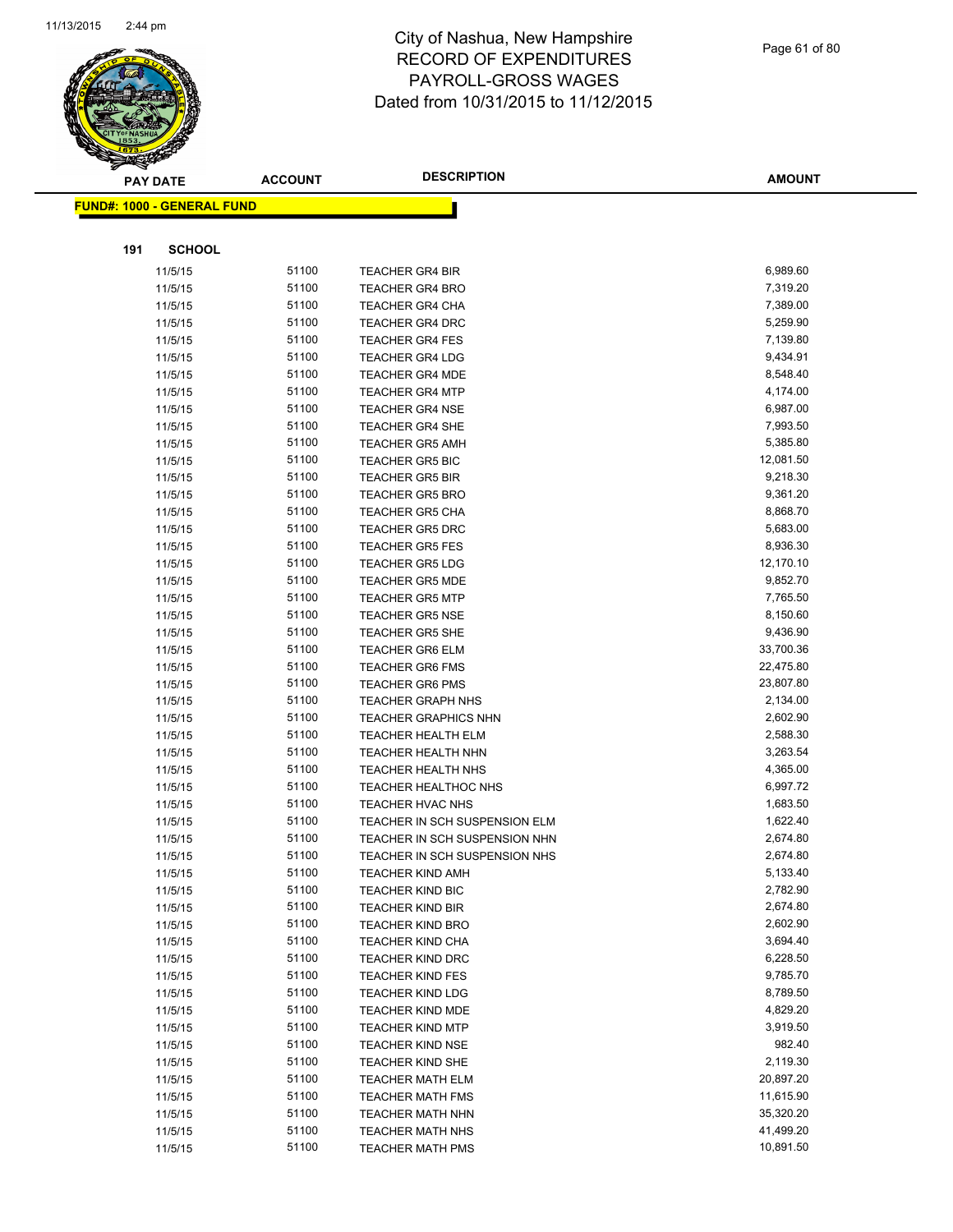

|     | <b>PAY DATE</b>                   | <b>ACCOUNT</b> | <b>DESCRIPTION</b>           | <b>AMOUNT</b> |
|-----|-----------------------------------|----------------|------------------------------|---------------|
|     | <b>FUND#: 1000 - GENERAL FUND</b> |                |                              |               |
|     |                                   |                |                              |               |
| 191 | <b>SCHOOL</b>                     |                |                              |               |
|     | 11/5/15                           | 51100          | <b>TEACHER MUSIC AMH</b>     | 1,683.50      |
|     | 11/5/15                           | 51100          | <b>TEACHER MUSIC BIC</b>     | 2,602.90      |
|     | 11/5/15                           | 51100          | <b>TEACHER MUSIC BIR</b>     | 1,554.80      |
|     | 11/5/15                           | 51100          | <b>TEACHER MUSIC BRO</b>     | 2,782.90      |
|     | 11/5/15                           | 51100          | TEACHER MUSIC CHA            | 2,782.90      |
|     | 11/5/15                           | 51100          | <b>TEACHER MUSIC DRC</b>     | 2,692.90      |
|     | 11/5/15                           | 51100          | <b>TEACHER MUSIC ELM</b>     | 4,817.40      |
|     | 11/5/15                           | 51100          | <b>TEACHER MUSIC FES</b>     | 2,602.90      |
|     | 11/5/15                           | 51100          | <b>TEACHER MUSIC FMS</b>     | 5,205.40      |
|     | 11/5/15                           | 51100          | <b>TEACHER MUSIC LDG</b>     | 2,761.40      |
|     | 11/5/15                           | 51100          | <b>TEACHER MUSIC MDE</b>     | 1,949.70      |
|     | 11/5/15                           | 51100          | <b>TEACHER MUSIC NHN</b>     | 4,417.12      |
|     | 11/5/15                           | 51100          | <b>TEACHER MUSIC NHS</b>     | 5,104.70      |
|     | 11/5/15                           | 51100          | <b>TEACHER MUSIC NSE</b>     | 2,044.90      |
|     | 11/5/15                           | 51100          | <b>TEACHER MUSIC PMS</b>     | 4,355.20      |
|     | 11/5/15                           | 51100          | <b>TEACHER MUSIC SHE</b>     | 2,501.80      |
|     | 11/5/15                           | 51100          | TEACHER PE BIC               | 2,034.50      |
|     | 11/5/15                           | 51100          | <b>TEACHER PE BIR</b>        | 2,761.40      |
|     | 11/5/15                           | 51100          | <b>TEACHER PE BRO</b>        | 2,692.90      |
|     | 11/5/15                           | 51100          | TEACHER PE CHA               | 2,602.90      |
|     | 11/5/15                           | 51100          | <b>TEACHER PE DRC</b>        | 2,782.90      |
|     | 11/5/15                           | 51100          | <b>TEACHER PE ELM</b>        | 5,511.90      |
|     | 11/5/15                           | 51100          | <b>TEACHER PE FES</b>        | 1,885.00      |
|     | 11/5/15                           | 51100          | <b>TEACHER PE FMS</b>        | 5,205.80      |
|     | 11/5/15                           | 51100          | <b>TEACHER PE LDG</b>        | 1,990.20      |
|     | 11/5/15                           | 51100          | <b>TEACHER PE MDE</b>        | 2,674.80      |
|     | 11/5/15                           | 51100          | <b>TEACHER PE MTP</b>        | 2,119.30      |
|     | 11/5/15                           | 51100          | <b>TEACHER PE NHN</b>        | 10,969.00     |
|     | 11/5/15                           | 51100          | TEACHER PE NHS               | 8,028.00      |
|     | 11/5/15                           | 51100          | <b>TEACHER PE NSE</b>        | 2,504.60      |
|     | 11/5/15                           | 51100          | TEACHER PE PMS               | 4,494.10      |
|     | 11/5/15                           | 51100          | <b>TEACHER PE SHE</b>        | 2,674.80      |
|     | 11/5/15                           | 51100          | <b>TEACHER PRESCHOOL BIC</b> | 10,898.90     |
|     | 11/5/15                           | 51100          | TEACHER PRESCHOOL BRO        | 7,678.40      |
|     | 11/5/15                           | 51100          | <b>TEACHER PRESCHOOL DRC</b> | 1,801.00      |
|     | 11/5/15                           | 51100          | <b>TEACHER PRESCHOOL MTP</b> | 1,554.80      |
|     | 11/5/15                           | 51100          | <b>TEACHER PRESCHOOL NHS</b> | 1,292.80      |
|     | 11/5/15                           | 51100          | <b>TEACHER PRESCHOOL NSE</b> | 5,853.50      |
|     | 11/5/15                           | 51100          | <b>TEACHER READ AMH</b>      | 2,873.00      |
|     | 11/5/15                           | 51100          | TEACHER READ BIC             | 5,331.60      |
|     | 11/5/15                           | 51100          | TEACHER READ BIR             | 2,782.90      |
|     | 11/5/15                           | 51100          | <b>TEACHER READ BRO</b>      | 1,949.70      |
|     | 11/5/15                           | 51100          | TEACHER READ DRC             | 2,873.00      |
|     | 11/5/15                           | 51100          | <b>TEACHER READ ELM</b>      | 6,161.90      |
|     | 11/5/15                           | 51100          | <b>TEACHER READ FES</b>      | 2,782.90      |
|     | 11/5/15                           | 51100          | <b>TEACHER READ FMS</b>      | 2,782.90      |
|     | 11/5/15                           | 51100          | <b>TEACHER READ LDG</b>      | 6,212.75      |
|     | 11/5/15                           | 51100          | <b>TEACHER READ MDE</b>      | 2,782.90      |
|     | 11/5/15                           | 51100          | <b>TEACHER READ MTP</b>      | 2,020.40      |
|     | 11/5/15                           | 51100          | <b>TEACHER READ NHN</b>      | 1,823.10      |
|     | 11/5/15                           | 51100          | <b>TEACHER READ NHS</b>      | 3,288.90      |
|     | 11/5/15                           | 51100          | <b>TEACHER READ NSE</b>      | 2,782.90      |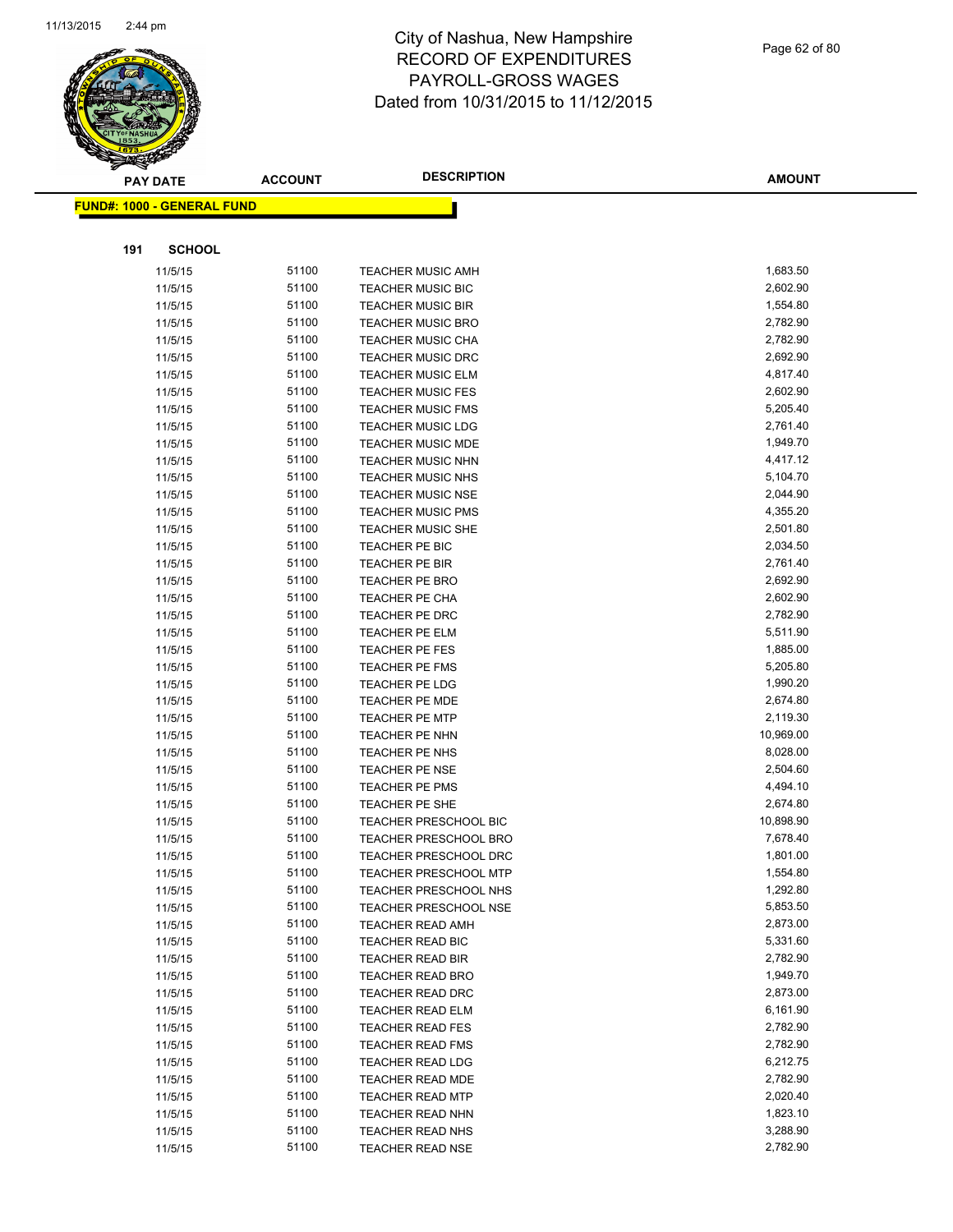

Page 63 of 80

|     | <b>PAY DATE</b>                   | <b>ACCOUNT</b> | <b>DESCRIPTION</b>                                       | <b>AMOUNT</b>          |
|-----|-----------------------------------|----------------|----------------------------------------------------------|------------------------|
|     | <b>FUND#: 1000 - GENERAL FUND</b> |                |                                                          |                        |
|     |                                   |                |                                                          |                        |
| 191 | <b>SCHOOL</b>                     |                |                                                          |                        |
|     |                                   |                |                                                          |                        |
|     | 11/5/15                           | 51100<br>51100 | <b>TEACHER READ PMS</b>                                  | 4,559.80               |
|     | 11/5/15                           | 51100          | <b>TEACHER READ SHE</b>                                  | 2,674.80               |
|     | 11/5/15                           |                | <b>TEACHER SCIENCE ELM</b>                               | 18,612.50              |
|     | 11/5/15                           | 51100<br>51100 | <b>TEACHER SCIENCE FMS</b>                               | 12,113.20<br>34,896.04 |
|     | 11/5/15<br>11/5/15                | 51100          | <b>TEACHER SCIENCE NHN</b><br><b>TEACHER SCIENCE NHS</b> | 38,345.00              |
|     | 11/5/15                           | 51100          | <b>TEACHER SCIENCE PMS</b>                               | 10,545.88              |
|     | 11/5/15                           | 51100          | TEACHER SOCIAL STUDIES ELM                               | 15,614.90              |
|     | 11/5/15                           | 51100          | TEACHER SOCIAL STUDIES FMS                               | 12,526.30              |
|     | 11/5/15                           | 51100          | TEACHER SOCIAL STUDIES NHN                               | 35,219.40              |
|     | 11/5/15                           | 51100          | TEACHER SOCIAL STUDIES NHS                               | 37,794.79              |
|     | 11/5/15                           | 51100          | <b>TEACHER SOCIAL STUDIES PMS</b>                        | 12,047.60              |
|     | 11/5/15                           | 51100          | <b>TEACHER SPED AMH</b>                                  | 3,969.50               |
|     | 11/5/15                           | 51100          | TEACHER SPED BIC                                         | 4,503.50               |
|     | 11/5/15                           | 51100          | <b>TEACHER SPED BIR</b>                                  | 5,104.70               |
|     | 11/5/15                           | 51100          | <b>TEACHER SPED BRO</b>                                  | 5,611.90               |
|     | 11/5/15                           | 51100          | <b>TEACHER SPED CHA</b>                                  | 9,729.50               |
|     | 11/5/15                           | 51100          | <b>TEACHER SPED DRC</b>                                  | 5,105.90               |
|     | 11/5/15                           | 51100          | TEACHER SPED ELM                                         | 19,590.80              |
|     | 11/5/15                           | 51100          | <b>TEACHER SPED FES</b>                                  | 1,622.40               |
|     | 11/5/15                           | 51100          | <b>TEACHER SPED FMS</b>                                  | 12,222.09              |
|     | 11/5/15                           | 51100          | <b>TEACHER SPED LDG</b>                                  | 5,562.10               |
|     | 11/5/15                           | 51100          | TEACHER SPED MDE                                         | 3,218.04               |
|     | 11/5/15                           | 51100          | <b>TEACHER SPED MTP</b>                                  | 5,385.80               |
|     | 11/5/15                           | 51100          | <b>TEACHER SPED NHN</b>                                  | 23,619.81              |
|     | 11/5/15                           | 51100          | <b>TEACHER SPED NHS</b>                                  | 30,534.20              |
|     | 11/5/15                           | 51100          | <b>TEACHER SPED NSE</b>                                  | 1,510.90               |
|     | 11/5/15                           | 51100          | <b>TEACHER SPED PMS</b>                                  | 10,450.00              |
|     | 11/5/15                           | 51100          | TEACHER SPED SHE                                         | 5,385.80               |
|     | 11/5/15                           | 51100          | <b>TEACHER TECHED ELM</b>                                | 8,564.30               |
|     | 11/5/15                           | 51100          | <b>TEACHER TECHED FMS</b>                                | 5,547.80               |
|     | 11/5/15                           | 51100          | TEACHER TECHED NHN                                       | 7,172.80               |
|     | 11/5/15                           | 51100          | <b>TEACHER TECHED NHS</b>                                | 8,568.30               |
|     | 11/5/15                           | 51100          | <b>TEACHER TECHED PMS</b>                                | 5,565.80               |
|     | 11/5/15                           | 51100          | TEACHER TV PROD NHS                                      | 2,674.80               |
|     | 11/5/15                           | 51100          | <b>TEACHER VISION WID</b>                                | 5,289.20               |
|     | 11/5/15                           | 51100          | TECH INTERGRATION ASST AMH                               | 604.66                 |
|     | 11/12/15                          | 51100          | TECH INTERGRATION ASST AMH                               | 487.68                 |
|     | 11/5/15                           | 51100          | TECH INTERGRATION ASST BIC                               | 644.42                 |
|     | 11/12/15                          | 51100          | TECH INTERGRATION ASST BIC                               | 522.64                 |
|     | 11/5/15                           | 51100          | TECH INTERGRATION ASST CHA                               | 552.37                 |
|     | 11/12/15                          | 51100          | TECH INTERGRATION ASST CHA                               | 438.24                 |
|     | 11/12/15                          | 51100          | TECH INTERGRATION ASST FES                               | 1,013.46               |
|     | 11/5/15                           | 51100          | TECH INTERGRATION ASST LDG                               | 562.60                 |
|     | 11/12/15                          | 51100          | TECH INTERGRATION ASST LDG                               | 450.08                 |
|     | 11/5/15                           | 51100          | TECH INTERGRATION ASST MDE                               | 626.23                 |
|     | 11/12/15                          | 51100          | TECH INTERGRATION ASST MDE                               | 502.02                 |
|     | 11/5/15                           | 51100          | TECH INTERGRATION ASST NSE                               | 605.12                 |
|     | 11/12/15                          | 51100          | TECH INTERGRATION ASST NSE                               | 483.12                 |
|     | 11/5/15                           | 51100          | TECH INTERGRATION ASST SHE                               | 552.37                 |
|     | 11/12/15                          | 51100          | TECH INTERGRATION ASST SHE                               | 438.24                 |
|     | 11/5/15                           | 51200          | ATHLETIC EQUIPMENT MANAGER NHN                           | 120.00                 |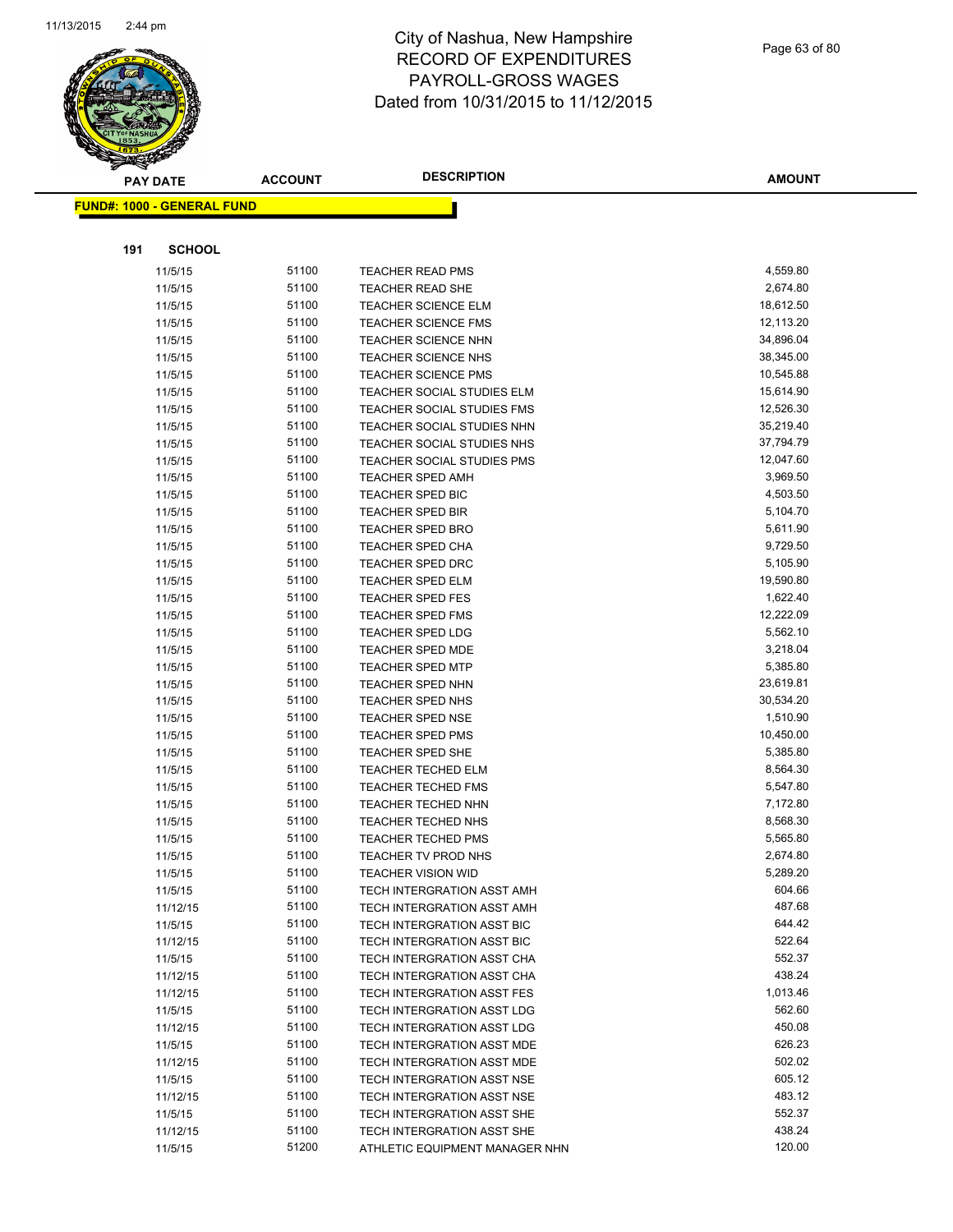

|     | <b>PAY DATE</b>                   | <b>ACCOUNT</b> | <b>DESCRIPTION</b>                                   | <b>AMOUNT</b>    |
|-----|-----------------------------------|----------------|------------------------------------------------------|------------------|
|     | <b>FUND#: 1000 - GENERAL FUND</b> |                |                                                      |                  |
|     |                                   |                |                                                      |                  |
|     |                                   |                |                                                      |                  |
| 191 | <b>SCHOOL</b>                     |                |                                                      |                  |
|     | 11/12/15                          | 51200          | ATHLETIC EQUIPMENT MANAGER NHN                       | 120.00           |
|     | 11/5/15                           | 51200          | ATHLETIC EQUIPMENT MANAGER NHS                       | 90.00            |
|     | 11/12/15                          | 51200          | ATHLETIC EQUIPMENT MANAGER NHS                       | 90.00            |
|     | 11/5/15                           | 51200          | CLERICAL BOARD OF ED SUP                             | 716.43           |
|     | 11/12/15                          | 51200          | CLERICAL BOARD OF ED SUP                             | 594.43           |
|     | 11/5/15                           | 51200          | <b>CLERICAL PRINCIPAL NHS</b>                        | 566.63           |
|     | 11/5/15                           | 51200          | <b>CROSSING GUARD WPO</b>                            | 2,209.31         |
|     | 11/12/15                          | 51200          | <b>CROSSING GUARD WPO</b>                            | 1,843.08         |
|     | 11/5/15                           | 51200          | <b>CUSTODIAN AMH</b>                                 | 15.40            |
|     | 11/5/15                           | 51200          | <b>CUSTODIAN CHA</b>                                 | 351.74           |
|     | 11/12/15                          | 51200          | <b>CUSTODIAN CHA</b>                                 | 347.40           |
|     | 11/5/15                           | 51200          | <b>CUSTODIAN NHN</b>                                 | 347.40           |
|     | 11/12/15                          | 51200          | <b>CUSTODIAN NHN</b>                                 | 347.40           |
|     | 11/5/15                           | 51200          | <b>DATA ANALYST</b>                                  | 1,421.52         |
|     | 11/5/15                           | 51200          | FOOD SERVICE ASST PT AMH                             | 45.50            |
|     | 11/12/15                          | 51200          | FOOD SERVICE ASST PT AMH                             | 36.40            |
|     | 11/5/15                           | 51200          | <b>FOOD SERVICE ASST PT CHA</b>                      | 36.40<br>36.40   |
|     | 11/12/15                          | 51200          | FOOD SERVICE ASST PT CHA<br>FOOD SERVICE ASST PT MDE | 11.38            |
|     | 11/5/15                           | 51200<br>51200 | FOOD SERVICE ASST PT MDE                             | 9.10             |
|     | 11/12/15<br>11/5/15               | 51200          | FOOD SERVICE ASST PT NSE                             | 22.75            |
|     | 11/12/15                          | 51200          | FOOD SERVICE ASST PT NSE                             | 22.75            |
|     | 11/5/15                           | 51200          | FOOD SERVICE COOK LDG                                | 51.60            |
|     | 11/12/15                          | 51200          | FOOD SERVICE COOK LDG                                | 41.28            |
|     | 11/5/15                           | 51200          | <b>INSTRUMENTAL MUSIC</b>                            | 1,025.00         |
|     | 11/12/15                          | 51200          | <b>INSTRUMENTAL MUSIC</b>                            | 887.50           |
|     | 11/5/15                           | 51200          | LUNCH MONITOR AMH                                    | 485.54           |
|     | 11/12/15                          | 51200          | LUNCH MONITOR AMH                                    | 395.26           |
|     | 11/5/15                           | 51200          | LUNCH MONITOR BIC                                    | 774.17           |
|     | 11/12/15                          | 51200          | <b>LUNCH MONITOR BIC</b>                             | 598.99           |
|     | 11/5/15                           | 51200          | <b>LUNCH MONITOR BIR</b>                             | 790.95           |
|     | 11/12/15                          | 51200          | <b>LUNCH MONITOR BIR</b>                             | 617.36           |
|     | 11/5/15                           | 51200          | LUNCH MONITOR BRO                                    | 432.23           |
|     | 11/12/15                          | 51200          | <b>LUNCH MONITOR BRO</b>                             | 361.60           |
|     | 11/5/15                           | 51200          | <b>LUNCH MONITOR CHA</b>                             | 698.43           |
|     | 11/12/15                          | 51200          | LUNCH MONITOR CHA                                    | 536.75           |
|     | 11/5/15                           | 51200          | LUNCH MONITOR DRC                                    | 513.00           |
|     | 11/12/15                          | 51200          | LUNCH MONITOR DRC                                    | 342.60           |
|     | 11/5/15                           | 51200          | LUNCH MONITOR ELM                                    | 310.80           |
|     | 11/12/15                          | 51200          | LUNCH MONITOR ELM                                    | 217.56           |
|     | 11/5/15                           | 51200          | LUNCH MONITOR FES                                    | 766.55           |
|     | 11/12/15                          | 51200          | LUNCH MONITOR FES                                    | 363.91           |
|     | 11/5/15                           | 51200          | LUNCH MONITOR FMS                                    | 248.97           |
|     | 11/12/15                          | 51200          | LUNCH MONITOR FMS                                    | 221.62           |
|     | 10/30/15                          | 51200          | LUNCH MONITOR LDG                                    | 6.83             |
|     | 11/5/15                           | 51200          | <b>LUNCH MONITOR LDG</b>                             | 604.79           |
|     | 11/12/15                          | 51200          | <b>LUNCH MONITOR LDG</b>                             | 517.70           |
|     | 11/5/15                           | 51200          | LUNCH MONITOR MDE                                    | 755.88           |
|     | 11/12/15                          | 51200          | LUNCH MONITOR MDE                                    | 583.00<br>547.74 |
|     | 11/5/15                           | 51200          | <b>LUNCH MONITOR MTP</b><br>LUNCH MONITOR MTP        | 363.60           |
|     | 11/12/15                          | 51200<br>51200 |                                                      | 282.50           |
|     | 11/5/15                           |                | LUNCH MONITOR NHN                                    |                  |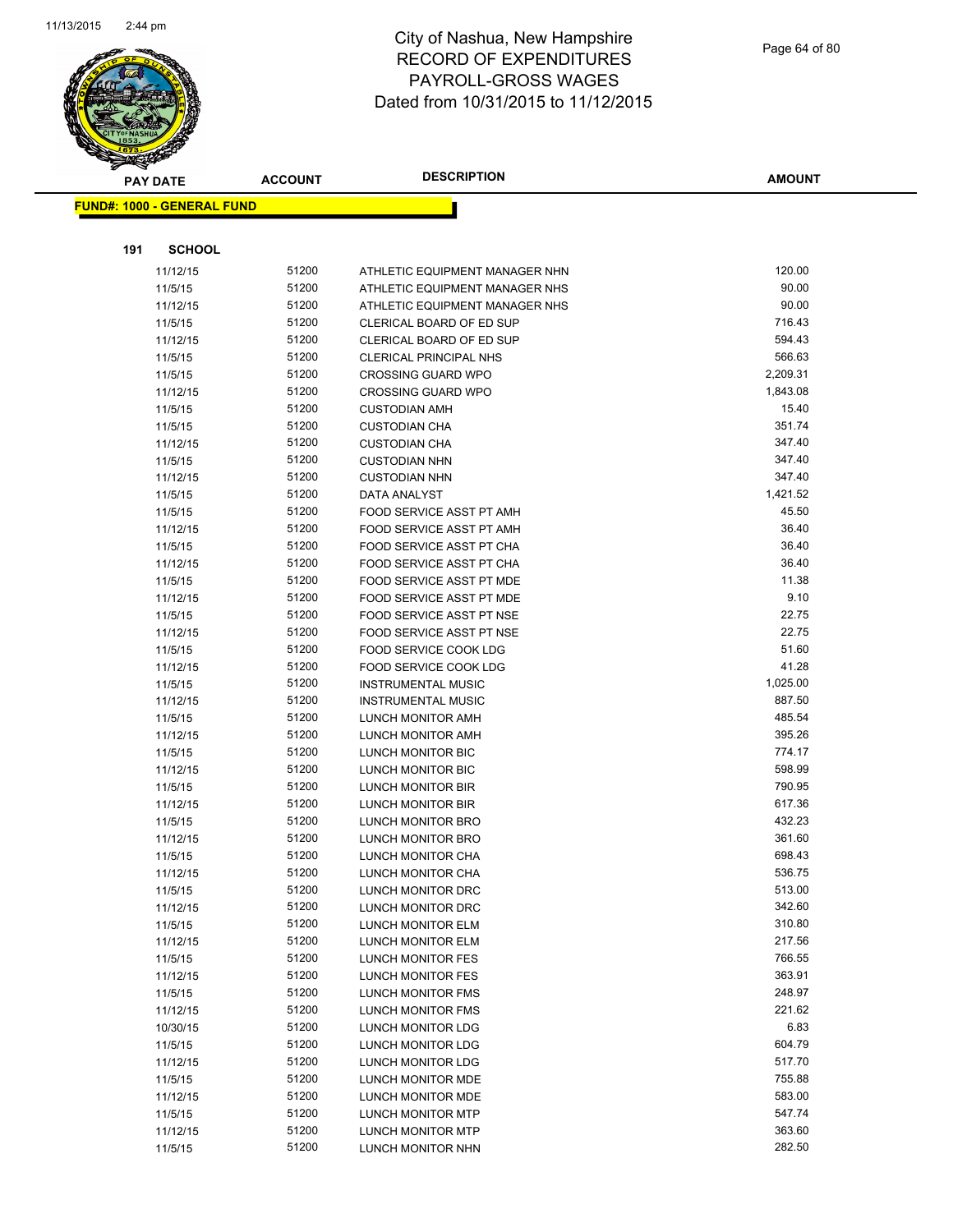

|     | <b>PAY DATE</b>                         | <b>ACCOUNT</b> | <b>DESCRIPTION</b>  | <b>AMOUNT</b> |
|-----|-----------------------------------------|----------------|---------------------|---------------|
|     | <mark>FUND#: 1000 - GENERAL FUND</mark> |                |                     |               |
|     |                                         |                |                     |               |
| 191 | <b>SCHOOL</b>                           |                |                     |               |
|     | 11/12/15                                | 51200          | LUNCH MONITOR NHN   | 226.00        |
|     | 11/5/15                                 | 51200          | LUNCH MONITOR NHS   | 285.37        |
|     | 11/12/15                                | 51200          | LUNCH MONITOR NHS   | 194.94        |
|     | 11/5/15                                 | 51200          | LUNCH MONITOR NSE   | 429.40        |
|     | 11/12/15                                | 51200          | LUNCH MONITOR NSE   | 339.00        |
|     | 11/5/15                                 | 51200          | LUNCH MONITOR PMS   | 254.25        |
|     | 11/12/15                                | 51200          | LUNCH MONITOR PMS   | 197.75        |
|     | 11/5/15                                 | 51200          | LUNCH MONITOR SHE   | 548.58        |
|     | 11/12/15                                | 51200          | LUNCH MONITOR SHE   | 478.87        |
|     | 11/5/15                                 | 51200          | PARA ALT PMS        | 64.68         |
|     | 11/12/15                                | 51200          | PARA ALT PMS        | 64.68         |
|     | 11/5/15                                 | 51200          | PARA AMH ELL        | 56.88         |
|     | 11/12/15                                | 51200          | PARA AMH ELL        | 34.13         |
|     | 11/5/15                                 | 51200          | PARA DW SPEC ED BIR | 441.47        |
|     | 11/12/15                                | 51200          | PARA DW SPEC ED BIR | 337.00        |
|     | 11/5/15                                 | 51200          | PARA DW SPEC ED BRO | 22.75         |
|     | 11/12/15                                | 51200          | PARA DW SPEC ED BRO | 18.20         |
|     | 11/5/15                                 | 51200          | PARA DW SPEC ED NHN | 150.00        |
|     | 11/12/15                                | 51200          | PARA DW SPEC ED NHN | 150.00        |
|     | 11/12/15                                | 51200          | PARA DW SPEC ED NHS | 67.40         |
|     | 11/5/15                                 | 51200          | PARA ELL FES        | 34.13         |
|     | 11/12/15                                | 51200          | PARA ELL FES        | 27.30         |
|     | 11/5/15                                 | 51200          | PARA INST AMH       | 811.24        |
|     | 11/12/15                                | 51200          | PARA INST AMH       | 515.00        |
|     | 11/5/15                                 | 51200          | PARA INST BIC       | 647.67        |
|     | 11/12/15                                | 51200          | PARA INST BIC       | 598.97        |
|     | 11/5/15                                 | 51200          | PARA INST BIR       | 45.50         |
|     | 11/12/15                                | 51200          | PARA INST BIR       | 36.40         |
|     | 11/5/15                                 | 51200          | PARA INST DRC       | 63.70         |
|     | 11/12/15                                | 51200          | PARA INST DRC       | 50.96         |
|     | 11/5/15                                 | 51200          | PARA INST FES       | 34.13         |
|     | 11/12/15                                | 51200          | PARA INST FES       | 20.48         |
|     | 11/5/15                                 | 51200          | PARA INST FMS       | 22.75         |
|     | 11/12/15                                | 51200          | PARA INST FMS       | 18.20         |
|     | 11/5/15                                 | 51200          | PARA INST LDG       | 68.26         |
|     | 11/12/15                                | 51200          | PARA INST LDG       | 54.60         |
|     | 11/5/15                                 | 51200          | PARA INST MTP       | 339.06        |
|     | 11/12/15                                | 51200          | PARA INST MTP       | 267.60        |
|     | 11/5/15                                 | 51200          | PARA INST NHN       | 291.39        |
|     | 11/12/15                                | 51200          | PARA INST NHN       | 282.57        |
|     | 11/5/15                                 | 51200          | PARA INST PMS       | 45.50         |
|     | 11/12/15                                | 51200          | PARA INST PMS       | 36.40         |
|     | 11/5/15                                 | 51200          | PARA INST SHE       | 264.60        |
|     | 11/12/15                                | 51200          | PARA INST SHE       | 275.94        |
|     | 11/5/15                                 | 51200          | PARA LIB NHN        | 273.45        |
|     | 11/12/15                                | 51200          | PARA LIB NHN        | 273.45        |
|     | 11/5/15                                 | 51200          | PARA LIB PMS        | 247.85        |
|     | 11/12/15                                | 51200          | PARA LIB PMS        | 196.92        |
|     | 11/5/15                                 | 51200          | PARA MEDIA NHS      | 196.66        |
|     | 11/12/15                                | 51200          | PARA MEDIA NHS      | 173.71        |
|     | 11/5/15                                 | 51200          | PARA MUSIC FMS      | 278.16        |
|     | 11/12/15                                | 51200          | PARA MUSIC FMS      | 220.76        |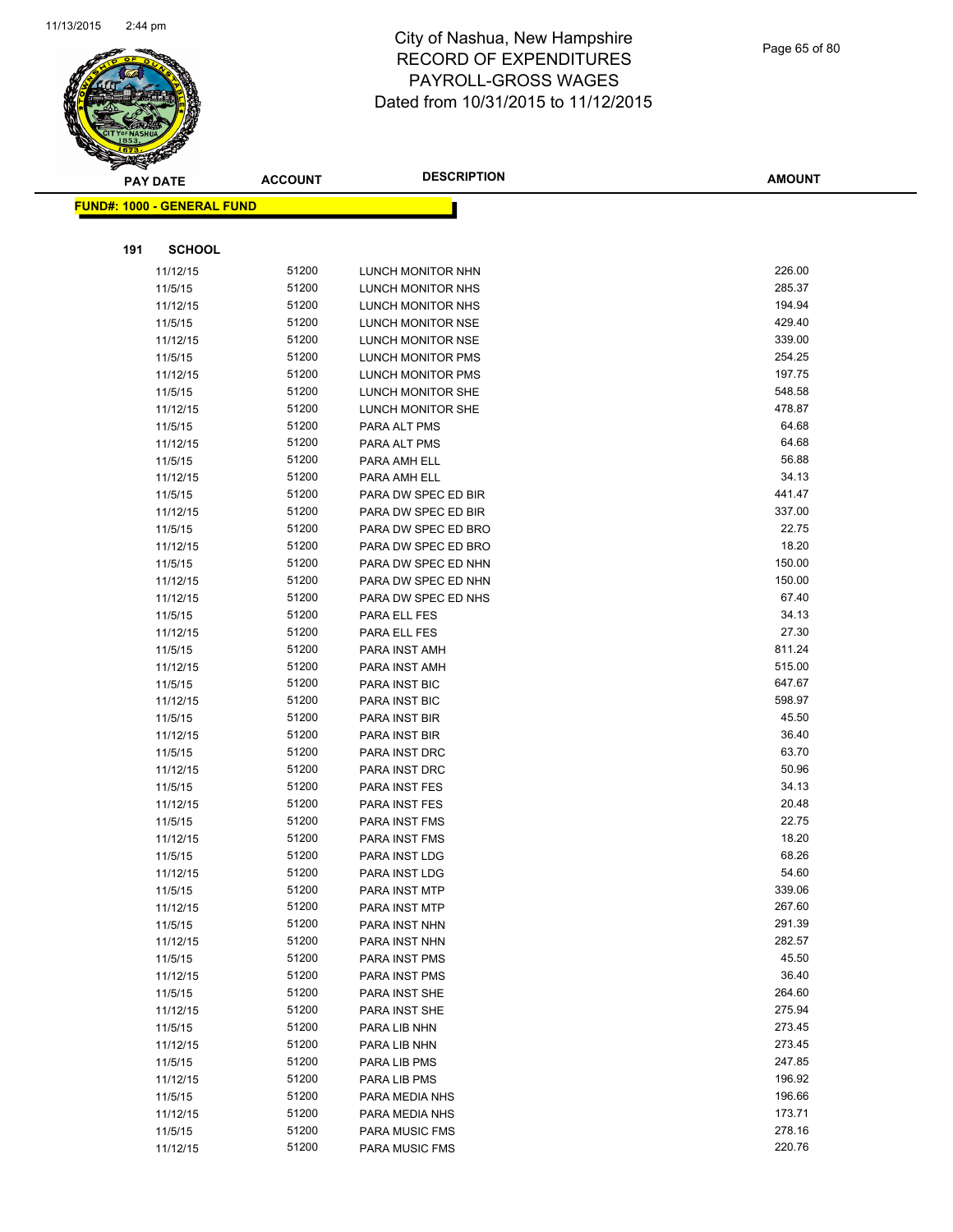

Page 66 of 80

|     | <b>PAY DATE</b>                   | <b>ACCOUNT</b> | <b>DESCRIPTION</b>                   | <b>AMOUNT</b>       |
|-----|-----------------------------------|----------------|--------------------------------------|---------------------|
|     | <b>FUND#: 1000 - GENERAL FUND</b> |                |                                      |                     |
|     |                                   |                |                                      |                     |
| 191 | <b>SCHOOL</b>                     |                |                                      |                     |
|     | 10/30/15                          | 51200          | PARA PRE SCH BIC                     | 23.82               |
|     | 11/5/15                           | 51200          | PARA PRE SCH BIC                     | 2,013.54            |
|     | 11/12/15                          | 51200          | PARA PRE SCH BIC                     | 1,536.92            |
|     | 11/5/15                           | 51200          | PARA PRE SCH BRO                     | 1,236.00            |
|     | 11/12/15                          | 51200          | PARA PRE SCH BRO                     | 927.00              |
|     | 11/5/15                           | 51200          | PARA PRE SCH DRC                     | 1,198.87            |
|     | 11/12/15                          | 51200          | PARA PRE SCH DRC                     | 892.02              |
|     | 11/5/15                           | 51200          | PARA PRE SCH MTP                     | 698.58              |
|     | 11/12/15                          | 51200          | PARA PRE SCH MTP                     | 530.20              |
|     | 11/5/15                           | 51200          | PARA PRE SCH NSE                     | 3,725.29            |
|     | 11/12/15                          | 51200          | PARA PRE SCH NSE                     | 2,894.65            |
|     | 11/5/15                           | 51200          | PARA SCI NHS                         | 80.00               |
|     | 11/12/15                          | 51200          | PARA SCI NHS                         | 80.00               |
|     | 11/5/15                           | 51200          | PARA TTI LDG                         | 77.00               |
|     | 11/12/15                          | 51200          | <b>PARA TTI LDG</b>                  | 61.60               |
|     | 11/5/15                           | 51200          | PEER COACH SCIENCE                   | 80.00               |
|     | 11/5/15                           | 51200          | SCHOOL PSYCHOLOGIST WID              | 3,670.10            |
|     | 11/5/15                           | 51200          | SPECIAL EDUCATION TUTOR              | 237.50              |
|     | 11/12/15                          | 51200          | SPECIAL EDUCATION TUTOR              | 250.00              |
|     | 11/5/15                           | 51200          | SPEECH LANG PATHOLOGIST WID          | 11,535.93           |
|     | 11/5/15                           | 51200          | STUDENT ACTIVITY COORD NHN           | 823.41              |
|     | 11/5/15                           | 51200          | <b>SUB CLERICAL</b>                  | 404.33              |
|     | 11/12/15                          | 51200          | <b>SUB CLERICAL</b>                  | 356.41              |
|     | 11/5/15                           | 51200          | <b>SUB FOOD SERVICE</b>              | 44.66               |
|     | 11/12/15                          | 51200          | <b>SUB FOOD SERVICE</b>              | 30.80               |
|     | 11/5/15                           | 51200          | <b>SUB LUNCH MONITOR</b>             | 194.29              |
|     | 11/12/15                          | 51200          | <b>SUB LUNCH MONITOR</b>             | 172.06              |
|     | 11/5/15                           | 51200          | <b>SUB TEACHER</b>                   | 444.66              |
|     | 11/12/15                          | 51200          | <b>SUB TEACHER</b>                   | 260.73              |
|     | 11/5/15                           | 51200          | SUB TEACHER LONG TERM                | 600.00              |
|     | 11/12/15                          | 51200          | <b>SUB TEACHER LONG TERM</b>         | 487.50              |
|     | 11/5/15                           | 51200          | <b>TEACHER ART NHN</b>               | 2,121.30            |
|     | 11/5/15                           | 51200          | <b>TEACHER ENGLISH NHN</b>           | 1,337.40            |
|     | 11/5/15                           | 51200          | <b>TEACHER FOREIGN LANG FMS</b>      | 1,000.70            |
|     | 11/5/15                           | 51200          | <b>TEACHER GR6 FMS</b>               | 50.00               |
|     | 11/5/15                           | 51200          | <b>TEACHER INST SPED WID</b>         | 1,966.89            |
|     | 11/5/15                           | 51200          | <b>TEACHER KIND BIC</b>              | 2,369.34            |
|     | 11/5/15                           | 51200          | <b>TEACHER KIND BIR</b>              | 911.50              |
|     | 11/5/15                           | 51200          | <b>TEACHER MATH NHS</b>              | 24.00               |
|     | 11/5/15                           | 51200          | <b>TEACHER MUSIC AMH</b>             | 225.00              |
|     | 11/5/15                           | 51200          | <b>TEACHER MUSIC DRC</b>             | 350.00              |
|     | 11/5/15                           | 51200          | <b>TEACHER MUSIC ELM</b>             | 847.30              |
|     | 11/5/15                           | 51200          | <b>TEACHER MUSIC MTP</b>             | 1,250.91            |
|     | 11/5/15                           | 51200          | <b>TEACHER READ ELM</b>              | 1,644.50            |
|     | 11/5/15                           | 51200          | TEACHER SOCIAL STUDIES NHN           | 487.50              |
|     | 11/5/15                           | 51200          | TEACHER SOCIAL STUDIES NHS           | 315.00              |
|     | 11/5/15                           | 51200          | TEACHER SPED NHN                     | 5,485.70            |
|     | 11/5/15                           | 51200          | <b>TEACHER VISION WIDE</b>           | 1,113.18            |
|     | 11/5/15                           | 51200<br>51300 | <b>TICKETSELLER</b>                  | 115.00<br>27,117.74 |
|     | 11/5/15<br>11/12/15               | 51300          | OVERTIME-REGULAR<br>OVERTIME-REGULAR | 10,121.59           |
|     |                                   | 51400          |                                      | (625.00)            |
|     | 10/29/15                          |                | WAGES TEMP-SEASONAL                  |                     |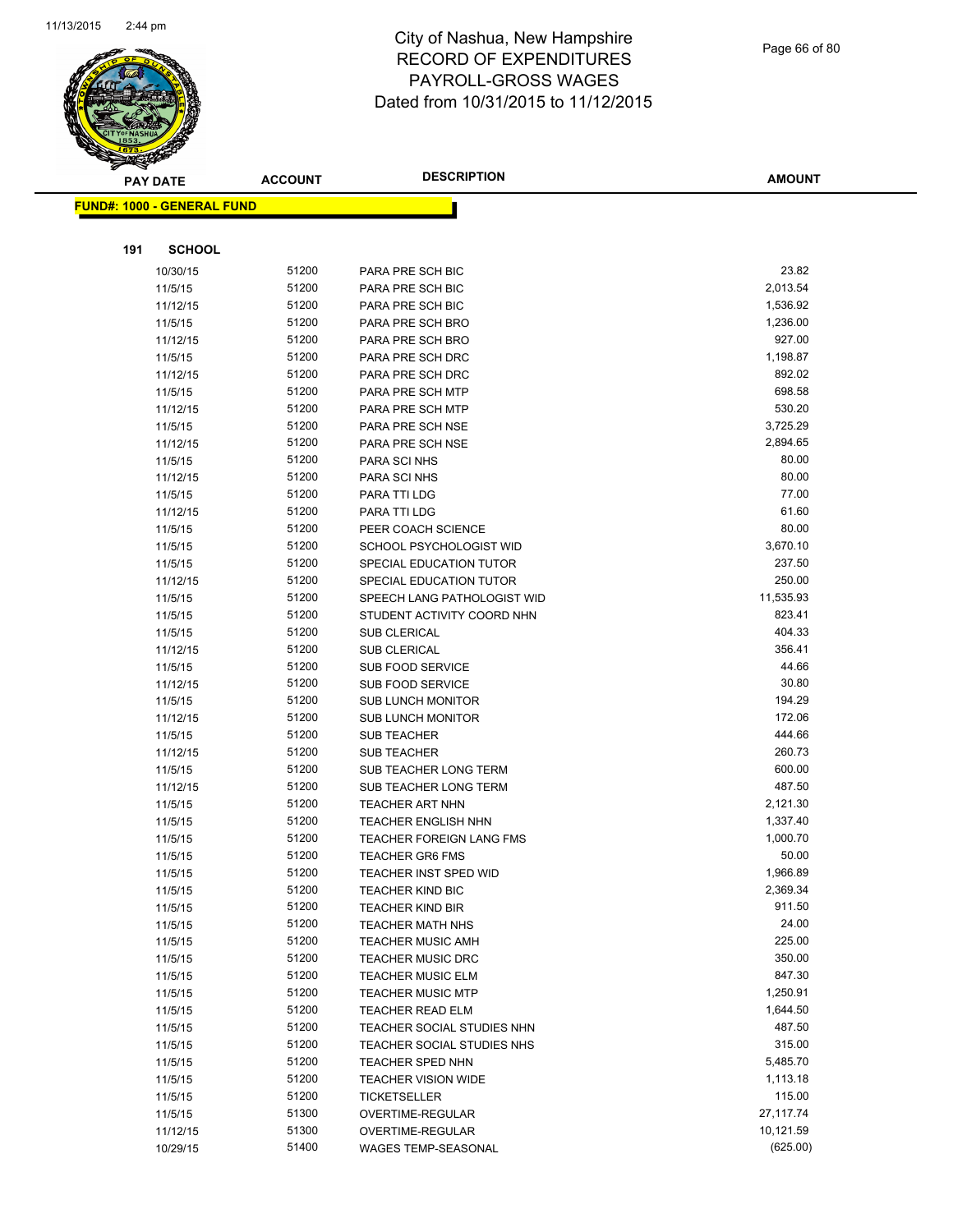

Page 67 of 80

|     | <b>PAY DATE</b>                       | <b>ACCOUNT</b>                               | <b>DESCRIPTION</b>                     | <b>AMOUNT</b>  |
|-----|---------------------------------------|----------------------------------------------|----------------------------------------|----------------|
|     | <b>FUND#: 1000 - GENERAL FUND</b>     |                                              |                                        |                |
| 191 | <b>SCHOOL</b>                         |                                              |                                        |                |
|     | 11/5/15                               | 51400                                        | <b>WAGES TEMP-SEASONAL</b>             | 2,217.63       |
|     | 11/12/15                              | 51400                                        | WAGES TEMP-SEASONAL                    | 1,304.00       |
|     | 10/30/15                              | 51412                                        | <b>WAGES PER DIEM</b>                  | 176.36         |
|     | 11/5/15                               | 51412                                        | <b>WAGES PER DIEM</b>                  | 40,300.15      |
|     | 11/12/15                              | 51412                                        | <b>WAGES PER DIEM</b>                  | 33,392.21      |
|     | 11/5/15                               | 51600                                        | <b>LONGEVITY</b>                       | 2,871.43       |
|     | 11/12/15                              | 51600                                        | <b>LONGEVITY</b>                       | 2,871.43       |
|     | 11/5/15                               | 51650                                        | ADDITIONAL HOURS                       | 773.82         |
|     | 11/5/15                               | 51700                                        | <b>STIPENDS</b>                        | 18,180.00      |
|     | 11/12/15                              | 51700                                        | <b>STIPENDS</b>                        | 993.75         |
|     | 10/29/15                              | 51750                                        | <b>RETIREMENT &amp; SEPARATION PAY</b> | 38,553.00      |
|     | 11/12/15                              | 51750                                        | <b>RETIREMENT &amp; SEPARATION PAY</b> | 1,731.69       |
|     | TOTAL 191 - SCHOOL                    |                                              |                                        | \$3,239,448.84 |
|     | <b>TOTAL FUND 1000 - GENERAL FUND</b> |                                              |                                        | \$4,914,485.31 |
|     |                                       | <b>FUND#: 1001 - GF-CAPITAL IMPROVEMENTS</b> |                                        |                |
| 161 | <b>STREETS-CAP IMP</b>                |                                              |                                        |                |
|     | 10/22/15                              | 51300                                        | OVERTIME-REGULAR                       | (320.99)       |
|     | 10/29/15                              | 51300                                        | OVERTIME-REGULAR                       | (451.84)       |
|     | 11/5/15                               | 51300                                        | OVERTIME-REGULAR                       | 0.00           |
|     | 11/12/15                              | 51300                                        | OVERTIME-REGULAR                       | 2,491.85       |
|     | 10/22/15                              | 81100                                        | <b>CAPITAL IMPROVEMENTS</b>            | 320.99         |
|     | 10/29/15                              | 81100                                        | <b>CAPITAL IMPROVEMENTS</b>            | 451.84         |
|     | 11/5/15                               | 81100                                        | <b>CAPITAL IMPROVEMENTS</b>            | 2,808.59       |

**TOTAL 161 - STREETS-CAP IMP \$5,300.44**

**TOTAL FUND 1001 - GF-CAPITAL IMPROVEMENTS \$5,300.44** 

| FUND#: 2100 - FOOD SERVICES FUND_ |  |  |
|-----------------------------------|--|--|
|-----------------------------------|--|--|

| 11/5/15  | 51100 | CLERICAL FOOD SERVICE NHS     | 709.90   |
|----------|-------|-------------------------------|----------|
| 11/12/15 | 51100 | CLERICAL FOOD SERVICE NHS     | 709.90   |
| 11/5/15  | 51100 | DELIVERY DRIVER FOOD SERVICE  | 771.91   |
| 11/12/15 | 51100 | DELIVERY DRIVER FOOD SERVICE  | 786.65   |
| 11/5/15  | 51100 | DIRECTOR FOOD SERVICE         | 2,930.90 |
| 11/5/15  | 51100 | FOOD SERVICE BUSINESS MANAGER | 2,085.30 |
| 11/5/15  | 51100 | FOOD SERVICE COOK AMH         | 491.40   |
| 11/12/15 | 51100 | FOOD SERVICE COOK AMH         | 393.12   |
| 11/5/15  | 51100 | FOOD SERVICE COOK BIC         | 491.40   |
| 11/12/15 | 51100 | FOOD SERVICE COOK BIC         | 466.83   |
| 11/5/15  | 51100 | FOOD SERVICE COOK BIR         | 491.40   |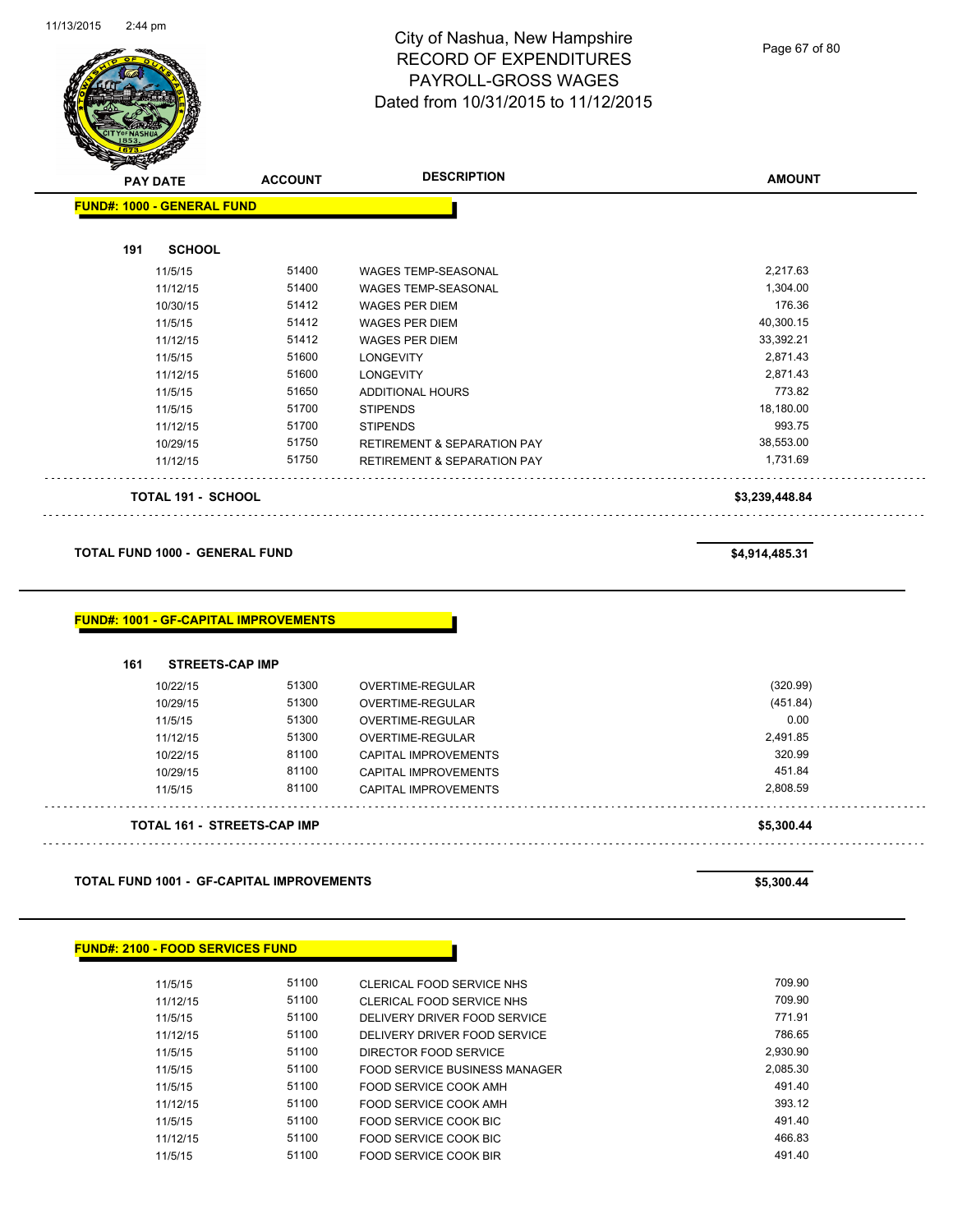

| <b>PAY DATE</b>                          | <b>ACCOUNT</b> | <b>DESCRIPTION</b>                                      | <b>AMOUNT</b>    |
|------------------------------------------|----------------|---------------------------------------------------------|------------------|
| <u> FUND#: 2100 - FOOD SERVICES FUND</u> |                |                                                         |                  |
|                                          |                |                                                         |                  |
| 11/12/15                                 | 51100          | FOOD SERVICE COOK BIR                                   | 393.12           |
| 11/5/15                                  | 51100          | FOOD SERVICE COOK BRO                                   | 491.40           |
| 11/12/15                                 | 51100          | FOOD SERVICE COOK BRO                                   | 470.34           |
| 11/5/15                                  | 51100          | FOOD SERVICE COOK CHA                                   | 491.40           |
| 11/12/15                                 | 51100          | FOOD SERVICE COOK CHA                                   | 393.12           |
| 11/5/15                                  | 51100          | FOOD SERVICE COOK DRC                                   | 491.40           |
| 11/12/15                                 | 51100          | FOOD SERVICE COOK DRC                                   | 393.12           |
| 11/5/15                                  | 51100          | <b>FOOD SERVICE COOK ELM</b>                            | 1,003.80         |
| 11/12/15                                 | 51100          | <b>FOOD SERVICE COOK ELM</b>                            | 953.62           |
| 11/5/15                                  | 51100          | <b>FOOD SERVICE COOK FES</b>                            | 432.25           |
| 11/12/15                                 | 51100          | <b>FOOD SERVICE COOK FES</b>                            | 413.74           |
| 11/5/15                                  | 51100          | FOOD SERVICE COOK FMS                                   | 501.90           |
| 11/12/15                                 | 51100          | FOOD SERVICE COOK FMS                                   | 401.52           |
| 11/5/15                                  | 51100          | FOOD SERVICE COOK LDG                                   | 473.90           |
| 11/12/15                                 | 51100          | <b>FOOD SERVICE COOK LDG</b>                            | 456.98           |
| 11/5/15                                  | 51100          | <b>FOOD SERVICE COOK MDE</b>                            | 473.90           |
| 11/12/15                                 | 51100          | FOOD SERVICE COOK MDE                                   | 379.12           |
| 11/5/15                                  | 51100          | FOOD SERVICE COOK NHN                                   | 1,035.65         |
| 11/12/15                                 | 51100          | <b>FOOD SERVICE COOK NHN</b>                            | 828.53           |
| 11/5/15                                  | 51100          | <b>FOOD SERVICE COOK NHS</b>                            | 973.35           |
| 11/12/15                                 | 51100          | FOOD SERVICE COOK NHS                                   | 594.58           |
| 11/5/15                                  | 51100          | FOOD SERVICE COOK NSE                                   | 470.40           |
| 11/12/15                                 | 51100          | FOOD SERVICE COOK NSE                                   | 436.80           |
| 11/5/15                                  | 51100          | <b>FOOD SERVICE COOK PMS</b>                            | 501.90           |
| 11/12/15                                 | 51100          | <b>FOOD SERVICE COOK PMS</b>                            | 473.22           |
| 11/5/15                                  | 51100          | FOOD SERVICE COOK SHE                                   | 473.90           |
| 11/12/15                                 | 51100          | FOOD SERVICE COOK SHE                                   | 379.12           |
| 11/5/15                                  | 51100          | <b>FOOD SERVICE SITE CORD</b>                           | 11,439.20        |
| 11/5/15                                  | 51100<br>51100 | <b>FOOD SERVICECOOK MTP</b>                             | 427.03<br>427.03 |
| 11/12/15<br>11/5/15                      | 51200          | <b>FOOD SERVICECOOK MTP</b><br>FOOD SERVICE ASST PT AMH | 538.35           |
| 11/12/15                                 | 51200          | FOOD SERVICE ASST PT AMH                                | 430.68           |
| 11/5/15                                  | 51200          | FOOD SERVICE ASST PT BIC                                | 541.60           |
| 11/12/15                                 | 51200          | FOOD SERVICE ASST PT BIC                                | 444.85           |
| 11/5/15                                  | 51200          | FOOD SERVICE ASST PT BIR                                | 374.56           |
| 11/12/15                                 | 51200          | <b>FOOD SERVICE ASST PT BIR</b>                         | 272.40           |
| 11/5/15                                  | 51200          | <b>FOOD SERVICE ASST PT BRO</b>                         | 354.90           |
| 11/12/15                                 | 51200          | FOOD SERVICE ASST PT BRO                                | 283.92           |
| 11/5/15                                  | 51200          | FOOD SERVICE ASST PT CHA                                | 544.42           |
| 11/12/15                                 | 51200          | FOOD SERVICE ASST PT CHA                                | 425.88           |
| 11/5/15                                  | 51200          | <b>FOOD SERVICE ASST PT DRC</b>                         | 681.85           |
| 11/12/15                                 | 51200          | FOOD SERVICE ASST PT DRC                                | 545.48           |
| 11/5/15                                  | 51200          | FOOD SERVICE ASST PT ELM                                | 2,308.49         |
| 11/12/15                                 | 51200          | FOOD SERVICE ASST PT ELM                                | 1,832.68         |
| 11/5/15                                  | 51200          | FOOD SERVICE ASST PT FES                                | 793.66           |
| 11/12/15                                 | 51200          | <b>FOOD SERVICE ASST PT FES</b>                         | 716.65           |
| 11/5/15                                  | 51200          | FOOD SERVICE ASST PT FMS                                | 1,819.78         |
| 11/12/15                                 | 51200          | FOOD SERVICE ASST PT FMS                                | 1,509.05         |
| 11/5/15                                  | 51200          | FOOD SERVICE ASST PT LDG                                | 927.30           |
| 11/12/15                                 | 51200          | FOOD SERVICE ASST PT LDG                                | 821.69           |
| 11/5/15                                  | 51200          | FOOD SERVICE ASST PT MDE                                | 543.55           |
| 11/12/15                                 | 51200          | FOOD SERVICE ASST PT MDE                                | 434.84           |
| 11/5/15                                  | 51200          | FOOD SERVICE ASST PT MTP                                | 473.95           |
| 11/12/15                                 | 51200          | FOOD SERVICE ASST PT MTP                                | 399.02           |
|                                          |                |                                                         |                  |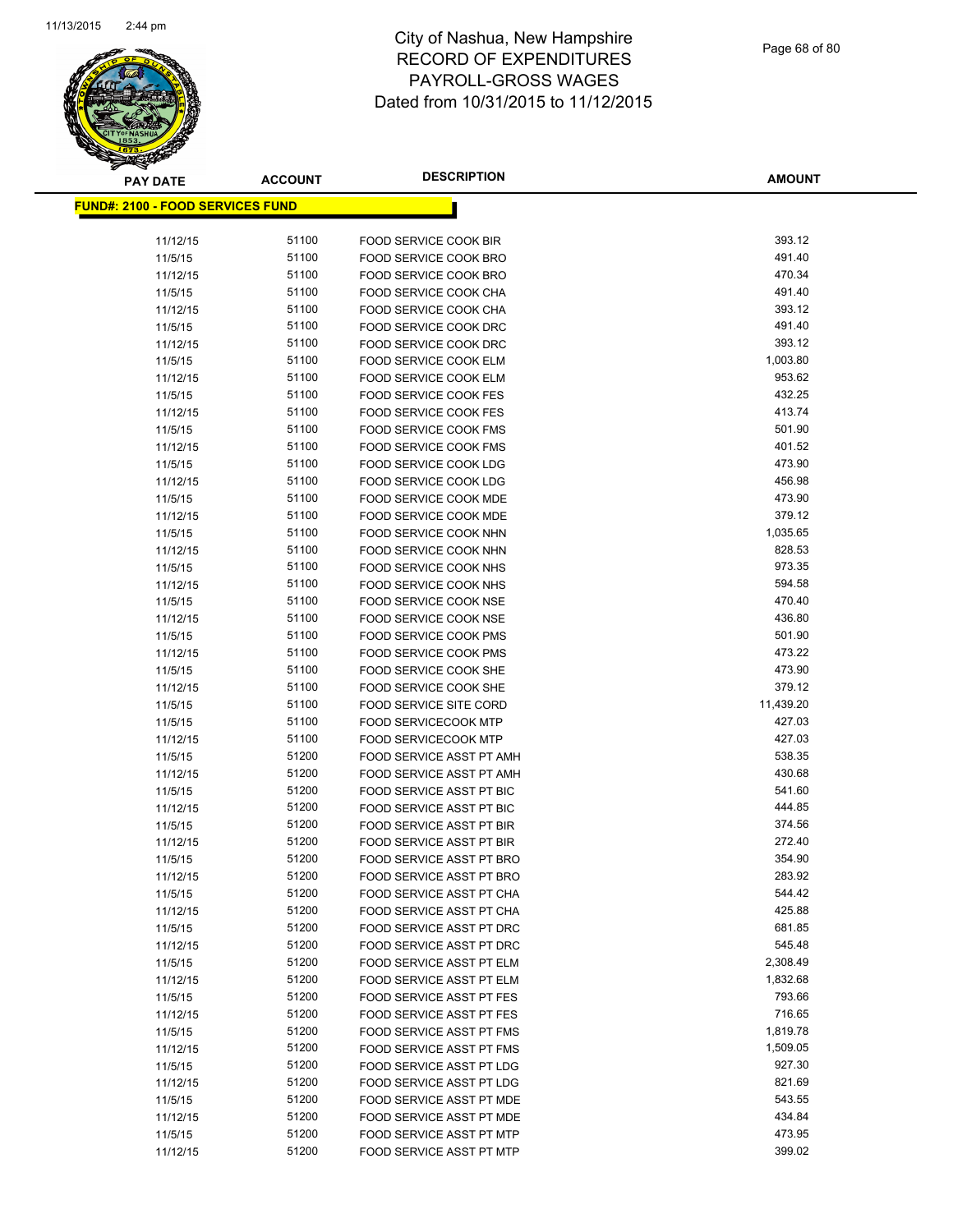

| <b>PAY DATE</b>                             | <b>ACCOUNT</b> | <b>DESCRIPTION</b>              | <b>AMOUNT</b> |
|---------------------------------------------|----------------|---------------------------------|---------------|
| <b>FUND#: 2100 - FOOD SERVICES FUND</b>     |                |                                 |               |
| 11/5/15                                     | 51200          | FOOD SERVICE ASST PT NHN        | 4,399.30      |
| 11/12/15                                    | 51200          | FOOD SERVICE ASST PT NHN        | 3,549.04      |
| 11/5/15                                     | 51200          | FOOD SERVICE ASST PT NHS        | 3,347.84      |
| 11/12/15                                    | 51200          | <b>FOOD SERVICE ASST PT NHS</b> | 2,900.91      |
| 11/5/15                                     | 51200          | <b>FOOD SERVICE ASST PT NSE</b> | 286.36        |
| 11/12/15                                    | 51200          | FOOD SERVICE ASST PT NSE        | 228.51        |
| 11/5/15                                     | 51200          | <b>FOOD SERVICE ASST PT PMS</b> | 2,221.22      |
| 11/12/15                                    | 51200          | FOOD SERVICE ASST PT PMS        | 1,599.98      |
| 11/5/15                                     | 51200          | FOOD SERVICE ASST PT SHE        | 541.62        |
| 11/12/15                                    | 51200          | <b>FOOD SERVICE ASST PT SHE</b> | 421.72        |
| 11/5/15                                     | 51300          | OVERTIME-REGULAR                | 177.83        |
| 11/12/15                                    | 51300          | OVERTIME-REGULAR                | 84.36         |
| 11/5/15                                     | 51412          | <b>WAGES PER DIEM</b>           | 3,952.68      |
| 11/12/15                                    | 51412          | <b>WAGES PER DIEM</b>           | 3,427.72      |
| <b>TOTAL FUND 2100 - FOOD SERVICES FUND</b> |                |                                 | \$82,562.69   |

#### **FUND#: 2201 - DRIVERS EDUCATION FUND**

| 11/5/15  | 51200 | ADULT ED DIPOLMA INST  | 750.00 |
|----------|-------|------------------------|--------|
| 11/5/15  | 51200 | DRIVER INSTRUCTOR      | 550.00 |
| 11/12/15 | 51200 | DRIVER INSTRUCTOR      | 150.00 |
| 11/5/15  | 51200 | <b>TEACHER ELL FES</b> | 200.00 |
| 11/5/15  | 51200 | TEACHER TECHED ELM     | 600.00 |
|          |       |                        |        |

**TOTAL FUND 2201 - DRIVERS EDUCATION FUND \$2,250.00** 

| <b>FUND#: 2207 - ADULT ED/CONTINUING ED</b> |  |  |
|---------------------------------------------|--|--|
|---------------------------------------------|--|--|

| 11/5/15  | 51200 | ADULT ED DIPOLMA INST       | 75.00  |
|----------|-------|-----------------------------|--------|
| 11/12/15 | 51200 | ADULT ED DIPOLMA INST       | 75.00  |
| 11/5/15  | 51200 | ADULT ED ENRICHMENT INST    | 175.00 |
| 11/12/15 | 51200 | ADULT ED ENRICHMENT INST    | 100.00 |
| 11/5/15  | 51200 | ADULT ED ENRICHMENT TEACHER | 100.00 |
| 11/12/15 | 51200 | ADULT ED ENRICHMENT TEACHER | 100.00 |
| 11/5/15  | 51200 | <b>SUB TEACHER</b>          | 150.00 |
| 11/12/15 | 51200 | <b>SUB TEACHER</b>          | 75.00  |
|          |       |                             |        |

**TOTAL FUND 2207 - ADULT ED/CONTINUING ED \$850.00** 



#### **TOTAL FUND 2222 - AFTER SCHOOL PROGRAM \$2,730.80**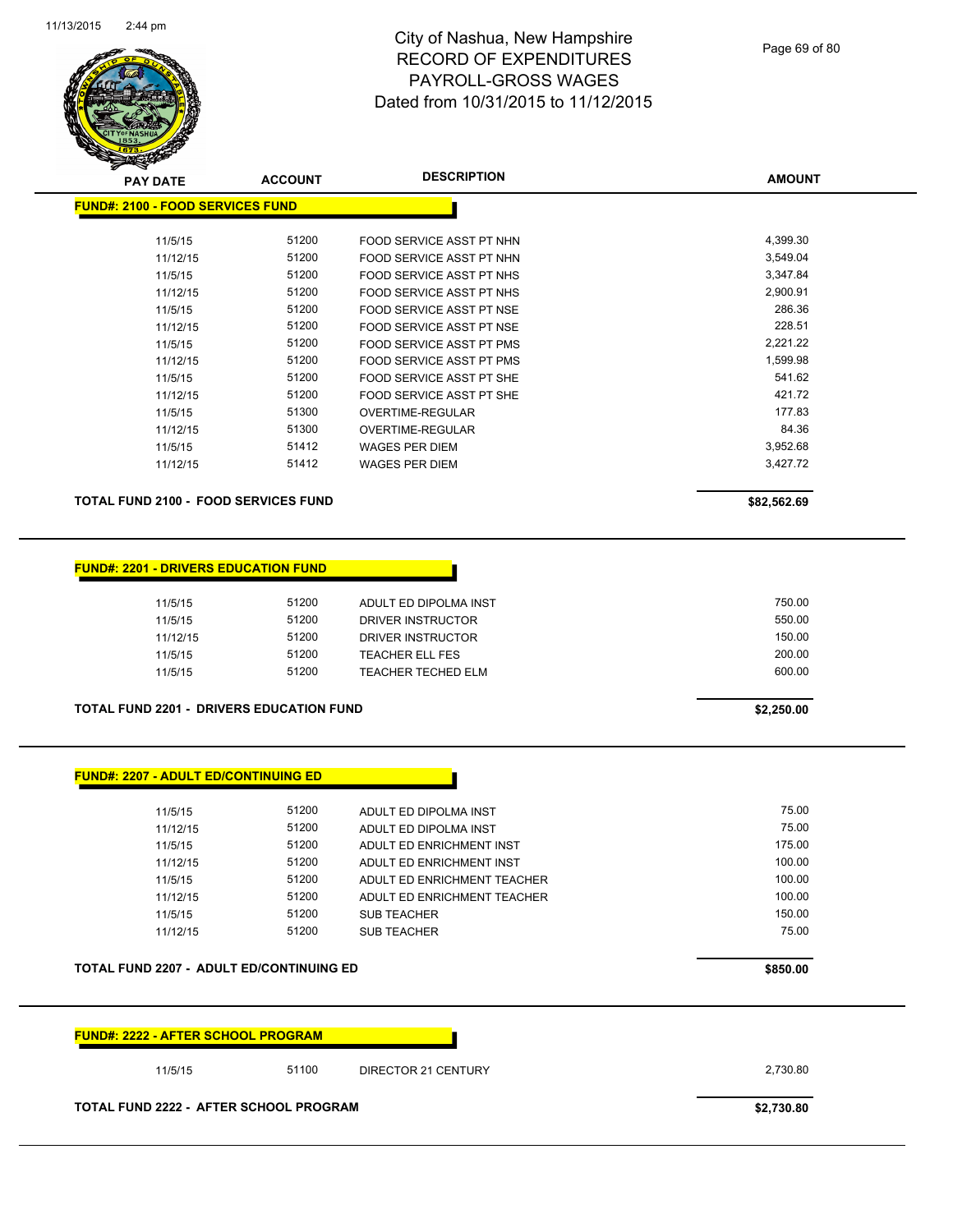| 11/13/2015<br>$2:44 \text{ pm}$                             |                | City of Nashua, New Hampshire<br><b>RECORD OF EXPENDITURES</b><br>PAYROLL-GROSS WAGES<br>Dated from 10/31/2015 to 11/12/2015 | Page 70 of 80        |
|-------------------------------------------------------------|----------------|------------------------------------------------------------------------------------------------------------------------------|----------------------|
| <b>PAY DATE</b>                                             | <b>ACCOUNT</b> | <b>DESCRIPTION</b>                                                                                                           | <b>AMOUNT</b>        |
| <b>FUND#: 2252 - DAY CARE</b>                               |                |                                                                                                                              |                      |
| 11/5/15                                                     | 51100          | PANTHER PRESCHOOL DIRECTOR                                                                                                   | 869.00               |
| <b>TOTAL FUND 2252 - DAY CARE</b>                           |                |                                                                                                                              | \$869.00             |
| <b>FUND#: 2257 - SPECIAL ED LOCAL</b>                       |                |                                                                                                                              |                      |
| 11/5/15                                                     | 51100          | PARA DW SPEC ED SHE                                                                                                          | 627.35               |
| 11/12/15                                                    | 51100          | PARA DW SPEC ED SHE                                                                                                          | 499.03               |
| TOTAL FUND 2257 - SPECIAL ED LOCAL                          |                |                                                                                                                              | \$1,126.38           |
| <b>FUND#: 2503 - PARKS &amp; REC PROGRAMS FUND</b>          |                |                                                                                                                              |                      |
| 11/5/15                                                     | 51100          | PROGRAM COORDINATOR                                                                                                          | 365.15               |
| 11/12/15                                                    | 51100          | PROGRAM COORDINATOR                                                                                                          | 365.15               |
| <b>TOTAL FUND 2503 - PARKS &amp; REC PROGRAMS FUND</b>      |                |                                                                                                                              | \$730.30             |
| <b>FUND#: 2504 - HOLMAN STADIUM EVENTS FUND</b>             |                |                                                                                                                              |                      |
| 11/5/15                                                     | 55699          | OTHER CONTRACTED SERVICES                                                                                                    | 200.00               |
| <b>TOTAL FUND 2504 - HOLMAN STADIUM EVENTS FUND</b>         |                |                                                                                                                              | \$200.00             |
| <b>FUND#: 2505 - GOVT &amp; EDUCATION CHANNELS FUND</b>     |                |                                                                                                                              |                      |
| 11/5/15                                                     | 51100          | ECHANNEL ACCESS ADMINISTRATOR                                                                                                | 1,075.60             |
| 11/12/15                                                    | 51100          | ECHANNEL ACCESS ADMINISTRATOR                                                                                                | 1,075.60             |
| 11/5/15<br>11/12/15                                         | 51100<br>51100 | PEG PROGRAM MANAGER<br>PEG PROGRAM MANAGER                                                                                   | 1,192.40<br>1,192.40 |
| <b>TOTAL FUND 2505 - GOVT &amp; EDUCATION CHANNELS FUND</b> |                |                                                                                                                              | \$4,536.00           |
|                                                             |                |                                                                                                                              |                      |
| <b>FUND#: 2507 - FIRE TRAINING FACILITY RENTAL</b>          |                |                                                                                                                              |                      |
| 11/5/15                                                     | 51300          | OVERTIME-REGULAR                                                                                                             | 225.24               |
| <b>TOTAL FUND 2507 - FIRE TRAINING FACILITY RENTAL</b>      |                |                                                                                                                              | \$225.24             |
| <b>FUND#: 3050 - POLICE GRANTS FUND</b>                     |                |                                                                                                                              |                      |
| 11/5/15                                                     | 51100          | DOMESTIC VIOLENCE ADVOCATE                                                                                                   | 807.60               |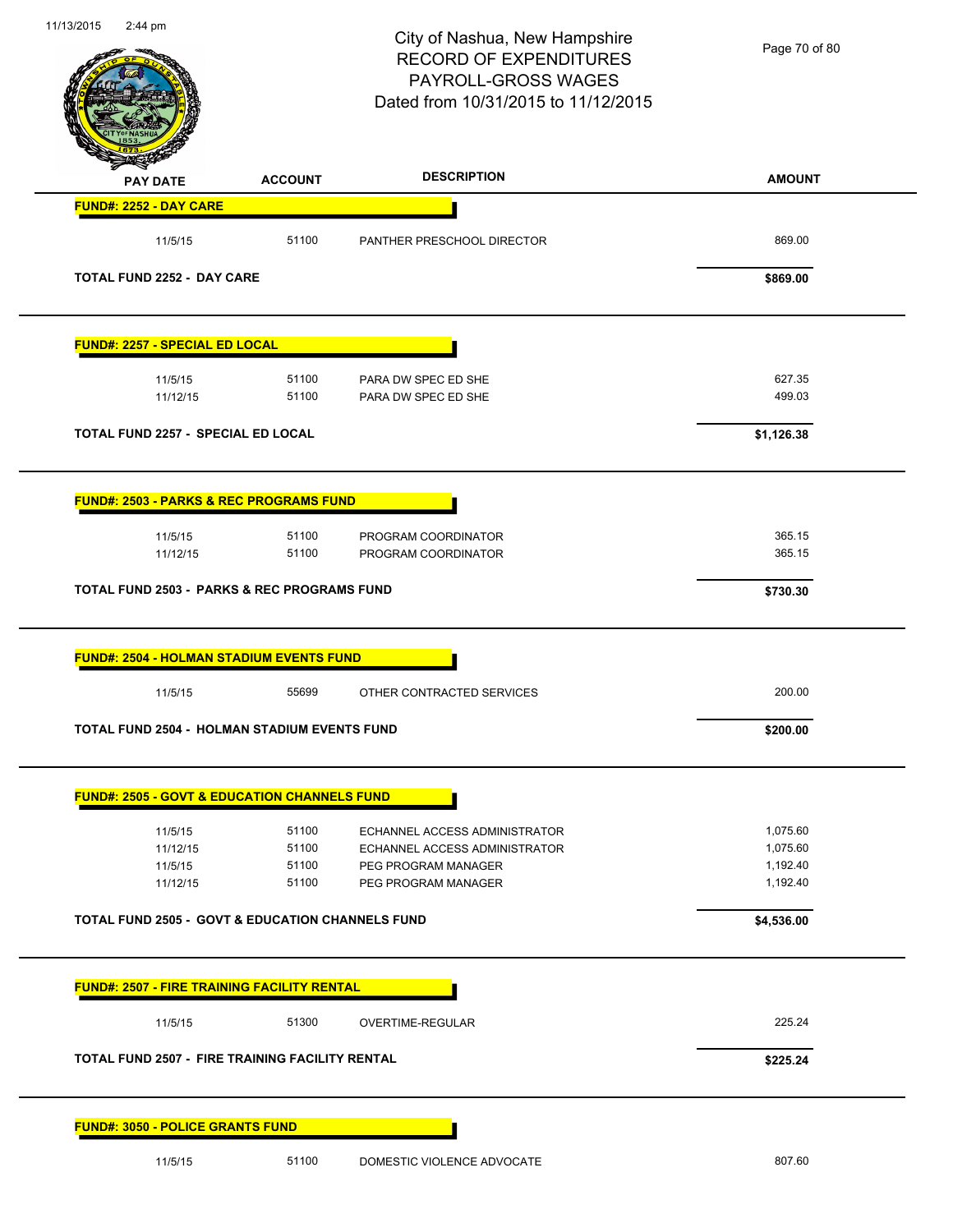

| <b>Anton</b><br><b>PAY DATE</b>             | <b>ACCOUNT</b> | <b>DESCRIPTION</b>         | <b>AMOUNT</b> |
|---------------------------------------------|----------------|----------------------------|---------------|
| <b>FUND#: 3050 - POLICE GRANTS FUND</b>     |                |                            |               |
| 11/12/15                                    | 51100          | DOMESTIC VIOLENCE ADVOCATE | 807.60        |
| 11/12/15                                    | 51100          | PATROLMAN ALL RANKS        | 761.91        |
| 11/5/15                                     | 51300          | OVERTIME-REGULAR           | 1,153.55      |
| 11/12/15                                    | 51300          | <b>OVERTIME-REGULAR</b>    | 314.82        |
| <b>TOTAL FUND 3050 - POLICE GRANTS FUND</b> |                |                            | \$3,845.48    |

#### **FUND#: 3068 - COMMUNITY SERVICES GRANTS FUND**

| 11/5/15  | 51100 | INTAKE SPECIALIST PROGRAM ASST | 192.10   |
|----------|-------|--------------------------------|----------|
| 11/12/15 | 51100 | INTAKE SPECIALIST PROGRAM ASST | 192.10   |
| 10/29/15 | 51100 | PROGRAM ASSISTANT              | 1.489.94 |
| 11/5/15  | 51100 | PROGRAM ASSISTANT              | 323.90   |
| 11/12/15 | 51100 | PROGRAM ASSISTANT              | 323.90   |
| 11/5/15  | 51100 | PUB HEALTH NURSE               | 128.45   |
| 11/12/15 | 51100 | PUB HEALTH NURSE               | 128.45   |
| 11/5/15  | 51100 | PUB HEALTH PREPAREDNESS COORD  | 1.184.60 |
| 11/12/15 | 51100 | PUB HEALTH PREPAREDNESS COORD  | 1.184.61 |
| 11/5/15  | 51100 | SMP PROGRAM COORDINATOR        | 877.25   |
| 11/12/15 | 51100 | SMP PROGRAM COORDINATOR        | 877.25   |
| 10/29/15 | 55118 | TELEPHONE-CELLULAR             | 400.00   |
|          |       |                                |          |

#### **TOTAL FUND 3068 - COMMUNITY SERVICES GRANTS FUND \$7,302.55**

#### **FUND#: 3070 - COMMUNITY HEALTH GRANTS FUND**

| TOTAL FUND 3070 -  COMMUNITY HEALTH GRANTS FUND | \$5,078.12 |                             |          |
|-------------------------------------------------|------------|-----------------------------|----------|
| 11/12/15                                        | 51100      | PUB HEALTH NURSE            | 859.75   |
| 11/5/15                                         | 51100      | PUB HEALTH NURSE            | 859.75   |
| 11/12/15                                        | 51100      | PROGRAM ASSISTANT           | 485.85   |
| 11/5/15                                         | 51100      | PROGRAM ASSISTANT           | 485.86   |
| 10/29/15                                        | 51100      | PROGRAM ASSISTANT           | 2.234.91 |
| 11/12/15                                        | 51100      | NURSE PER DIEM (PRACTIONER) | 152.00   |
|                                                 |            |                             |          |

#### **FUND#: 3090 - URBAN PROGRAM GRANTS FUND**

| 11/5/15  | 51100 | CODE ENFORCEMENT OFFICER II    | 739.85   |
|----------|-------|--------------------------------|----------|
| 11/12/15 | 51100 | CODE ENFORCEMENT OFFICER II    | 739.85   |
| 11/5/15  | 51100 | <b>GRANT MGMT SPECIALIST</b>   | 1.007.95 |
| 11/12/15 | 51100 | <b>GRANT MGMT SPECIALIST</b>   | 1.007.95 |
| 11/5/15  | 51100 | INTAKE SPECIALIST PROGRAM ASST | 768.30   |
| 11/12/15 | 51100 | INTAKE SPECIALIST PROGRAM ASST | 768.30   |
| 11/5/15  | 51100 | MANAGER URBAN PROGRAMS         | 1.493.05 |
| 11/12/15 | 51100 | MANAGER URBAN PROGRAMS         | 1.493.05 |
| 11/5/15  | 51100 | PROGRAM COORDINATOR LP&HH      | 1.125.65 |
| 11/12/15 | 51100 | PROGRAM COORDINATOR LP&HH      | 1.125.66 |
| 11/5/15  | 51100 | PROJECT ADMINISTRATOR          | 1.218.50 |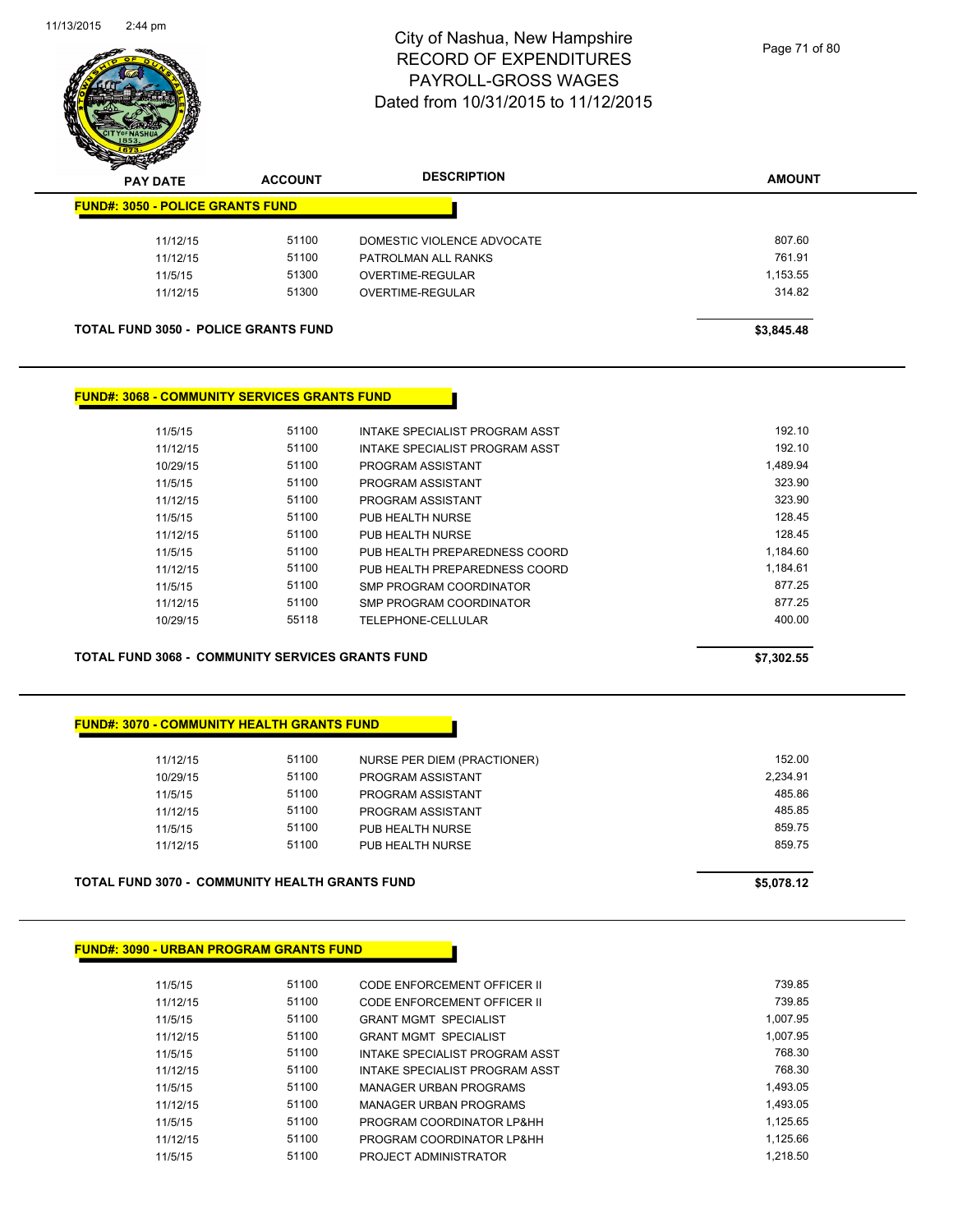

| $\boldsymbol{z}$<br>-- | <b>PAY DATE</b> | <b>ACCOUNT</b>                                     | <b>DESCRIPTION</b>          | <b>AMOUNT</b> |
|------------------------|-----------------|----------------------------------------------------|-----------------------------|---------------|
|                        |                 | <b>FUND#: 3090 - URBAN PROGRAM GRANTS FUND</b>     |                             |               |
|                        | 11/12/15        | 51100                                              | PROJECT ADMINISTRATOR       | 1,218.50      |
|                        | 11/5/15         | 51100                                              | PROJECT ADMINISTRATOR LP&HH | 1.048.70      |
|                        | 11/12/15        | 51100                                              | PROJECT ADMINISTRATOR LP&HH | 1,048.70      |
|                        | 11/5/15         | 55118                                              | TELEPHONE-CELLULAR          | 34.00         |
|                        |                 |                                                    |                             |               |
|                        |                 | <b>TOTAL FUND 3090 - URBAN PROGRAM GRANTS FUND</b> |                             | \$14.838.01   |

#### **FUND#: 3120 - TRANSIT GRANTS FUND**

| 11/5/15  | 51100 | <b>TRANSIT FINANCE COORDINATOR</b>    | 1,194.59 |
|----------|-------|---------------------------------------|----------|
| 11/12/15 | 51100 | <b>TRANSIT FINANCE COORDINATOR</b>    | 1.194.60 |
| 11/5/15  | 51100 | <b>TRANSIT FLEET FACILITIES SUPV</b>  | 1,007.95 |
| 11/12/15 | 51100 | <b>TRANSIT FLEET FACILITIES SUPV</b>  | 1,007.95 |
| 11/5/15  | 51100 | <b>TRANSIT MECHANICS</b>              | 1,828.08 |
| 11/12/15 | 51100 | <b>TRANSIT MECHANICS</b>              | 1,828.10 |
| 11/5/15  | 51100 | TRANSIT OPER MKTG SUPV                | 1,044.26 |
| 11/12/15 | 51100 | <b>TRANSIT OPER MKTG SUPV</b>         | 1.044.25 |
| 11/5/15  | 51100 | <b>TRANSIT OPERATIONS COORDINATOR</b> | 905.00   |
| 11/12/15 | 51100 | <b>TRANSIT OPERATIONS COORDINATOR</b> | 905.00   |
| 11/5/15  | 51100 | <b>TRANSIT UTILITY SERVICE WORKER</b> | 676.95   |
| 11/12/15 | 51100 | <b>TRANSIT UTILITY SERVICE WORKER</b> | 676.95   |
| 11/5/15  | 51100 | <b>TRANSPORTATION DEPT MANAGER</b>    | 1.299.20 |
| 11/12/15 | 51100 | TRANSPORTATION DEPT MANAGER           | 1.299.20 |
| 11/5/15  | 51200 | <b>TRANSIT UTILITY SERVICE WORKER</b> | 391.94   |
| 11/12/15 | 51200 | TRANSIT UTILITY SERVICE WORKER        | 156.77   |
|          |       |                                       |          |

#### **TOTAL FUND 3120 - TRANSIT GRANTS FUND \$16,460.79**

#### **FUND#: 3800 - SCHOOL GRANTS FUND**

| 11/5/15  | 51100 | 21 CENTURY ELEM MFAM RES COORD | 5,965.60 |
|----------|-------|--------------------------------|----------|
| 11/5/15  | 51100 | ASSISTANT PRINCIPAL BIR        | 1,403.90 |
| 11/5/15  | 51100 | ASSISTANT PRINCIPAL BRO        | 1,451.90 |
| 11/5/15  | 51100 | ASSISTANT PRINCIPAL DR CRSP    | 1,476.00 |
| 11/5/15  | 51100 | ASSISTANT PRINCIPAL SHE        | 1,451.90 |
| 11/5/15  | 51100 | AYP FACILITATOR FES            | 2,873.00 |
| 11/5/15  | 51100 | <b>CLERICAL 21 CENTURY</b>     | 710.37   |
| 11/12/15 | 51100 | <b>CLERICAL 21 CENTURY</b>     | 740.18   |
| 11/5/15  | 51100 | <b>DIRECTOR TITLE 1</b>        | 2,915.10 |
| 11/12/15 | 51100 | <b>DIRECTOR TITLE 1</b>        | 323.90   |
| 11/5/15  | 51100 | DW TECHNOLOGY PEER COACH       | 2,960.00 |
| 11/5/15  | 51100 | <b>INTRUCTIONAL LEADER FES</b> | 2,576.90 |
| 11/5/15  | 51100 | <b>OFFICE MANAGER TITLE 1</b>  | 1,481.30 |
| 11/5/15  | 51100 | PARA DW SPEC ED WID            | 496.25   |
| 11/12/15 | 51100 | PARA DW SPEC ED WID            | 389.06   |
| 11/5/15  | 51100 | <b>PARA INST FES</b>           | 546.90   |
| 11/12/15 | 51100 | <b>PARA INST FES</b>           | 437.52   |
| 11/5/15  | 51100 | PARA INST LDG                  | 529.80   |
| 11/12/15 | 51100 | PARA INST LDG                  | 423.84   |
| 11/5/15  | 51100 | <b>PARA INST MTP</b>           | 391.77   |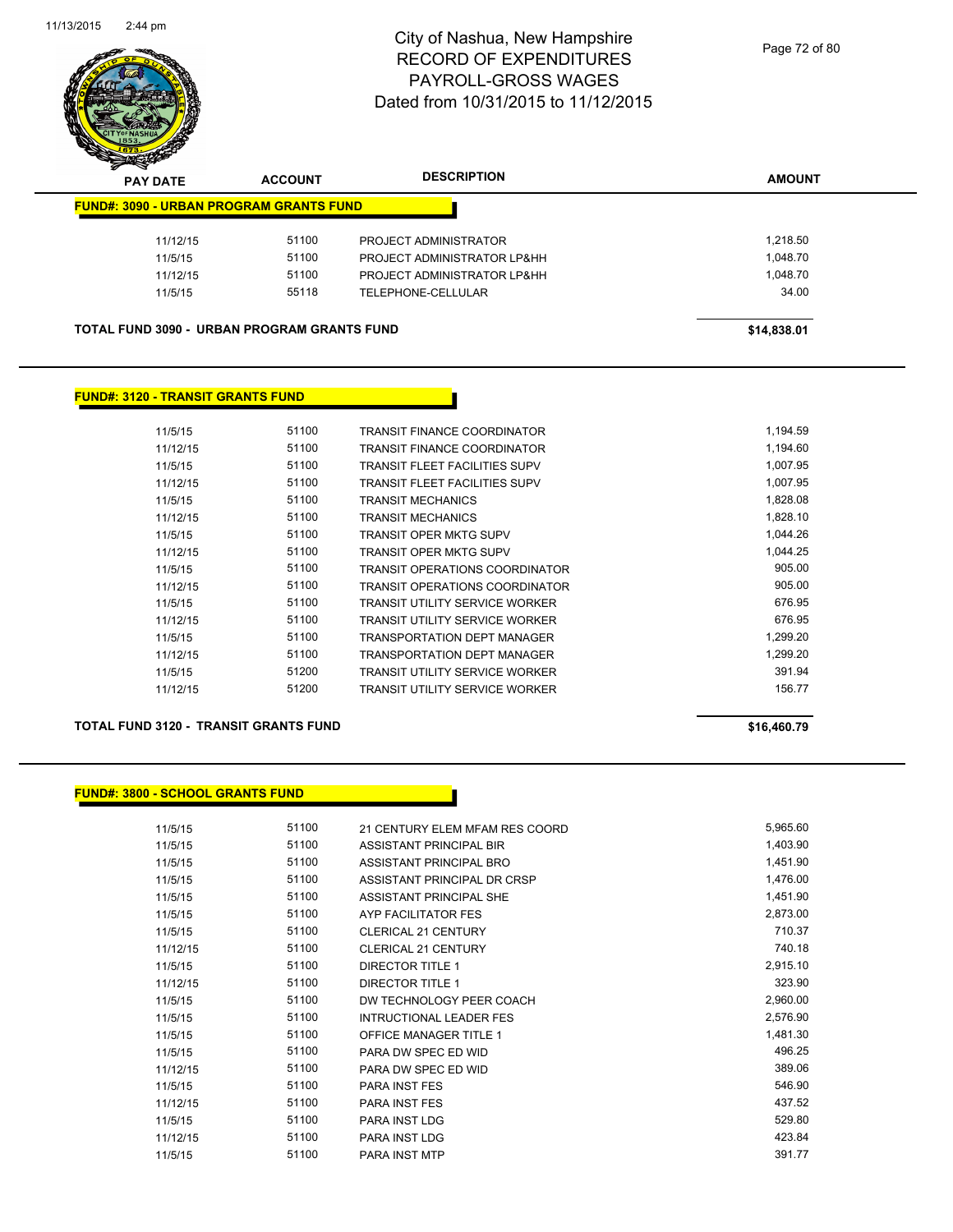

Page 73 of 80

| <b>PAY DATE</b>                         | <b>ACCOUNT</b> | <b>DESCRIPTION</b>                                     | <b>AMOUNT</b>        |
|-----------------------------------------|----------------|--------------------------------------------------------|----------------------|
| <b>FUND#: 3800 - SCHOOL GRANTS FUND</b> |                |                                                        |                      |
|                                         |                |                                                        |                      |
| 11/12/15                                | 51100          | PARA INST MTP                                          | 305.76               |
| 11/5/15                                 | 51100          | PARA KIND FES                                          | 420.99               |
| 11/12/15                                | 51100          | <b>PARA KIND FES</b>                                   | 315.74               |
| 11/5/15                                 | 51100          | PARA TTI AMH                                           | 565.14               |
| 11/12/15                                | 51100          | PARA TTI AMH                                           | 455.76               |
| 11/5/15                                 | 51100          | PARA TTI DRC                                           | 871.36               |
| 11/12/15                                | 51100          | PARA TTI DRC                                           | 691.04               |
| 11/5/15                                 | 51100          | PARA TTI LDG                                           | 1,623.60             |
| 11/12/15                                | 51100          | PARA TTI LDG                                           | 1,325.82             |
| 11/5/15                                 | 51100          | PARA TTI NURSERY                                       | 1,051.65             |
| 11/12/15                                | 51100          | PARA TTI NURSERY                                       | 655.78               |
| 11/5/15                                 | 51100          | PEER COACH SCIENCE                                     | 4,177.50             |
| 11/5/15                                 | 51100          | <b>TEACHER DWSE BRO</b>                                | 3,639.30             |
| 11/5/15                                 | 51100<br>51100 | <b>TEACHER DWSE CHA</b><br><b>TEACHER DWSE ELM</b>     | 3,633.20<br>1,683.50 |
| 11/5/15<br>11/5/15                      | 51100          | <b>TEACHER DWSE NSE</b>                                | 1,885.00             |
| 11/5/15                                 | 51100          | <b>TEACHER GR1 AMH</b>                                 | 1,622.40             |
| 11/5/15                                 | 51100          | <b>TEACHER GR3 AMH</b>                                 | 2,602.90             |
| 11/5/15                                 | 51100          | <b>TEACHER KIND MTP</b>                                | 1,622.40             |
| 11/5/15                                 | 51100          | <b>TEACHER MATH FMS</b>                                | 1,878.90             |
| 11/5/15                                 | 51100          | <b>TEACHER PRESCHOOL NHS</b>                           | 1,580.20             |
| 11/5/15                                 | 51100          | TEACHER SPED AMH                                       | 1,949.70             |
| 11/5/15                                 | 51100          | <b>TEACHER SPED BIC</b>                                | 1,810.20             |
| 11/5/15                                 | 51100          | <b>TEACHER SPED DRC</b>                                | 1,810.20             |
| 11/5/15                                 | 51100          | <b>TEACHER SPED ELM</b>                                | 1,683.50             |
| 11/5/15                                 | 51100          | <b>TEACHER SPED FES</b>                                | 6,421.30             |
| 11/5/15                                 | 51100          | <b>TEACHER SPED FMS</b>                                | 1,694.50             |
| 11/5/15                                 | 51100          | <b>TEACHER SPED LDG</b>                                | 1,949.70             |
| 11/5/15                                 | 51100          | TEACHER SPED MDE                                       | 3,979.41             |
| 11/5/15                                 | 51100          | <b>TEACHER SPED NHN</b>                                | 7,328.40             |
| 11/5/15                                 | 51100          | TEACHER SPED NHS                                       | 8,167.70             |
| 11/5/15                                 | 51100          | <b>TEACHER SPED NSE</b>                                | 4,004.30             |
| 11/5/15                                 | 51100          | <b>TEACHER SPED PMS</b>                                | 3,577.30             |
| 11/5/15                                 | 51100          | TEACHER TEAM FACILITATOR MTP                           | 2,034.50             |
| 11/5/15                                 | 51200          | 21 CENTURY ELEM MFAM RES COORD                         | 175.00               |
| 11/5/15                                 | 51200          | 21ST CENTURY INSTRUCTOR                                | 1,803.75             |
| 11/12/15                                | 51200          | <b>21ST CENTURY INSTRUCTOR</b>                         | 1,666.25             |
| 11/5/15                                 | 51200          | ADULT ED DIPOLMA INST                                  | 37.50                |
| 11/5/15                                 | 51200          | ADULT ED ENRICHMENT TEACHER                            | 150.00               |
| 11/12/15                                | 51200          | ADULT ED ENRICHMENT TEACHER                            | 225.00               |
| 11/5/15                                 | 51200          | ADULT ED INSTRUCTOR                                    | 225.00               |
| 11/12/15                                | 51200          | ADULT ED INSTRUCTOR                                    | 150.00               |
| 11/5/15                                 | 51200          | ASST SYSTEMS ADMIN FULL YEAR                           | 62.50                |
| 11/12/15                                | 51200          | CLERICAL ACADEMY NHN                                   | 60.51                |
| 11/5/15                                 | 51200          | CLERICAL GUIDANCE NHN                                  | 59.61                |
| 11/12/15                                | 51200          | <b>CLERICAL GUIDANCE NHN</b>                           | 59.61                |
| 11/5/15                                 | 51200          | ELL OUTREACH WORKER                                    | 200.00               |
| 10/30/15                                | 51200          | ELL OUTREACH WORKER HOURLY                             | 631.25               |
| 11/12/15                                | 51200          | ELL OUTREACH WORKER HOURLY                             | 525.00               |
| 11/5/15                                 | 51200          | <b>ELL TUTOR</b>                                       | 150.00<br>150.00     |
| 11/12/15                                | 51200<br>51200 | ELL TUTOR                                              | 387.50               |
| 11/5/15                                 | 51200          | <b>FAMILY LIAISON</b>                                  | 381.25               |
| 11/12/15<br>11/5/15                     | 51200          | <b>FAMILY LIAISON</b><br>FOCUS MONITORING DATA ANALYST | 1,767.80             |
|                                         |                |                                                        |                      |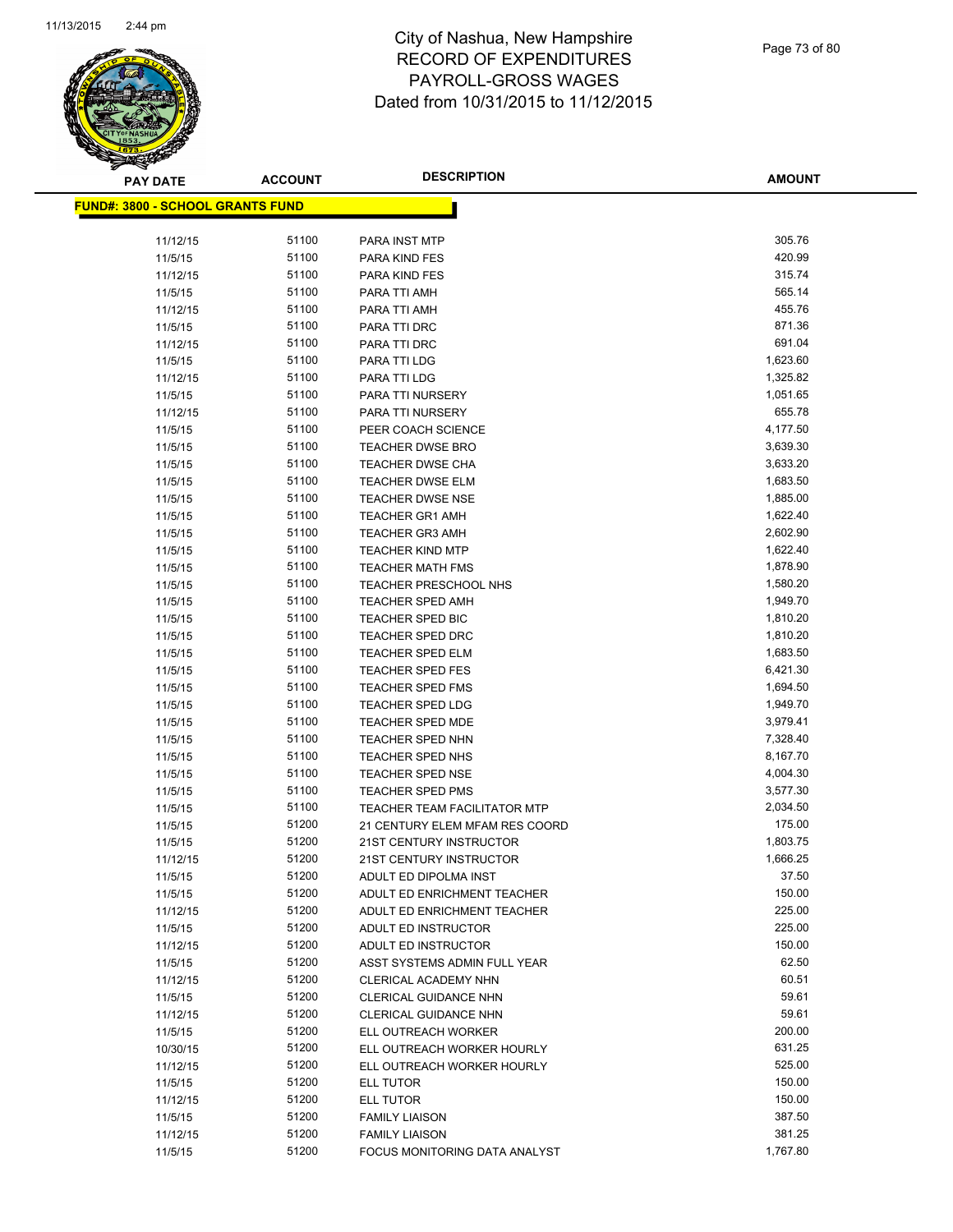

Page 74 of 80

| <b>PAY DATE</b>                         | <b>ACCOUNT</b> | <b>DESCRIPTION</b>          | <b>AMOUNT</b>    |
|-----------------------------------------|----------------|-----------------------------|------------------|
| <b>FUND#: 3800 - SCHOOL GRANTS FUND</b> |                |                             |                  |
|                                         |                |                             |                  |
| 11/5/15                                 | 51200          | GUIDANCE COUNSELOR NHN      | 237.50           |
| 11/5/15                                 | 51200          | HOME SCHOOL CORD TTI        | 1,818.43         |
| 11/12/15                                | 51200          | HOME SCHOOL CORD TTI        | 2,262.58         |
| 11/5/15                                 | 51200          | LIBRARIAN AMH               | 465.00           |
| 11/5/15                                 | 51200          | <b>LIBRARIAN LDG</b>        | 207.51           |
| 11/5/15                                 | 51200          | <b>LIBRARIAN NHN</b>        | 100.00           |
| 11/5/15                                 | 51200          | <b>LIBRARIAN NHS</b>        | 100.00           |
| 11/5/15                                 | 51200          | LUNCH MONITOR DRC           | 175.00           |
| 11/12/15                                | 51200          | LUNCH MONITOR DRC           | 175.00           |
| 11/5/15                                 | 51200          | LUNCH MONITOR LDG           | 140.00           |
| 11/12/15                                | 51200          | LUNCH MONITOR LDG           | 105.00           |
| 11/5/15                                 | 51200          | LUNCH MONITOR SHE           | 284.38           |
| 11/12/15                                | 51200          | LUNCH MONITOR SHE           | 227.50           |
| 11/5/15                                 | 51200          | PARA ALT MTP                | 120.00           |
| 11/12/15                                | 51200          | PARA ALT MTP                | 232.50           |
| 11/5/15                                 | 51200          | PARA DW SPEC ED NHN         | 75.00            |
| 11/12/15                                | 51200          | PARA DW SPEC ED NHN         | 75.00            |
| 11/5/15                                 | 51200          | PARA DW SPEC ED PMS         | 157.50           |
| 11/12/15                                | 51200          | PARA DW SPEC ED PMS         | 157.50           |
| 11/5/15                                 | 51200          | PARA DW SPEC ED WID         | 35.00            |
| 11/12/15                                | 51200          | PARA DW SPEC ED WID         | 113.75           |
| 11/5/15                                 | 51200          | PARA ELL MTP                | 157.50           |
| 11/12/15                                | 51200          | PARA ELL MTP                | 157.50           |
| 11/5/15                                 | 51200          | PARA INST DRC               | 157.50           |
| 11/12/15                                | 51200          | PARA INST DRC               | 157.50           |
| 11/5/15                                 | 51200          | <b>PARA INST FES</b>        | 315.00           |
| 11/12/15                                | 51200          | PARA INST FES               | 210.00           |
| 11/5/15                                 | 51200          | PARA INST LDG               | 288.75           |
| 11/12/15                                | 51200          | PARA INST LDG               | 236.25           |
| 11/5/15                                 | 51200          | PARA INST NHN               | 78.75            |
| 11/12/15                                | 51200          | PARA INST NHN               | 43.75            |
| 11/5/15                                 | 51200          | PARA INST PMS               | 131.25           |
| 11/12/15                                | 51200          | PARA INST PMS               | 135.63           |
| 11/5/15                                 | 51200          | PARA INST SHE               | 157.50           |
| 11/12/15                                | 51200          | PARA INST SHE               | 78.75            |
| 11/5/15                                 | 51200          | PARA KIND AMH               | 91.88            |
| 11/12/15                                | 51200          | PARA KIND AMH               | 48.13            |
| 11/5/15                                 | 51200          | PARA KIND FES               | 17.50            |
| 11/5/15                                 | 51200          | PARA PRE SCH BIC            | 105.00           |
| 11/12/15                                | 51200          | PARA PRE SCH BIC            | 52.50            |
| 11/5/15                                 | 51200          | SUB FOOD SERVICE            | 100.00           |
| 11/5/15                                 | 51200          | <b>SUB TEACHER</b>          | 35.00            |
| 11/12/15                                | 51200          | <b>SUB TEACHER</b>          | 81.88            |
| 11/5/15                                 | 51200          | SUMMER SCHOOL SCIENCE       | 115.00           |
| 11/12/15                                | 51200          | SUMMER SCHOOL SCIENCE       | 90.00            |
| 11/5/15                                 | 51200          | <b>TEACHER BUSINESS NHS</b> | 375.00           |
| 11/5/15                                 | 51200          | <b>TEACHER ELL ELM</b>      | 225.00           |
| 11/5/15                                 | 51200          | <b>TEACHER ELL FES</b>      | 100.00           |
| 11/5/15                                 | 51200          | <b>TEACHER ELL FMS</b>      | 275.00           |
| 11/5/15                                 | 51200          | TEACHER ELL NHN             | 150.00           |
| 11/5/15                                 | 51200          | TEACHER ELL SHE             | 150.00<br>600.00 |
| 11/5/15                                 | 51200          | <b>TEACHER ENGLISH NHN</b>  | 2,018.80         |
| 11/5/15                                 | 51200<br>51200 | <b>TEACHER GR1 FES</b>      | 75.00            |
| 11/5/15                                 |                | <b>TEACHER GR2 FES</b>      |                  |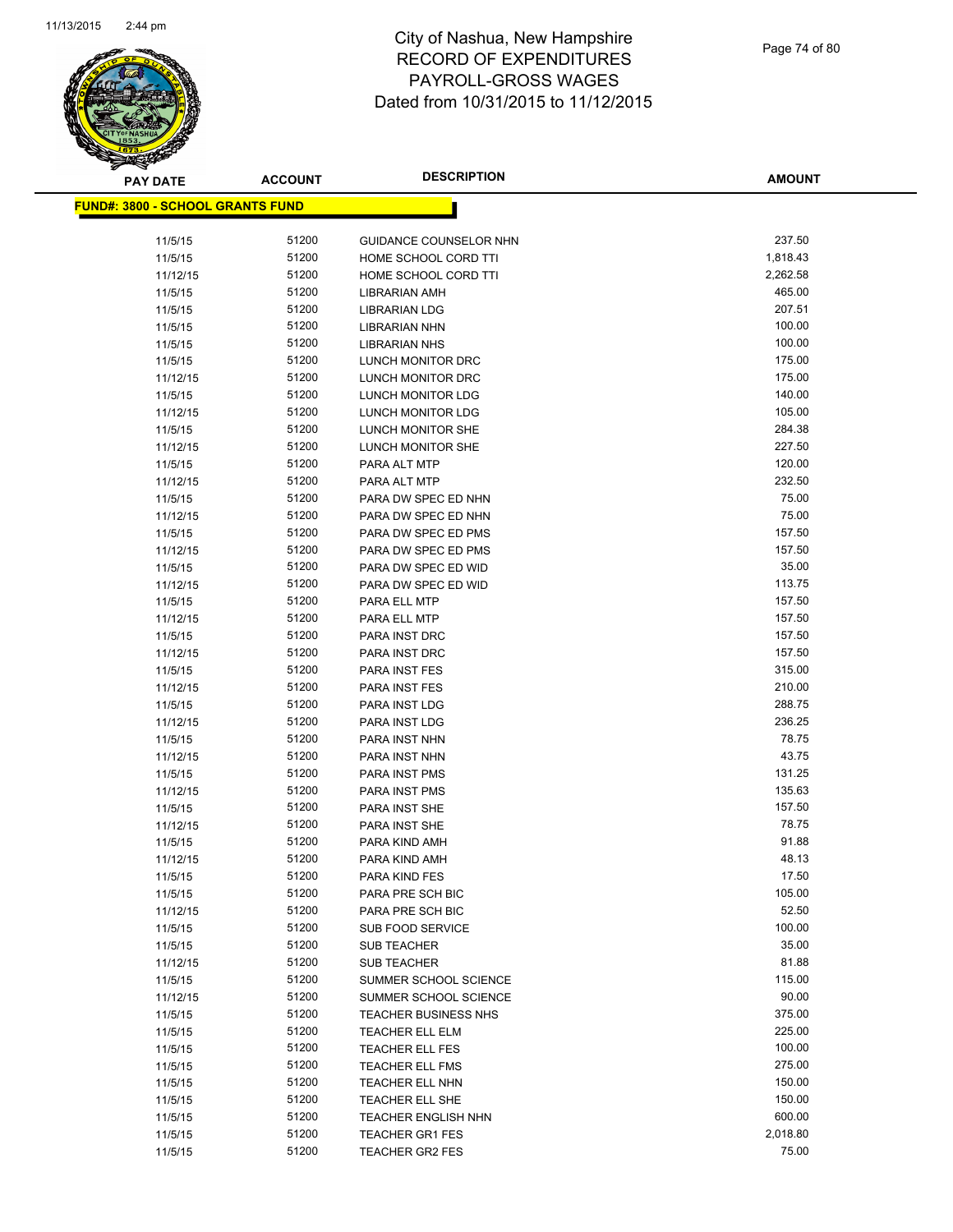

| <b>PAY DATE</b>                                   | <b>ACCOUNT</b> | <b>DESCRIPTION</b>                   | <b>AMOUNT</b>      |
|---------------------------------------------------|----------------|--------------------------------------|--------------------|
| <b>FUND#: 3800 - SCHOOL GRANTS FUND</b>           |                |                                      |                    |
|                                                   |                |                                      |                    |
| 11/5/15                                           | 51200          | TEACHER GR2 SHE                      | 150.00             |
| 11/5/15                                           | 51200          | <b>TEACHER GR3 BIC</b>               | 75.00              |
| 11/5/15                                           | 51200          | <b>TEACHER GR3 DRC</b>               | 50.00              |
| 11/5/15                                           | 51200          | <b>TEACHER GR3 FES</b>               | 25.00              |
| 11/5/15                                           | 51200          | <b>TEACHER GR4 FES</b>               | 200.00             |
| 11/5/15                                           | 51200          | <b>TEACHER GR4 LDG</b>               | 187.50             |
| 11/5/15                                           | 51200          | <b>TEACHER GR5 BIC</b>               | 75.00              |
| 11/5/15                                           | 51200          | <b>TEACHER GR6 ELM</b>               | 272.50             |
| 11/5/15                                           | 51200          | <b>TEACHER GR6 FMS</b>               | 200.00             |
| 11/5/15                                           | 51200          | <b>TEACHER KIND FES</b>              | 121.88             |
| 11/5/15                                           | 51200          | <b>TEACHER KIND LDG</b>              | 136.26             |
| 11/5/15                                           | 51200          | <b>TEACHER MATH ELM</b>              | 125.00             |
| 11/5/15                                           | 51200          | <b>TEACHER MATH FMS</b>              | 100.00             |
| 11/5/15                                           | 51200          | <b>TEACHER MATH NHN</b>              | 150.00             |
| 11/5/15                                           | 51200          | <b>TEACHER MATH NHS</b>              | 450.00             |
| 11/5/15                                           | 51200          | <b>TEACHER SCIENCE ELM</b>           | 75.00              |
| 11/5/15                                           | 51200          | TEACHER SCIENCE NHN                  | 150.00             |
| 11/5/15                                           | 51200          | <b>TEACHER SCIENCE NHS</b>           | 250.00             |
| 11/5/15                                           | 51200          | <b>TEACHER SOCIAL STUDIES NHN</b>    | 650.00             |
| 11/5/15                                           | 51200          | <b>TEACHER SOCIAL STUDIES NHS</b>    | 150.00             |
| 11/5/15                                           | 51200          | TEACHER SPED BIC                     | 25.00              |
| 11/5/15                                           | 51200          | <b>TEACHER SPED FES</b>              | 301.25             |
| 11/5/15                                           | 51200          | <b>TEACHER SPED LDG</b>              | 153.75             |
| 11/5/15                                           | 51200          | <b>TEACHER SPED NHN</b>              | 450.00             |
| 11/5/15                                           | 51200          | TEACHER SPED PMS                     | 300.00             |
| 11/5/15                                           | 51200          | <b>TEACHER TTI AMH</b>               | 8,149.20           |
| 11/5/15                                           | 51200          | <b>TEACHER TTI FES</b>               | 6,612.70           |
| 11/5/15                                           | 51200          | <b>TEACHER TTI LDG</b>               | 9,664.80           |
| 11/5/15                                           | 51200          | <b>TEACHER TTI MTP</b>               | 5,136.70           |
| 11/5/15                                           | 51200          | <b>TEACHER TTI NURSERY</b>           | 4,770.50           |
| 11/5/15                                           | 51200          | <b>TEACHER TTIDRC</b>                | 8,396.30           |
| 11/5/15                                           | 51650          | <b>ADDITIONAL HOURS</b>              | 1,200.00           |
| TOTAL FUND 3800 - SCHOOL GRANTS FUND              |                |                                      | \$180,460.18       |
| <b>FUND#: 3810 - FOOD SERVICE GRANTS FUND</b>     |                |                                      |                    |
|                                                   |                |                                      |                    |
| 11/5/15<br>11/12/15                               | 51300<br>51300 | OVERTIME-REGULAR<br>OVERTIME-REGULAR | 1,255.90<br>538.05 |
|                                                   |                |                                      |                    |
| <b>TOTAL FUND 3810 - FOOD SERVICE GRANTS FUND</b> |                |                                      | \$1,793.95         |
|                                                   |                |                                      |                    |
| <b>FUND#: 4005 - TRAFFIC VIOLATIONS FUND</b>      |                |                                      |                    |
|                                                   |                |                                      |                    |

| 11/5/15  | 51100 | PARKING ENFORCEMENT SPEC          | 3.194.60 |
|----------|-------|-----------------------------------|----------|
| 11/12/15 | 51100 | PARKING ENFORCEMENT SPEC          | 3.194.60 |
| 11/5/15  | 51100 | PV/MV COORDINATOR                 | 833.70   |
| 11/12/15 | 51100 | PV/MV COORDINATOR                 | 833.70   |
| 11/5/15  | 51100 | <b>VEHICLE REGISTRATION CLERK</b> | 279.25   |
| 11/12/15 | 51100 | <b>VEHICLE REGISTRATION CLERK</b> | 279.25   |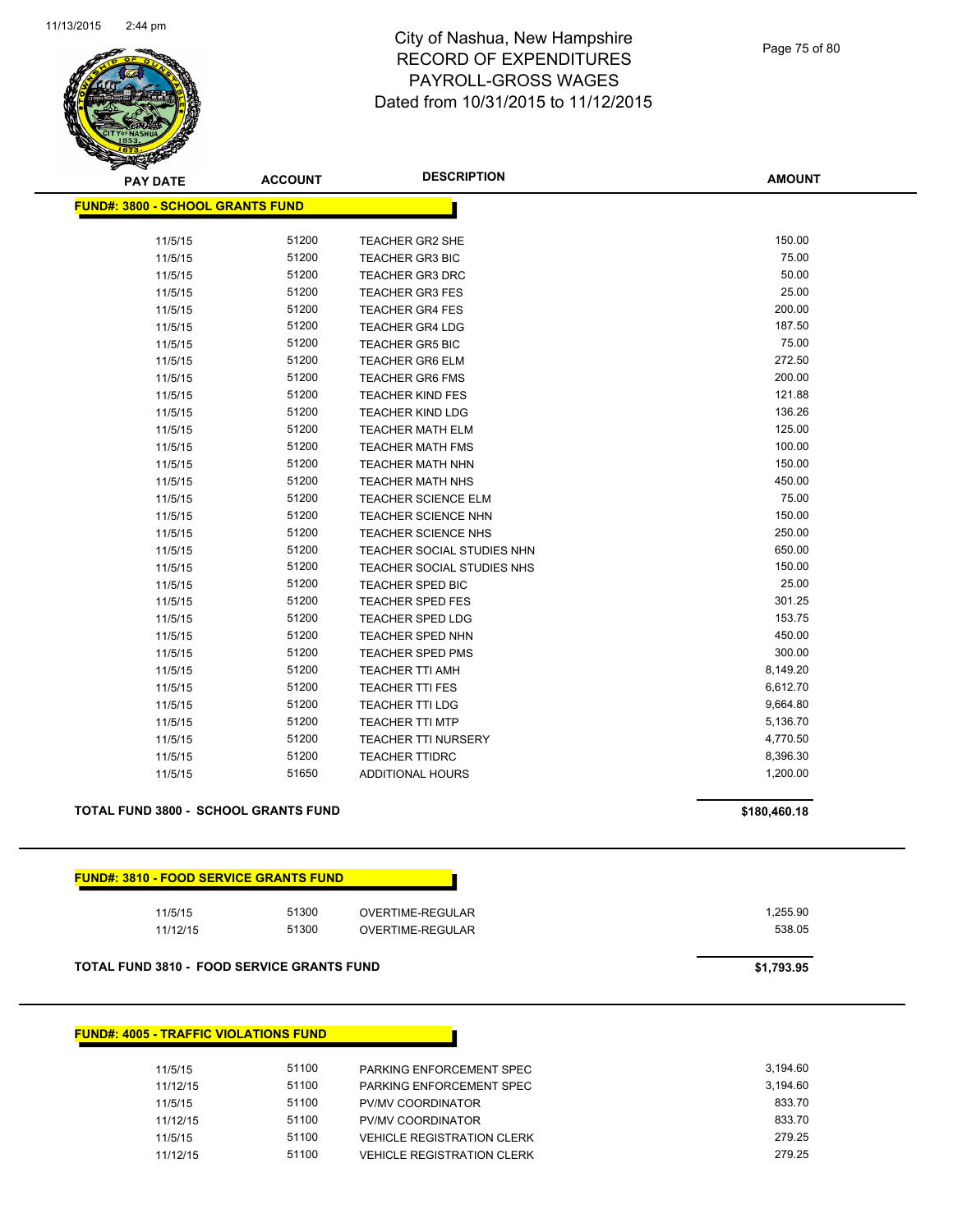

| <b>STATE CARD</b><br><b>PAY DATE</b>                                                               |                |                                                |                  |
|----------------------------------------------------------------------------------------------------|----------------|------------------------------------------------|------------------|
|                                                                                                    | <b>ACCOUNT</b> | <b>DESCRIPTION</b>                             | <b>AMOUNT</b>    |
| <b>FUND#: 4005 - TRAFFIC VIOLATIONS FUND</b>                                                       |                |                                                |                  |
| 11/5/15                                                                                            | 51200          | <b>VEHICLE REGISTRATION CLERK</b>              | 378.15           |
| 11/12/15                                                                                           | 51200          | <b>VEHICLE REGISTRATION CLERK</b>              | 363.61           |
| 11/5/15                                                                                            | 51300          | OVERTIME-REGULAR                               | 81.65            |
|                                                                                                    | 51300          |                                                | 67.78            |
| 11/12/15                                                                                           |                | OVERTIME-REGULAR                               |                  |
| 10/29/15                                                                                           | 51390          | <b>OVERTIME-OTHER</b>                          | 243.60           |
| 11/5/15<br>11/12/15                                                                                | 51390<br>51390 | <b>OVERTIME-OTHER</b><br><b>OVERTIME-OTHER</b> | 487.20<br>313.26 |
| <b>TOTAL FUND 4005 - TRAFFIC VIOLATIONS FUND</b>                                                   |                |                                                | \$10,550.35      |
| <b>FUND#: 4010 - MOTOR VEHICLE ADMIN FUND</b>                                                      |                |                                                |                  |
| 11/5/15                                                                                            | 51100          | <b>VEHICLE REGISTRATION CLERK</b>              | 826.35           |
| 11/12/15                                                                                           | 51100          | <b>VEHICLE REGISTRATION CLERK</b>              | 826.35           |
| 11/5/15                                                                                            | 51300          | OVERTIME-REGULAR                               | 12.87            |
| 11/12/15                                                                                           | 51300          | <b>OVERTIME-REGULAR</b>                        | 15.48            |
| TOTAL FUND 4010 - MOTOR VEHICLE ADMIN FUND                                                         |                |                                                | \$1,681.05       |
|                                                                                                    |                |                                                |                  |
| 11/5/15                                                                                            | 51300          | OVERTIME-REGULAR                               | 1,093.86         |
| TOTAL FUND 4020 - POLICE DRUG ENFORCEMENT FUND                                                     |                |                                                | \$1,093.86       |
| <b>FUND#: 4030 - POLICE SPECIAL DETAILS FUND</b>                                                   |                |                                                |                  |
| 11/5/15                                                                                            | 51200          | <b>OUTSIDE DETAIL SPEC PT</b>                  | 618.04           |
| 11/12/15                                                                                           | 51200          | <b>OUTSIDE DETAIL SPEC PT</b>                  | 618.04           |
|                                                                                                    | 51712          |                                                | 13,504.88        |
| 11/5/15<br>11/12/15                                                                                | 51712          | SPECIAL DETAIL<br><b>SPECIAL DETAIL</b>        | 17,004.90        |
|                                                                                                    |                |                                                | \$31,745.86      |
| TOTAL FUND 4030 - POLICE SPECIAL DETAILS FUND<br><b>FUND#: 4035 - POLICE OVERTIME BILLING FUND</b> |                |                                                |                  |
| 11/5/15                                                                                            | 51300          | OVERTIME-REGULAR                               | 943.81           |
| TOTAL FUND 4035 - POLICE OVERTIME BILLING FUND                                                     |                |                                                | \$943.81         |
| <b>FUND#: 4065 - FIRE WATCHGUARDS FUND</b>                                                         |                |                                                |                  |
| 10/22/15                                                                                           | 51712          | SPECIAL DETAIL                                 | 129.27           |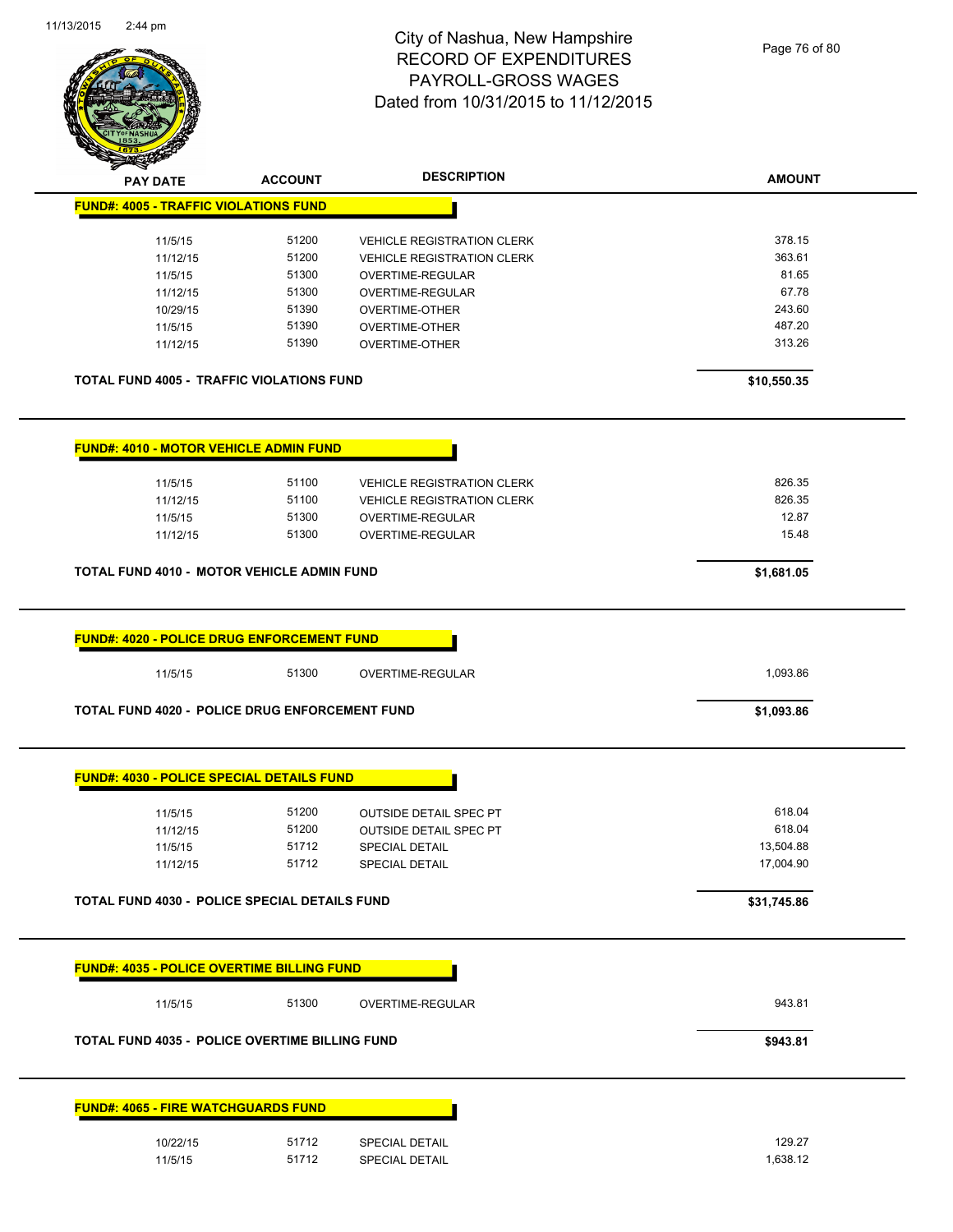

| 11/5/15  | 51100 | <b>ACCOUNTING COMPLIANCE MGR</b>     | 162.65   |
|----------|-------|--------------------------------------|----------|
| 11/12/15 | 51100 | ACCOUNTING COMPLIANCE MGR            | 162.65   |
| 11/5/15  | 51100 | ADMINISTRATIVE ASSISTANT I           | 666.89   |
| 11/12/15 | 51100 | ADMINISTRATIVE ASSISTANT I           | 666.90   |
| 11/5/15  | 51100 | ADMINISTRATIVE ASSISTANT II          | 704.60   |
| 11/12/15 | 51100 | <b>ADMINISTRATIVE ASSISTANT II</b>   | 699.12   |
| 11/5/15  | 51100 | AUTOMATED TRASH COLLECTION OPR       | 2,845.20 |
| 11/12/15 | 51100 | AUTOMATED TRASH COLLECTION OPR       | 2,845.20 |
| 11/5/15  | 51100 | <b>CITY ENGINEER</b>                 | 309.10   |
| 11/12/15 | 51100 | <b>CITY ENGINEER</b>                 | 309.10   |
| 11/5/15  | 51100 | <b>COLLECTION EQUIP OPR</b>          | 9,023.20 |
| 11/12/15 | 51100 | <b>COLLECTION EQUIP OPR</b>          | 9,010.66 |
| 11/5/15  | 51100 | <b>COLLECTION EQUIP OPR LANDFILL</b> | 939.60   |
| 11/12/15 | 51100 | <b>COLLECTION EQUIP OPR LANDFILL</b> | 939.60   |
| 11/5/15  | 51100 | DEP TREASURER TAX COLLECTOR          | 239.20   |
| 11/12/15 | 51100 | DEP TREASURER TAX COLLECTOR          | 239.20   |
| 11/5/15  | 51100 | DEPUTY MANAGER OF ENGINEERING        | 78.95    |
| 11/12/15 | 51100 | DEPUTY MANAGER OF ENGINEERING        | 78.95    |
| 11/5/15  | 51100 | <b>DIRECTOR PUBLIC WORKS</b>         | 218.30   |
| 11/12/15 | 51100 | <b>DIRECTOR PUBLIC WORKS</b>         | 218.30   |
| 11/5/15  | 51100 | <b>DIVISION OPERATIONS MANAGER</b>   | 181.95   |
| 11/12/15 | 51100 | <b>DIVISION OPERATIONS MANAGER</b>   | 181.95   |
| 11/5/15  | 51100 | DPW BILLING ACCOUNTANT               | 463.55   |
| 11/12/15 | 51100 | DPW BILLING ACCOUNTANT               | 463.55   |
| 11/5/15  | 51100 | DPW CONTRACT ADMINISTRATOR           | 113.45   |
| 11/12/15 | 51100 | DPW CONTRACT ADMINISTRATOR           | 113.45   |
| 11/5/15  | 51100 | <b>ENVIRONMENTAL ENGINEER</b>        | 1,331.45 |
| 11/12/15 | 51100 | <b>ENVIRONMENTAL ENGINEER</b>        | 1,331.45 |
| 11/5/15  | 51100 | <b>EQUIPMENT OPR LANDFILL</b>        | 6,666.80 |
| 11/12/15 | 51100 | <b>EQUIPMENT OPR LANDFILL</b>        | 6,666.80 |
| 11/5/15  | 51100 | <b>EXECUTIVE ASSISTANT</b>           | 147.80   |
| 11/12/15 | 51100 | <b>EXECUTIVE ASSISTANT</b>           | 147.80   |
| 11/5/15  | 51100 | FINANCE AND ADMIN MANAGER            | 383.40   |
| 11/12/15 | 51100 | FINANCE AND ADMIN MANAGER            | 383.40   |
| 11/5/15  | 51100 | FLEET MANAGER STREET DEPT            | 313.55   |
| 11/12/15 | 51100 | FLEET MANAGER STREET DEPT            | 313.56   |
| 11/5/15  | 51100 | LICENSED SCALE OPERATOR              | 712.90   |
| 11/12/15 | 51100 | LICENSED SCALE OPERATOR              | 712.90   |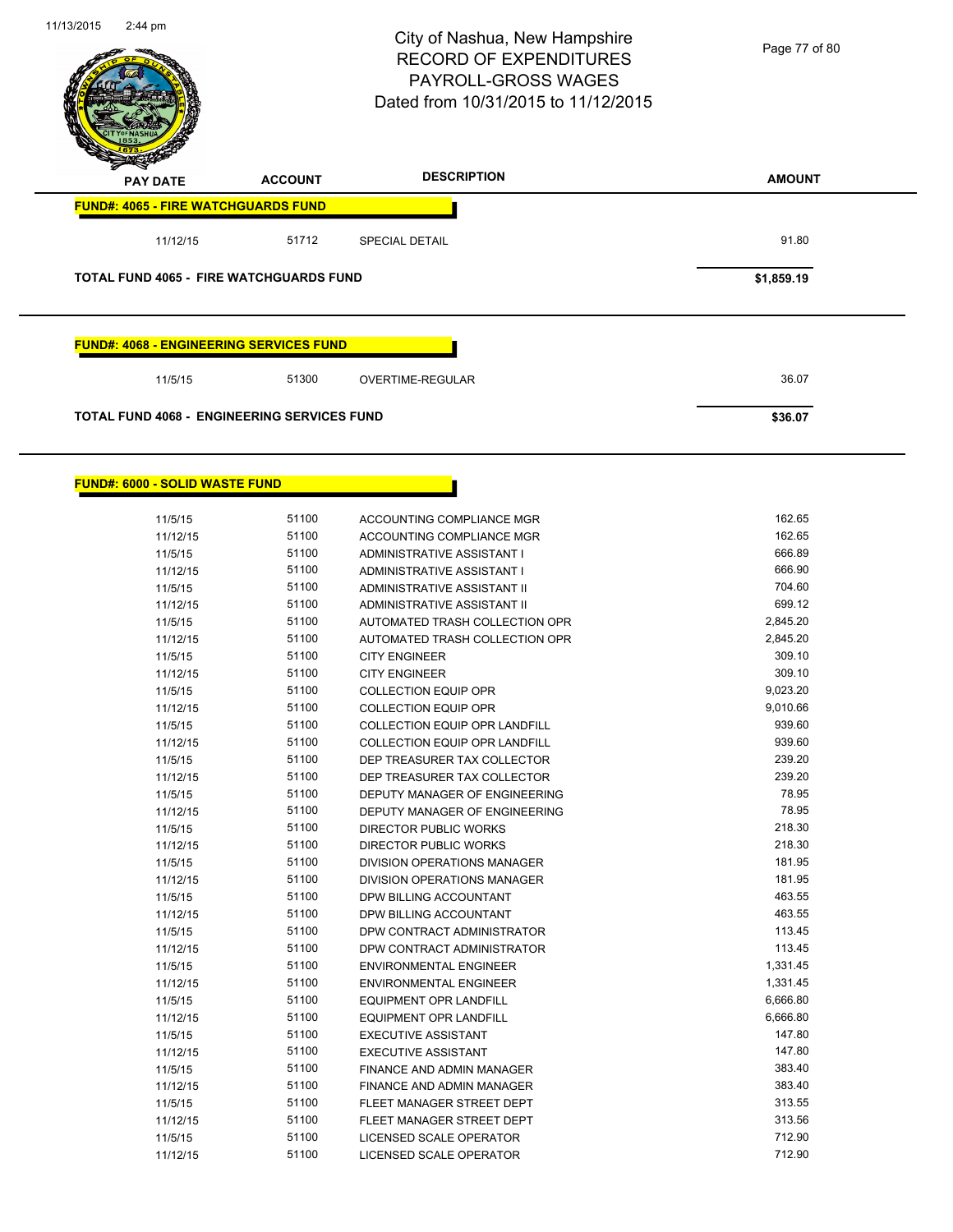

| <b>PAY DATE</b>                | <b>ACCOUNT</b> | <b>DESCRIPTION</b>            | <b>AMOUNT</b> |
|--------------------------------|----------------|-------------------------------|---------------|
| FUND#: 6000 - SOLID WASTE FUND |                |                               |               |
| 11/5/15                        | 51100          | <b>RECYCLING COORDINATOR</b>  | 1,112.85      |
| 11/12/15                       | 51100          | <b>RECYCLING COORDINATOR</b>  | 1,112.85      |
| 11/5/15                        | 51100          | <b>SENIOR STAFF ENGINEER</b>  | 125.60        |
| 11/12/15                       | 51100          | <b>SENIOR STAFF ENGINEER</b>  | 125.60        |
| 11/5/15                        | 51100          | SOLID WASTE FOREMAN           | 2,419.58      |
| 11/12/15                       | 51100          | SOLID WASTE FOREMAN           | 2,419.59      |
| 11/5/15                        | 51100          | SOLID WASTE TECHNICIAN        | 1,014.70      |
| 11/12/15                       | 51100          | SOLID WASTE TECHNICIAN        | 1,014.70      |
| 11/5/15                        | 51100          | SUPERINTENDENT OF SOLID WASTE | 1,622.10      |
| 11/12/15                       | 51100          | SUPERINTENDENT OF SOLID WASTE | 1,622.10      |
| 11/12/15                       | 51100          | TRUCK DRIVER STREET REPAIR    | 2,332.72      |
| 11/5/15                        | 51300          | <b>OVERTIME-REGULAR</b>       | 3,423.67      |
| 11/12/15                       | 51300          | <b>OVERTIME-REGULAR</b>       | 9,747.37      |
| 10/30/15                       | 51400          | <b>WAGES TEMP-SEASONAL</b>    | 71.50         |
| 11/5/15                        | 51400          | WAGES TEMP-SEASONAL           | 2,440.75      |
|                                |                |                               |               |

**TOTAL FUND 6000 - SOLID WASTE FUND \$81,592.76** 

### **FUND#: 6200 - WASTEWATER FUND**

11/5/15 51100 ACCOUNTING COMPLIANCE MGR 325.20 11/12/15 51100 ACCOUNTING COMPLIANCE MGR 325.20 11/5/15 51100 ADMINISTRATIVE ASSISTANT II 850.36 11/12/15 51100 ADMINISTRATIVE ASSISTANT II 850.35 11/5/15 51100 ANALYTICAL CHEMIST 895.45 11/12/15 51100 ANALYTICAL CHEMIST 895.45 11/5/15 51100 CITY ENGINEER 51100 51100 CITY ENGINEER 11/12/15 51100 CITY ENGINEER 721.30 11/5/15 51100 COLLECTION SYSTEMS OPERATOR 2,864.00 11/12/15 51100 COLLECTION SYSTEMS OPERATOR 2,845.20 11/5/15 51100 COLLECTION SYSTEMS TECHNICIAN 2,036.00 11/12/15 51100 COLLECTION SYSTEMS TECHNICIAN 2,036.00 11/5/15 51100 COLLECTIONS SPEC II 833.70 11/12/15 51100 COLLECTIONS SPEC II 833.70 11/5/15 51100 CONST INSP ENGINEERING ASST 236.90 11/12/15 51100 CONST INSP ENGINEERING ASST 236.90 11/5/15 51100 CSO STORM WATER ENGINEER 1,285.00 11/12/15 51100 CSO STORM WATER ENGINEER 1,285.00 11/5/15 51100 CSO TECHNICIAN INSPECTOR 6 2012 1,041.60 11/12/15 51100 CSO TECHNICIAN INSPECTOR 61/12/15 1,041.60 11/5/15 51100 DEP TREASURER TAX COLLECTOR 239.20 11/12/15 51100 DEP TREASURER TAX COLLECTOR 239.20 11/5/15 51100 DEPUTY MANAGER OF ENGINEERING 789.60 11/12/15 51100 DEPUTY MANAGER OF ENGINEERING 789.60 11/5/15 51100 DIRECTOR PUBLIC WORKS 436.80 11/12/15 51100 DIRECTOR PUBLIC WORKS 436.80 11/5/15 51100 DIVISION OPERATIONS MANAGER 181.90 11/12/15 51100 DIVISION OPERATIONS MANAGER 181.90 11/5/15 51100 DPW BILLING ACCOUNTANT 463.50 11/12/15 51100 DPW BILLING ACCOUNTANT 463.50 11/5/15 51100 DPW CONTRACT ADMINISTRATOR 681.10 11/12/15 51100 DPW CONTRACT ADMINISTRATOR 681.10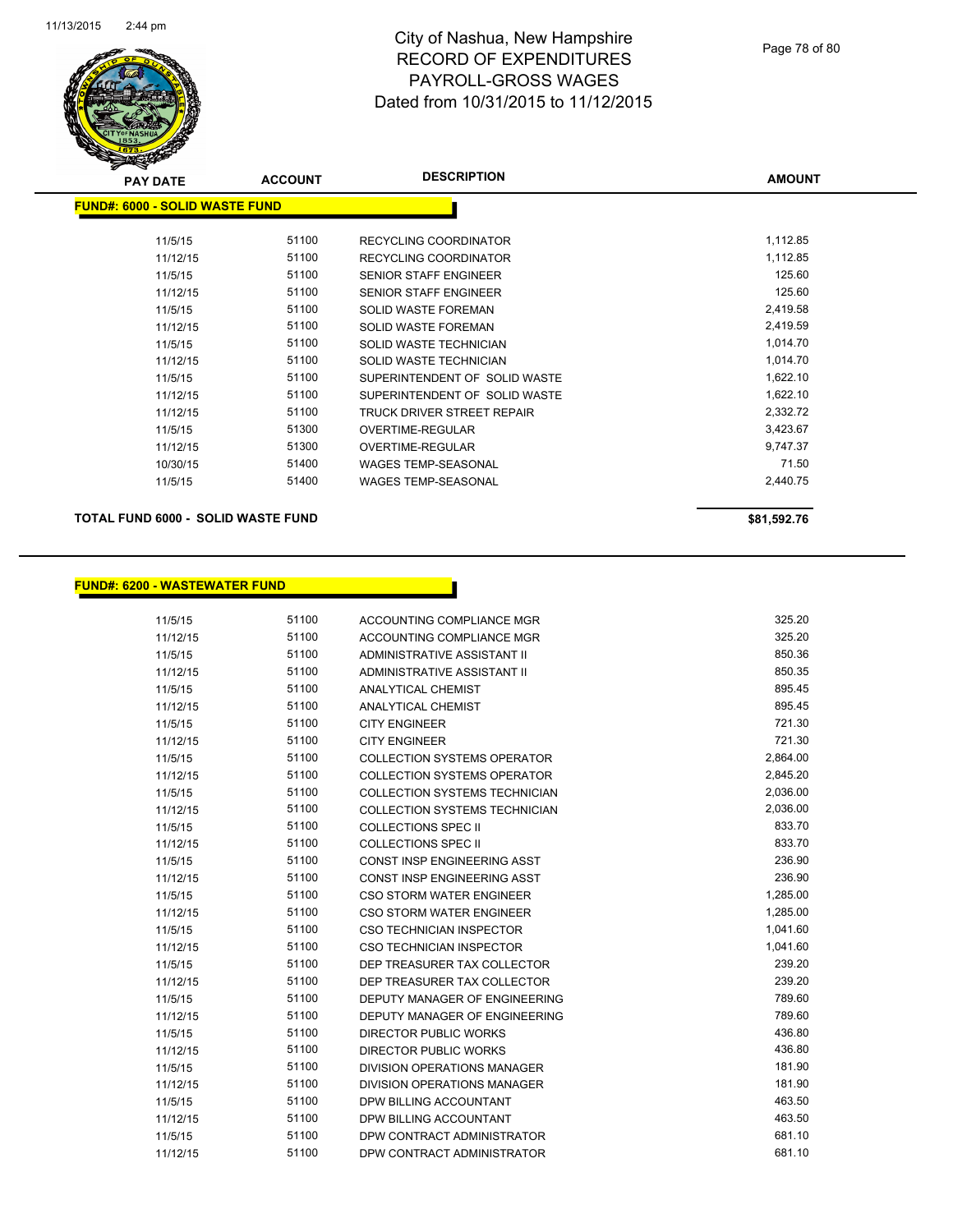

| <b>PAY DATE</b>                       | <b>ACCOUNT</b> | <b>DESCRIPTION</b>            | <b>AMOUNT</b> |
|---------------------------------------|----------------|-------------------------------|---------------|
| <u> FUND#: 6200 - WASTEWATER FUND</u> |                |                               |               |
| 11/5/15                               | 51100          | ELECTRICAL DIAGNOSTIC TECH I  | 2,168.80      |
| 11/12/15                              | 51100          | ELECTRICAL DIAGNOSTIC TECH I  | 2,170.40      |
| 11/5/15                               | 51100          | <b>EXECUTIVE ASSISTANT</b>    | 147.85        |
| 11/12/15                              | 51100          | <b>EXECUTIVE ASSISTANT</b>    | 147.85        |
| 11/5/15                               | 51100          | FINANCE AND ADMIN MANAGER     | 383.40        |
| 11/12/15                              | 51100          | FINANCE AND ADMIN MANAGER     | 383.40        |
| 11/5/15                               | 51100          | FLEET MANAGER STREET DEPT     | 104.50        |
| 11/12/15                              | 51100          | FLEET MANAGER STREET DEPT     | 104.50        |
| 11/5/15                               | 51100          | FOREMAN MAINTENANCE           | 1,139.95      |
| 11/12/15                              | 51100          | FOREMAN MAINTENANCE           | 1,139.95      |
| 11/5/15                               | 51100          | INDUSTRIAL PRETREATMENT COORD | 1,209.55      |
| 11/12/15                              | 51100          | INDUSTRIAL PRETREATMENT COORD | 1,209.55      |
| 11/5/15                               | 51100          | MECHANIC WWTP 1ST CLASS       | 3,694.57      |
| 11/12/15                              | 51100          | MECHANIC WWTP 1ST CLASS       | 4,177.60      |
| 11/5/15                               | 51100          | OPERATOR II WWTP 1st          | 3,120.00      |
| 11/12/15                              | 51100          | OPERATOR II WWTP 1st          | 3,120.00      |
| 11/5/15                               | 51100          | OPERATOR II WWTP 2nd          | 1,052.00      |
| 11/12/15                              | 51100          | OPERATOR II WWTP 2nd          | 1,052.00      |
| 11/5/15                               | 51100          | OPERATOR II WWTP 3rd          | 2,104.01      |
| 11/12/15                              | 51100          | <b>OPERATOR II WWTP 3rd</b>   | 2,104.03      |
| 11/5/15                               | 51100          | OPERATOR III WWTP 1st         | 3,282.80      |
| 11/12/15                              | 51100          | <b>OPERATOR III WWTP 1st</b>  | 3,282.80      |
| 11/5/15                               | 51100          | PLANT OPERATIONS SUPERVISOR   | 1,475.35      |
| 11/12/15                              | 51100          | PLANT OPERATIONS SUPERVISOR   | 1,475.35      |
| 11/5/15                               | 51100          | PROCESS CHEMIST               | 1,136.13      |
| 11/12/15                              | 51100          | PROCESS CHEMIST               | 1,125.65      |
| 11/5/15                               | 51100          | <b>SENIOR STAFF ENGINEER</b>  | 690.70        |
| 11/12/15                              | 51100          | <b>SENIOR STAFF ENGINEER</b>  | 690.70        |
| 11/5/15                               | 51100          | SUPERINTENDENT OF WASTEWATER  | 1,771.20      |
| 11/12/15                              | 51100          | SUPERINTENDENT OF WASTEWATER  | 1,771.20      |
| 11/5/15                               | 51100          | SUPV LABORATORY               | 1,209.57      |
| 11/12/15                              | 51100          | SUPV LABORATORY               | 1,209.55      |
| 11/5/15                               | 51100          | TRUCK DRIVER STREET REPAIR    | 890.00        |
| 11/12/15                              | 51100          | TRUCK DRIVER STREET REPAIR    | 890.00        |
| 11/5/15                               | 51100          | WASTEWATER PROJECT ENGINEER   | 1,371.00      |
| 11/12/15                              | 51100          | WASTEWATER PROJECT ENGINEER   | 1,371.00      |
| 11/5/15                               | 51300          | OVERTIME-REGULAR              | 7,401.58      |
| 11/12/15                              | 51300          | OVERTIME-REGULAR              | 7,451.47      |
| 11/12/15                              | 51600          | <b>LONGEVITY</b>              | 600.00        |
|                                       |                |                               |               |

**TOTAL FUND 6200 - WASTEWATER FUND \$97,574.37** 

### **FUND#: 6500 - PROPERTY & CASUALTY FUND**

| 11/5/15  | 51100 | <b>PROGRAM SUPV</b>            | 1.212.05 |
|----------|-------|--------------------------------|----------|
| 11/12/15 | 51100 | <b>PROGRAM SUPV</b>            | 1.212.05 |
| 11/5/15  | 51100 | PROPERTY AND CASUALTY ADJUSTER | 2.059.89 |
| 11/12/15 | 51100 | PROPERTY AND CASUALTY ADJUSTER | 2.059.90 |
| 11/5/15  | 51100 | <b>RISK MANAGER</b>            | 1.626.10 |
| 11/12/15 | 51100 | <b>RISK MANAGER</b>            | 1.626.10 |
| 11/5/15  | 51100 | SAFETY LOSS PREVENTION SPEC    | 1.060.80 |
| 11/12/15 | 51100 | SAFETY LOSS PREVENTION SPEC    | 1.060.80 |